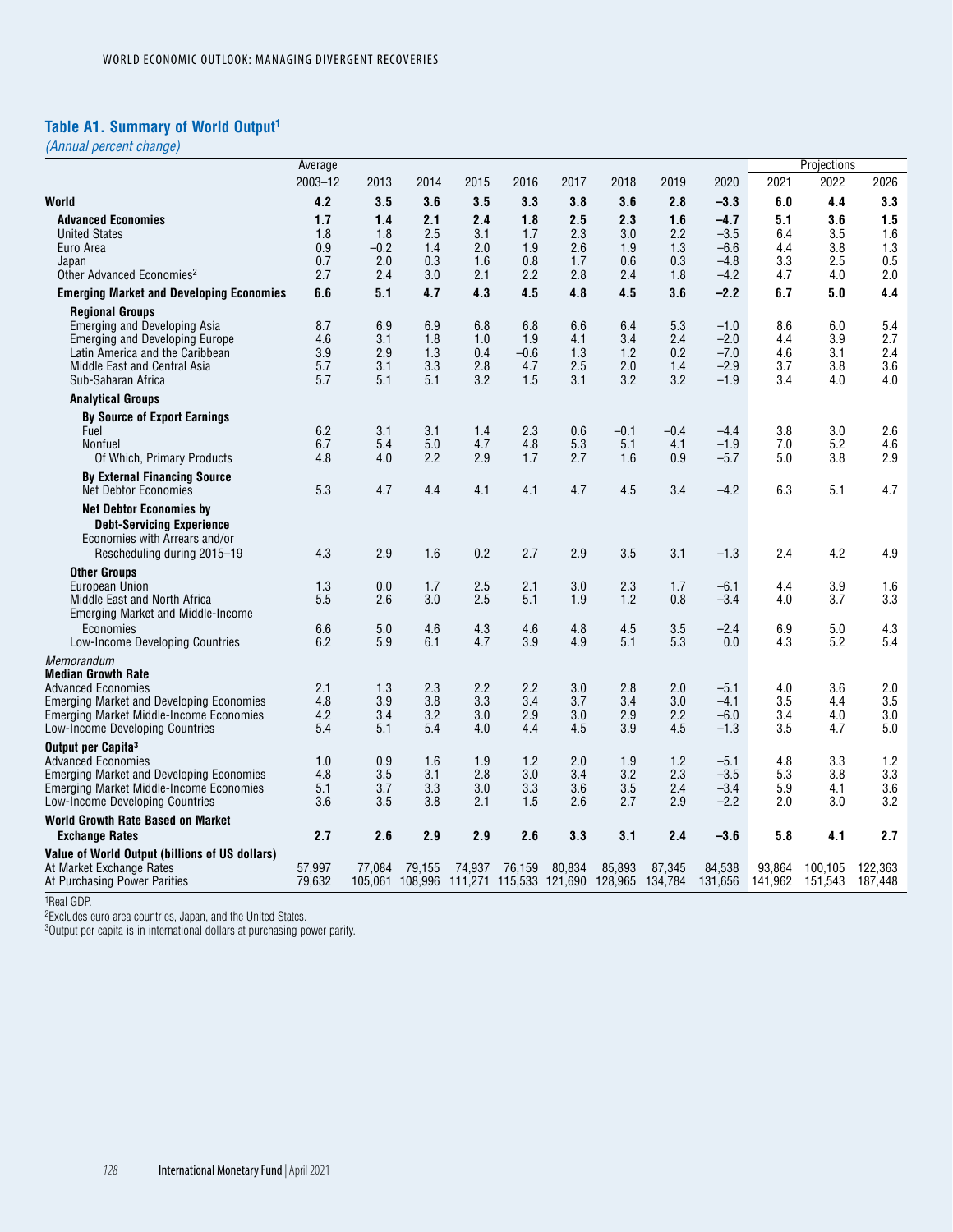#### **Table A2. Advanced Economies: Real GDP and Total Domestic Demand1**

*(Annual percent change)*

|                                                                                                                                                                                                          |                                                                              |                                                                                    |                                                                           |                                                                              |                                                                           |                                                                           |                                                                           |                                                                              |                                                                                                             |                                                                           |                                                                           |                                                                           |                                                                                                            | Q4 over Q42                                                               |                                                                           |
|----------------------------------------------------------------------------------------------------------------------------------------------------------------------------------------------------------|------------------------------------------------------------------------------|------------------------------------------------------------------------------------|---------------------------------------------------------------------------|------------------------------------------------------------------------------|---------------------------------------------------------------------------|---------------------------------------------------------------------------|---------------------------------------------------------------------------|------------------------------------------------------------------------------|-------------------------------------------------------------------------------------------------------------|---------------------------------------------------------------------------|---------------------------------------------------------------------------|---------------------------------------------------------------------------|------------------------------------------------------------------------------------------------------------|---------------------------------------------------------------------------|---------------------------------------------------------------------------|
|                                                                                                                                                                                                          | Average                                                                      |                                                                                    |                                                                           |                                                                              |                                                                           |                                                                           |                                                                           |                                                                              |                                                                                                             |                                                                           | Projections                                                               |                                                                           |                                                                                                            | Projections                                                               |                                                                           |
|                                                                                                                                                                                                          | $2003 - 12$                                                                  | 2013                                                                               | 2014                                                                      | 2015                                                                         | 2016                                                                      | 2017                                                                      | 2018                                                                      | 2019                                                                         | 2020                                                                                                        | 2021                                                                      | 2022                                                                      | 2026                                                                      | 2020:04                                                                                                    | 2021:04                                                                   | 2022:04                                                                   |
| <b>Real GDP</b>                                                                                                                                                                                          |                                                                              |                                                                                    |                                                                           |                                                                              |                                                                           |                                                                           |                                                                           |                                                                              |                                                                                                             |                                                                           |                                                                           |                                                                           |                                                                                                            |                                                                           |                                                                           |
| <b>Advanced Economies</b>                                                                                                                                                                                | 1.7                                                                          | 1.4                                                                                | 2.1                                                                       | 2.4                                                                          | 1.8                                                                       | 2.5                                                                       | 2.3                                                                       | 1.6                                                                          | $-4.7$                                                                                                      | 5.1                                                                       | 3.6                                                                       | 1.5                                                                       | $-3.1$                                                                                                     | 4.9                                                                       | 2.3                                                                       |
| <b>United States</b>                                                                                                                                                                                     | 1.8                                                                          | 1.8                                                                                | 2.5                                                                       | 3.1                                                                          | 1.7                                                                       | 2.3                                                                       | 3.0                                                                       | 2.2                                                                          | $-3.5$                                                                                                      | 6.4                                                                       | 3.5                                                                       | 1.6                                                                       | $-2.5$                                                                                                     | 6.3                                                                       | 2.3                                                                       |
| Euro Area                                                                                                                                                                                                | 0.9                                                                          | $-0.2$                                                                             | 1.4                                                                       | 2.0                                                                          | 1.9                                                                       | 2.6                                                                       | 1.9                                                                       | 1.3                                                                          | $-6.6$                                                                                                      | 4.4                                                                       | 3.8                                                                       | 1.3                                                                       | $-4.9$                                                                                                     | 4.4                                                                       | 2.4                                                                       |
| Germany                                                                                                                                                                                                  | 1.1                                                                          | 0.4                                                                                | 2.2                                                                       | 1.5                                                                          | 2.2                                                                       | 2.6                                                                       | 1.3                                                                       | 0.6                                                                          | $-4.9$                                                                                                      | 3.6                                                                       | 3.4                                                                       | 1.1                                                                       | $-3.6$                                                                                                     | 3.4                                                                       | 2.8                                                                       |
| France                                                                                                                                                                                                   | 1.2                                                                          | 0.6                                                                                | 1.0                                                                       | 1.1                                                                          | 1.1                                                                       | 2.3                                                                       | 1.9                                                                       | 1.5                                                                          | $-8.2$                                                                                                      | 5.8                                                                       | 4.2                                                                       | 1.2                                                                       | $-4.9$                                                                                                     | 4.5                                                                       | 2.6                                                                       |
| Italy                                                                                                                                                                                                    | -0.1                                                                         | $-1.8$                                                                             | 0.0                                                                       | 0.8                                                                          | 1.3                                                                       | 1.7                                                                       | 0.9                                                                       | 0.3                                                                          | $-8.9$                                                                                                      | 4.2                                                                       | 3.6                                                                       | 0.8                                                                       | $-6.6$                                                                                                     | 4.1                                                                       | 2.1                                                                       |
| Spain                                                                                                                                                                                                    | 1.1                                                                          | $-1.4$                                                                             | 1.4                                                                       | 3.8                                                                          | 3.0                                                                       | 3.0                                                                       | 2.4                                                                       | 2.0                                                                          | $-11.0$                                                                                                     | 6.4                                                                       | 4.7                                                                       | 1.4                                                                       | $-9.1$                                                                                                     | 7.2                                                                       | 1.5                                                                       |
| The Netherlands                                                                                                                                                                                          | 1.2                                                                          | $-0.1$                                                                             | 1.4                                                                       | 2.0                                                                          | 2.2                                                                       | 2.9                                                                       | 2.4                                                                       | 1.7                                                                          | $-3.8$                                                                                                      | 3.5                                                                       | 3.0                                                                       | 1.5                                                                       | $-3.1$                                                                                                     | 4.0                                                                       | 1.8                                                                       |
| Belgium                                                                                                                                                                                                  | 1.7                                                                          | 0.5                                                                                | 1.6                                                                       | 2.0                                                                          | 1.3                                                                       | 1.6                                                                       | 1.8                                                                       | 1.7                                                                          | $-6.4$                                                                                                      | 4.0                                                                       | 3.1                                                                       | 1.3                                                                       | $-5.1$                                                                                                     | 3.4                                                                       | 2.3                                                                       |
| Austria                                                                                                                                                                                                  | 1.6                                                                          | 0.0                                                                                | 0.7                                                                       | 1.0                                                                          | 2.0                                                                       | 2.4                                                                       | 2.6                                                                       | 1.4                                                                          | $-6.6$                                                                                                      | 3.5                                                                       | 4.0                                                                       | 1.8                                                                       | $-5.9$                                                                                                     | 5.9                                                                       | 1.7                                                                       |
| Ireland                                                                                                                                                                                                  | 1.8                                                                          | 1.5                                                                                | 8.6                                                                       | 25.3                                                                         | 2.0                                                                       | 9.4                                                                       | 8.9                                                                       | 5.9                                                                          | 2.5                                                                                                         | 4.2                                                                       | 4.8                                                                       | 2.6                                                                       | $-0.2$                                                                                                     | 8.5                                                                       | $-0.4$                                                                    |
| Portugal                                                                                                                                                                                                 | -0.1                                                                         | $-0.9$                                                                             | 0.8                                                                       | 1.8                                                                          | 2.0                                                                       | 3.5                                                                       | 2.8                                                                       | 2.5                                                                          | $-7.6$                                                                                                      | 3.9                                                                       | 4.8                                                                       | 1.7                                                                       | $-6.1$                                                                                                     | 4.7                                                                       | 2.3                                                                       |
| Greece                                                                                                                                                                                                   | -0.9                                                                         | $-2.7$                                                                             | 0.7                                                                       | -0.4                                                                         | -0.5                                                                      | 1.3                                                                       | 1.6                                                                       | 1.9                                                                          | $-8.2$                                                                                                      | 3.8                                                                       | 5.0                                                                       | 1.4                                                                       | $-7.9$                                                                                                     | 6.9                                                                       | 3.6                                                                       |
| Finland                                                                                                                                                                                                  | 1.4                                                                          | $-0.9$                                                                             | $-0.4$                                                                    | 0.5                                                                          | 2.8                                                                       | 3.2                                                                       | 1.3                                                                       | 1.3                                                                          | $-2.9$                                                                                                      | 2.3                                                                       | 2.5                                                                       | 1.3                                                                       | $-1.7$                                                                                                     | 4.3                                                                       | 0.4                                                                       |
| Slovak Republic                                                                                                                                                                                          | 4.7                                                                          | 0.7                                                                                | 2.6                                                                       | 4.8                                                                          | 2.1                                                                       | 3.0                                                                       | 3.8                                                                       | 2.3                                                                          | $-5.2$                                                                                                      | 4.7                                                                       | 4.4                                                                       | 2.5                                                                       | $-2.6$                                                                                                     | 3.1                                                                       | 4.0                                                                       |
| Lithuania                                                                                                                                                                                                | 4.0                                                                          | 3.6                                                                                | 3.5                                                                       | 2.0                                                                          | 2.5                                                                       | 4.3                                                                       | 3.9                                                                       | 4.3                                                                          | $-0.8$                                                                                                      | 3.2                                                                       | 3.2                                                                       | 2.3                                                                       | $-1.0$                                                                                                     | 4.6                                                                       | 1.0                                                                       |
| Slovenia                                                                                                                                                                                                 | 1.9                                                                          | $-1.0$                                                                             | 2.8                                                                       | 2.2                                                                          | 3.2                                                                       | 4.8                                                                       | 4.4                                                                       | 3.2                                                                          | $-5.5$                                                                                                      | 3.7                                                                       | 4.5                                                                       | 2.5                                                                       | $-4.7$                                                                                                     | 5.6                                                                       | 3.9                                                                       |
| Luxembourg                                                                                                                                                                                               | 2.3                                                                          | 3.7                                                                                | 4.3                                                                       | 4.3                                                                          | 4.6                                                                       | 1.8                                                                       | 3.1                                                                       | 2.3                                                                          | $-1.3$                                                                                                      | 4.1                                                                       | 3.6                                                                       | 2.5                                                                       | 1.4                                                                                                        | 0.9                                                                       | 4.8                                                                       |
| Latvia                                                                                                                                                                                                   | 3.5                                                                          | 2.3                                                                                | 1.1                                                                       | 4.0                                                                          | 2.4                                                                       | 3.3                                                                       | 4.0                                                                       | 2.0                                                                          | $-3.6$                                                                                                      | 3.9                                                                       | 5.2                                                                       | 3.0                                                                       | $-1.8$                                                                                                     | 4.1                                                                       | 5.6                                                                       |
| Estonia                                                                                                                                                                                                  | 3.2                                                                          | 1.3                                                                                | 3.0                                                                       | 1.8                                                                          | 3.2                                                                       | 5.5                                                                       | 4.4                                                                       | 5.0                                                                          | $-2.9$                                                                                                      | 3.4                                                                       | 4.2                                                                       | 3.0                                                                       | $-1.9$                                                                                                     | 3.6                                                                       | 3.8                                                                       |
| Cyprus                                                                                                                                                                                                   | 2.2                                                                          | $-6.6$                                                                             | $-1.8$                                                                    | 3.2                                                                          | 6.4                                                                       | 5.2                                                                       | 5.2                                                                       | 3.1                                                                          | $-5.1$                                                                                                      | 3.0                                                                       | 3.9                                                                       | 2.5                                                                       | $-4.5$                                                                                                     | 5.1                                                                       | 0.2                                                                       |
| Malta                                                                                                                                                                                                    | 2.7                                                                          | 5.5                                                                                | 7.6                                                                       | 9.6                                                                          | 4.1                                                                       | 8.1                                                                       | 5.2                                                                       | 5.5                                                                          | $-7.0$                                                                                                      | 4.7                                                                       | 5.6                                                                       | 4.5                                                                       | $-6.2$                                                                                                     | 4.3                                                                       | 4.8                                                                       |
| Japan                                                                                                                                                                                                    | 0.7                                                                          | 2.0                                                                                | 0.3                                                                       | 1.6                                                                          | 0.8                                                                       | 1.7                                                                       | 0.6                                                                       | 0.3                                                                          | $-4.8$                                                                                                      | 3.3                                                                       | 2.5                                                                       | 0.5                                                                       | $-1.3$                                                                                                     | 2.0                                                                       | 1.8                                                                       |
| United Kingdom                                                                                                                                                                                           | 1.4                                                                          | 2.2                                                                                | 2.9                                                                       | 2.4                                                                          | 1.7                                                                       | 1.7                                                                       | 1.3                                                                       | 1.4                                                                          | $-9.9$                                                                                                      | 5.3                                                                       | 5.1                                                                       | 1.4                                                                       | $-7.8$                                                                                                     | 6.5                                                                       | 2.0                                                                       |
| Korea                                                                                                                                                                                                    | 4.0                                                                          | 3.2                                                                                | 3.2                                                                       | 2.8                                                                          | 2.9                                                                       | 3.2                                                                       | 2.9                                                                       | 2.0                                                                          | $-1.0$                                                                                                      | 3.6                                                                       | 2.8                                                                       | 2.3                                                                       | $-1.2$                                                                                                     | 3.7                                                                       | 2.1                                                                       |
| Canada                                                                                                                                                                                                   | 1.9                                                                          | 2.3                                                                                | 2.9                                                                       | 0.7                                                                          | 1.0                                                                       | 3.0                                                                       | 2.4                                                                       | 1.9                                                                          | $-5.4$                                                                                                      | 5.0                                                                       | 4.7                                                                       | 1.5                                                                       | $-3.2$                                                                                                     | 4.1                                                                       | 3.8                                                                       |
| Australia                                                                                                                                                                                                | 3.1                                                                          | 2.1                                                                                | 2.6                                                                       | 2.3                                                                          | 2.7                                                                       | 2.4                                                                       | 2.8                                                                       | 1.9                                                                          | $-2.4$                                                                                                      | 4.5                                                                       | 2.8                                                                       | 2.5                                                                       | $-1.1$                                                                                                     | 3.2                                                                       | 2.8                                                                       |
| <b>Taiwan Province of China</b>                                                                                                                                                                          | 4.4                                                                          | 2.5                                                                                | 4.7                                                                       | 1.5                                                                          | 2.2                                                                       | 3.3                                                                       | 2.8                                                                       | 3.0                                                                          | 3.1                                                                                                         | 4.7                                                                       | 3.0                                                                       | 2.1                                                                       | 4.6                                                                                                        | 3.0                                                                       | 2.9                                                                       |
| Switzerland                                                                                                                                                                                              | 2.0                                                                          | 1.9                                                                                | 2.4                                                                       | 1.6                                                                          | 2.0                                                                       | 1.7                                                                       | 3.0                                                                       | 1.1                                                                          | $-3.0$                                                                                                      | 3.5                                                                       | 2.8                                                                       | 1.8                                                                       | $-1.7$                                                                                                     | 4.5                                                                       | $-0.1$                                                                    |
| Singapore                                                                                                                                                                                                | 6.6                                                                          | 4.8                                                                                | 3.9                                                                       | 3.0                                                                          | 3.3                                                                       | 4.5                                                                       | 3.5                                                                       | 1.3                                                                          | $-5.4$                                                                                                      | 5.2                                                                       | 3.2                                                                       | 2.5                                                                       | $-2.4$                                                                                                     | 3.3                                                                       | 2.3                                                                       |
| Sweden                                                                                                                                                                                                   | 2.1                                                                          | 1.2                                                                                | 2.7                                                                       | 4.5                                                                          | 2.1                                                                       | 2.6                                                                       | 2.0                                                                       | 1.4                                                                          | $-2.8$                                                                                                      | 3.1                                                                       | 3.0                                                                       | 2.0                                                                       | $-2.1$                                                                                                     | 3.7                                                                       | 2.2                                                                       |
| Hong Kong SAR                                                                                                                                                                                            | 4.5                                                                          | 3.1                                                                                | 2.8                                                                       | 2.4                                                                          | 2.2                                                                       | 3.8                                                                       | 2.8                                                                       | $-1.2$                                                                       | $-6.1$                                                                                                      | 4.3                                                                       | 3.8                                                                       | 2.9                                                                       | $-2.9$                                                                                                     | 5.8                                                                       | 1.3                                                                       |
| <b>Czech Republic</b>                                                                                                                                                                                    | 2.8                                                                          | 0.0                                                                                | 2.3                                                                       | 5.4                                                                          | 2.5                                                                       | 5.2                                                                       | 3.2                                                                       | 2.3                                                                          | $-5.6$                                                                                                      | 4.2                                                                       | 4.3                                                                       | 2.5                                                                       | $-4.7$                                                                                                     | 5.9                                                                       | 1.7                                                                       |
| Israel                                                                                                                                                                                                   | 3.9                                                                          | 4.3                                                                                | 3.9                                                                       | 2.2                                                                          | 3.8                                                                       | 3.6                                                                       | 3.5                                                                       | 3.4                                                                          | $-2.4$                                                                                                      | 5.0                                                                       | 4.3                                                                       | 3.1                                                                       | $-0.6$                                                                                                     | 3.8                                                                       | 3.5                                                                       |
| Norway                                                                                                                                                                                                   | 1.6                                                                          | 1.0                                                                                | 2.0                                                                       | 2.0                                                                          | 1.1                                                                       | 2.3                                                                       | 1.1                                                                       | 0.9                                                                          | $-0.8$                                                                                                      | 3.9                                                                       | 4.0                                                                       | 1.7                                                                       | $-1.1$                                                                                                     | 4.3                                                                       | 3.3                                                                       |
| Denmark                                                                                                                                                                                                  | 0.8                                                                          | 0.9                                                                                | 1.6                                                                       | 2.3                                                                          | 3.2                                                                       | 2.8                                                                       | 2.2                                                                       | 2.9                                                                          | $-3.3$                                                                                                      | 2.8                                                                       | 2.9                                                                       | 1.8                                                                       | $-2.6$                                                                                                     | 2.6                                                                       | 2.7                                                                       |
| New Zealand                                                                                                                                                                                              | 2.3                                                                          | 2.3                                                                                | 3.7                                                                       | 3.6                                                                          | 3.9                                                                       | 3.5                                                                       | 3.4                                                                       | 2.4                                                                          | $-3.0$                                                                                                      | 4.0                                                                       | 3.2                                                                       | 2.5                                                                       | $-0.9$                                                                                                     | 2.1                                                                       | 3.9                                                                       |
| <b>Puerto Rico</b>                                                                                                                                                                                       | $-0.5$                                                                       | $-0.3$                                                                             | $-1.2$                                                                    | $-1.0$                                                                       | $-1.3$                                                                    | $-2.9$                                                                    | $-4.7$                                                                    | 1.2                                                                          | $-7.5$                                                                                                      | 2.5                                                                       | 0.7                                                                       | $-0.4$                                                                    | $\sim$                                                                                                     | $\sim$ $\sim$ $\sim$                                                      | $\cdots$                                                                  |
| Macao SAR                                                                                                                                                                                                | 13.2                                                                         | 10.8                                                                               | $-2.0$                                                                    | $-21.5$                                                                      | -0.7                                                                      | 10.0                                                                      | 6.5                                                                       | $-2.6$                                                                       | $-56.3$                                                                                                     | 61.2                                                                      | 43.0                                                                      | 3.0                                                                       | $\sim$ $\sim$ $\sim$                                                                                       | $\sim$ $\sim$ $\sim$                                                      | $\cdots$                                                                  |
| Iceland                                                                                                                                                                                                  | 2.4                                                                          | 4.6                                                                                | 1.7                                                                       | 4.4                                                                          | 6.3                                                                       | 4.2                                                                       | 4.7                                                                       | 2.6                                                                          | $-6.6$                                                                                                      | 3.7                                                                       | 3.6                                                                       | 2.3                                                                       | $-5.9$                                                                                                     | 0.3                                                                       | 3.6                                                                       |
| San Marino                                                                                                                                                                                               | -1.2                                                                         | $-0.8$                                                                             | $-0.7$                                                                    | 2.7                                                                          | 2.3                                                                       | 0.3                                                                       | 1.5                                                                       | 2.4                                                                          | $-9.7$                                                                                                      | 4.5                                                                       | 3.4                                                                       | 1.1                                                                       | $\sim$ $\sim$ $\sim$                                                                                       | $\sim$ $\sim$ $\sim$                                                      | $\sim$ $\sim$ $\sim$                                                      |
| Memorandum<br><b>Major Advanced Economies</b>                                                                                                                                                            | 1.4                                                                          | 1.4                                                                                | 1.9                                                                       | 2.2                                                                          | 1.5                                                                       | 2.2                                                                       | 2.1                                                                       | 1.5                                                                          | $-5.0$                                                                                                      | 5.4                                                                       | 3.6                                                                       | 1.3                                                                       | $-3.3$                                                                                                     | 5.1                                                                       | 2.4                                                                       |
| Real Total Domestic Demand                                                                                                                                                                               |                                                                              |                                                                                    |                                                                           |                                                                              |                                                                           |                                                                           |                                                                           |                                                                              |                                                                                                             |                                                                           |                                                                           |                                                                           |                                                                                                            |                                                                           |                                                                           |
| <b>Advanced Economies</b><br><b>United States</b><br>Euro Area<br>Germany<br>France<br>Italy<br>Spain<br>Japan<br><b>United Kingdom</b><br>Canada<br>Other Advanced Economies <sup>3</sup><br>Memorandum | 1.5<br>1.7<br>0.7<br>0.8<br>1.4<br>$-0.4$<br>0.7<br>0.4<br>1.2<br>3.1<br>3.0 | 1.2<br>1.6<br>$-0.5$<br>1.1<br>0.7<br>$-2.7$<br>$-2.9$<br>2.4<br>2.6<br>2.2<br>1.7 | 2.1<br>2.7<br>1.3<br>1.7<br>1.5<br>0.1<br>1.9<br>0.3<br>3.1<br>1.7<br>2.8 | 2.7<br>3.7<br>2.3<br>1.4<br>1.5<br>1.2<br>4.1<br>1.1<br>3.0<br>$-0.2$<br>2.5 | 2.1<br>1.9<br>2.4<br>3.1<br>1.5<br>1.8<br>2.1<br>0.3<br>3.0<br>0.4<br>2.9 | 2.5<br>2.5<br>2.3<br>2.7<br>2.4<br>1.8<br>3.3<br>1.1<br>1.6<br>4.1<br>3.6 | 2.3<br>3.2<br>1.9<br>1.8<br>1.4<br>1.3<br>3.1<br>0.5<br>0.5<br>2.2<br>2.7 | 1.8<br>2.3<br>1.9<br>1.2<br>1.8<br>$-0.4$<br>1.4<br>0.5<br>1.6<br>1.5<br>1.3 | $-4.6$<br>$-3.3$<br>$-6.4$<br>$-4.2$<br>$-6.7$<br>$-8.4$<br>$-9.3$<br>$-3.9$<br>$-10.5$<br>$-6.7$<br>$-2.9$ | 5.1<br>7.6<br>3.4<br>2.6<br>5.0<br>3.8<br>5.6<br>3.0<br>6.7<br>5.0<br>3.4 | 3.6<br>3.2<br>4.0<br>4.3<br>4.3<br>3.4<br>3.9<br>3.0<br>5.2<br>5.1<br>3.2 | 1.5<br>1.5<br>1.3<br>1.2<br>1.1<br>0.8<br>1.4<br>0.6<br>1.5<br>1.7<br>2.3 | $-2.9$<br>$-1.3$<br>$-5.8$<br>$-4.3$<br>$-4.3$<br>$-6.2$<br>$-6.5$<br>$-1.3$<br>$-3.2$<br>$-4.0$<br>$-2.2$ | 5.2<br>6.7<br>4.3<br>4.8<br>5.1<br>4.4<br>4.5<br>4.0<br>4.8<br>3.8<br>3.9 | 2.0<br>1.8<br>2.4<br>2.8<br>1.9<br>1.7<br>2.3<br>1.3<br>2.3<br>4.6<br>2.1 |
| <b>Major Advanced Economies</b>                                                                                                                                                                          | 1.3                                                                          | 1.4                                                                                | 2.0                                                                       | 2.6                                                                          | 1.8                                                                       | 2.3                                                                       | 2.2                                                                       | 1.6                                                                          | $-4.7$                                                                                                      | 5.9                                                                       | 3.6                                                                       | 1.3                                                                       | $-2.4$                                                                                                     | 5.6                                                                       | 2.0                                                                       |

1In this and other tables, when countries are not listed alphabetically, they are ordered on the basis of economic size.

2From the fourth quarter of the preceding year.

3Excludes the Group of Seven (Canada, France, Germany, Italy, Japan, United Kingdom, United States) and euro area countries.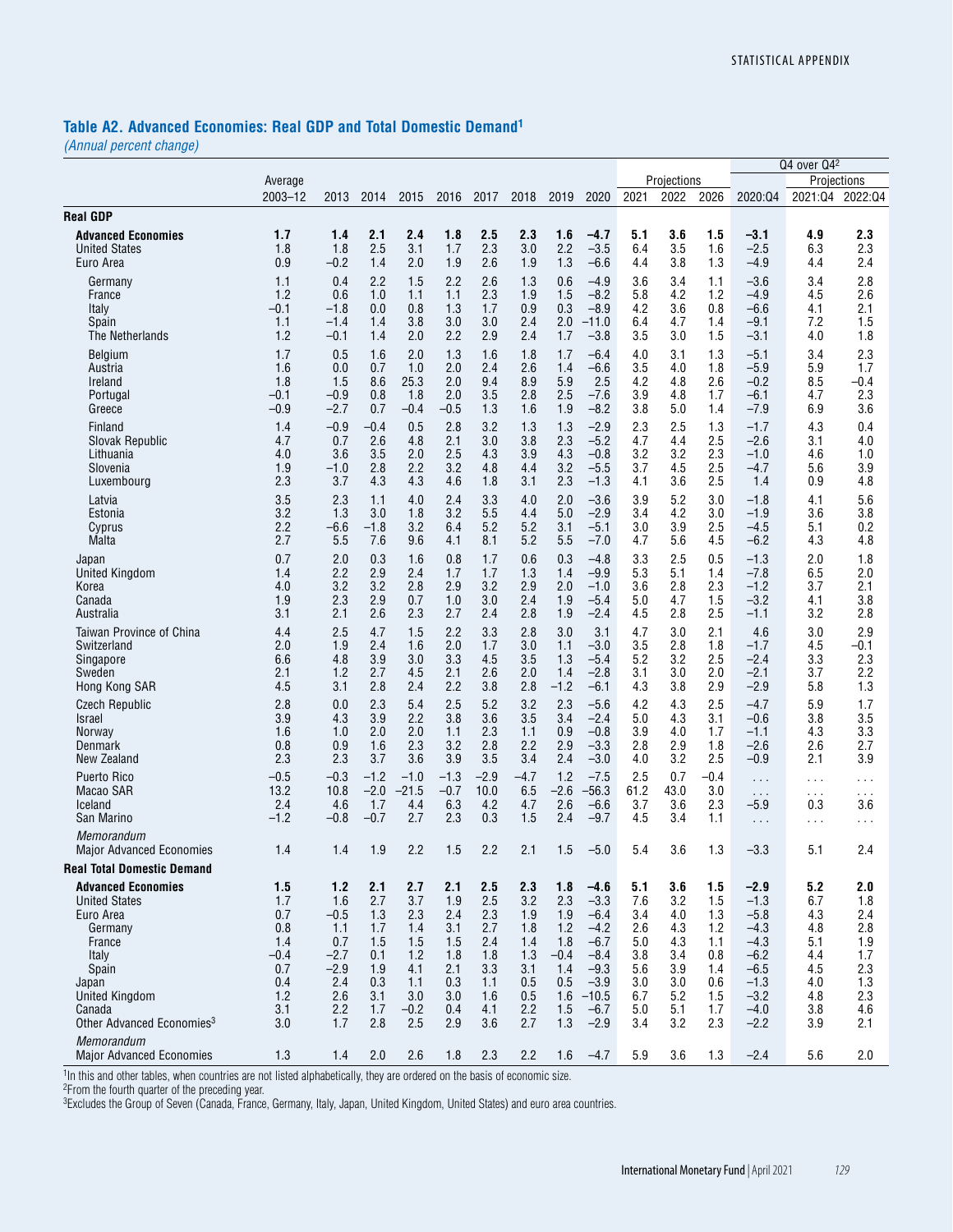# **Table A3. Advanced Economies: Components of Real GDP**

*(Annual percent change)*

|                                                                                                                                                                                                                                    |                                                                                    | Averages                                                                  |                                                                                             |                                                                                    |                                                                              |                                                                              |                                                                              |                                                                           |                                                                              |                                                                                                              |                                                                             | Projections                                                                     |
|------------------------------------------------------------------------------------------------------------------------------------------------------------------------------------------------------------------------------------|------------------------------------------------------------------------------------|---------------------------------------------------------------------------|---------------------------------------------------------------------------------------------|------------------------------------------------------------------------------------|------------------------------------------------------------------------------|------------------------------------------------------------------------------|------------------------------------------------------------------------------|---------------------------------------------------------------------------|------------------------------------------------------------------------------|--------------------------------------------------------------------------------------------------------------|-----------------------------------------------------------------------------|---------------------------------------------------------------------------------|
|                                                                                                                                                                                                                                    | $2003 - 12$                                                                        | 2013-22                                                                   | 2013                                                                                        | 2014                                                                               | 2015                                                                         | 2016                                                                         | 2017                                                                         | 2018                                                                      | 2019                                                                         | 2020                                                                                                         | 2021                                                                        | 2022                                                                            |
| <b>Private Consumer Expenditure</b>                                                                                                                                                                                                |                                                                                    |                                                                           |                                                                                             |                                                                                    |                                                                              |                                                                              |                                                                              |                                                                           |                                                                              |                                                                                                              |                                                                             |                                                                                 |
| <b>Advanced Economies</b><br><b>United States</b><br>Euro Area<br>Germany                                                                                                                                                          | 1.6<br>1.9<br>0.8<br>0.7                                                           | 1.6<br>2.4<br>0.9<br>1.2                                                  | 1.2<br>1.5<br>$-0.7$<br>0.4                                                                 | 1.9<br>3.0<br>0.9<br>1.1                                                           | 2.6<br>3.8<br>1.9<br>1.9                                                     | 2.2<br>2.8<br>2.0<br>2.4                                                     | 2.2<br>2.6<br>1.8<br>1.5                                                     | 2.1<br>2.7<br>1.5<br>1.5                                                  | 1.7<br>2.4<br>1.3<br>1.6                                                     | $-6.0$<br>$-3.9$<br>$-8.0$<br>$-6.1$                                                                         | 4.5<br>6.1<br>3.6<br>1.8                                                    | 4.2<br>3.3<br>5.0<br>5.9                                                        |
| France<br>Italy<br>Spain<br>Japan<br><b>United Kingdom</b><br>Canada<br>Other Advanced Economies <sup>1</sup>                                                                                                                      | 1.3<br>0.0<br>0.8<br>0.7<br>1.2<br>2.9<br>2.8                                      | 1.2<br>0.0<br>0.6<br>0.4<br>1.3<br>2.0<br>1.9                             | 0.5<br>$-2.4$<br>$-2.9$<br>2.6<br>2.6<br>2.6<br>2.3                                         | 0.8<br>0.2<br>1.7<br>$-0.9$<br>2.3<br>2.6<br>2.5                                   | 1.5<br>1.9<br>2.9<br>$-0.2$<br>3.0<br>2.3<br>2.9                             | 1.8<br>1.2<br>2.7<br>$-0.4$<br>3.4<br>2.1<br>2.7                             | 1.5<br>1.5<br>3.0<br>1.1<br>1.1<br>3.7<br>2.8                                | 0.9<br>1.0<br>1.8<br>0.3<br>1.4<br>2.5<br>2.8                             | 1.5<br>0.3<br>0.9<br>$-0.3$<br>1.1<br>1.7<br>1.8                             | $-7.3$<br>$-10.7$<br>$-12.4$<br>$-5.9$<br>$-11.0$<br>$-6.1$<br>$-5.6$                                        | 4.5<br>4.5<br>6.0<br>3.0<br>4.0<br>3.5<br>3.5                               | 6.3<br>3.5<br>3.3<br>5.4<br>6.3<br>5.0<br>3.5                                   |
| Memorandum<br><b>Major Advanced Economies</b>                                                                                                                                                                                      | 1.4                                                                                | 1.7                                                                       | 1.3                                                                                         | 1.8                                                                                | 2.6                                                                          | 2.1                                                                          | 2.1                                                                          | 1.9                                                                       | 1.6                                                                          | $-5.7$                                                                                                       | 4.8                                                                         | 4.4                                                                             |
| <b>Public Consumption</b>                                                                                                                                                                                                          |                                                                                    |                                                                           |                                                                                             |                                                                                    |                                                                              |                                                                              |                                                                              |                                                                           |                                                                              |                                                                                                              |                                                                             |                                                                                 |
| <b>Advanced Economies</b><br><b>United States</b><br>Euro Area<br>Germany<br>France<br>Italy<br>Spain<br>Japan<br><b>United Kingdom</b><br>Canada<br>Other Advanced Economies <sup>1</sup><br>Memorandum                           | 1.5<br>0.9<br>1.4<br>1.4<br>1.6<br>0.1<br>3.5<br>1.3<br>1.9<br>2.2<br>2.8          | 1.7<br>1.6<br>1.2<br>2.1<br>0.8<br>0.1<br>1.5<br>1.5<br>1.7<br>1.8<br>3.0 | $-0.1$<br>$-1.9$<br>0.2<br>1.4<br>1.5<br>$-1.1$<br>$-2.1$<br>1.5<br>$-0.5$<br>$-0.8$<br>2.7 | 0.6<br>$-0.8$<br>0.8<br>1.7<br>1.3<br>$-0.6$<br>$-0.7$<br>1.0<br>2.0<br>0.6<br>2.7 | 1.7<br>1.6<br>1.3<br>2.9<br>1.0<br>$-0.6$<br>2.0<br>1.9<br>1.8<br>1.4<br>2.7 | 2.0<br>1.8<br>1.9<br>4.0<br>1.4<br>0.7<br>1.0<br>1.6<br>1.0<br>1.8<br>3.5    | 1.0<br>0.6<br>1.1<br>1.6<br>1.4<br>$-0.1$<br>1.0<br>0.1<br>0.7<br>2.1<br>2.4 | 1.7<br>1.5<br>1.2<br>1.2<br>1.0<br>0.1<br>2.6<br>1.0<br>0.6<br>2.9<br>3.5 | 2.3<br>1.8<br>1.8<br>2.7<br>1.7<br>$-0.8$<br>2.3<br>1.9<br>4.0<br>2.0<br>3.8 | 1.2<br>0.3<br>1.2<br>3.3<br>$-3.1$<br>1.6<br>4.5<br>2.7<br>$-5.7$<br>$-1.1$<br>4.6                           | 5.9<br>10.1<br>2.0<br>1.0<br>2.6<br>2.0<br>3.9<br>3.2<br>12.0<br>6.4<br>2.1 | 1.3<br>1.7<br>0.4<br>1.1<br>$-0.6$<br>0.2<br>0.4<br>$-0.1$<br>1.4<br>3.3<br>2.1 |
| <b>Major Advanced Economies</b>                                                                                                                                                                                                    | 1.1                                                                                | 1.5                                                                       | $-0.6$                                                                                      | 0.2                                                                                | 1.6                                                                          | 1.8                                                                          | 0.7                                                                          | 1.3                                                                       | 1.9                                                                          | 0.3                                                                                                          | 7.2                                                                         | 1.2                                                                             |
| <b>Gross Fixed Capital Formation</b><br><b>Advanced Economies</b><br><b>United States</b><br>Euro Area<br>Germany<br>France<br>Italy<br>Spain<br>Japan<br><b>United Kingdom</b><br>Canada<br>Other Advanced Economies <sup>1</sup> | 1.1<br>1.4<br>0.2<br>1.3<br>1.3<br>$-1.9$<br>$-1.6$<br>$-1.0$<br>0.3<br>4.2<br>3.4 | 2.6<br>3.5<br>2.0<br>2.0<br>1.8<br>0.4<br>2.5<br>1.2<br>2.6<br>1.3<br>2.3 | 1.7<br>3.6<br>$-2.3$<br>$-1.3$<br>$-0.8$<br>$-6.4$<br>$-3.8$<br>4.1<br>3.7<br>1.4<br>2.6    | 3.4<br>5.1<br>1.4<br>3.2<br>0.0<br>$-2.2$<br>4.1<br>2.2<br>7.0<br>2.3<br>2.6       | 3.5<br>3.7<br>4.7<br>1.7<br>1.0<br>1.8<br>4.9<br>2.3<br>5.3<br>$-5.2$<br>2.3 | 2.4<br>1.8<br>4.0<br>3.8<br>2.7<br>4.0<br>2.4<br>1.2<br>4.4<br>$-4.7$<br>3.0 | 3.7<br>3.5<br>3.8<br>2.5<br>4.7<br>3.2<br>6.8<br>1.6<br>2.8<br>3.3<br>5.0    | 3.2<br>4.8<br>3.2<br>3.5<br>3.3<br>3.1<br>6.1<br>0.2<br>0.4<br>1.8<br>2.0 | 2.4<br>2.3<br>5.7<br>2.5<br>4.3<br>1.1<br>2.7<br>0.9<br>1.5<br>0.3<br>0.1    | $-3.7$<br>$-0.8$<br>$-8.3$<br>$-3.1$<br>$-10.3$<br>$-9.1$<br>$-12.4$<br>$-4.1$<br>$-8.7$<br>$-3.6$<br>$-1.7$ | 6.0<br>7.9<br>3.9<br>3.6<br>9.7<br>5.4<br>8.9<br>3.7<br>5.9<br>11.5<br>4.3  | 3.8<br>3.6<br>4.6<br>3.7<br>4.7<br>3.9<br>7.5<br>0.5<br>4.2<br>7.2<br>3.5       |
| <b>Memorandum</b><br>Major Advanced Economies                                                                                                                                                                                      | 0.8                                                                                | 2.6                                                                       | 2.1                                                                                         | 3.7                                                                                | 2.7                                                                          | 2.1                                                                          | 3.2                                                                          | 3.4                                                                       | 2.1                                                                          | $-3.4$                                                                                                       | 6.9                                                                         | 3.5                                                                             |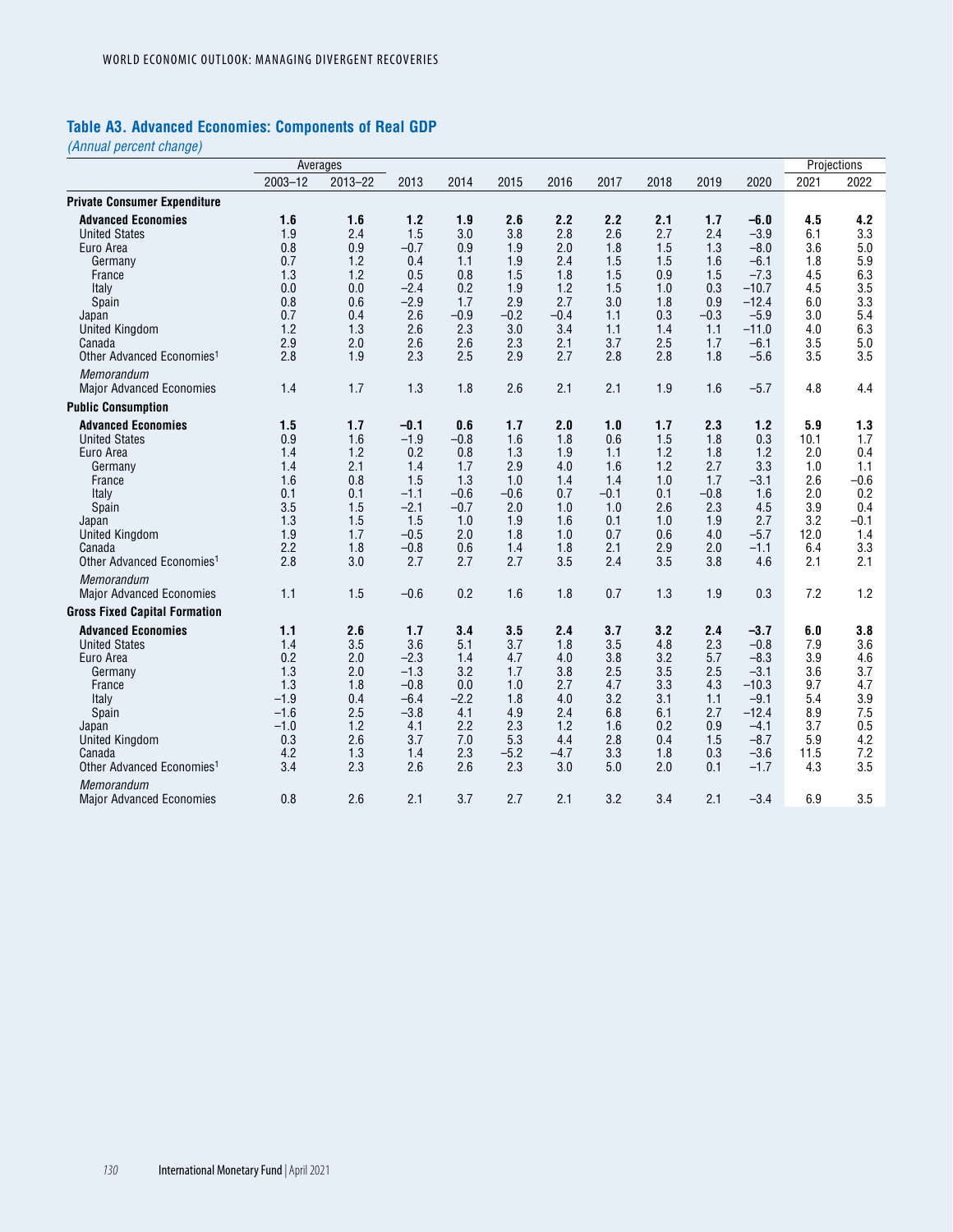#### **Table A3. Advanced Economies: Components of Real GDP** *(continued)*

*(Annual percent change)*

|                                                                                                                                                                                            |                                                                                       | Averages                                                                              |                                                                                       |                                                                                          |                                                                                                |                                                                                                |                                                                                          |                                                                                       |                                                                                                |                                                                                                            |                                                                                          | Projections                                                                              |
|--------------------------------------------------------------------------------------------------------------------------------------------------------------------------------------------|---------------------------------------------------------------------------------------|---------------------------------------------------------------------------------------|---------------------------------------------------------------------------------------|------------------------------------------------------------------------------------------|------------------------------------------------------------------------------------------------|------------------------------------------------------------------------------------------------|------------------------------------------------------------------------------------------|---------------------------------------------------------------------------------------|------------------------------------------------------------------------------------------------|------------------------------------------------------------------------------------------------------------|------------------------------------------------------------------------------------------|------------------------------------------------------------------------------------------|
|                                                                                                                                                                                            | 2003-12                                                                               | 2013-22                                                                               | 2013                                                                                  | 2014                                                                                     | 2015                                                                                           | 2016                                                                                           | 2017                                                                                     | 2018                                                                                  | 2019                                                                                           | 2020                                                                                                       | 2021                                                                                     | 2022                                                                                     |
| <b>Final Domestic Demand</b>                                                                                                                                                               |                                                                                       |                                                                                       |                                                                                       |                                                                                          |                                                                                                |                                                                                                |                                                                                          |                                                                                       |                                                                                                |                                                                                                            |                                                                                          |                                                                                          |
| <b>Advanced Economies</b><br><b>United States</b><br>Euro Area<br>Germany<br>France<br>Italy<br>Spain<br>Japan<br><b>United Kingdom</b><br>Canada<br>Other Advanced Economies <sup>1</sup> | 1.5<br>1.7<br>0.8<br>1.0<br>1.4<br>$-0.4$<br>0.8<br>0.4<br>1.2<br>3.0<br>2.9          | 1.9<br>2.5<br>1.2<br>1.5<br>1.2<br>0.1<br>1.1<br>0.9<br>1.6<br>1.6<br>2.2             | 1.1<br>1.3<br>$-0.8$<br>0.2<br>0.5<br>$-2.9$<br>$-2.9$<br>2.8<br>2.2<br>1.6<br>2.4    | 2.0<br>2.8<br>1.0<br>1.7<br>0.8<br>$-0.4$<br>1.6<br>0.1<br>3.0<br>2.1<br>2.6             | 2.7<br>3.5<br>2.3<br>2.1<br>1.3<br>1.4<br>3.1<br>0.8<br>3.2<br>0.3<br>2.7                      | 2.3<br>2.4<br>2.4<br>3.1<br>1.9<br>1.6<br>2.3<br>0.3<br>3.1<br>0.5<br>2.9                      | 2.4<br>2.5<br>2.1<br>1.8<br>2.2<br>1.5<br>3.3<br>1.0<br>1.3<br>3.3<br>3.4                | 2.2<br>3.0<br>1.8<br>1.9<br>1.5<br>1.2<br>2.8<br>0.4<br>1.1<br>2.5<br>2.4             | 2.0<br>2.3<br>2.4<br>2.0<br>2.2<br>0.2<br>1.5<br>0.4<br>1.7<br>1.4<br>1.6                      | $-4.2$<br>$-2.7$<br>$-6.1$<br>$-3.4$<br>$-7.0$<br>$-8.1$<br>$-9.1$<br>$-3.8$<br>$-9.6$<br>$-4.5$<br>$-2.8$ | 4.9<br>7.1<br>3.3<br>2.0<br>5.2<br>4.1<br>6.1<br>3.7<br>5.9<br>4.6<br>3.5                | 3.5<br>3.2<br>3.9<br>4.3<br>4.3<br>2.9<br>3.5<br>3.0<br>4.9<br>5.1<br>3.1                |
| Memorandum<br><b>Major Advanced Economies</b>                                                                                                                                              | 1.3                                                                                   | 1.8                                                                                   | 1.2                                                                                   | 1.9                                                                                      | 2.5                                                                                            | 2.1                                                                                            | 2.1                                                                                      | 2.1                                                                                   | 1.8                                                                                            | $-4.1$                                                                                                     | 5.6                                                                                      | 3.5                                                                                      |
| Stock Building <sup>2</sup>                                                                                                                                                                |                                                                                       |                                                                                       |                                                                                       |                                                                                          |                                                                                                |                                                                                                |                                                                                          |                                                                                       |                                                                                                |                                                                                                            |                                                                                          |                                                                                          |
| <b>Advanced Economies</b><br><b>United States</b><br>Euro Area<br>Germany<br>France<br>Italy<br>Spain<br>Japan<br><b>United Kingdom</b><br>Canada<br>Other Advanced Economies <sup>1</sup> | 0.0<br>0.0<br>$-0.1$<br>$-0.2$<br>0.0<br>$-0.1$<br>$-0.1$<br>0.1<br>0.1<br>0.1<br>0.1 | 0.0<br>0.0<br>0.0<br>0.0<br>0.1<br>0.1<br>$-0.2$<br>0.0<br>0.0<br>0.0<br>0.0          | 0.0<br>0.2<br>0.3<br>0.8<br>0.2<br>0.2<br>0.1<br>$-0.4$<br>0.1<br>0.5<br>$-0.6$       | 0.1<br>$-0.1$<br>0.4<br>0.0<br>0.7<br>0.5<br>0.2<br>0.1<br>0.4<br>$-0.4$<br>0.3          | 0.0<br>0.3<br>0.0<br>$-0.7$<br>0.3<br>$-0.1$<br>$-1.5$<br>0.3<br>$-0.1$<br>$-0.5$<br>$-0.1$    | $-0.2$<br>$-0.6$<br>0.0<br>0.0<br>$-0.4$<br>0.2<br>$-0.1$<br>$-0.1$<br>$-0.1$<br>0.0<br>0.0    | 0.2<br>0.0<br>0.2<br>0.8<br>0.2<br>0.2<br>0.0<br>0.1<br>0.2<br>0.9<br>0.2                | 0.1<br>0.2<br>0.1<br>$-0.1$<br>0.0<br>0.1<br>0.3<br>0.1<br>$-0.7$<br>$-0.2$<br>0.3    | $-0.2$<br>0.0<br>$-0.5$<br>$-0.7$<br>$-0.4$<br>$-0.6$<br>$-0.1$<br>0.0<br>0.1<br>0.2<br>$-0.2$ | $-0.4$<br>$-0.6$<br>$-0.3$<br>$-0.8$<br>0.2<br>$-0.3$<br>$-0.3$<br>$-0.2$<br>$-0.7$<br>$-1.3$<br>$-0.1$    | 0.2<br>0.5<br>0.0<br>0.6<br>$-0.2$<br>$-0.3$<br>$-0.4$<br>$-0.2$<br>0.3<br>0.9<br>$-0.1$ | 0.1<br>0.0<br>0.1<br>0.0<br>0.0<br>0.5<br>0.3<br>0.1<br>0.3<br>0.0<br>0.1                |
| Memorandum<br><b>Major Advanced Economies</b>                                                                                                                                              | 0.0                                                                                   | 0.0                                                                                   | 0.2                                                                                   | 0.1                                                                                      | 0.1                                                                                            | $-0.3$                                                                                         | 0.2                                                                                      | 0.1                                                                                   | $-0.1$                                                                                         | $-0.5$                                                                                                     | 0.3                                                                                      | 0.1                                                                                      |
| Foreign Balance <sup>2</sup>                                                                                                                                                               |                                                                                       |                                                                                       |                                                                                       |                                                                                          |                                                                                                |                                                                                                |                                                                                          |                                                                                       |                                                                                                |                                                                                                            |                                                                                          |                                                                                          |
| <b>Advanced Economies</b><br><b>United States</b><br>Euro Area<br>Germany<br>France<br>Italy<br>Spain<br>Japan<br><b>United Kingdom</b><br>Canada<br>Other Advanced Economies <sup>1</sup> | 0.2<br>0.1<br>0.3<br>0.4<br>$-0.2$<br>0.3<br>0.3<br>0.2<br>0.2<br>$-1.2$<br>0.6       | 0.0<br>$-0.3$<br>0.1<br>$-0.2$<br>$-0.2$<br>0.0<br>0.2<br>0.0<br>$-0.3$<br>0.1<br>0.5 | 0.2<br>0.2<br>0.3<br>$-0.5$<br>$-0.1$<br>0.8<br>1.4<br>$-0.4$<br>$-0.6$<br>0.1<br>0.7 | 0.0<br>$-0.3$<br>0.1<br>0.7<br>$-0.5$<br>$-0.1$<br>$-0.5$<br>0.1<br>$-0.9$<br>1.2<br>0.5 | $-0.3$<br>$-0.8$<br>$-0.2$<br>0.3<br>$-0.4$<br>$-0.4$<br>$-0.1$<br>0.5<br>$-0.8$<br>0.8<br>0.1 | $-0.1$<br>$-0.2$<br>$-0.4$<br>$-0.6$<br>$-0.4$<br>$-0.5$<br>1.0<br>0.5<br>$-0.4$<br>0.4<br>0.0 | 0.0<br>$-0.2$<br>0.4<br>0.1<br>$-0.1$<br>0.0<br>$-0.2$<br>0.6<br>0.8<br>$-1.1$<br>$-0.3$ | 0.0<br>$-0.3$<br>0.1<br>$-0.4$<br>0.4<br>$-0.3$<br>$-0.5$<br>0.0<br>0.1<br>0.1<br>0.3 | $-0.1$<br>$-0.2$<br>$-0.5$<br>$-0.6$<br>$-0.3$<br>0.7<br>0.6<br>$-0.2$<br>$-0.1$<br>0.3<br>0.6 | $-0.1$<br>$-0.2$<br>$-0.5$<br>$-0.9$<br>$-1.4$<br>$-0.7$<br>$-1.9$<br>$-1.1$<br>0.7<br>0.6<br>0.7          | $-0.1$<br>$-1.4$<br>1.2<br>1.2<br>0.6<br>0.4<br>0.8<br>0.3<br>$-1.4$<br>$-0.7$<br>1.4    | 0.1<br>0.2<br>0.0<br>$-0.6$<br>$-0.2$<br>0.3<br>0.9<br>$-0.5$<br>$-0.3$<br>$-0.5$<br>0.6 |
| Memorandum<br><b>Major Advanced Economies</b>                                                                                                                                              | 0.1                                                                                   | $-0.2$                                                                                | 0.0                                                                                   | $-0.1$                                                                                   | $-0.4$                                                                                         | $-0.2$                                                                                         | 0.0                                                                                      | $-0.1$                                                                                | $-0.2$                                                                                         | $-0.4$                                                                                                     | $-0.6$                                                                                   | $-0.1$                                                                                   |

1Excludes the Group of Seven (Canada, France, Germany, Italy, Japan, United Kingdom, United States) and euro area countries.

<sup>2</sup>Changes expressed as percent of GDP in the preceding period.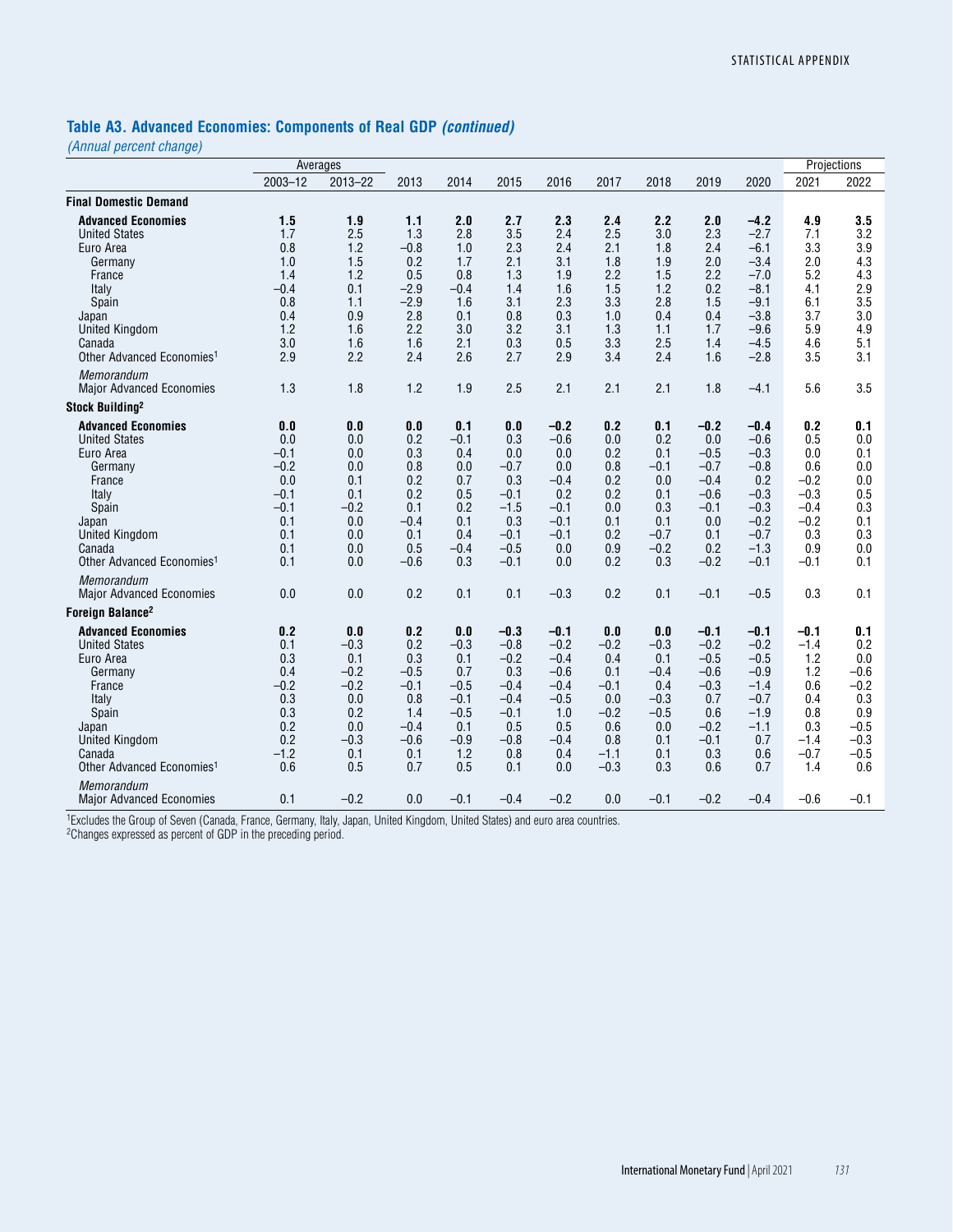# **Table A4. Emerging Market and Developing Economies: Real GDP**

*(Annual percent change)*

|                                        | Average       |        |        |        |        |        |        |        |         |         | Projections |      |
|----------------------------------------|---------------|--------|--------|--------|--------|--------|--------|--------|---------|---------|-------------|------|
|                                        | $2003 - 12$   | 2013   | 2014   | 2015   | 2016   | 2017   | 2018   | 2019   | 2020    | 2021    | 2022        | 2026 |
| <b>Emerging and Developing Asia</b>    | 8.7           | 6.9    | 6.9    | 6.8    | 6.8    | 6.6    | 6.4    | 5.3    | $-1.0$  | 8.6     | 6.0         | 5.4  |
| Bangladesh                             | 6.1           | 6.0    | 6.1    | 6.6    | 7.1    | 7.3    | 7.9    | 8.2    | 3.8     | 5.0     | 7.5         | 7.2  |
| Bhutan                                 | 8.5           | 3.6    | 4.0    | 6.2    | 7.4    | 6.3    | 3.8    | 4.3    | $-0.8$  | $-1.9$  | 5.7         | 5.8  |
| Brunei Darussalam                      | 0.5           | $-2.1$ | $-2.5$ | $-0.4$ | $-2.5$ | 1.3    | 0.1    | 3.9    | 1.2     | 1.6     | 2.5         | 2.0  |
| Cambodia                               | 8.0           | 7.4    | 7.1    | 7.0    | 6.9    | 7.0    | 7.5    | 7.0    | $-3.5$  | 4.2     | 6.0         | 6.8  |
| China                                  | 10.5          | 7.8    | 7.4    | 7.0    | 6.9    | 6.9    | 6.7    | 5.8    | 2.3     | 8.4     | 5.6         | 4.9  |
| Fiji                                   | 1.2           | 4.7    | 5.6    | 4.5    | 2.4    | 5.4    | 3.8    | -0.4   | $-19.0$ | 5.0     | 9.0         | 3.3  |
| India <sup>1</sup>                     | 7.9           | 6.4    | 7.4    | 8.0    | 8.3    | 6.8    | 6.5    | 4.0    | $-8.0$  | 12.5    | 6.9         | 6.5  |
| Indonesia                              | 5.8           | 5.6    | 5.0    | 4.9    | 5.0    | 5.1    | 5.2    | 5.0    | $-2.1$  | 4.3     | 5.8         | 5.2  |
| Kiribati                               | 1.1           | 4.2    | -0.7   | 10.4   | 5.1    | 0.9    | 3.8    | 3.9    | $-0.5$  | 1.8     | 2.5         | 2.0  |
| Lao P.D.R.                             | 7.6           | 8.0    | 7.6    | 7.3    | 7.0    | 6.9    | 6.3    | 4.7    | $-0.4$  | 4.6     | 5.6         | 6.0  |
| Malaysia                               | 5.1           | 4.7    | 6.0    | 5.0    | 4.4    | 5.8    | 4.8    | 4.3    | $-5.6$  | 6.5     | 6.0         | 5.0  |
| <b>Maldives</b>                        | 6.6           | 7.3    | 7.3    | 2.9    | 6.3    | 7.2    | 8.1    | 7.0    | $-32.2$ | 18.9    | 13.4        | 5.5  |
| <b>Marshall Islands</b>                | 0.3           | 3.9    | $-1.0$ | 1.6    | 1.4    | 3.3    | 3.1    | 6.5    | $-3.3$  | $-1.5$  | 3.5         | 1.6  |
| Micronesia                             | 0.1           | $-3.7$ | $-2.3$ | 4.6    | 0.9    | 2.7    | 0.2    | 1.2    | $-1.6$  | $-3.7$  | 2.8         | 0.6  |
| Mongolia                               | 8.2           | 11.6   | 7.9    | 2.4    | 1.2    | 5.3    | 7.2    | 5.2    | $-5.3$  | 5.0     | 7.5         | 5.0  |
| <b>Myanmar</b>                         | 9.6           | 7.9    | 8.2    | 7.5    | 6.4    | 5.8    | 6.4    | 6.8    | 3.2     | $-8.9$  | 1.4         | 5.1  |
| Nauru                                  | $\sim$ $\sim$ | 31.0   | 27.2   | 3.4    | 3.0    | $-5.5$ | 5.7    | 1.0    | 0.7     | 1.6     | 0.9         | 0.5  |
| Nepal                                  | 4.2           | 3.5    | 6.0    | 4.0    | 0.4    | 9.0    | 7.6    | 6.7    | $-1.9$  | 2.9     | 4.2         | 5.2  |
| Palau                                  | 0.1           | $-1.7$ | 6.0    | 5.0    | -0.4   | $-2.0$ | 5.8    | $-1.8$ | $-10.3$ | $-10.8$ | 10.4        | 2.0  |
| Papua New Guinea                       | 4.6           | 3.8    | 13.5   | 6.6    | 5.5    | 3.5    | $-0.3$ | 5.9    | $-3.9$  | 3.5     | 4.2         | 2.8  |
| Philippines                            | 5.2           | 6.8    | 6.3    | 6.3    | 7.1    | 6.9    | 6.3    | 6.0    | $-9.5$  | 6.9     | 6.5         | 6.5  |
| Samoa                                  | 2.3           | $-0.4$ | 0.1    | 4.3    | 8.1    | 1.0    | $-2.1$ | 3.6    | $-3.2$  | $-7.8$  | 1.7         | 2.1  |
| Solomon Islands                        | 5.4           | 5.3    | 1.0    | 1.4    | 5.9    | 5.3    | 3.9    | 1.2    | $-4.3$  | 1.5     | 4.5         | 2.9  |
| Sri Lanka                              | 6.7           | 3.4    | 5.0    | 5.0    | 4.5    | 3.6    | 3.3    | 2.3    | $-3.6$  | 4.0     | 4.1         | 4.2  |
| Thailand                               | 4.4           | 2.7    | 1.0    | 3.1    | 3.4    | 4.2    | 4.2    | 2.3    | $-6.1$  | 2.6     | 5.6         | 3.6  |
| Timor-Leste <sup>2</sup>               | 4.9           | 2.1    | 4.4    | 2.9    | 3.4    | $-4.1$ | $-1.1$ | 1.8    | $-6.8$  | 2.8     | 4.9         | 3.0  |
| Tonga                                  | 0.1           | 0.3    | 2.0    | 1.2    | 6.6    | 3.3    | 0.3    | 0.7    | $-0.5$  | $-2.5$  | 2.5         | 1.8  |
| Tuvalu                                 | 0.2           | 4.9    | 1.2    | 9.2    | 5.9    | 4.6    | 3.2    | 6.0    | 0.5     | 2.5     | 3.5         | 4.0  |
| Vanuatu                                | 3.9           | 0.5    | 3.1    | 0.4    | 4.7    | 6.3    | 2.9    | 3.3    | $-9.2$  | 3.2     | 4.6         | 2.7  |
| Vietnam                                | 6.6           | 5.6    | 6.4    | 7.0    | 6.7    | 6.9    | 7.1    | 7.0    | 2.9     | 6.5     | 7.2         | 6.6  |
| <b>Emerging and Developing Europe</b>  | 4.6           | 3.1    | 1.8    | 1.0    | 1.9    | 4.1    | 3.4    | 2.4    | $-2.0$  | 4.4     | 3.9         | 2.7  |
| Albania                                | 4.7           | 1.0    | 1.8    | 2.2    | 3.3    | 3.8    | 4.1    | 2.2    | $-3.5$  | 5.0     | 4.0         | 3.5  |
| Belarus                                | 7.1           | 1.0    | 1.7    | $-3.8$ | $-2.5$ | 2.5    | 3.1    | 1.4    | $-0.9$  | $-0.4$  | 0.8         | 1.4  |
| Bosnia and Herzegovina                 | 3.1           | 2.4    | 1.1    | 3.1    | 3.1    | 3.2    | 3.7    | 2.8    | $-5.5$  | 3.5     | 3.2         | 3.0  |
| <b>Bulgaria</b>                        | 3.8           | 0.3    | 1.9    | 4.0    | 3.8    | 3.5    | 3.1    | 3.7    | $-3.8$  | 4.4     | 4.4         | 2.8  |
| Croatia                                | 1.4           | $-0.4$ | -0.3   | 2.4    | 3.5    | 3.4    | 2.8    | 2.9    | $-9.0$  | 4.7     | 5.0         | 3.0  |
| Hungary                                | 1.3           | 1.9    | 4.2    | 3.8    | 2.1    | 4.3    | 5.4    | 4.6    | $-5.0$  | 4.3     | 5.9         | 2.6  |
| Kosovo                                 | 4.3           | 3.4    | 1.2    | 4.1    | 4.1    | 4.2    | 3.8    | 4.9    | $-6.0$  | 4.5     | 5.5         | 4.0  |
| Moldova                                | 4.3           | 9.0    | 5.0    | $-0.3$ | 4.4    | 4.7    | 4.0    | 3.6    | $-7.5$  | 4.5     | 4.0         | 4.2  |
| Montenegro                             | 3.0           | 3.5    | 1.8    | 3.4    | 2.9    | 4.7    | 5.1    | 4.1    | $-15.2$ | 9.0     | 5.5         | 3.0  |
| North Macedonia                        | 3.3           | 2.9    | 3.6    | 3.9    | 2.8    | 1.1    | 2.9    | 3.2    | $-4.5$  | 3.8     | 4.0         | 3.5  |
| Poland                                 | 4.2           | 1.1    | 3.4    | 4.2    | 3.1    | 4.8    | 5.4    | 4.5    | $-2.7$  | 3.5     | 4.5         | 2.6  |
| Romania                                | 3.5           | 3.8    | 3.6    | 3.0    | 4.7    | 7.3    | 4.5    | 4.1    | $-3.9$  | 6.0     | 4.8         | 3.5  |
| Russia                                 | 4.8           | 1.8    | 0.7    | $-2.0$ | 0.2    | 1.8    | 2.8    | 2.0    | $-3.1$  | 3.8     | 3.8         | 1.8  |
| Serbia                                 | 3.9           | 2.9    | $-1.6$ | 1.8    | 3.3    | 2.1    | 4.5    | 4.2    | $-1.0$  | 5.0     | 4.5         | 4.0  |
| Turkey <sup>1</sup>                    | 5.6           | 8.5    | 4.9    | 6.1    | 3.3    | 7.5    | 3.0    | 0.9    | 1.8     | 6.0     | 3.5         | 3.5  |
| Ukraine <sup>1</sup>                   | 3.4           | 0.0    | $-6.6$ | $-9.8$ | 2.4    | 2.5    | 3.4    | 3.2    | $-4.2$  | 4.0     | 3.4         | 4.0  |
| <b>Latin America and the Caribbean</b> | 3.9           | 2.9    | 1.3    | 0.4    | $-0.6$ | 1.3    | $1.2$  | 0.2    | $-7.0$  | 4.6     | 3.1         | 2.4  |
| Antigua and Barbuda                    | 1.9           | $-0.6$ | 3.8    | 3.8    | 5.5    | 3.1    | 7.0    | 3.4    | $-17.3$ | $-3.0$  | 11.9        | 3.0  |
| Argentina                              | 5.6           | 2.4    | -2.5   | 2.7    | $-2.1$ | 2.8    | $-2.6$ | $-2.1$ | $-10.0$ | 5.8     | 2.5         | 1.5  |
| Aruba                                  | 0.1           | 4.2    | 0.9    | $-0.4$ | 0.5    | 2.3    | 1.2    | 0.4    | $-25.5$ | 5.0     | 12.0        | 1.4  |
| The Bahamas                            | 0.5           | $-2.7$ | 1.1    | 0.2    | 1.4    | 3.1    | 3.0    | 1.2    | $-16.3$ | 2.0     | 8.5         | 1.5  |
| <b>Barbados</b>                        | 0.7           | $-1.4$ | $-0.1$ | 2.4    | 2.5    | 0.5    | $-0.6$ | $-0.1$ | $-17.6$ | 4.1     | 7.7         | 1.8  |
| <b>Belize</b>                          | 3.2           | 1.3    | 4.0    | 2.6    | 0.0    | 1.8    | 2.9    | 1.8    | $-14.1$ | 1.9     | 6.4         | 2.0  |
| <b>Bolivia</b>                         | 4.5           | 6.8    | 5.5    | 4.9    | 4.3    | 4.2    | 4.2    | 2.2    | $-7.7$  | 5.5     | 4.2         | 3.4  |
| <b>Brazil</b>                          | 3.8           | 3.0    | 0.5    | $-3.5$ | $-3.3$ | 1.3    | 1.8    | 1.4    | $-4.1$  | 3.7     | 2.6         | 2.0  |
| Chile                                  | 4.7           | 4.0    | 1.8    | 2.3    | 1.7    | 1.2    | 3.7    | 1.0    | $-5.8$  | 6.2     | 3.8         | 2.5  |
| Colombia                               | 4.7           | 5.1    | 4.5    | 3.0    | 2.1    | 1.4    | 2.6    | 3.3    | $-6.8$  | 5.1     | 3.6         | 3.6  |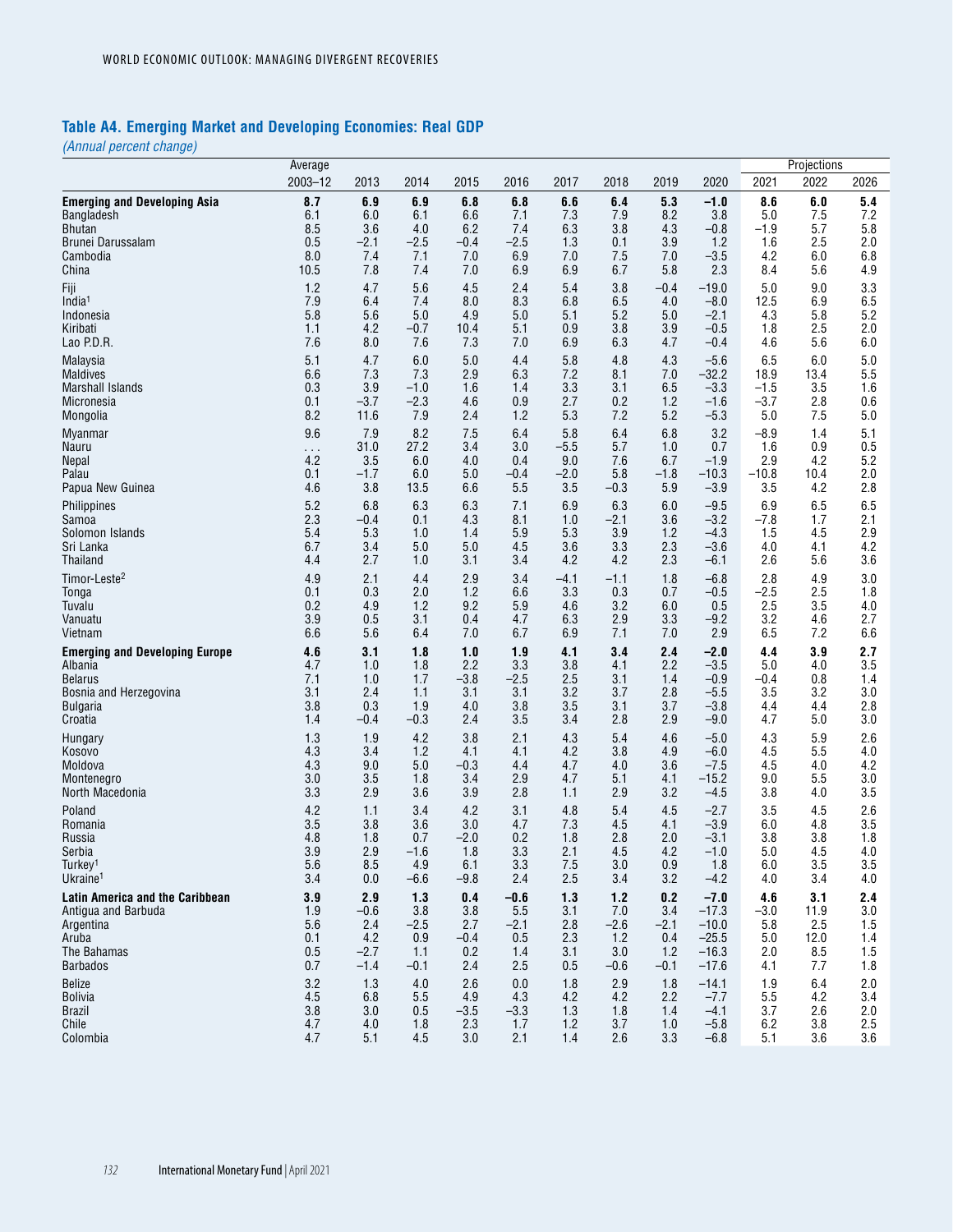# **Table A4. Emerging Market and Developing Economies: Real GDP** *(continued)*

*(Annual percent change)*

|                                                       | Average          |                      |                 |                 |                 |                      |                      |                      |                      |                      | Projections     |            |
|-------------------------------------------------------|------------------|----------------------|-----------------|-----------------|-----------------|----------------------|----------------------|----------------------|----------------------|----------------------|-----------------|------------|
|                                                       | $2003 - 12$      | 2013                 | 2014            | 2015            | 2016            | 2017                 | 2018                 | 2019                 | 2020                 | 2021                 | 2022            | 2026       |
| <b>Latin America and the</b><br>Caribbean (continued) | 3.9              | 2.9                  | 1.3             | 0.4             | -0.6            | 1.3                  | 1.2                  | 0.2                  | $-7.0$               | 4.6                  | 3.1             | 2.4        |
| Costa Rica                                            | 4.7              | 2.5                  | 3.5             | 3.7             | 4.2             | 4.2                  | 2.1                  | 2.2                  | $-4.8$               | 2.6                  | 3.3             | 3.3        |
| Dominica                                              | 2.6              | $-0.6$               | 4.4             | $-2.6$          | 2.5             | $-9.5$               | 0.5                  | 7.6                  | $-10.4$              | $-0.4$               | 5.8             | 1.5        |
| Dominican Republic                                    | 4.5              | 4.9                  | 7.1             | 6.9             | 6.7             | 4.7                  | 7.0                  | 5.1                  | $-6.7$               | 5.5                  | 5.0             | 5.0        |
| Ecuador                                               | 4.7              | 4.9                  | 3.8             | 0.1             | $-1.2$          | 2.4                  | 1.3                  | 0.0                  | $-7.5$               | 2.5                  | 1.3             | 2.5        |
| El Salvador                                           | 2.0              | 2.2                  | 1.7             | 2.4             | 2.5             | 2.2                  | 2.4                  | 2.4                  | $-8.6$               | 4.2                  | 2.8             | 2.0        |
| Grenada                                               | 1.6              | 2.4                  | 7.3             | 6.4             | 3.7             | 4.4                  | 4.1                  | 1.9                  | $-13.5$              | $-1.5$               | 5.2             | 2.7        |
| Guatemala                                             | 3.5              | 3.5                  | 4.4             | 4.1             | 2.7             | 3.0                  | 3.2                  | 3.8                  | $-1.5$               | 4.5                  | 4.0             | 3.5        |
| Guyana<br>Haiti                                       | 3.1<br>2.4       | 3.7<br>3.1           | 1.7<br>3.4      | 0.7<br>1.6      | 3.8<br>1.7      | 3.7<br>2.3           | 4.4<br>1.7           | 5.4<br>$-1.7$        | 43.4<br>$-3.7$       | 16.4<br>1.0          | 46.5<br>1.0     | 3.0<br>1.4 |
| Honduras                                              | 4.3              | 2.8                  | 3.1             | 3.8             | 3.9             | 4.8                  | 3.7                  | 2.7                  | $-8.0$               | 4.5                  | 3.3             | 3.9        |
| Jamaica                                               | 0.5              | 0.2                  | 0.6             | 0.9             | 1.5             | 0.7                  | 1.8                  | 1.0                  | $-10.2$              | 1.5                  | 5.7             | 2.2        |
| Mexico                                                | 2.2              | 1.4                  | 2.8             | 3.3             | 2.6             | 2.1                  | 2.2                  | $-0.1$               | $-8.2$               | 5.0                  | 3.0             | 2.0        |
| Nicaragua                                             | 3.8              | 4.9                  | 4.8             | 4.8             | 4.6             | 4.6                  | $-4.0$               | $-3.9$               | $-3.0$               | 0.2                  | 2.7             | 2.8        |
| Panama                                                | 7.7              | 6.9                  | 5.1             | 5.7             | 5.0             | 5.6                  | 3.6                  | 3.0                  | $-17.9$              | 12.0                 | 5.0             | 5.0        |
| Paraguay                                              | 4.1              | 8.4                  | 4.9             | 3.1             | 4.3             | 5.0                  | 3.4                  | 0.0                  | $-0.9$               | 4.0                  | 4.0             | 3.5        |
| Peru                                                  | 6.2              | 5.8                  | 2.4             | 3.3             | 4.4             | 2.1                  | 4.0                  | 2.2                  | $-11.1$              | 8.5                  | 5.2             | 3.3        |
| St. Kitts and Nevis                                   | 1.4              | 5.4                  | 6.3             | 1.0             | 2.8             | $-2.0$               | 2.9                  | 2.8                  | $-18.7$              | $-2.0$               | 10.0            | 2.7        |
| St. Lucia<br>St. Vincent and the Grenadines           | 2.7<br>2.2       | $-2.2$<br>1.8        | 1.3<br>1.2      | $-0.2$<br>1.3   | 3.8<br>1.9      | 3.5<br>1.0           | 2.6<br>2.2           | 1.7<br>0.3           | $-18.9$<br>$-4.2$    | 3.1<br>$-0.1$        | 10.7<br>4.9     | 1.4<br>2.7 |
| Suriname                                              | 5.0              | 2.9                  | 0.3             | $-3.4$          | $-5.6$          | 1.8                  | 2.6                  | 0.3                  | $-13.5$              | 0.7                  | 1.5             | 1.0        |
| Trinidad and Tobago                                   | 4.5              | 2.2                  | $-0.9$          | 1.5             | $-5.6$          | $-3.0$               | 0.1                  | $-1.2$               | $-7.8$               | 2.1                  | 4.1             | 1.5        |
| Uruguay <sup>1</sup>                                  | 5.2              | 4.6                  | 3.2             | 0.4             | 1.7             | 1.6                  | 0.5                  | 0.3                  | $-5.7$               | 3.0                  | 3.1             | 2.3        |
| Venezuela                                             | 4.7              | 1.3                  | $-3.9$          | $-6.2$          | $-17.0$         | $-15.7$              | $-19.6$              | $-35.0$              | $-30.0$              | $-10.0$              | $-5.0$          | $\sim$     |
| <b>Middle East and Central Asia</b>                   | 5.7              | 3.1                  | 3.3             | 2.8             | 4.7             | 2.5                  | 2.0                  | 1.4                  | $-2.9$               | 3.7                  | 3.8             | 3.6        |
| Afghanistan                                           | 9.2              | 5.7                  | 2.7             | 1.0             | 2.2             | 2.6                  | 1.2                  | 3.9                  | $-5.0$               | 4.0                  | 4.5             | 4.0        |
| Algeria                                               | 3.6              | 2.8                  | 3.8             | 3.7             | 3.2             | 1.3                  | 1.2                  | 0.8                  | $-6.0$               | 2.9                  | 2.7             | 1.1        |
| Armenia                                               | 6.9              | 3.4                  | 3.6             | 3.3             | 0.2             | 7.5                  | 5.2                  | 7.6                  | $-7.6$               | 1.0                  | 3.5             | 4.5        |
| Azerbaijan<br><b>Bahrain</b>                          | 12.7<br>5.3      | 5.8<br>5.4           | 2.8<br>4.4      | 1.0<br>2.5      | $-3.1$<br>3.6   | 0.2<br>4.3           | 1.5<br>1.7           | 2.2<br>2.0           | $-4.3$<br>$-5.4$     | 2.3<br>3.3           | 1.7<br>3.1      | 1.7<br>3.1 |
|                                                       | 4.3              | 5.0                  | 7.1             | 7.7             | 6.9             | 5.1                  | 8.5                  | 7.5                  | $-1.0$               | 5.0                  | 5.5             | $6.0\,$    |
| Djibouti<br>Egypt                                     | 4.6              | 3.3                  | 2.9             | 4.4             | 4.3             | 4.1                  | 5.3                  | 5.6                  | 3.6                  | 2.5                  | 5.7             | 5.8        |
| Georgia                                               | 6.6              | 3.6                  | 4.4             | 3.0             | 2.9             | 4.8                  | 4.8                  | 5.0                  | $-6.1$               | 3.5                  | 5.8             | 5.2        |
| Iran                                                  | 3.1              | $-0.2$               | 4.6             | $-1.3$          | 13.4            | 3.8                  | $-6.0$               | $-6.8$               | 1.5                  | 2.5                  | 2.1             | 2.1        |
| Iraq                                                  | 16.1             | 7.6                  | 0.7             | 2.5             | 15.2            | $-3.4$               | 0.8                  | 4.5                  | $-10.9$              | 1.1                  | 4.4             | 3.3        |
| Jordan                                                | 5.6              | 2.6                  | 3.4             | 2.5             | 2.0             | 2.1                  | 1.9                  | 2.0                  | $-2.0$               | 2.0                  | 2.7             | 3.3        |
| Kazakhstan                                            | 7.2              | 6.0                  | 4.2             | 1.2             | 1.1             | 4.1                  | 4.1                  | 4.5                  | $-2.6$               | 3.2                  | 4.0             | 4.4        |
| Kuwait                                                | 5.9              | 1.2                  | 0.5             | 0.6             | 2.9<br>4.3      | $-4.7$               | 1.2                  | 0.4                  | $-8.1$               | 0.7                  | 3.2             | 2.5<br>4.0 |
| Kyrgyz Republic<br>Lebanon <sup>1</sup>               | 4.1<br>5.3       | 10.9<br>3.8          | 4.0<br>2.5      | 3.9<br>0.2      | 1.5             | 4.7<br>0.9           | 3.5<br>$-1.9$        | 4.5<br>$-6.7$        | $-8.0$<br>$-25.0$    | 6.0<br>$\sim$ $\sim$ | 4.6             |            |
| Libya <sup>1</sup>                                    | $-0.8$           | $-36.8$              | $-53.0$         | $-13.0$         | $-7.4$          | 64.0                 | 17.9                 | 13.2                 | $-59.7$              | 131.0                | $\cdots$<br>5.4 | .<br>4.2   |
| Mauritania                                            | 4.6              | 4.2                  | 4.3             | 5.4             | 1.3             | 3.5                  | 2.1                  | 5.6                  | $-2.2$               | 3.1                  | 5.6             | 3.8        |
| Morocco                                               | 4.7              | 4.5                  | 2.7             | 4.5             | 1.1             | 4.2                  | 3.1                  | 2.5                  | $-7.0$               | 4.5                  | 3.9             | 3.5        |
| Oman                                                  | 3.8              | 5.1                  | 1.4             | 4.7             | 4.9             | 0.3                  | 0.9                  | $-0.8$               | $-6.4$               | 1.8                  | 7.4             | 2.0        |
| Pakistan                                              | 4.8              | 3.7                  | 4.1             | 4.1             | 4.6             | 5.2                  | 5.5                  | 1.9                  | $-0.4$               | 1.5                  | 4.0             | 5.0        |
| Qatar                                                 | 13.9             | 5.6                  | 5.3             | 4.8             | 3.1             | $-1.5$               | 1.2                  | 0.8                  | $-2.6$               | 2.4                  | 3.6             | 1.9        |
| Saudi Arabia                                          | 5.3              | 2.7                  | 3.7             | 4.1             | 1.7             | $-0.7$               | 2.4                  | 0.3                  | $-4.1$               | 2.9                  | 4.0             | 2.8        |
| Somalia<br>Sudan <sup>3</sup>                         | $\ddotsc$<br>1.1 | 1.9<br>2.0           | 2.4<br>4.7      | 3.5<br>1.9      | 2.9<br>3.5      | 1.4<br>0.7           | 2.8<br>$-2.3$        | 2.9<br>$-2.5$        | $-1.5$<br>$-3.6$     | 2.9<br>0.4           | 3.2<br>1.1      | 4.3<br>4.4 |
| Syria <sup>4</sup>                                    |                  |                      |                 |                 |                 |                      |                      |                      |                      |                      |                 |            |
| Tajikistan                                            | $\sim$ .<br>7.5  | $\sim$ $\sim$<br>7.4 | $\cdots$<br>6.7 | $\sim$ .<br>6.0 | $\sim$ .<br>6.9 | $\sim$ $\sim$<br>7.1 | $\sim$ $\sim$<br>7.3 | $\sim$ $\sim$<br>7.5 | $\sim$ $\sim$<br>4.5 | $\sim$<br>5.0        | $\cdots$<br>4.5 | 4.0        |
| Tunisia                                               | 3.9              | 2.8                  | 2.9             | 1.2             | 1.2             | 1.9                  | 2.7                  | 1.0                  | $-8.8$               | 3.8                  | 2.4             | 1.8        |
| Turkmenistan                                          | 12.2             | 10.2                 | 10.3            | 6.5             | 6.2             | 6.4                  | 6.2                  | 6.3                  | 0.8                  | 4.6                  | 3.9             | 3.7        |
| <b>United Arab Emirates</b>                           | 4.6              | 5.1                  | 4.3             | 5.1             | 3.1             | 2.4                  | 1.2                  | 1.7                  | $-5.9$               | 3.1                  | 2.6             | 2.6        |
| Uzbekistan                                            | 7.5              | 7.6                  | 7.2             | 7.4             | 6.1             | 4.5                  | 5.4                  | 5.8                  | 1.6                  | 5.0                  | 5.3             | 5.5        |
| West Bank and Gaza                                    | 8.6              | 4.7                  | $-0.2$          | 3.7             | 8.9             | 1.4                  | 1.2                  | 1.4                  | $-11.0$              | 5.7                  | 7.0             | 2.0        |
| Yemen                                                 | 2.3              | 4.8                  | $-0.2$          | $-28.0$         | $-9.4$          | $-5.1$               | 0.8                  | 2.1                  | $-5.0$               | 0.5                  | 2.5             | 5.5        |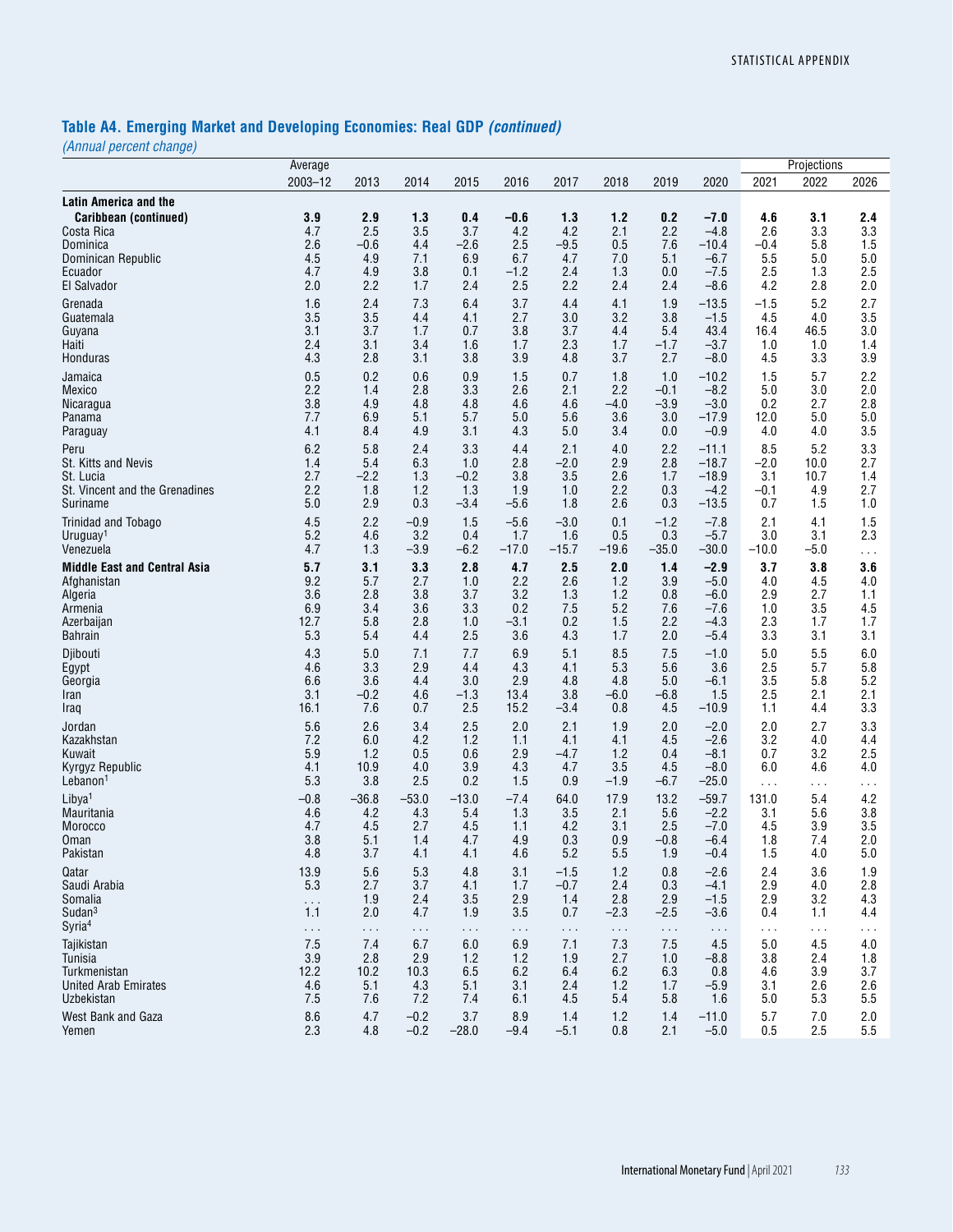#### **Table A4. Emerging Market and Developing Economies: Real GDP** *(continued)*

*(Annual percent change)*

|                                  | Average     |         |        |         |         |         |        |        |         |      | Projections |      |
|----------------------------------|-------------|---------|--------|---------|---------|---------|--------|--------|---------|------|-------------|------|
|                                  | $2003 - 12$ | 2013    | 2014   | 2015    | 2016    | 2017    | 2018   | 2019   | 2020    | 2021 | 2022        | 2026 |
| <b>Sub-Saharan Africa</b>        | 5.7         | 5.1     | 5.1    | 3.2     | 1.5     | 3.1     | 3.2    | 3.2    | $-1.9$  | 3.4  | 4.0         | 4.0  |
| Angola                           | 8.2         | 5.0     | 4.8    | 0.9     | $-2.6$  | $-0.2$  | $-2.0$ | $-0.6$ | $-4.0$  | 0.4  | 2.4         | 3.7  |
| Benin                            | 3.7         | 7.2     | 6.4    | 1.8     | 3.3     | 5.7     | 6.7    | 6.9    | 2.0     | 5.0  | 6.0         | 6.4  |
| <b>Botswana</b>                  | 4.5         | 11.3    | 4.1    | $-1.7$  | 4.3     | 2.9     | 4.5    | 3.0    | $-8.3$  | 7.5  | 5.4         | 3.9  |
| <b>Burkina Faso</b>              | 6.1         | 5.8     | 4.3    | 3.9     | 6.0     | 6.2     | 6.8    | 5.7    | 0.8     | 4.3  | 5.2         | 5.6  |
| Burundi                          | 4.2         | 4.9     | 4.2    | $-3.9$  | $-0.6$  | 0.5     | 1.6    | 1.8    | $-1.3$  | 2.8  | 3.7         | 3.0  |
| Cabo Verde                       | 4.8         | 0.8     | 0.6    | 1.0     | 4.7     | 3.7     | 4.5    | 5.7    | $-14.0$ | 5.8  | 6.0         | 6.2  |
| Cameroon                         | 3.9         | 5.4     | 5.9    | 5.7     | 4.6     | 3.5     | 4.1    | 3.9    | $-2.8$  | 3.4  | 4.3         | 5.5  |
| Central African Republic         | 2.8         | $-36.4$ | 0.1    | 4.3     | 4.7     | 4.5     | 3.8    | 3.0    | 0.0     | 3.5  | 5.0         | 4.8  |
| Chad                             | 8.6         | 5.8     | 6.9    | 1.8     | $-5.6$  | $-2.4$  | 2.3    | 3.0    | $-0.9$  | 1.8  | 2.6         | 3.8  |
| Comoros                          | 2.8         | 4.5     | 2.1    | 1.3     | 3.5     | 4.2     | 3.6    | 1.9    | $-0.5$  | 0.0  | 3.6         | 3.8  |
| Democratic Republic of the Congo | 6.0         | 8.5     | 9.5    | 6.9     | 2.4     | 3.7     | 5.8    | 4.4    | $-0.1$  | 3.8  | 4.9         | 4.1  |
| Republic of Congo                | 4.9         | $-0.7$  | 6.7    | $-3.6$  | $-10.7$ | $-4.4$  | -6.4   | $-0.6$ | $-7.8$  | 0.2  | 1.0         | 1.0  |
| Côte d'Ivoire                    | 1.8         | 9.3     | 8.8    | 8.8     | 7.2     | 7.4     | 6.9    | 6.2    | 2.3     | 6.0  | 6.5         | 6.0  |
| Equatorial Guinea                | 9.5         | $-4.1$  | 0.4    | $-9.1$  | $-8.8$  | $-5.7$  | -6.4   | -5.6   | $-5.8$  | 4.0  | $-5.9$      | -2.4 |
| Eritrea                          | 2.7         | $-10.5$ | 30.9   | $-20.6$ | 7.4     | $-10.0$ | 13.0   | 3.8    | $-0.6$  | 2.0  | 4.9         | 3.9  |
| Eswatini                         | 3.8         | 3.9     | 0.9    | 2.2     | 1.1     | 2.0     | 2.4    | 2.2    | $-3.3$  | 1.4  | 0.9         | 2.3  |
| Ethiopia                         | 9.7         | 9.9     | 10.3   | 10.4    | 8.0     | 10.2    | 7.7    | 9.0    | 6.1     | 2.0  | 8.7         | 8.0  |
| Gabon                            | 2.4         | 5.5     | 4.4    | 3.9     | 2.1     | 0.5     | 0.8    | 3.9    | $-1.8$  | 1.2  | 2.7         | 3.9  |
| The Gambia                       | 2.9         | 2.9     | $-1.4$ | 4.1     | 1.9     | 4.8     | 7.2    | 6.1    | 0.0     | 6.0  | 6.5         | 5.6  |
| Ghana                            | 7.1         | 7.2     | 2.9    | 2.2     | 3.4     | 8.1     | 6.3    | 6.5    | 0.9     | 4.6  | 6.1         | 5.4  |
| Guinea                           | 3.4         | 3.9     | 3.7    | 3.8     | 10.8    | 10.3    | 6.2    | 5.6    | 5.2     | 5.6  | 5.2         | 5.0  |
| Guinea-Bissau                    | 3.1         | 3.3     | 1.0    | 6.1     | 5.3     | 4.8     | 3.4    | 4.5    | $-2.4$  | 3.0  | 4.0         | 5.0  |
| Kenya                            | 4.8         | 5.9     | 5.4    | 5.7     | 5.9     | 4.8     | 6.3    | 5.4    | $-0.1$  | 7.6  | 5.7         | 6.1  |
| Lesotho                          | 3.8         | 1.8     | 2.1    | 3.3     | 1.9     | $-2.7$  | $-1.0$ | 1.1    | $-4.5$  | 3.5  | 4.3         | 3.2  |
| Liberia                          | 2.9         | 8.8     | 0.7    | 0.0     | $-1.6$  | 2.5     | 1.2    | $-2.5$ | $-3.0$  | 3.6  | 4.7         | 5.7  |
| Madagascar                       | 3.8         | 2.3     | 3.3    | 3.1     | 4.0     | 3.9     | 3.2    | 4.4    | $-4.2$  | 3.2  | 5.0         | 5.0  |
| Malawi                           | 5.8         | 5.2     | 5.7    | 2.9     | 2.3     | 4.0     | 3.2    | 4.5    | 0.6     | 2.2  | 6.5         | 6.0  |
| Mali                             | 4.2         | 2.3     | 7.1    | 6.2     | 5.9     | 5.3     | 4.7    | 4.8    | $-2.0$  | 4.0  | 6.0         | 5.0  |
| <b>Mauritius</b>                 | 4.3         | 3.4     | 3.7    | 3.6     | 3.8     | 3.8     | 3.8    | 3.0    | $-15.8$ | 6.6  | 5.2         | 3.3  |
| Mozambique                       | 7.4         | 7.0     | 7.4    | 6.7     | 3.8     | 3.7     | 3.4    | 2.3    | $-0.5$  | 2.1  | 4.7         | 5.3  |
| Namibia                          | 4.1         | 5.6     | 6.1    | 4.3     | 0.0     | $-1.0$  | 1.1    | $-1.6$ | $-7.2$  | 2.6  | 3.3         | 2.5  |
| Niger                            | 5.0         | 5.3     | 6.6    | 4.4     | 5.7     | 5.0     | 7.2    | 5.9    | 1.2     | 6.9  | 12.8        | 5.8  |
| Nigeria                          | 7.7         | 5.4     | 6.3    | 2.7     | $-1.6$  | 0.8     | 1.9    | 2.2    | $-1.8$  | 2.5  | 2.3         | 2.2  |
| Rwanda                           | 7.7         | 4.7     | 6.2    | 8.9     | 6.0     | 4.0     | 8.6    | 9.4    | $-0.2$  | 5.7  | 6.8         | 6.1  |
| São Tomé and Príncipe            | 5.4         | 4.8     | 6.5    | 3.8     | 4.2     | 3.9     | 3.0    | 1.3    | $-6.5$  | 3.0  | 5.0         | 4.5  |
| Senegal                          | 3.5         | 2.4     | 6.2    | 6.4     | 6.4     | 7.4     | 6.2    | 4.4    | 0.8     | 5.2  | 6.0         | 6.5  |
| Seychelles                       | 3.0         | 6.0     | 4.5    | 4.9     | 4.4     | 5.0     | 1.3    | 1.9    | $-13.4$ | 1.8  | 4.3         | 3.5  |
| Sierra Leone                     | 6.8         | 20.7    | 4.6    | -20.5   | 6.4     | 3.8     | 3.5    | 5.5    | $-2.2$  | 3.0  | 3.6         | 4.8  |
| South Africa                     | 3.4         | 2.5     | 1.8    | 1.2     | 0.4     | 1.4     | 0.8    | 0.2    | $-7.0$  | 3.1  | 2.0         | 1.3  |
| South Sudan                      | $\cdots$    | 29.3    | 2.9    | $-0.2$  | $-13.5$ | $-5.8$  | $-1.9$ | 0.9    | $-6.6$  | 5.3  | 6.5         | 4.4  |
| Tanzania                         | 6.5         | 6.8     | 6.7    | 6.2     | 6.9     | 6.8     | 7.0    | 7.0    | 1.0     | 2.7  | 4.6         | 5.5  |
| <b>Togo</b>                      | 3.0         | 6.1     | 5.9    | 5.7     | 5.6     | 4.3     | 5.0    | 5.5    | 0.7     | 3.5  | 4.5         | 5.5  |
| Uganda                           | 7.3         | 3.9     | 5.7    | 7.3     | 0.3     | 7.3     | 6.0    | 8.0    | $-2.1$  | 6.3  | 5.0         | 6.4  |
| Zambia                           | 7.8         | 5.1     | 4.7    | 2.9     | 3.8     | 3.5     | 4.0    | 1.4    | $-3.5$  | 0.6  | 1.1         | 1.6  |
| Zimbabwe <sup>1</sup>            | $-0.3$      | 2.0     | 2.4    | 1.8     | 0.7     | 4.7     | 3.5    | $-7.4$ | $-8.0$  | 3.1  | 4.0         | 2.5  |

1See country-specific notes for India, Lebanon, Libya, Turkey, Ukraine, Uruguay, and Zimbabwe in the "Country Notes" section of the Statistical Appendix.

2Data for Timor-Leste excludes projections for oil exports from the Joint Petroleum Development Area.

3Data for 2011 exclude South Sudan after July 9. Data for 2012 and onward pertain to the current Sudan.

4Data for Syria are excluded for 2011 onward owing to the uncertain political situation.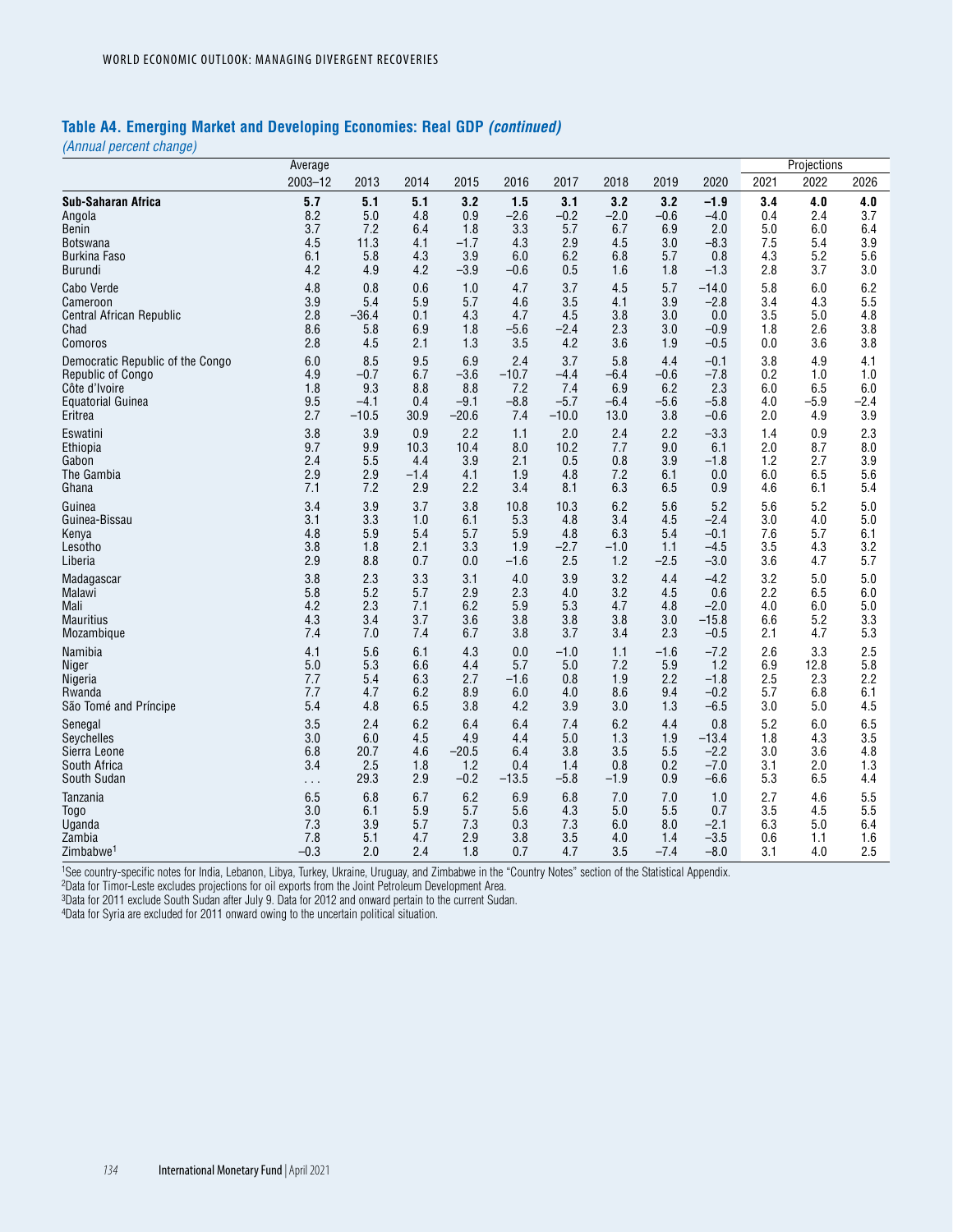#### **Table A5. Summary of Inflation**

*(Percent)*

|                                                                                                                                                                                   | Average                            |                                    |                                 |                                  |                                    |                                    |                                 |                                 |                                   |                                  | Projections                     |                                 |
|-----------------------------------------------------------------------------------------------------------------------------------------------------------------------------------|------------------------------------|------------------------------------|---------------------------------|----------------------------------|------------------------------------|------------------------------------|---------------------------------|---------------------------------|-----------------------------------|----------------------------------|---------------------------------|---------------------------------|
|                                                                                                                                                                                   | $2003 - 12$                        | 2013                               | 2014                            | 2015                             | 2016                               | 2017                               | 2018                            | 2019                            | 2020                              | 2021                             | 2022                            | 2026                            |
| <b>GDP Deflators</b>                                                                                                                                                              |                                    |                                    |                                 |                                  |                                    |                                    |                                 |                                 |                                   |                                  |                                 |                                 |
| <b>Advanced Economies</b><br><b>United States</b><br>Euro Area<br>Japan<br>Other Advanced Economies <sup>1</sup>                                                                  | 1.6<br>2.1<br>1.7<br>$-1.1$<br>2.1 | 1.3<br>1.8<br>1.2<br>$-0.4$<br>1.5 | 1.4<br>1.9<br>0.9<br>1.7<br>1.4 | 1.2<br>1.0<br>1.4<br>2.1<br>1.2  | 1.0<br>1.0<br>0.9<br>0.4<br>1.3    | 1.5<br>1.9<br>1.1<br>$-0.1$<br>2.0 | 1.7<br>2.4<br>1.4<br>0.0<br>1.7 | 1.5<br>1.8<br>1.7<br>0.6<br>1.3 | 1.4<br>1.2<br>1.5<br>0.9<br>1.8   | 1.5<br>1.8<br>1.3<br>0.6<br>1.5  | 1.5<br>2.3<br>1.4<br>0.5<br>0.7 | 1.7<br>1.9<br>1.8<br>0.5<br>1.8 |
| <b>Consumer Prices</b>                                                                                                                                                            |                                    |                                    |                                 |                                  |                                    |                                    |                                 |                                 |                                   |                                  |                                 |                                 |
| <b>Advanced Economies</b><br><b>United States</b><br>Euro Area <sup>2</sup><br>Japan<br>Other Advanced Economies <sup>1</sup>                                                     | 2.0<br>2.5<br>2.1<br>$-0.1$<br>2.3 | 1.4<br>1.5<br>1.4<br>0.3<br>1.7    | 1.4<br>1.6<br>0.4<br>2.8<br>1.5 | 0.3<br>0.1<br>0.2<br>0.8<br>0.5  | 0.7<br>1.3<br>0.2<br>$-0.1$<br>0.9 | 1.7<br>2.1<br>1.5<br>0.5<br>1.8    | 2.0<br>2.4<br>1.8<br>1.0<br>1.9 | 1.4<br>1.8<br>1.2<br>0.5<br>1.4 | 0.7<br>1.2<br>0.3<br>0.0<br>0.6   | 1.6<br>2.3<br>1.4<br>0.1<br>1.4  | 1.7<br>2.4<br>1.2<br>0.7<br>1.4 | 1.9<br>2.2<br>1.8<br>1.0<br>1.9 |
| <b>Emerging Market and Developing Economies3</b>                                                                                                                                  | 6.4                                | 5.4                                | 4.7                             | 4.7                              | 4.3                                | 4.4                                | 4.9                             | 5.1                             | 5.1                               | 4.9                              | 4.4                             | 3.8                             |
| <b>Regional Groups</b><br>Emerging and Developing Asia<br>Emerging and Developing Europe<br>Latin America and the Caribbean<br>Middle East and Central Asia<br>Sub-Saharan Africa | 4.8<br>8.8<br>5.4<br>7.9<br>9.2    | 4.6<br>5.5<br>4.6<br>8.3<br>6.5    | 3.4<br>6.5<br>4.9<br>6.4<br>6.3 | 2.7<br>10.6<br>5.4<br>5.5<br>6.8 | 2.8<br>5.5<br>5.5<br>5.7<br>10.4   | 2.4<br>5.6<br>6.3<br>6.9<br>10.7   | 2.7<br>6.4<br>6.6<br>9.5<br>8.4 | 3.3<br>6.6<br>7.7<br>7.4<br>8.5 | 3.1<br>5.4<br>6.4<br>10.2<br>10.8 | 2.3<br>6.5<br>7.2<br>11.2<br>9.8 | 2.7<br>5.4<br>6.6<br>8.1<br>7.8 | 2.7<br>5.4<br>4.0<br>6.4<br>6.0 |
| <b>Analytical Groups</b>                                                                                                                                                          |                                    |                                    |                                 |                                  |                                    |                                    |                                 |                                 |                                   |                                  |                                 |                                 |
| <b>By Source of Export Earnings</b><br>Fuel<br>Nonfuel<br>Of Which, Primary Products <sup>4</sup><br><b>By External Financing Source</b>                                          | 8.2<br>6.0<br>6.3                  | 8.2<br>5.0<br>6.4                  | 5.6<br>4.5<br>7.0               | 5.6<br>4.6<br>5.2                | 7.6<br>3.9<br>6.2                  | 6.4<br>4.2<br>11.7                 | 8.4<br>4.5<br>14.2              | 6.5<br>4.9<br>17.9              | 9.0<br>4.7<br>19.5                | 11.0<br>4.3<br>19.1              | 8.5<br>4.0<br>13.7              | 6.9<br>3.5<br>6.0               |
| <b>Net Debtor Economies</b><br><b>Net Debtor Economies by</b><br><b>Debt-Servicing Experience</b><br>Economies with Arrears and/or<br>Rescheduling during 2015-19                 | 7.1<br>9.4                         | 6.1<br>6.1                         | 5.6<br>10.0                     | 5.4<br>15.0                      | 5.2<br>10.0                        | 5.6<br>17.3                        | 5.5<br>16.9                     | 5.3<br>13.6                     | 5.8<br>16.5                       | 5.8<br>15.8                      | 4.9<br>9.6                      | 4.4<br>6.1                      |
| <b>Other Groups</b><br><b>European Union</b><br>Middle East and North Africa<br>Emerging Market and Middle-Income                                                                 | 2.4<br>7.6                         | 1.4<br>8.7                         | 0.4<br>6.3                      | 0.1<br>5.6                       | 0.2<br>5.5                         | 1.6<br>7.0                         | 1.8<br>10.7                     | 1.4<br>7.6                      | 0.7<br>10.6                       | 1.6<br>12.4                      | 1.4<br>8.5                      | 1.9<br>6.8                      |
| Economies<br>Low-Income Developing Countries                                                                                                                                      | 6.1<br>9.9                         | 5.2<br>7.8                         | 4.5<br>7.2                      | 4.6<br>6.5                       | 4.0<br>8.4                         | 4.0<br>9.2                         | 4.5<br>8.8                      | 4.8<br>8.4                      | 4.5<br>11.7                       | 4.4<br>11.2                      | 4.1<br>7.8                      | 3.6<br>5.7                      |
| Memorandum<br><b>Median Inflation Rate</b><br><b>Advanced Economies</b><br>Emerging Market and Developing Economies <sup>3</sup>                                                  | 2.3<br>5.3                         | 1.4<br>3.7                         | 0.7<br>3.1                      | 0.1<br>2.6                       | 0.6<br>2.7                         | 1.6<br>3.3                         | 1.8<br>3.1                      | 1.5<br>2.7                      | 0.4<br>2.8                        | 1.4<br>3.1                       | 1.5<br>3.1                      | 1.9<br>3.0                      |

1Excludes the United States, euro area countries, and Japan.

2Based on Eurostat's harmonized index of consumer prices.

3Excludes Venezuela but includes Argentina from 2017 onward. See country-specific notes for Argentina and Venezuela in the "Country Notes" section of the Statistical Appendix.

4Includes Argentina from 2017 onward. See country-specific note for Argentina in the "Country Notes" section of the Statistical Appendix.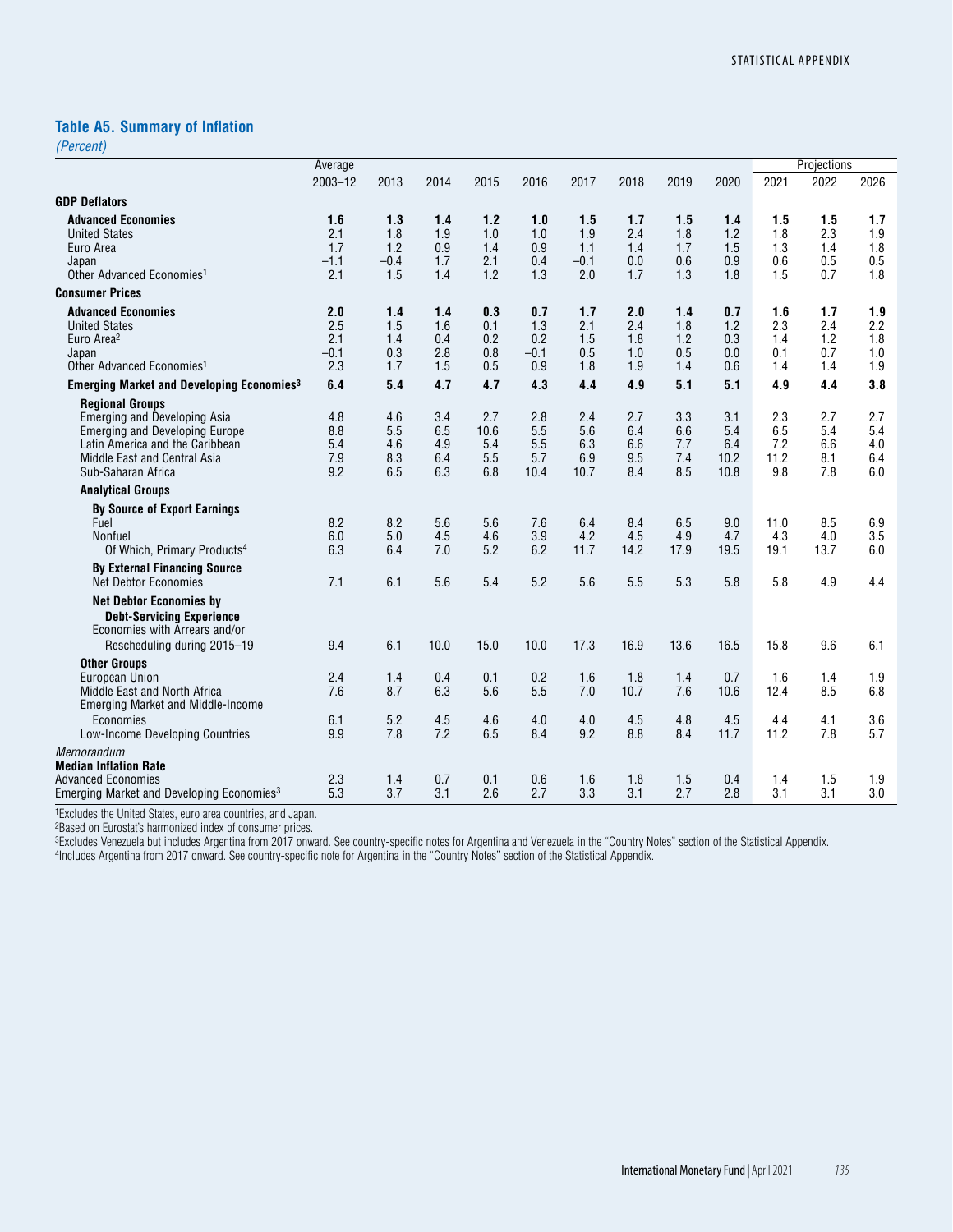#### **Table A6. Advanced Economies: Consumer Prices1**

*(Annual percent change)*

|                                        |         |        |        |        |        |      |      |      |        |      |             |      |        | End of Period <sup>2</sup> |             |
|----------------------------------------|---------|--------|--------|--------|--------|------|------|------|--------|------|-------------|------|--------|----------------------------|-------------|
|                                        | Average |        |        |        |        |      |      |      |        |      | Projections |      |        |                            | Projections |
|                                        | 2003-12 | 2013   | 2014   | 2015   | 2016   | 2017 | 2018 | 2019 | 2020   | 2021 | 2022        | 2026 | 2020   | 2021                       | 2022        |
| <b>Advanced Economies</b>              | 2.0     | 1.4    | 1.4    | 0.3    | 0.7    | 1.7  | 2.0  | 1.4  | 0.7    | 1.6  | 1.7         | 1.9  | 0.5    | 1.9                        | 1.7         |
| <b>United States</b>                   | 2.5     | 1.5    | 1.6    | 0.1    | 1.3    | 2.1  | 2.4  | 1.8  | 1.2    | 2.3  | 2.4         | 2.2  | 1.4    | 2.3                        | 2.5         |
| Euro Area <sup>3</sup>                 | 2.1     | 1.4    | 0.4    | 0.2    | 0.2    | 1.5  | 1.8  | 1.2  | 0.3    | 1.4  | 1.2         | 1.8  | $-0.3$ | 1.8                        | 1.2         |
| Germany                                | 1.8     | 1.6    | 0.8    | 0.7    | 0.4    | 1.7  | 1.9  | 1.4  | 0.4    | 2.2  | 1.1         | 2.1  | $-0.7$ | 3.1                        | 1.0         |
| France                                 | 1.9     | 1.0    | 0.6    | 0.1    | 0.3    | 1.2  | 2.1  | 1.3  | 0.5    | 1.1  | 1.2         | 1.6  | -0.1   | 1.3                        | 1.4         |
| Italy                                  | 2.4     | 1.2    | 0.2    | 0.1    | $-0.1$ | 1.3  | 1.2  | 0.6  | -0.1   | 0.8  | 0.9         | 1.3  | $-0.3$ | 0.8                        | 0.9         |
| Spain                                  | 2.7     | 1.4    | $-0.2$ | $-0.5$ | $-0.2$ | 2.0  | 1.7  | 0.7  | $-0.3$ | 1.0  | 1.3         | 1.7  | $-0.5$ | 1.3                        | 1.4         |
| The Netherlands                        | 1.8     | 2.6    | 0.3    | 0.2    | 0.1    | 1.3  | 1.6  | 2.7  | 1.1    | 1.4  | 1.5         | 1.8  | 0.9    | 1.4                        | 1.5         |
| Belgium                                | 2.3     | 1.2    | 0.5    | 0.6    | 1.8    | 2.2  | 2.3  | 1.2  | 0.4    | 1.7  | 1.9         | 1.8  | 0.4    | 2.1                        | 1.6         |
| Austria                                | 2.1     | 2.1    | 1.5    | 0.8    | 1.0    | 2.2  | 2.1  | 1.5  | 1.4    | 1.6  | 1.8         | 2.0  | 1.0    | 1.9                        | 1.8         |
| Ireland                                | 1.7     | 0.5    | 0.3    | 0.0    | $-0.2$ | 0.3  | 0.7  | 0.9  | $-0.5$ | 1.6  | 1.9         | 2.0  | $-1.0$ | 2.0                        | 2.0         |
| Portugal                               | 2.3     | 0.4    | $-0.2$ | 0.5    | 0.6    | 1.6  | 1.2  | 0.3  | $-0.1$ | 0.9  | 1.2         | 1.6  | 0.0    | 0.8                        | 1.2         |
| Greece                                 | 3.1     | $-0.9$ | $-1.4$ | $-1.1$ | 0.0    | 1.1  | 0.8  | 0.5  | $-1.3$ | 0.2  | 0.8         | 1.9  | -2.4   | 0.8                        | 0.8         |
| Finland                                | 1.9     | 2.2    | 1.2    | $-0.2$ | 0.4    | 0.8  | 1.2  | 1.1  | 0.4    | 1.4  | 1.5         | 1.9  | 0.2    | 1.6                        | 1.5         |
| Slovak Republic                        | 3.8     | 1.5    | $-0.1$ | $-0.3$ | $-0.5$ | 1.4  | 2.5  | 2.8  | 2.0    | 1.2  | 1.9         | 2.0  | 1.6    | 1.5                        | 1.9         |
| Lithuania                              | 3.6     | 1.2    | 0.2    | $-0.7$ | 0.7    | 3.7  | 2.5  | 2.2  | 1.1    | 1.5  | 1.9         | 2.1  | -0.1   | 1.5                        | 1.9         |
| Slovenia                               | 3.0     | 1.8    | 0.2    | $-0.5$ | $-0.1$ | 1.4  | 1.7  | 1.6  | -0.1   | 0.8  | 1.5         | 2.1  | -1.1   | 1.7                        | 1.3         |
| Luxembourg                             | 2.9     | 1.7    | 0.7    | 0.1    | 0.0    | 2.1  | 2.0  | 1.7  | 0.0    | 0.9  | 1.8         | 1.9  | $-0.4$ | 1.3                        | 1.7         |
| Latvia                                 | 5.6     | 0.0    | 0.7    | 0.2    | 0.1    | 2.9  | 2.6  | 2.7  | 0.1    | 2.1  | 2.2         | 2.2  | $-0.5$ | 3.9                        | 1.8         |
| Estonia                                | 4.2     | 3.2    | 0.5    | 0.1    | 0.8    | 3.7  | 3.4  | 2.3  | $-0.6$ | 1.8  | 2.5         | 1.9  | $-0.9$ | 1.8                        | 2.5         |
| Cyprus                                 | 2.6     | 0.4    | $-0.3$ | $-1.5$ | $-1.2$ | 0.7  | 0.8  | 0.6  | -1.1   | 0.5  | 0.8         | 1.9  | $-0.8$ | 1.0                        | 0.8         |
| Malta                                  | 2.5     | 1.0    | 0.8    | 1.2    | 0.9    | 1.3  | 1.7  | 1.5  | 0.8    | 1.1  | 1.4         | 2.0  | 0.2    | 1.7                        | 1.5         |
| Japan                                  | $-0.1$  | 0.3    | 2.8    | 0.8    | $-0.1$ | 0.5  | 1.0  | 0.5  | 0.0    | 0.1  | 0.7         | 1.0  | $-0.9$ | 1.2                        | 0.2         |
| <b>United Kingdom</b>                  | 2.6     | 2.6    | 1.5    | 0.0    | 0.7    | 2.7  | 2.5  | 1.8  | 0.9    | 1.5  | 1.9         | 2.0  | 0.5    | 2.1                        | 1.8         |
| Korea                                  | 3.1     | 1.3    | 1.3    | 0.7    | 1.0    | 1.9  | 1.5  | 0.4  | 0.5    | 1.4  | 0.9         | 2.0  | 0.5    | 1.2                        | 1.0         |
| Canada                                 | 2.0     | 0.9    | 1.9    | 1.1    | 1.4    | 1.6  | 2.3  | 1.9  | 0.7    | 1.7  | 2.0         | 2.0  | 0.8    | 1.6                        | 2.2         |
| Australia                              | 2.8     | 2.5    | 2.5    | 1.5    | 1.3    | 2.0  | 1.9  | 1.6  | 0.9    | 1.7  | 1.6         | 2.4  | 0.9    | 1.5                        | 1.7         |
| Taiwan Province of China               | 1.3     | 1.0    | 1.3    | $-0.6$ | 1.0    | 1.1  | 1.5  | 0.5  | $-0.2$ | 0.9  | 1.2         | 1.4  | 0.1    | 0.9                        | 1.2         |
| Switzerland                            | 0.7     | $-0.2$ | 0.0    | $-1.1$ | $-0.4$ | 0.5  | 0.9  | 0.4  | $-0.7$ | 0.1  | 0.3         | 1.0  | $-0.8$ | 0.1                        | 0.6         |
| Singapore                              | 2.5     | 2.4    | 1.0    | $-0.5$ | $-0.5$ | 0.6  | 0.4  | 0.6  | $-0.2$ | 0.2  | 0.8         | 1.5  | 0.0    | 0.4                        | 0.9         |
| Sweden                                 | 1.7     | 0.4    | 0.2    | 0.7    | 1.1    | 1.9  | 2.0  | 1.6  | 0.7    | 1.5  | 1.2         | 1.9  | 0.4    | 1.5                        | 1.2         |
| Hong Kong SAR                          | 1.8     | 4.3    | 4.4    | 3.0    | 2.4    | 1.5  | 2.4  | 2.9  | 0.3    | 1.4  | 1.9         | 2.4  | 0.3    | 1.4                        | 1.9         |
| <b>Czech Republic</b>                  | 2.4     | 1.4    | 0.3    | 0.3    | 0.7    | 2.5  | 2.1  | 2.8  | 3.2    | 2.3  | 2.0         | 2.0  | 2.7    | 2.3                        | 2.0         |
| <b>Israel</b>                          | 2.0     | 1.5    | 0.5    | $-0.6$ | $-0.5$ | 0.2  | 0.8  | 0.8  | $-0.6$ | 0.3  | 0.6         | 0.9  | $-0.7$ | 0.7                        | 0.6         |
| Norway                                 | 1.8     | 2.1    | 2.0    | 2.2    | 3.6    | 1.9  | 2.8  | 2.2  | 1.3    | 2.2  | 2.0         | 2.0  | 1.4    | 2.5                        | 2.0         |
| Denmark                                | 2.0     | 0.5    | 0.4    | 0.2    | 0.0    | 1.1  | 0.7  | 0.7  | 0.3    | 1.1  | 1.4         | 1.8  | 0.4    | 1.1                        | 1.4         |
| <b>New Zealand</b>                     | 2.6     | 1.1    | 1.2    | 0.3    | 0.6    | 1.9  | 1.6  | 1.6  | 1.7    | 1.8  | 1.6         | 2.2  | 1.4    | 2.1                        | 1.7         |
| <b>Puerto Rico</b>                     | 3.1     | 1.1    | 0.6    | $-0.8$ | $-0.3$ | 1.8  | 1.3  | 0.1  | $-1.3$ | 2.5  | 1.5         | 1.6  | $-1.3$ | 2.5                        | 1.5         |
| Macao SAR                              | 3.9     | 5.5    | 6.0    | 4.6    | 2.4    | 1.2  | 3.0  | 2.8  | 0.8    | 1.4  | 1.9         | 2.4  | $-0.9$ | 1.4                        | 1.9         |
| Iceland                                | 6.0     | 3.9    | 2.0    | 1.6    | 1.7    | 1.8  | 2.7  | 3.0  | 2.9    | 3.2  | 2.5         | 2.5  | 3.6    | 2.6                        | 2.5         |
| San Marino                             | 2.3     | 1.6    | 1.1    | 0.1    | 0.6    | 1.0  | 1.8  | 1.0  | 0.2    | 0.8  | 0.9         | 1.1  | 0.5    | 0.8                        | 0.9         |
| Memorandum<br>Major Advanced Economies | 1.9     | 1.3    | 1.5    | 0.3    | 0.8    | 1.8  | 2.1  | 1.5  | 0.8    | 1.7  | 1.8         | 1.9  | 0.6    | 2.1                        | 1.8         |

1Movements in consumer prices are shown as annual averages.

2Monthly year-over-year changes and, for several countries, on a quarterly basis.

3Based on Eurostat's harmonized index of consumer prices.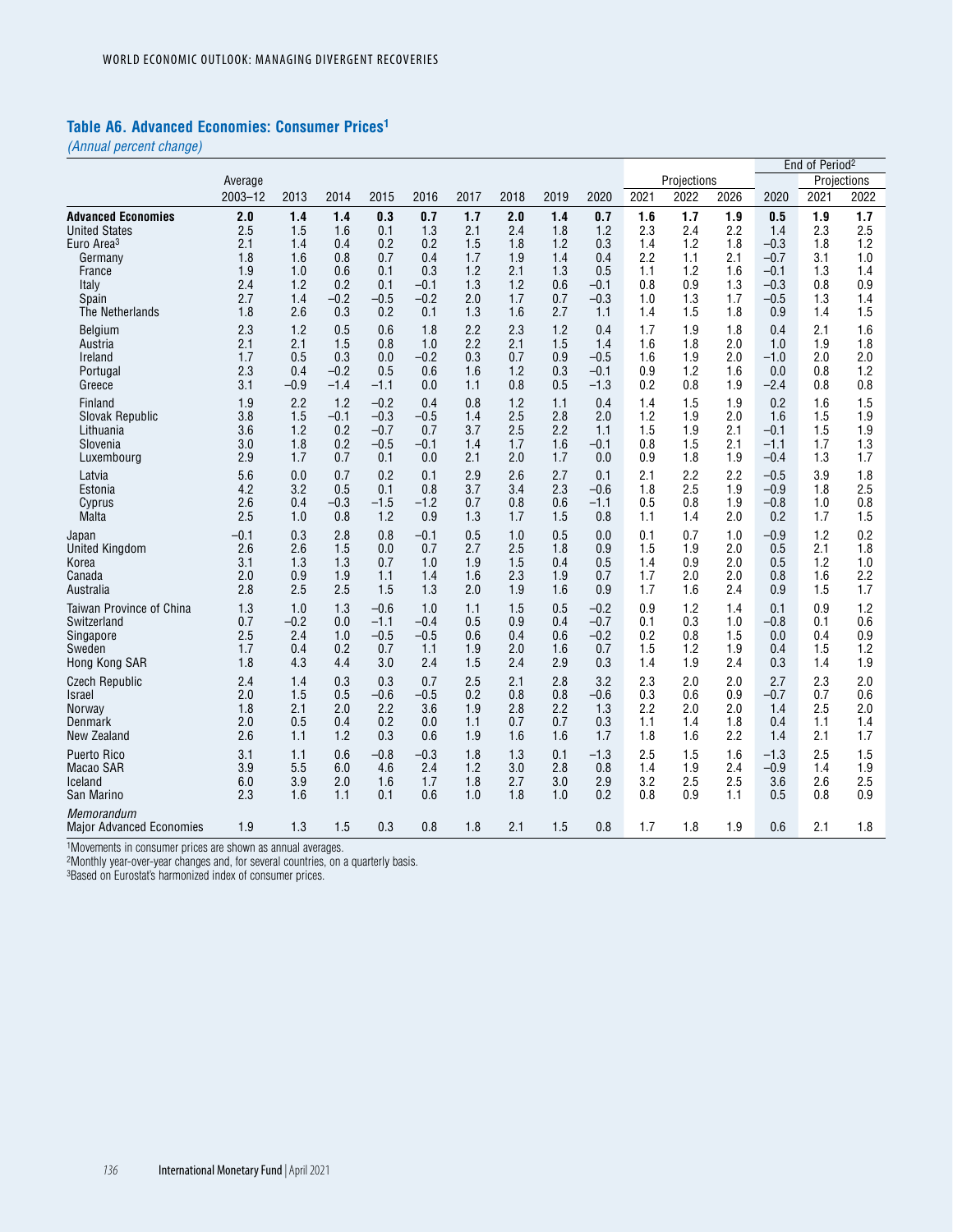# **Table A7. Emerging Market and Developing Economies: Consumer Prices1**

*(Annual percent change)*

|                                              |                      |        |               |          |           |        |      |        |        |          |               |          |        | End of Period <sup>2</sup> |             |
|----------------------------------------------|----------------------|--------|---------------|----------|-----------|--------|------|--------|--------|----------|---------------|----------|--------|----------------------------|-------------|
|                                              | Average              |        |               |          |           |        |      |        |        |          | Projections   |          |        |                            | Projections |
|                                              | 2003-12              | 2013   | 2014          | 2015     | 2016      | 2017   | 2018 | 2019   | 2020   | 2021     | 2022          | 2026     | 2020   | 2021                       | 2022        |
| <b>Emerging and Developing Asia</b>          | 4.8                  | 4.6    | 3.4           | 2.7      | 2.8       | 2.4    | 2.7  | 3.3    | 3.1    | 2.3      | 2.7           | 2.7      | 1.2    | 3.0                        | 2.5         |
| Bangladesh                                   | 7.9                  | 6.8    | 7.3           | 6.4      | 5.9       | 5.4    | 5.8  | 5.5    | 5.6    | 5.8      | 5.6           | 5.5      | 6.0    | 5.7                        | 5.6         |
| Bhutan                                       | 5.8                  | 8.1    | 9.6           | 6.7      | 3.3       | 4.3    | 3.7  | 2.8    | 4.2    | 4.9      | 4.9           | 4.0      | 4.5    | 5.3                        | 4.4         |
| Brunei Darussalam                            | 0.7                  | 0.4    | $-0.2$        | $-0.3$   | $-0.4$    | $-1.3$ | 1.1  | -0.4   | 1.9    | 0.8      | 0.8           | 0.8      | 2.0    | 0.7                        | 0.7         |
| Cambodia                                     | 6.0                  | 3.0    | 3.9           | 1.2      | 3.0       | 2.9    | 2.4  | 2.0    | 2.9    | 3.1      | 2.8           | 3.0      | 2.9    | 3.0                        | 2.8         |
| China                                        | 3.0                  | 2.6    | 2.0           | 1.4      | 2.0       | 1.6    | 2.1  | 2.9    | 2.4    | 1.2      | 1.9           | 2.0      | $-0.3$ | 2.3                        | 1.9         |
| Fiji                                         | 4.2                  | 2.9    | 0.5           | 1.4      | 3.9       | 3.4    | 4.1  | 1.8    | $-2.6$ | -1.1     | 2.0           | 2.0      | $-2.8$ | 1.5                        | 2.0         |
| India                                        | 7.6                  | 9.4    | 5.8           | 4.9      | 4.5       | 3.6    | 3.4  | 4.8    | 6.2    | 4.9      | 4.1           | 4.0      | 4.9    | 4.8                        | 3.9         |
| Indonesia                                    | 7.2                  | 6.4    | 6.4           | 6.4      | 3.5       | 3.8    | 3.3  | 2.8    | 2.0    | 2.0      | 3.1           | 2.9      | 1.7    | 2.8                        | 1.2         |
| Kiribati                                     | 2.0                  | $-1.5$ | 2.1           | 0.6      | 1.9       | 0.4    | 0.6  | -1.8   | 2.5    | 1.8      | 1.8           | 1.8      | 1.9    | 1.6                        | 1.9         |
| Lao P.D.R.                                   | 6.9                  | 6.4    | 4.1           | 1.3      | 1.8       | 0.7    | 2.0  | 3.3    | 5.1    | 4.9      | 3.7           | 3.1      | 3.2    | 4.3                        | 3.1         |
| Malaysia                                     | 2.4                  | 2.1    | 3.1           | 2.1      | 2.1       | 3.8    | 1.0  | 0.7    | $-1.1$ | 2.0      | 2.0           | 2.0      | $-1.4$ | 2.0                        | 2.0         |
| Maldives                                     | 6.0                  | 4.0    | 2.4           | 1.4      | 0.8       | 2.3    | 1.4  | 1.3    | $-1.6$ | 1.6      | 2.1           | 2.0      | $-2.0$ | 2.3                        | 2.0         |
| Marshall Islands                             | $\sim$ $\sim$ $\sim$ | 1.9    | 1.1           | $-2.2$   | $-1.5$    | 0.1    | 0.8  | $-0.5$ | 0.6    | 1.1      | 1.5           | 2.0      | 0.6    | 1.1                        | 1.5         |
| Micronesia                                   | 4.2                  | 2.2    | 0.7           | $-0.2$   | $-0.6$    | 0.1    | 1.4  | 1.5    | 0.5    | 1.9      | 2.2           | 2.0      | 0.5    | 1.9                        | 2.2         |
| Mongolia                                     | 10.7                 | 10.5   | 12.3          | 5.7      | 0.7       | 4.3    | 6.8  | 7.3    | 3.7    | 5.4      | 6.4           | 6.0      | 2.3    | 6.5                        | 6.2         |
| Myanmar                                      | 14.2                 | 6.4    | 5.7           | 7.3      | 9.1       | 4.6    | 5.9  | 8.6    | 5.7    | 5.0      | 5.6           | 6.3      | 2.0    | 6.5                        | 5.9         |
| Nauru                                        | $\sim$ $\sim$ $\sim$ | $-1.1$ | 0.3           | 9.8      | 8.2       | 5.1    | 0.5  | 4.3    | 0.9    | 1.2      | 2.0           | 2.0      | $-0.9$ | 1.2                        | 1.4         |
| Nepal                                        | 7.4                  | 9.9    | 9.0           | 7.2      | 9.9       | 4.5    | 4.1  | 4.6    | 6.1    | 4.2      | 6.4           | 5.3      | 4.8    | 5.6                        | 6.0         |
| Palau                                        | 3.5                  | 2.8    | 4.0           | 2.2      | $-1.3$    | 1.1    | 2.0  | 0.6    | 0.0    | 0.0      | 1.0           | 2.0      | 0.0    | 0.0                        | 1.0         |
| Papua New Guinea                             | 5.3                  | 5.0    | 5.2           | 6.0      | 6.7       | 5.4    | 4.7  | 3.7    | 5.0    | 3.3      | 4.7           | 3.2      | 5.2    | 3.8                        | 4.7         |
| <b>Philippines</b>                           | 4.6                  | 2.6    | 3.6           | 0.7      | 1.3       | 2.9    | 5.2  | 2.5    | 2.6    | 3.4      | 3.0           | 3.0      | 3.5    | 2.8                        | 3.0         |
| Samoa                                        | 5.7                  | $-0.2$ | $-1.2$        | 1.9      | 0.1       | 1.3    | 3.7  | 2.2    | 1.5    | $-2.5$   | 2.7           | 2.6      | $-3.3$ | 3.1                        | 1.9         |
| Solomon Islands                              | 8.1                  | 5.2    | 5.3           | $-0.6$   | 0.5       | 0.5    | 3.5  | 1.6    | 3.4    | 2.6      | 3.2           | 2.3      | $-1.8$ | 3.8                        | 3.6         |
| Sri Lanka                                    | 8.8                  | 6.9    | 2.8           | 2.2      | 4.0       | 6.6    | 4.3  | 4.3    | 4.6    | 4.4      | 5.0           | 5.0      | 4.2    | 4.6                        | 5.5         |
| Thailand                                     | 3.1                  | 2.2    | 1.9           | $-0.9$   | 0.2       | 0.7    | 1.1  | 0.7    | $-0.8$ | 1.3      | 1.0           | 1.9      | $-0.3$ | 1.0                        | 1.1         |
| Timor-Leste                                  | 6.1                  | 9.5    | 0.8           | 0.6      | $-1.5$    | 0.5    | 2.3  | 0.9    | 0.5    | 1.6      | 2.5           | 2.0      | 1.2    | 2.0                        | 3.0         |
| Tonga                                        | 7.0                  | 0.7    | 2.3           | 0.1      | $-0.6$    | 7.2    | 6.8  | 3.5    | 0.2    | -0.1     | 3.4           | 2.6      | $-1.4$ | 3.4                        | 3.5         |
| Tuvalu                                       | 2.5                  | 2.0    | 1.1           | 3.1      | 3.5       | 4.1    | 2.2  | 3.5    | 1.6    | 2.8      | 3.0           | 3.4      | 1.6    | 2.8                        | 3.0         |
| Vanuatu                                      | 2.6                  | 1.5    | 0.8           | 2.5      | 0.8       | 3.1    | 2.3  | 2.7    | 2.9    | 2.4      | 2.1           | 2.3      | 2.6    | 2.2                        | 2.1         |
| Vietnam                                      | 10.1                 | 6.6    | 4.1           | 0.6      | 2.7       | 3.5    | 3.5  | 2.8    | 3.2    | 3.9      | 3.9           | 4.0      | 0.2    | 4.3                        | 4.0         |
| <b>Emerging and Developing Europe</b>        | 8.8                  | 5.5    | 6.5           | 10.6     | 5.5       | 5.6    | 6.4  | 6.6    | 5.4    | 6.5      | 5.4           | 5.4      | 6.5    | 5.8                        | 5.4         |
| Albania                                      | 2.8                  | 1.9    | 1.6           | 1.9      | 1.3       | 2.0    | 2.0  | 1.4    | 1.6    | 2.0      | 2.3           | 3.0      | 1.0    | 1.8                        | 2.0         |
| Belarus                                      | 20.8                 | 18.3   | 18.1          | 13.5     | 11.8      | 6.0    | 4.9  | 5.6    | 5.5    | 6.9      | 5.5           | 5.0      | 7.3    | 5.9                        | 5.4         |
| Bosnia and Herzegovina                       | 2.7                  | $-0.1$ | $-0.9$        | $-1.0$   | $-1.6$    | 0.8    | 1.4  | 0.6    | $-0.6$ | 1.2      | 1.0           | 2.1      | $-0.6$ | 1.1                        | 0.9         |
| Bulgaria <sup>3</sup>                        | 5.2                  | 0.4    | $-1.6$        | $-1.1$   | $-1.3$    | 1.2    | 2.6  | 2.5    | 1.2    | 1.0      | 2.0           | 2.0      | 0.0    | 1.9                        | 2.0         |
| Croatia                                      | 2.8                  | 2.2    | $-0.2$        | $-0.5$   | $-1.1$    | 1.1    | 1.5  | 0.8    | 0.3    | 0.7      | 1.2           | 1.6      | 0.1    | 0.9                        | 1.6         |
| Hungary                                      | 5.1                  | 1.7    | $-0.2$        | $-0.1$   | 0.4       | 2.4    | 2.8  | 3.4    | 3.3    | 3.6      | 3.5           | 3.0      | 2.7    | 3.9                        | 3.7         |
| Kosovo                                       | 2.2                  | 1.8    | 0.4           | $-0.5$   | 0.3       | 1.5    | 1.1  | 2.7    | 0.2    | 0.3      | 1.5           | 1.9      | 0.1    | 1.1                        | 1.6         |
| Moldova                                      | 9.3                  | 4.6    | 5.1           | 9.6      | 6.4       | 6.5    | 3.1  | 4.8    | 3.8    | 3.0      | 5.0           | 5.0      | 0.4    | 5.0                        | 5.0         |
| Montenegro                                   | 4.0                  | 2.2    | $-0.7$        | 1.5      | $-0.3$    | 2.4    | 2.6  | 0.4    | $-0.2$ | 0.4      | 1.0           | 1.7      | $-0.9$ | 1.0                        | 1.2         |
| North Macedonia                              | 2.2                  | 2.8    | $-0.3$        | $-0.3$   | $-0.2$    | 1.4    | 1.5  | 0.8    | 1.2    | 2.0      | 1.5           | 2.0      | 2.3    | 1.6                        | 1.2         |
| Poland                                       | 2.8                  | 0.9    | 0.0           | $-0.9$   | $-0.6$    | 2.0    | 1.6  | 2.3    | 3.4    | 3.2      | 2.5           | 2.5      | 2.4    | 2.7                        | 2.6         |
| Romania                                      | 7.6                  | 4.0    | 1.1           | $-0.6$   | $-1.6$    | 1.3    | 4.6  | 3.8    | 2.6    | 2.8      | 2.1           | 2.5      | 2.1    | 2.8                        | 2.5         |
| Russia                                       | 10.2                 | 6.8    | 7.8           | 15.5     | 7.0       | 3.7    | 2.9  | 4.5    | 3.4    | 4.5      | 3.4           | 4.0      | 4.9    | 3.7                        | 3.5         |
| Serbia                                       | 9.1                  | 7.7    | 2.1           | 1.4      | 1.1       | 3.1    | 2.0  | 1.9    | 1.7    | 2.2      | 2.4           | 3.0      | 1.7    | 2.3                        | 2.4         |
| Turkey <sup>4</sup>                          | 10.0                 | 7.5    | 8.9           | 7.7      | 7.8       | 11.1   | 16.3 | 15.2   | 12.3   | 13.6     | 11.8          | 11.0     | 14.6   | 12.5                       | 11.5        |
| Ukraine <sup>4</sup>                         | 10.7                 | $-0.3$ | 12.1          | 48.7     | 13.9      | 14.4   | 10.9 | 7.9    | 2.7    | 7.9      | 6.8           | 5.0      | 5.0    | 7.2                        | 6.0         |
| Latin America and the Caribbean <sup>5</sup> | 5.4                  | 4.6    | 4.9           | 5.4      | 5.5       | 6.3    | 6.6  | 7.7    | 6.4    | 7.2      | 6.6           | 4.0      | 6.3    | 7.3                        | 6.0         |
| Antiqua and Barbuda                          | 2.4                  | 1.1    | 1.1           | 1.0      | $-0.5$    | 2.4    | 1.2  | 1.4    | 1.1    | 2.0      | 2.0           | 2.0      | 2.8    | 2.0                        | 2.0         |
| Argentina <sup>4</sup>                       | 9.2                  | 10.6   | $\sim$ $\sim$ | $\sim$ . | $\sim 10$ | 25.7   | 34.3 | 53.5   | 42.0   | $\cdots$ | $\sim$ $\sim$ | $\ldots$ | 36.1   | $\cdots$                   | $\cdots$    |
| Aruba                                        | 3.2                  | $-2.4$ | 0.4           | 0.5      | $-0.9$    | $-1.0$ | 3.6  | 3.9    | $-1.3$ | 0.1      | 2.0           | 2.1      | $-3.1$ | 1.3                        | 2.5         |
| The Bahamas                                  | 2.4                  | 0.4    | 1.2           | 1.9      | $-0.3$    | 1.5    | 2.3  | 2.5    | 0.0    | 2.0      | 2.8           | 2.3      | 1.2    | 3.0                        | 2.5         |
| <b>Barbados</b>                              | 5.2                  | 1.8    | 1.8           | $-1.1$   | 1.5       | 4.4    | 3.7  | 4.1    | 2.9    | 3.7      | 2.3           | 2.3      | 1.3    | 2.4                        | 2.3         |
| <b>Belize</b>                                | 2.5                  | 0.5    | 1.2           | $-0.9$   | 0.7       | 1.1    | 0.3  | 0.2    | 0.1    | 1.0      | 2.0           | 2.0      | 0.6    | 1.5                        | 2.0         |
| <b>Bolivia</b>                               | 5.8                  | 5.7    | 5.8           | 4.1      | 3.6       | 2.8    | 2.3  | 1.8    | 0.9    | 3.9      | 3.7           | 3.5      | 0.7    | 6.2                        | 2.6         |
| <b>Brazil</b>                                | 6.3                  | 6.2    | 6.3           | 9.0      | 8.7       | 3.4    | 3.7  | 3.7    | 3.2    | 4.6      | 4.0           | 3.3      | 4.5    | 4.5                        | 3.5         |
| Chile                                        | 3.2                  | 1.8    | 4.7           | 4.3      | 3.8       | 2.2    | 2.3  | 2.3    | 3.0    | 3.1      | 3.0           | 3.0      | 2.9    | 3.0                        | 3.0         |
| Colombia                                     | 4.8                  | 2.0    | 2.9           | 5.0      | 7.5       | 4.3    | 3.2  | 3.5    | 2.5    | 2.1      | 2.6           | 2.9      | 1.6    | 2.5                        | 2.6         |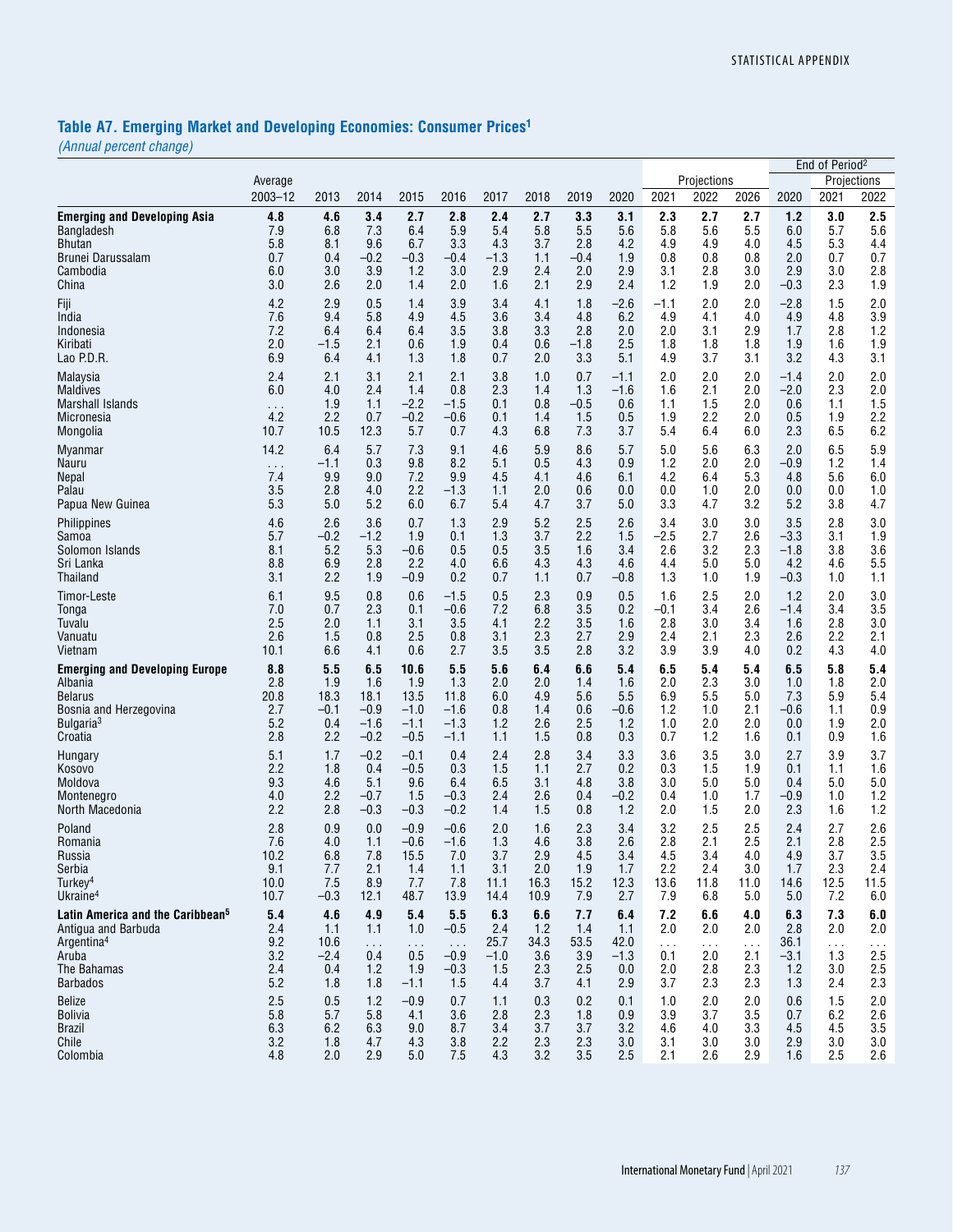# **Table A7. Emerging Market and Developing Economies: Consumer Prices1** *(continued)*

*(Annual percent change)*

|                                                                                                                    |                                         |                                            |                                        |                                            |                                            |                                               |                                        |                                                  |                                          |                                             |                                        |                                            |                                            | End of Period <sup>2</sup>             |                                        |
|--------------------------------------------------------------------------------------------------------------------|-----------------------------------------|--------------------------------------------|----------------------------------------|--------------------------------------------|--------------------------------------------|-----------------------------------------------|----------------------------------------|--------------------------------------------------|------------------------------------------|---------------------------------------------|----------------------------------------|--------------------------------------------|--------------------------------------------|----------------------------------------|----------------------------------------|
|                                                                                                                    | Average                                 |                                            |                                        |                                            |                                            |                                               |                                        |                                                  |                                          |                                             | Projections                            |                                            |                                            |                                        | Projections                            |
|                                                                                                                    | 2003-12 2013 2014 2015 2016             |                                            |                                        |                                            |                                            | 2017                                          | 2018                                   | 2019                                             | 2020                                     | 2021                                        | 2022                                   | 2026                                       | 2020                                       | 2021                                   | 2022                                   |
| Latin America and<br>the Caribbean                                                                                 |                                         |                                            |                                        |                                            |                                            |                                               |                                        |                                                  |                                          |                                             |                                        |                                            |                                            |                                        |                                        |
| (continued) <sup>5</sup>                                                                                           | 5.4                                     | 4.6                                        | 4.9                                    | 5.4                                        | 5.5                                        | 6.3                                           | 6.6                                    | 7.7                                              | 6.4                                      | 7.2                                         | 6.6                                    | 4.0                                        | 6.3                                        | 7.3                                    | 6.0                                    |
| Costa Rica                                                                                                         | 9.2                                     | 5.2                                        | 4.5                                    | 0.8                                        | 0.0                                        | 1.6                                           | 2.2                                    | 2.1                                              | 0.7                                      | 1.2                                         | 1.1                                    | 2.9                                        | 0.9                                        | 1.2                                    | 0.9                                    |
| Dominica                                                                                                           | 2.3                                     | 0.0                                        | 0.8                                    | $-0.9$                                     | 0.1                                        | 0.3                                           | 1.0                                    | 1.5                                              | $-0.3$                                   | 1.6                                         | 2.0                                    | 2.0                                        | 1.7                                        | 2.0                                    | 2.0                                    |
| Dominican Republic                                                                                                 | 11.9                                    | 4.8                                        | 3.0                                    | 0.8                                        | 1.6                                        | 3.3                                           | 3.6                                    | 1.8                                              | 3.8                                      | 6.2                                         | 4.0                                    | 4.0                                        | 5.6                                        | 4.5                                    | 4.0                                    |
| Ecuador                                                                                                            | 4.5                                     | 2.7                                        | 3.6                                    | 4.0                                        | 1.7                                        | 0.4                                           | $-0.2$                                 | 0.3                                              | $-0.3$                                   | 0.5                                         | 2.4                                    | 1.0                                        | $-0.9$                                     | 2.1                                    | 1.9                                    |
| El Salvador                                                                                                        | 3.6                                     | 0.8                                        | 1.1                                    | $-0.7$                                     | 0.6                                        | 1.0                                           | 1.1                                    | 0.1                                              | 0.2                                      | 1.1                                         | 1.4                                    | 1.0                                        | 0.7                                        | 1.5                                    | 1.3                                    |
| Grenada                                                                                                            | 3.2                                     | 0.0                                        | $-1.0$                                 | $-0.6$                                     | 1.7                                        | 0.9                                           | 0.8                                    | 0.6                                              | $-0.7$                                   | 1.8                                         | 1.7                                    | 1.9                                        | $-0.8$                                     | 1.8                                    | 1.7                                    |
| Guatemala                                                                                                          | 6.2                                     | 4.3                                        | 3.4                                    | 2.4                                        | 4.4                                        | 4.4                                           | 3.8                                    | 3.7                                              | 2.4                                      | 2.9                                         | 3.6                                    | 4.0                                        | 4.8                                        | 4.5                                    | 3.6                                    |
| Guyana                                                                                                             | 5.8                                     | 1.9                                        | 0.7                                    | $-0.9$                                     | 0.8                                        | 1.9                                           | 1.3                                    | 2.1                                              | 0.7                                      | 2.0                                         | 2.0                                    | 3.1                                        | 0.9                                        | 1.9                                    | 2.1                                    |
| Haiti                                                                                                              | 12.8                                    | 6.8                                        | 3.9                                    | 7.5                                        | 13.4                                       | 14.7                                          | 12.9                                   | 17.3                                             | 22.9                                     | 20.5                                        | 22.4                                   | 9.4                                        | 25.2                                       | 22.0                                   | 19.0                                   |
| Honduras                                                                                                           | 7.1                                     | 5.2                                        | 6.1                                    | 3.2                                        | 2.7                                        | 3.9                                           | 4.3                                    | 4.4                                              | 3.5                                      | 4.3                                         | 4.1                                    | 4.0                                        | 4.0                                        | 4.2                                    | 4.0                                    |
| Jamaica                                                                                                            | 11.4                                    | 9.4                                        | 8.3                                    | 3.7                                        | 2.3                                        | 4.4                                           | 3.7                                    | 3.9                                              | 5.2                                      | 5.0                                         | 5.1                                    | 5.0                                        | 5.2                                        | 4.3                                    | 5.8                                    |
| Mexico                                                                                                             | 4.3                                     | 3.8                                        | 4.0                                    | 2.7                                        | 2.8                                        | 6.0                                           | 4.9                                    | 3.6                                              | 3.4                                      | 3.5                                         | 3.1                                    | 3.0                                        | 3.2                                        | 3.4                                    | 3.1                                    |
| Nicaragua                                                                                                          | 8.7                                     | 7.1                                        | 6.0                                    | 4.0                                        | 3.5                                        | 3.9                                           | 4.9                                    | 5.4                                              | 3.7                                      | 3.9                                         | 3.5                                    | 3.5                                        | 2.9                                        | 3.9                                    | 3.5                                    |
| Panama                                                                                                             | 3.6                                     | 4.0                                        | 2.6                                    | 0.1                                        | 0.7                                        | 0.9                                           | 0.8                                    | $-0.4$                                           | $-1.6$                                   | 0.1                                         | 1.1                                    | 2.0                                        | $-1.6$                                     | 0.5                                    | 2.0                                    |
| Paraguay                                                                                                           | 7.2                                     | 2.7                                        | 5.0                                    | 3.1                                        | 4.1                                        | 3.6                                           | 4.0                                    | 2.8                                              | 1.8                                      | 2.7                                         | 3.2                                    | 3.2                                        | 2.2                                        | 3.2                                    | 3.2                                    |
| Peru<br>St. Kitts and Nevis<br>St. Lucia<br>St. Vincent and the                                                    | 2.9<br>3.5<br>2.8                       | 2.8<br>1.1<br>1.5                          | 3.2<br>0.2<br>3.5                      | 3.5<br>$-2.3$<br>$-1.0$                    | 3.6<br>$-0.7$<br>$-3.1$                    | 2.8<br>0.7<br>0.1                             | 1.3<br>-1.0<br>2.4                     | 2.1<br>$-0.3$<br>0.5                             | 1.8<br>$-0.6$<br>$-1.8$                  | 2.0<br>$-1.0$<br>2.4                        | 2.0<br>-0.5<br>2.0                     | 2.0<br>2.0<br>2.0                          | 2.0<br>$-1.2$<br>$-0.4$                    | 2.0<br>$-0.8$<br>2.2                   | 2.0<br>$-0.3$<br>2.0                   |
| Grenadines                                                                                                         | 3.3                                     | 0.8                                        | 0.2                                    | $-1.7$                                     | $-0.2$                                     | 2.2                                           | 2.3                                    | 0.9                                              | $-0.6$                                   | 1.4                                         | 2.0                                    | 2.0                                        | $-1.0$                                     | 1.4                                    | 2.1                                    |
| Suriname                                                                                                           | 10.6                                    | 1.9                                        | 3.4                                    | 6.9                                        | 55.5                                       | 22.0                                          | 6.9                                    | 4.4                                              | 34.9                                     | 52.1                                        | 29.0                                   | 12.2                                       | 61.0                                       | 40.5                                   | 24.5                                   |
| Trinidad and Tobago                                                                                                | 7.4                                     | 5.2                                        | 5.7                                    | 4.7                                        | 3.1                                        | 1.9                                           | 1.0                                    | 1.0                                              | 0.6                                      | 1.0                                         | 1.4                                    | 1.3                                        | 0.8                                        | 1.2                                    | 1.5                                    |
| Uruguay                                                                                                            | 8.5                                     | 8.6                                        | 8.9                                    | 8.7                                        | 9.6                                        | 6.2                                           | 7.6                                    | 7.9                                              | 9.8                                      | 8.3                                         | 7.4                                    | 4.0                                        | 9.4                                        | 7.5                                    | 6.0                                    |
| Venezuela <sup>4</sup>                                                                                             | 23.3                                    | 40.6                                       | 62.2                                   | 122                                        | 255                                        | 438                                           | 65.374                                 | 19,906                                           | 2,355                                    | 5,500                                       | 5,500                                  | $\sim$ $\sim$ $\sim$                       | 2,960                                      | 5,500                                  | 5,500                                  |
| <b>Middle East and</b><br><b>Central Asia</b><br>Afghanistan<br>Algeria<br>Armenia<br>Azerbaijan<br><b>Bahrain</b> | 7.9<br>11.2<br>4.3<br>4.9<br>7.8<br>2.2 | 8.3<br>7.4<br>3.3<br>5.8<br>2.4<br>3.3     | 6.4<br>4.7<br>2.9<br>3.0<br>1.4<br>2.6 | 5.5<br>$-0.7$<br>4.8<br>3.7<br>4.0<br>1.8  | 5.7<br>4.4<br>6.4<br>$-1.4$<br>12.4<br>2.8 | 6.9<br>5.0<br>5.6<br>1.0<br>12.8<br>1.4       | 9.5<br>0.6<br>4.3<br>2.5<br>2.3<br>2.1 | 7.4<br>2.3<br>2.0<br>1.4<br>2.7<br>1.0           | 10.2<br>5.6<br>2.4<br>1.2<br>2.8<br>-2.3 | 11.2<br>5.1<br>4.9<br>3.9<br>3.5<br>1.5     | 8.1<br>4.5<br>6.0<br>3.2<br>3.2<br>2.1 | 6.4<br>4.0<br>7.0<br>4.0<br>3.2<br>2.2     | 12.5<br>5.0<br>3.1<br>3.8<br>2.7<br>$-1.6$ | 9.7<br>5.8<br>5.3<br>3.0<br>3.5<br>2.3 | 7.3<br>4.8<br>5.6<br>3.5<br>3.2<br>2.1 |
| Djibouti                                                                                                           | 4.3                                     | 1.1                                        | 1.3                                    | $-0.8$                                     | 2.7                                        | 0.6                                           | 0.1                                    | 3.3                                              | 2.9                                      | 2.4                                         | 2.1                                    | 2.0                                        | 2.5                                        | 2.2                                    | 2.0                                    |
| Egypt                                                                                                              | 9.4                                     | 6.9                                        | 10.1                                   | 11.0                                       | 10.2                                       | 23.5                                          | 20.9                                   | 13.9                                             | 5.7                                      | 4.8                                         | 7.2                                    | 7.3                                        | 5.7                                        | 6.3                                    | 7.4                                    |
| Georgia                                                                                                            | 6.3                                     | $-0.5$                                     | 3.1                                    | 4.0                                        | 2.1                                        | 6.0                                           | 2.6                                    | 4.9                                              | 5.2                                      | 3.8                                         | 2.7                                    | 3.0                                        | 2.4                                        | 5.0                                    | 2.4                                    |
| Iran                                                                                                               | 17.0                                    | 34.7                                       | 15.6                                   | 11.9                                       | 9.1                                        | 9.6                                           | 30.2                                   | 34.6                                             | 36.5                                     | 39.0                                        | 27.5                                   | 25.0                                       | 48.0                                       | 30.0                                   | 25.0                                   |
| Iraq                                                                                                               | .                                       | 1.9                                        | 2.2                                    | 1.4                                        | 0.5                                        | 0.1                                           | 0.4                                    | $-0.2$                                           | 0.6                                      | 9.4                                         | 7.5                                    | 2.0                                        | 3.2                                        | 11.9                                   | 4.8                                    |
| Jordan                                                                                                             | 4.4                                     | 4.9                                        | 3.0                                    | $-1.1$                                     | $-0.6$                                     | 3.6                                           | 4.5                                    | 0.7                                              | 0.4                                      | 2.3                                         | 2.0                                    | 2.5                                        | $-0.3$                                     | 2.5                                    | 2.0                                    |
| Kazakhstan                                                                                                         | 8.5                                     | 5.8                                        | 6.7                                    | 6.7                                        | 14.6                                       | 7.4                                           | 6.0                                    | 5.2                                              | 6.8                                      | 6.4                                         | 5.0                                    | 4.0                                        | 7.5                                        | 5.9                                    | 5.0                                    |
| Kuwait                                                                                                             | 3.8                                     | 2.7                                        | 3.1                                    | 3.7                                        | 3.5                                        | 1.5                                           | 0.6                                    | 1.1                                              | 2.1                                      | 2.3                                         | 2.5                                    | 2.5                                        | 3.0                                        | 2.5                                    | 2.5                                    |
| Kyrgyz Republic                                                                                                    | 8.4                                     | 6.6                                        | 7.5                                    | 6.5                                        | 0.4                                        | 3.2                                           | 1.5                                    | 1.1                                              | 6.3                                      | 8.6                                         | 5.4                                    | 4.6                                        | 7.5                                        | 5.3                                    | 5.2                                    |
| Lebanon <sup>4</sup>                                                                                               | 3.6                                     | 4.8                                        | 1.8                                    | $-3.7$                                     | $-0.8$                                     | 4.5                                           | 4.6                                    | 2.9                                              | 88.2                                     | $\cdots$                                    | $\sim$ $\sim$                          | $\sim$ $\sim$                              | 150.4                                      | $\cdots$                               | $\sim$ $\sim$                          |
| Libya <sup>4</sup>                                                                                                 | 4.6                                     | 2.6                                        | 2.4                                    | 14.8                                       | 24.0                                       | 28.0                                          | $-1.2$                                 | 4.6                                              | 22.3                                     | 18.2                                        | 14.2                                   | 4.0                                        | 22.3                                       | 18.2                                   | 14.2                                   |
| Mauritania                                                                                                         | 6.7                                     | 4.1                                        | 3.8                                    | 0.5                                        | 1.5                                        | 2.3                                           | 3.1                                    | 2.3                                              | 2.3                                      | 2.4                                         | 3.5                                    | 4.0                                        | 1.8                                        | 3.0                                    | 4.0                                    |
| Morocco                                                                                                            | 1.8                                     | 1.6                                        | 0.4                                    | 1.4                                        | 1.5                                        | 0.7                                           | 1.6                                    | 0.2                                              | 0.6                                      | 0.8                                         | 1.2                                    | 2.0                                        | $-0.9$                                     | 0.8                                    | 1.2                                    |
| Oman                                                                                                               | 3.8                                     | 1.2                                        | 1.0                                    | 0.1                                        | 1.1                                        | 1.6                                           | 0.9                                    | 0.1                                              | $-0.9$                                   | 3.8                                         | 2.4                                    | 0.9                                        | $-0.9$                                     | 3.8                                    | 2.4                                    |
| Pakistan                                                                                                           | 9.8                                     | 7.4                                        | 8.6                                    | 4.5                                        | 2.9                                        | 4.1                                           | 3.9                                    | 6.7                                              | 10.7                                     | 8.7                                         | 8.0                                    | 6.5                                        | 8.6                                        | 10.0                                   | 7.9                                    |
| Qatar<br>Saudi Arabia<br>Somalia<br>Sudan <sup>6</sup>                                                             | 5.3<br>2.9<br>$\sim$ $\sim$<br>13.6     | 3.1<br>3.6<br>$\sim$ $\sim$ $\sim$<br>36.5 | 4.2<br>2.2<br>36.9                     | 0.9<br>1.2<br>$\sim$ $\sim$ $\sim$<br>16.9 | 2.7<br>2.0<br>$\sim$ $\sim$<br>17.8        | 0.4<br>$-0.8$<br>$\sim$ $\sim$ $\sim$<br>32.4 | 0.3<br>2.5<br>$\sim$ $\sim$<br>63.3    | $-0.7$<br>$-2.1$<br>$\sim$ $\sim$ $\sim$<br>51.0 | $-2.7$<br>3.4<br>$\sim$ $\sim$<br>163.3  | 2.4<br>2.7<br>$\sim$ $\sim$ $\sim$<br>197.1 | 2.9<br>2.0<br>$\sim$ $\sim$<br>44.5    | 2.2<br>2.0<br>$\sim$ $\sim$ $\sim$<br>10.4 | $-3.4$<br>5.4<br>4.1<br>269.3              | 6.3<br>0.6<br>2.5<br>119.6             | $-0.3$<br>2.0<br>2.1<br>28.8           |
| Syria <sup>7</sup>                                                                                                 | $\sim$ $\sim$                           | $\sim$ $\sim$ $\sim$                       | $\sim$ .                               | $\cdots$                                   | $\sim$ .                                   | $\sim$ .                                      | $\sim$ $\sim$ $\sim$                   | $\sim$                                           | $\sim$                                   | $\sim$ $\sim$                               | $\ddotsc$                              | $\ldots$                                   | $\sim$ $\sim$                              | $\sim$ .                               | $\sim$ .                               |
| Tajikistan                                                                                                         | 10.5                                    | 5.0                                        | 6.1                                    | 5.8                                        | 5.9                                        | 7.3                                           | 3.8                                    | 7.8                                              | 8.6                                      | 8.0                                         | 6.5                                    | 6.5                                        | 9.4                                        | 8.0                                    | 6.5                                    |
| Tunisia                                                                                                            | 3.7                                     | 5.3                                        | 4.6                                    | 4.4                                        | 3.6                                        | 5.3                                           | 7.3                                    | 6.7                                              | 5.7                                      | 5.8                                         | 6.3                                    | 7.6                                        | 5.5                                        | 6.0                                    | 6.4                                    |
| Turkmenistan                                                                                                       | 6.3                                     | 6.8                                        | 6.0                                    | 7.4                                        | 3.6                                        | 8.0                                           | 13.3                                   | 5.1                                              | 7.6                                      | 8.0                                         | 6.5                                    | 6.0                                        | 8.9                                        | 7.0                                    | 6.0                                    |
| <b>United Arab Emirates</b>                                                                                        | 5.0                                     | 1.1                                        | 2.3                                    | 4.1                                        | 1.6                                        | 2.0                                           | 3.1                                    | $-1.9$                                           | $-2.1$                                   | 2.9                                         | 1.2                                    | 1.8                                        | $-2.1$                                     | 2.9                                    | 1.2                                    |
| Uzbekistan                                                                                                         | 11.7                                    | 11.7                                       | 9.1                                    | 8.5                                        | 8.8                                        | 13.9                                          | 17.5                                   | 14.5                                             | 12.9                                     | 10.3                                        | 11.2                                   | 5.0                                        | 11.1                                       | 10.0                                   | 10.6                                   |
| West Bank and Gaza                                                                                                 | 4.0                                     | 1.7                                        | 1.7                                    | 1.4                                        | $-0.2$                                     | 0.2                                           | $-0.2$                                 | 1.6                                              | $-0.7$                                   | 0.3                                         | 1.1                                    | 1.3                                        | 0.1                                        | 0.6                                    | 1.1                                    |
| Yemen                                                                                                              | 11.4                                    | 11.0                                       | 8.2                                    | 22.0                                       | 21.3                                       | 30.4                                          | 27.6                                   | 10.0                                             | 26.2                                     | 30.6                                        | 19.2                                   | 7.2                                        | 45.0                                       | 20.7                                   | 17.9                                   |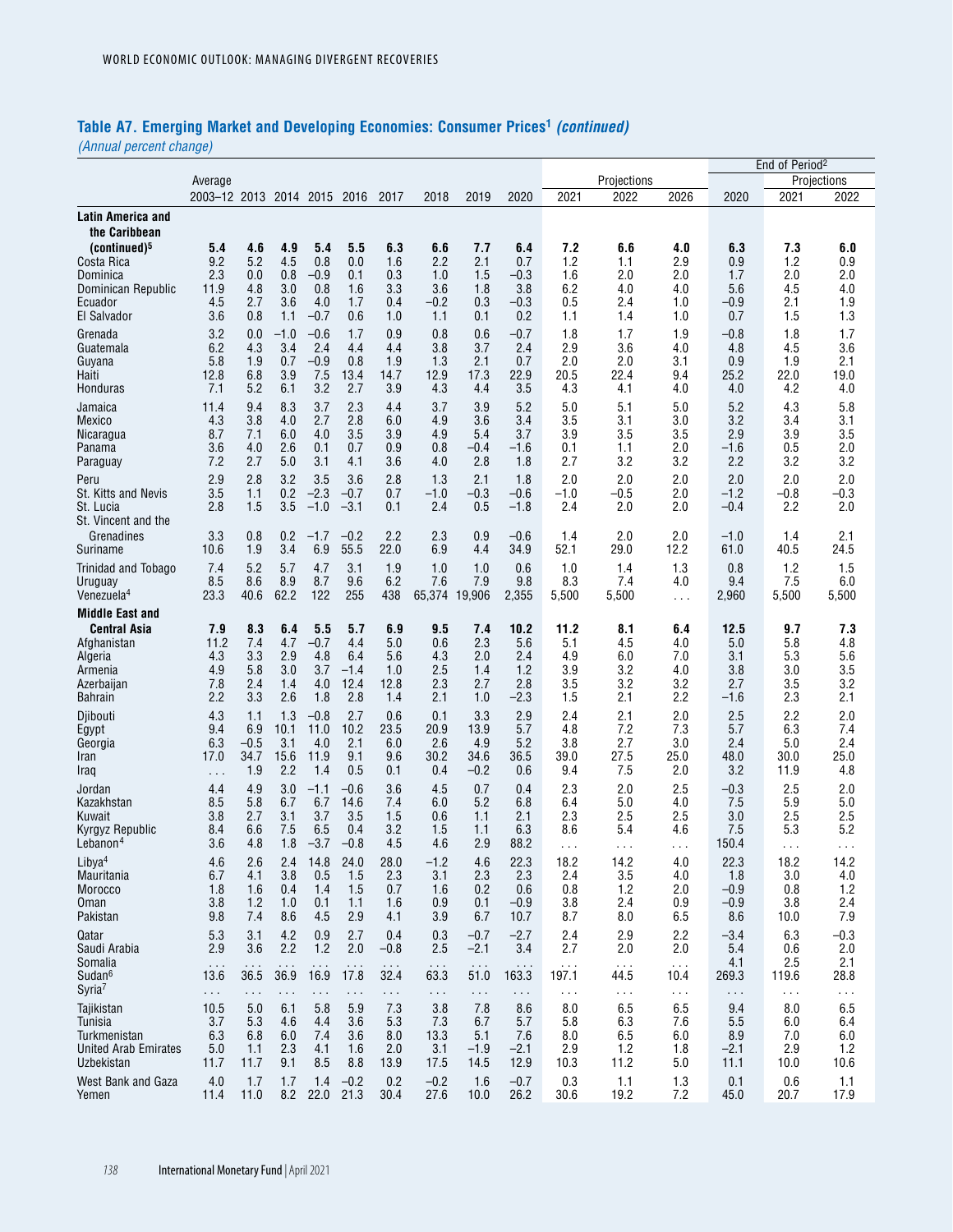#### **Table A7. Emerging Market and Developing Economies: Consumer Prices1** *(continued)*

*(Annual percent change)*

|                                  |          |        |        |        |        |         |         |         |       |      |             |      |        | End of Period <sup>2</sup> |             |
|----------------------------------|----------|--------|--------|--------|--------|---------|---------|---------|-------|------|-------------|------|--------|----------------------------|-------------|
|                                  | Average  |        |        |        |        |         |         |         |       |      | Projections |      |        |                            | Projections |
|                                  | 2003-12  | 2013   | 2014   | 2015   | 2016   | 2017    | 2018    | 2019    | 2020  | 2021 | 2022        | 2026 | 2020   | 2021                       | 2022        |
| <b>Sub-Saharan Africa</b>        | 9.2      | 6.5    | 6.3    | 6.8    | 10.4   | 10.7    | 8.4     | 8.5     | 10.8  | 9.8  | 7.8         | 6.0  | 11.1   | 8.7                        | 7.3         |
| Angola                           | 23.3     | 8.8    | 7.3    | 9.2    | 30.7   | 29.8    | 19.6    | 17.1    | 22.3  | 22.3 | 13.1        | 5.8  | 25.1   | 18.7                       | 10.0        |
| Benin                            | 3.4      | 1.0    | $-1.1$ | 0.2    | $-0.8$ | 1.8     | 0.8     | $-0.9$  | 3.0   | 2.0  | 2.0         | 2.0  | 3.0    | 2.0                        | 2.0         |
| Botswana                         | 8.7      | 5.9    | 4.4    | 3.1    | 2.8    | 3.3     | 3.2     | 2.8     | 2.0   | 4.7  | 4.3         | 4.3  | 2.3    | 4.7                        | 4.3         |
| Burkina Faso                     | 2.7      | 0.5    | $-0.3$ | 1.7    | 0.4    | 1.5     | 2.0     | $-3.2$  | 1.9   | 2.7  | 2.6         | 2.5  | 2.3    | 2.7                        | 2.6         |
| <b>Burundi</b>                   | 11.1     | 7.9    | 4.4    | 5.6    | 5.5    | 1.6     | $-4.0$  | $-0.7$  | 7.3   | 4.1  | 2.0         | 2.1  | 7.5    | 1.9                        | 2.1         |
| Cabo Verde                       | 2.6      | 1.5    | $-0.2$ | 0.1    | $-1.4$ | 0.8     | 1.3     | 1.1     | 0.6   | 1.2  | 1.4         | 1.7  | $-0.9$ | 1.2                        | 1.4         |
| Cameroon                         | 2.4      | 2.1    | 1.9    | 2.7    | 0.9    | 0.6     | 1.1     | 2.5     | 2.8   | 2.2  | 2.1         | 2.0  | 2.4    | 2.1                        | 2.0         |
| Central African Republic         | 3.3      | 7.0    | 14.9   | 1.4    | 4.9    | 4.2     | 1.6     | 2.7     | 2.3   | 3.3  | 2.5         | 2.5  | 4.8    | 2.5                        | 2.5         |
| Chad                             | 2.4      | 0.2    | 1.7    | 4.8    | $-1.6$ | $-0.9$  | 4.0     | $-1.0$  | 3.5   | 3.0  | 3.0         | 3.0  | 1.2    | 5.6                        | 2.9         |
| Comoros                          | 4.1      | 0.4    | 0.0    | 0.9    | 0.8    | 0.1     | 1.7     | 3.7     | 1.1   | 0.3  | 1.2         | 2.0  | $-6.3$ | 11.4                       | $-0.1$      |
| Democratic Republic of the Congo | 16.6     | 0.9    | 1.2    | 0.7    | 3.2    | 35.8    | 29.3    | 4.7     | 11.3  | 10.9 | 7.5         | 5.0  | 15.8   | 7.8                        | 7.4         |
| Republic of Congo                | 3.2      | 4.6    | 0.9    | 3.2    | 3.2    | 0.4     | 1.2     | 2.2     | 2.4   | 2.6  | 2.8         | 3.0  | 2.5    | 2.7                        | 3.0         |
| Côte d'Ivoire                    | 2.8      | 2.6    | 0.4    | 1.2    | 0.7    | 0.7     | 0.4     | 0.8     | 2.5   | 2.0  | 1.6         | 2.0  | 2.0    | 1.6                        | 1.4         |
| <b>Equatorial Guinea</b>         | 4.8      | 3.2    | 4.3    | 1.7    | 1.4    | 0.7     | 1.3     | 1.2     | 4.8   | 1.5  | 3.1         | 3.0  | $-0.5$ | 3.2                        | 3.0         |
| Eritrea                          | 15.8     | 5.9    | 10.0   | 28.5   | $-5.6$ | $-13.3$ | $-14.4$ | $-16.4$ | 4.9   | 2.9  | 1.9         | 2.0  | 4.0    | 2.0                        | 2.0         |
| Eswatini                         | 6.8      | 5.6    | 5.7    | 5.0    | 7.8    | 6.2     | 4.8     | 2.6     | 3.9   | 4.5  | 4.7         | 4.9  | 4.6    | 4.6                        | 4.7         |
| Ethiopia                         | 17.6     | 8.1    | 7.4    | 9.6    | 6.6    | 10.7    | 13.8    | 15.8    | 20.4  | 13.1 | 8.0         | 8.0  | 18.2   | 8.4                        | 8.0         |
| Gabon                            | 1.4      | 0.5    | 4.5    | $-0.1$ | 2.1    | 2.7     | 4.8     | 2.0     | 1.3   | 2.0  | 2.0         | 2.0  | 1.6    | 2.0                        | 2.0         |
| The Gambia                       | 6.6      | 5.2    | 6.3    | 6.8    | 7.2    | 8.0     | 6.5     | 7.1     | 5.9   | 6.0  | 5.5         | 5.0  | 5.7    | 5.8                        | 5.2         |
| Ghana                            | 12.7     | 11.7   | 15.5   | 17.2   | 17.5   | 12.4    | 9.8     | 7.1     | 9.9   | 9.0  | 8.2         | 6.0  | 10.5   | 9.8                        | 7.5         |
| Guinea                           | 19.0     | 11.9   | 9.7    | 8.2    | 8.2    | 8.9     | 9.8     | 9.5     | 10.6  | 8.0  | 7.9         | 7.8  | 10.6   | 8.0                        | 7.9         |
| Guinea-Bissau                    | 2.4      | 0.8    | $-1.0$ | 1.5    | 2.7    | $-0.2$  | 0.4     | 0.3     | 1.5   | 2.0  | 2.0         | 2.0  | 1.5    | 2.0                        | 2.0         |
| Kenya                            | 8.5      | 5.7    | 6.9    | 6.6    | 6.3    | 8.0     | 4.7     | 5.2     | 5.3   | 5.0  | 5.0         | 5.0  | 5.6    | 5.0                        | 5.0         |
| Lesotho                          | 6.2      | 4.9    | 5.4    | 3.2    | 6.6    | 4.4     | 4.8     | 5.2     | 4.9   | 4.6  | 4.9         | 5.5  | 5.2    | 4.9                        | 4.8         |
| Liberia                          | 8.9      | 7.6    | 9.9    | 7.7    | 8.8    | 12.4    | 23.5    | 27.0    | 17.0  | 10.9 | 15.2        | 4.0  | 13.1   | 16.0                       | 9.7         |
| Madagascar                       | 9.3      | 5.8    | 6.1    | 7.4    | 6.1    | 8.6     | 8.6     | 5.6     | 4.2   | 5.4  | 5.7         | 5.4  | 4.6    | 5.4                        | 6.0         |
| Malawi                           | 9.4      | 28.3   | 23.8   | 21.9   | 21.7   | 11.5    | 9.2     | 9.4     | 8.6   | 9.5  | 7.7         | 5.0  | 7.6    | 9.5                        | 6.6         |
| Mali                             | 2.5      | $-2.4$ | 2.7    | 1.4    | $-1.8$ | 1.8     | 1.7     | -2.9    | 0.6   | 1.7  | 2.0         | 2.0  | 0.7    | 1.7                        | 2.0         |
| <b>Mauritius</b>                 | 5.5      | 3.5    | 3.2    | 1.3    | 1.0    | 3.7     | 3.2     | 0.5     | 2.5   | 2.6  | 3.9         | 3.2  | 2.7    | 4.0                        | 3.8         |
| Mozambique                       | 9.8      | 4.3    | 2.6    | 3.6    | 19.9   | 15.1    | 3.9     | 2.8     | 3.1   | 5.3  | 5.5         | 5.5  | 3.5    | 5.5                        | 5.5         |
| Namibia                          | 6.0      | 5.6    | 5.3    | 3.4    | 6.7    | 6.1     | 4.3     | 3.7     | 2.6   | 3.4  | 4.4         | 4.5  | 3.2    | 3.4                        | 4.5         |
| Niger                            | 2.2      | 2.3    | $-0.9$ | 1.0    | 0.2    | 0.2     | 2.8     | $-2.5$  | 2.8   | 0.4  | 2.0         | 2.0  | 2.0    | 2.0                        | 2.0         |
| Nigeria                          | 12.1     | 8.5    | 8.0    | 9.0    | 15.7   | 16.5    | 12.1    | 11.4    | 13.2  | 16.0 | 13.5        | 10.5 | 15.8   | 14.5                       | 12.6        |
| Rwanda                           | 8.6      | 4.2    | 1.8    | 2.5    | 5.7    | 4.8     | 1.4     | 2.4     | 8.0   | 2.5  | 4.1         | 5.0  | 5.0    | 2.3                        | 5.0         |
| São Tomé and Príncipe            | 16.7     | 8.1    | 7.0    | 6.1    | 5.4    | 5.7     | 7.9     | 7.7     | 9.8   | 10.6 | 8.1         | 4.4  | 10.2   | 10.1                       | 6.2         |
| Senegal                          | 2.0      | 0.7    | $-1.1$ | 0.9    | 1.2    | 1.1     | 0.5     | 1.0     | 2.5   | 2.0  | 1.7         | 2.2  | 2.5    | 1.9                        | 1.7         |
| Seychelles                       | 8.0      | 4.3    | 1.4    | 4.0    | $-1.0$ | 2.9     | 3.7     | 1.8     | 1.2   | 3.7  | 2.5         | 3.0  | 3.8    | 1.5                        | 3.0         |
| Sierra Leone                     | 9.4      | 5.5    | 4.6    | 6.7    | 10.9   | 18.2    | 16.0    | 14.8    | 15.7  | 15.5 | 12.3        | 7.0  | 10.4   | 13.3                       | 12.1        |
| South Africa                     | 5.5      | 5.8    | 6.1    | 4.6    | 6.3    | 5.3     | 4.6     | 4.1     | 3.3   | 4.3  | 4.5         | 4.5  | 3.2    | 4.9                        | 4.5         |
| South Sudan                      | $\cdots$ | 0.0    | 1.7    | 52.8   | 379.8  | 187.9   | 83.5    | 51.2    | 38.0  | 40.0 | 33.8        | 11.3 | 66.1   | 23.8                       | 25.5        |
| Tanzania                         | 8.5      | 7.9    | 6.1    | 5.6    | 5.2    | 5.3     | 3.5     | 3.4     | 3.0   | 3.3  | 3.6         | 3.5  | 3.2    | 3.4                        | 3.6         |
| Togo                             | 2.4      | 1.8    | 0.2    | 1.8    | 0.9    | $-0.2$  | 0.9     | 0.7     | 1.8   | 2.0  | 2.0         | 2.0  | 3.5    | 1.7                        | 2.3         |
| Uganda                           | 9.0      | 4.9    | 3.1    | 5.4    | 5.5    | 5.6     | 2.6     | 2.9     | 3.8   | 5.2  | 5.5         | 5.0  | 3.6    | 5.8                        | 5.1         |
| Zambia                           | 12.6     | 7.0    | 7.8    | 10.1   | 17.9   | 6.6     | 7.0     | 9.8     | 16.3  | 17.8 | 14.8        | 7.2  | 19.2   | 16.3                       | 13.2        |
| Zimbabwe <sup>4</sup>            | 3.9      | 1.6    | $-0.2$ | $-2.4$ | $-1.6$ | 0.9     | 10.6    | 255.3   | 557.2 | 99.3 | 24.7        | 3.3  | 348.6  | 49.4                       | 22.0        |

1Movements in consumer prices are shown as annual averages.

2Monthly year-over-year changes and, for several countries, on a quarterly basis.

<sup>3</sup>Based on Eurostat's harmonized index of consumer prices.

4See country-specific notes for Argentina, Lebanon, Libya, Turkey, Ukraine, Venezuela, and Zimbabwe in the "Country Notes" section of the Statistical Appendix.

<sup>5</sup>Excludes Venezuela but includes Argentina from 2017 onward. See country-specific notes for Argentina and Venezuela in the "Country Notes" section of the Statistical Appendix.

<sup>6</sup>Data for 2011 exclude South Sudan after July 9. Data for 2012 and onward pertain to the current Sudan.

7Data for Syria are excluded for 2011 onward owing to the uncertain political situation.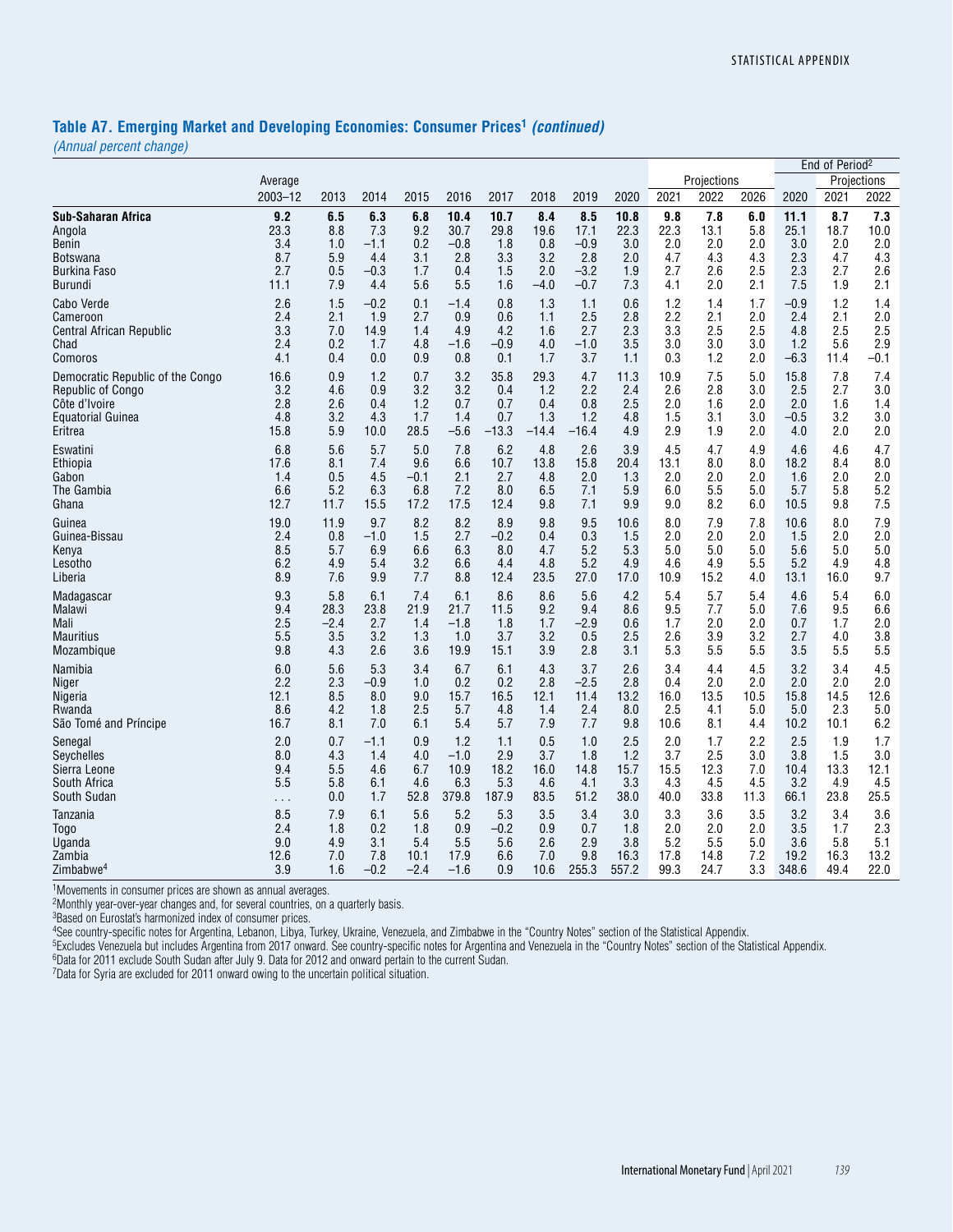#### **Table A8. Major Advanced Economies: General Government Fiscal Balances and Debt1**

*(Percent of GDP, unless noted otherwise)*

|                                                                                                                                                           | Average                                      |                                              |                                              |                                              |                                              |                                              |                                              |                                              |                                                |                                              | Projections                                  |                                              |
|-----------------------------------------------------------------------------------------------------------------------------------------------------------|----------------------------------------------|----------------------------------------------|----------------------------------------------|----------------------------------------------|----------------------------------------------|----------------------------------------------|----------------------------------------------|----------------------------------------------|------------------------------------------------|----------------------------------------------|----------------------------------------------|----------------------------------------------|
|                                                                                                                                                           | 2003-12                                      | 2013                                         | 2014                                         | 2015                                         | 2016                                         | 2017                                         | 2018                                         | 2019                                         | 2020                                           | 2021                                         | 2022                                         | 2026                                         |
| <b>Major Advanced Economies</b><br>Net Lending/Borrowing<br>Output Gap <sup>2</sup><br>Structural Balance <sup>2</sup>                                    | $-5.4$<br>$-2.0$<br>$-4.4$                   | $-4.3$<br>$-3.5$<br>$-3.2$                   | $-3.6$<br>$-2.8$<br>$-2.6$                   | $-3.0$<br>$-1.8$<br>$-2.4$                   | $-3.3$<br>$-1.5$<br>$-2.9$                   | $-3.3$<br>$-0.6$<br>$-3.1$                   | $-3.4$<br>0.2<br>$-3.4$                      | $-3.7$<br>0.3<br>$-3.9$                      | $-13.2$<br>$-3.4$<br>$-8.9$                    | $-11.9$<br>$-1.0$<br>$-9.6$                  | $-5.0$<br>0.4<br>$-5.1$                      | $-3.3$<br>0.2<br>$-3.5$                      |
| <b>United States</b><br>Net Lending/Borrowing <sup>3</sup><br>Output Gap <sup>2</sup><br>Structural Balance <sup>2</sup><br>Net Debt<br><b>Gross Debt</b> | $-6.6$<br>$-3.5$<br>$-4.6$<br>56.7<br>77.8   | $-4.6$<br>$-5.4$<br>$-3.0$<br>80.7<br>104.8  | $-4.1$<br>$-4.1$<br>$-2.6$<br>81.2<br>104.6  | $-3.5$<br>$-2.3$<br>$-2.6$<br>80.7<br>104.7  | $-4.3$<br>$-1.9$<br>$-3.7$<br>81.7<br>106.6  | $-4.6$<br>$-1.0$<br>$-4.3$<br>81.4<br>105.6  | $-5.4$<br>0.4<br>$-5.4$<br>81.7<br>106.6     | $-5.7$<br>1.0<br>$-6.1$<br>83.0<br>108.2     | $-15.8$<br>$-3.1$<br>$-11.7$<br>103.2<br>127.1 | $-15.0$<br>0.6<br>$-12.9$<br>109.0<br>132.8  | $-6.1$<br>1.4<br>$-6.8$<br>109.5<br>132.1    | $-4.7$<br>0.5<br>$-5.1$<br>115.3<br>134.5    |
| <b>Euro Area</b><br>Net Lending/Borrowing<br>Output Gap <sup>2</sup><br>Structural Balance <sup>2</sup><br><b>Net Debt</b><br>Gross Debt                  | $-3.3$<br>$-0.2$<br>$-3.2$<br>60.6<br>75.8   | $-3.0$<br>$-3.1$<br>$-1.1$<br>75.6<br>92.6   | $-2.5$<br>$-2.8$<br>$-0.7$<br>75.8<br>92.8   | $-2.0$<br>$-2.2$<br>$-0.6$<br>74.7<br>90.9   | $-1.5$<br>$-1.5$<br>$-0.6$<br>74.2<br>90.1   | $-0.9$<br>$-0.4$<br>$-0.5$<br>72.1<br>87.7   | $-0.5$<br>0.1<br>$-0.5$<br>70.4<br>85.8      | $-0.6$<br>0.1<br>$-0.5$<br>69.2<br>84.0      | $-7.6$<br>$-4.3$<br>$-4.0$<br>80.8<br>96.9     | $-6.7$<br>$-3.1$<br>$-4.6$<br>82.8<br>98.2   | $-3.3$<br>$-1.0$<br>$-2.6$<br>81.8<br>96.5   | $-1.6$<br>0.0<br>$-1.5$<br>78.6<br>91.9      |
| Germany<br>Net Lending/Borrowing<br>Output Gap <sup>2</sup><br>Structural Balance <sup>2</sup><br>Net Debt<br><b>Gross Debt</b>                           | $-2.0$<br>$-0.2$<br>$-1.7$<br>56.8<br>70.8   | 0.0<br>$-0.8$<br>0.6<br>58.7<br>78.7         | 0.6<br>$-0.3$<br>1.2<br>55.1<br>75.6         | 1.0<br>$-0.3$<br>1.2<br>52.5<br>72.3         | 1.2<br>0.2<br>1.2<br>49.6<br>69.3            | 1.4<br>1.0<br>1.2<br>45.8<br>65.1            | 1.8<br>1.2<br>1.3<br>43.0<br>61.8            | 1.5<br>0.4<br>1.3<br>41.4<br>59.6            | $-4.2$<br>$-3.0$<br>$-2.6$<br>50.0<br>68.9     | $-5.5$<br>$-2.0$<br>$-4.0$<br>52.5<br>70.3   | $-0.4$<br>$-0.3$<br>$-0.3$<br>50.4<br>67.3   | 0.6<br>0.0<br>0.6<br>42.2<br>57.1            |
| <b>France</b><br>Net Lending/Borrowing<br>Output Gap <sup>2</sup><br>Structural Balance <sup>2</sup><br>Net Debt<br><b>Gross Debt</b>                     | $-4.4$<br>$-0.3$<br>$-4.2$<br>64.6<br>74.2   | $-4.1$<br>$-1.8$<br>$-2.9$<br>83.0<br>93.4   | $-3.9$<br>$-2.0$<br>$-2.7$<br>85.5<br>94.9   | $-3.6$<br>$-2.1$<br>$-2.3$<br>86.3<br>95.6   | $-3.6$<br>$-2.2$<br>$-2.1$<br>89.2<br>98.0   | $-2.9$<br>$-1.2$<br>$-2.1$<br>89.4<br>98.3   | $-2.3$<br>$-0.4$<br>$-1.8$<br>89.3<br>98.0   | $-3.0$<br>0.0<br>$-2.0$<br>89.3<br>98.1      | $-9.9$<br>$-4.6$<br>$-3.6$<br>104.3<br>113.5   | $-7.2$<br>$-2.9$<br>$-5.2$<br>106.1<br>115.2 | -4.4<br>$-0.5$<br>$-4.0$<br>105.1<br>114.3   | $-3.5$<br>0.0<br>$-3.5$<br>107.7<br>116.9    |
| <b>Italy</b><br>Net Lending/Borrowing<br>Output Gap <sup>2</sup><br>Structural Balance <sup>2</sup><br>Net Debt<br><b>Gross Debt</b>                      | $-3.4$<br>$-0.3$<br>$-3.7$<br>102.1<br>111.6 | $-2.9$<br>$-4.1$<br>$-0.5$<br>119.2<br>132.5 | $-3.0$<br>$-4.1$<br>$-1.0$<br>121.4<br>135.4 | $-2.6$<br>$-3.4$<br>$-0.6$<br>122.2<br>135.3 | $-2.4$<br>$-2.5$<br>$-1.3$<br>121.6<br>134.8 | $-2.4$<br>$-1.3$<br>$-1.7$<br>121.3<br>134.1 | $-2.2$<br>$-0.8$<br>$-1.9$<br>121.8<br>134.4 | $-1.6$<br>$-0.9$<br>$-1.1$<br>122.1<br>134.6 | $-9.5$<br>$-5.7$<br>$-5.1$<br>142.0<br>155.6   | $-8.8$<br>$-5.8$<br>$-5.2$<br>144.2<br>157.1 | $-5.5$<br>$-2.4$<br>$-4.1$<br>143.1<br>155.5 | $-1.8$<br>$-0.5$<br>$-1.5$<br>139.7<br>151.0 |
| Japan<br>Net Lending/Borrowing<br>Output Gap <sup>2</sup><br>Structural Balance <sup>2</sup><br><b>Net Debt</b><br>Gross Debt <sup>4</sup>                | $-6.8$<br>$-1.4$<br>$-6.3$<br>110.4<br>188.1 | $-7.9$<br>$-1.9$<br>$-7.4$<br>142.9<br>229.6 | $-5.9$<br>$-2.3$<br>$-5.6$<br>145.1<br>233.5 | $-3.9$<br>$-1.5$<br>$-4.4$<br>144.6<br>228.4 | $-3.8$<br>$-1.5$<br>$-4.3$<br>149.6<br>232.5 | $-3.3$<br>$-0.5$<br>$-3.5$<br>148.1<br>231.4 | $-2.7$<br>$-0.9$<br>$-2.7$<br>151.2<br>232.5 | $-3.1$<br>$-1.5$<br>$-2.6$<br>150.4<br>234.9 | $-12.6$<br>$-2.7$<br>$-11.3$<br>169.2<br>256.2 | $-9.4$<br>$-1.5$<br>$-8.5$<br>172.3<br>256.5 | $-3.8$<br>$-0.2$<br>$-3.6$<br>171.0<br>253.6 | $-2.4$<br>0.0<br>$-2.4$<br>172.6<br>254.7    |
| <b>United Kingdom</b><br>Net Lending/Borrowing<br>Output Gap <sup>2</sup><br>Structural Balance <sup>2</sup><br>Net Debt<br><b>Gross Debt</b>             | $-5.4$<br>0.3<br>$-5.6$<br>48.8<br>54.5      | $-5.5$<br>$-1.6$<br>$-4.2$<br>75.9<br>84.2   | $-5.5$<br>$-0.5$<br>$-4.9$<br>77.9<br>86.1   | $-4.5$<br>0.0<br>$-4.4$<br>78.2<br>86.7      | $-3.3$<br>0.0<br>$-3.3$<br>77.8<br>86.8      | $-2.4$<br>0.2<br>$-2.5$<br>76.8<br>86.3      | $-2.2$<br>0.0<br>$-2.3$<br>75.9<br>85.8      | $-2.3$<br>0.1<br>$-2.3$<br>75.3<br>85.2      | $-13.4$<br>$-4.4$<br>0.5<br>93.8<br>103.7      | $-11.8$<br>$-3.1$<br>$-5.0$<br>97.2<br>107.1 | $-6.2$<br>$-1.5$<br>$-4.8$<br>99.2<br>109.1  | $-3.3$<br>0.0<br>$-3.2$<br>103.1<br>113.0    |
| Canada<br>Net Lending/Borrowing<br>Output Gap <sup>2</sup><br>Structural Balance <sup>2</sup><br>Net Debt <sup>5</sup><br><b>Gross Debt</b>               | $-0.8$<br>$-0.1$<br>$-0.8$<br>27.2<br>75.1   | $-1.5$<br>0.0<br>$-1.5$<br>29.7<br>86.1      | 0.2<br>1.0<br>$-0.6$<br>28.5<br>85.6         | $-0.1$<br>$-0.1$<br>0.0<br>28.4<br>91.2      | $-0.5$<br>$-0.9$<br>0.1<br>28.7<br>91.7      | $-0.1$<br>0.4<br>$-0.3$<br>26.0<br>88.8      | 0.3<br>0.6<br>0.0<br>25.6<br>88.8            | 0.5<br>0.4<br>0.3<br>23.4<br>86.8            | $-10.7$<br>$-3.4$<br>$-7.8$<br>33.0<br>117.8   | $-7.8$<br>$-1.5$<br>$-6.7$<br>37.0<br>116.3  | $-3.9$<br>0.6<br>$-4.2$<br>36.6<br>112.8     | 0.2<br>0.0<br>0.2<br>26.9<br>98.1            |

Note: The methodology and specific assumptions for each country are discussed in Box A1. The country group composites for fiscal data are calculated as the sum of the US dollar values for the relevant individual countries.

1Debt data refer to the end of the year and are not always comparable across countries. Gross and net debt levels reported by national statistical agencies for countries that have adopted the System of National Accounts 2008 (Australia, Canada, Hong Kong SAR, United States) are adjusted to exclude unfunded pension liabilities of government employees' defined-benefit pension plans. Fiscal data for the aggregated major advanced economies and the United States start in 2001, and the average for the aggregate and the United States is therefore for the period 2001–07. 2Percent of potential GDP.

<sup>3</sup>Figures reported by the national statistical agency are adjusted to exclude items related to the accrual-basis accounting of government employees' defined-benefit pension plans. 4Nonconsolidated basis.

5Includes equity shares.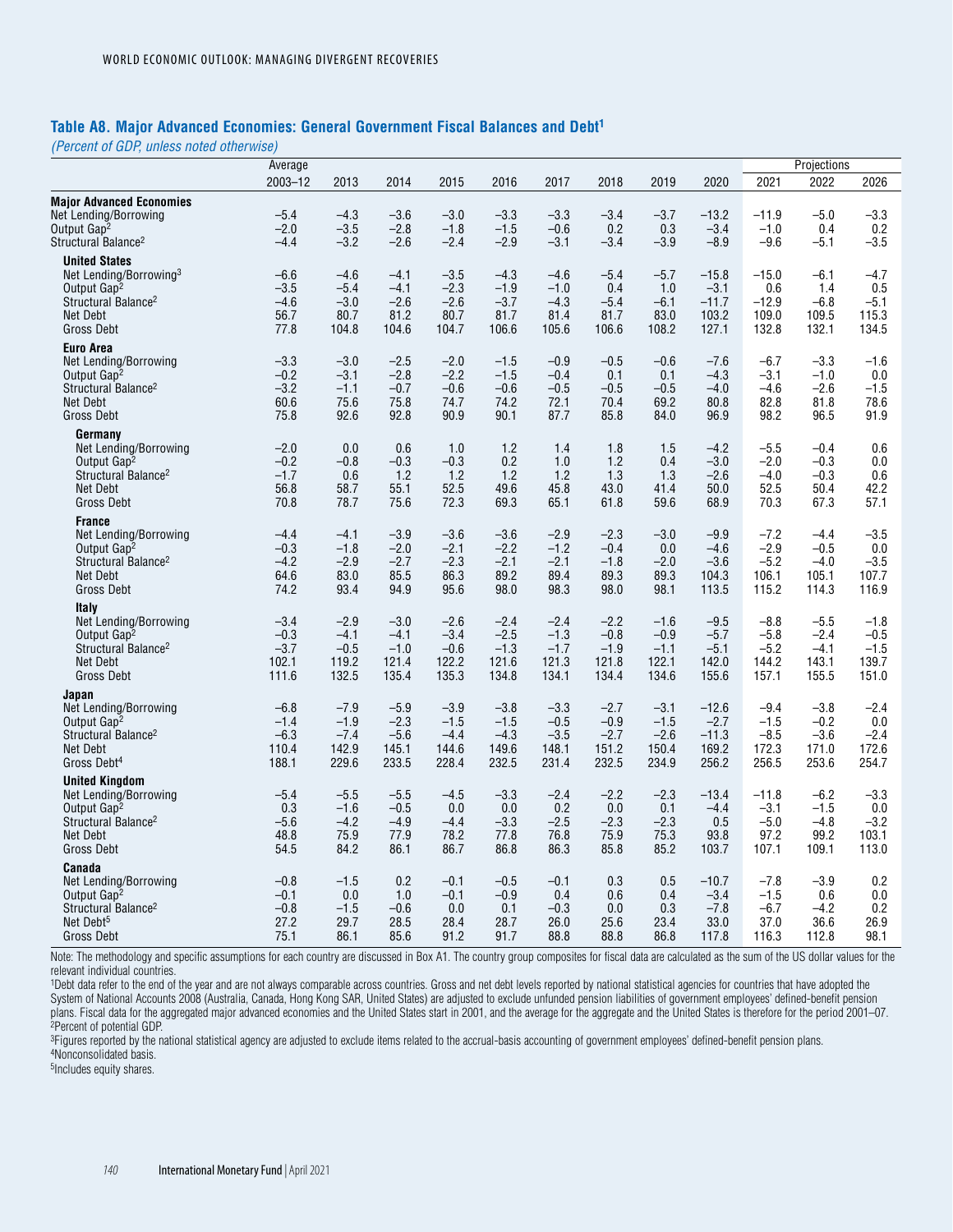# **Table A9. Summary of World Trade Volumes and Prices**

*(Annual percent change, unless noted otherwise)*

|                                                                              |             | Averages         |                   |                  |                   |                   |                |                |                  |                   | Projections    |                  |
|------------------------------------------------------------------------------|-------------|------------------|-------------------|------------------|-------------------|-------------------|----------------|----------------|------------------|-------------------|----------------|------------------|
|                                                                              | $2003 - 12$ | 2013-22          | 2013              | 2014             | 2015              | 2016              | 2017           | 2018           | 2019             | 2020              | 2021           | 2022             |
| <b>Trade in Goods and Services</b>                                           |             |                  |                   |                  |                   |                   |                |                |                  |                   |                |                  |
| World Trade <sup>1</sup>                                                     |             |                  |                   |                  |                   |                   |                |                |                  |                   |                |                  |
| Volume                                                                       | 5.6         | 2.8              | 3.6               | 3.8              | 2.9               | 2.3               | 5.6            | 3.9            | 0.9              | $-8.5$            | 8.4            | 6.5              |
| <b>Price Deflator</b>                                                        |             |                  |                   |                  |                   |                   |                |                |                  |                   |                |                  |
| In US Dollars                                                                | 5.1         | $-0.8$           | $-0.6$            | $-1.8$           | $-13.3$           | $-4.1$            | 4.3            | 5.5            | $-2.6$           | $-2.2$            | 7.6            | 0.4              |
| In SDRs                                                                      | 3.3         | $-0.3$           | 0.1               | $-1.7$           | $-5.9$            | $-3.4$            | 4.6            | 3.3            | $-0.2$           | $-2.9$            | 3.6            | $-0.4$           |
| <b>Volume of Trade</b>                                                       |             |                  |                   |                  |                   |                   |                |                |                  |                   |                |                  |
| Exports                                                                      |             |                  |                   |                  |                   |                   |                |                |                  |                   |                |                  |
| <b>Advanced Economies</b><br><b>Emerging Market and Developing Economies</b> | 4.5<br>8.3  | 2.6<br>3.1       | 3.1<br>4.6        | 3.8<br>3.3       | 3.7<br>1.9        | 2.0<br>2.8        | 4.8<br>6.5     | 3.6<br>3.9     | 1.3<br>0.5       | $-9.5$<br>$-5.7$  | 7.9<br>7.6     | 6.4<br>6.0       |
|                                                                              |             |                  |                   |                  |                   |                   |                |                |                  |                   |                |                  |
| Imports<br><b>Advanced Economies</b>                                         | 3.9         | 2.9              | 2.5               | 3.9              | 4.7               | 2.6               | 4.8            | 3.7            | 1.7              | $-9.1$            | 9.1            | 6.4              |
| <b>Emerging Market and Developing Economies</b>                              | 9.8         | 2.8              | 5.1               | 4.3              | $-0.7$            | 1.7               | 7.4            | 4.7            | $-1.0$           | $-8.6$            | 9.0            | 7.4              |
|                                                                              |             |                  |                   |                  |                   |                   |                |                |                  |                   |                |                  |
| <b>Terms of Trade</b><br><b>Advanced Economies</b>                           | $-0.4$      | 0.5              | 1.0               | 0.3              | 1.8               | 1.1               | $-0.2$         | $-0.4$         | 0.2              | 0.7               | 0.3            | 0.6              |
| <b>Emerging Market and Developing Economies</b>                              | 1.6         | $-0.6$           | $-0.4$            | $-0.6$           | $-4.3$            | $-1.4$            | 1.5            | 1.1            | $-1.2$           | $-1.3$            | 0.6            | 0.2              |
| <b>Trade in Goods</b>                                                        |             |                  |                   |                  |                   |                   |                |                |                  |                   |                |                  |
|                                                                              |             |                  |                   |                  |                   |                   |                |                |                  |                   |                |                  |
| World Trade <sup>1</sup><br>Volume                                           | 5.7         | 3.0              | 3.3               | 3.0              | 2.3               | 2.1               | 5.6            | 3.8            | 0.3              | $-5.1$            | 9.5            | 5.6              |
| <b>Price Deflator</b>                                                        |             |                  |                   |                  |                   |                   |                |                |                  |                   |                |                  |
| In US Dollars                                                                | 5.3         | $-1.2$           | $-1.2$            | $-2.4$           | $-14.5$           | $-4.8$            | 4.9            | 5.8            | $-3.2$           | $-2.6$            | 7.7            | 0.0              |
| In SDRs                                                                      | 3.5         | $-0.7$           | $-0.4$            | $-2.3$           | $-7.2$            | $-4.2$            | 5.2            | 3.6            | $-0.8$           | $-3.4$            | 3.8            | $-0.8$           |
| World Trade Prices in US Dollars <sup>2</sup>                                |             |                  |                   |                  |                   |                   |                |                |                  |                   |                |                  |
| <b>Manufactures</b>                                                          | 3.1         | $-0.9$           | $-2.8$            | $-0.4$           | $-2.9$            | $-5.1$            | 0.1            | 2.0            | 0.4              | $-3.1$            | 2.0            | 0.7              |
| Oil                                                                          | 15.5        | $-6.3$           | $-0.9$            | $-7.5$           | $-47.2$           | $-15.7$           | 23.3           | 29.4           | $-10.2$          | $-32.7$           | 41.7           | $-6.3$           |
| <b>Nonfuel Primary Commodities</b>                                           | 10.3        | $-0.3$           | $-5.8$            | $-5.5$           | $-17.1$           | $-0.4$            | 6.4            | 1.3            | 0.8              | 6.7               | 16.1           | $-1.9$           |
| Food                                                                         | 6.8         | $-0.7$           | $-0.3$            | $-1.6$           | $-16.9$           | 1.5               | 3.8            | $-1.2$         | $-3.1$           | 1.7               | 13.9           | $-2.0$           |
| <b>Beverages</b><br><b>Agricultural Raw Materials</b>                        | 9.2<br>6.5  | $-1.3$<br>$-1.7$ | $-13.7$<br>$-4.4$ | 20.1<br>$-7.5$   | $-7.2$<br>$-11.5$ | $-3.1$<br>0.0     | $-4.7$<br>5.2  | $-8.2$<br>2.0  | $-3.8$<br>$-5.4$ | 3.3<br>$-3.4$     | 4.4<br>12.9    | 4.0<br>$-2.7$    |
| Metal                                                                        | 15.3        | 0.3              | $-3.9$            | $-12.2$          | $-27.3$           | $-5.3$            | 22.2           | 6.6            | 3.7              | 3.5               | 32.1           | $-4.5$           |
| World Trade Prices in SDRs <sup>2</sup>                                      |             |                  |                   |                  |                   |                   |                |                |                  |                   |                |                  |
| <b>Manufactures</b>                                                          | 1.4         | $-0.4$           | $-2.1$            | $-0.3$           | 5.4               | $-4.5$            | 0.4            | $-0.1$         | 2.9              | $-3.9$            | $-1.7$         | $-0.2$           |
| Oil                                                                          | 13.5        | $-5.8$           | $-0.1$            | $-7.5$           | $-42.7$           | $-15.1$           | 23.6           | 26.7           | $-8.0$           | $-33.3$           | 36.6           | $-7.1$           |
| <b>Nonfuel Primary Commodities</b>                                           | 8.5         | 0.2              | $-5.1$            | $-5.5$           | $-10.0$           | 0.3               | 6.6            | $-0.8$         | 3.3              | 5.8               | 11.8           | $-2.8$           |
| Food                                                                         | 5.0         | $-0.2$           | 0.5               | $-1.5$           | $-9.8$            | 2.2               | 4.1            | $-3.3$         | $-0.7$           | 0.9               | 9.8            | $-2.8$           |
| <b>Beverages</b>                                                             | 7.4         | $-0.8$           | $-13.0$           | 20.1             | 0.7               | $-2.5$            | $-4.5$         | $-10.1$        | $-1.4$           | 2.5               | 0.6            | 3.1              |
| <b>Agricultural Raw Materials</b>                                            | 4.8         | $-1.2$           | $-3.7$            | $-7.5$           | $-4.0$            | 0.6               | 5.5            | $-0.1$         | $-3.1$           | $-4.2$            | 8.8            | $-3.5$           |
| Metal                                                                        | 13.4        | 0.7              | $-3.1$            | $-12.1$          | $-21.1$           | $-4.7$            | 22.5           | 4.4            | 6.2              | 2.7               | 27.3           | $-5.3$           |
| World Trade Prices in Euros <sup>2</sup>                                     |             |                  |                   |                  |                   |                   |                |                |                  |                   |                |                  |
| <b>Manufactures</b><br>Oil                                                   | 0.0<br>12.0 | $-0.5$<br>$-5.9$ | $-5.9$<br>$-4.1$  | $-0.4$<br>$-7.6$ | 16.2<br>$-36.8$   | $-4.8$<br>$-15.4$ | $-1.9$<br>20.8 | $-2.5$<br>23.7 | 6.0<br>$-5.2$    | $-5.0$<br>$-34.0$ | $-4.4$<br>32.8 | $-0.6$<br>$-7.5$ |
| <b>Nonfuel Primary Commodities</b>                                           | 7.0         | 0.1              | $-8.9$            | $-5.6$           | $-0.7$            | $-0.1$            | 4.2            | $-3.1$         | 6.4              | 4.6               | 8.7            | $-3.2$           |
| Food                                                                         | 3.5         | $-0.3$           | $-3.5$            | $-1.6$           | $-0.5$            | 1.8               | 1.7            | $-5.6$         | 2.3              | $-0.3$            | 6.7            | $-3.3$           |
| <b>Beverages</b>                                                             | 5.9         | $-0.9$           | $-16.4$           | 20.0             | 11.1              | $-2.8$            | $-6.6$         | $-12.2$        | 1.5              | 1.3               | $-2.2$         | 2.6              |
| <b>Agricultural Raw Materials</b>                                            | 3.3         | $-1.3$           | $-7.5$            | $-7.6$           | 5.9               | 0.3               | 3.1            | $-2.5$         | $-0.2$           | $-5.2$            | 5.8            | $-4.0$           |
| Metal                                                                        | 11.8        | 0.7              | $-7.0$            | $-12.2$          | $-12.9$           | $-5.0$            | 19.7           | 1.9            | 9.4              | 1.5               | 23.7           | $-5.7$           |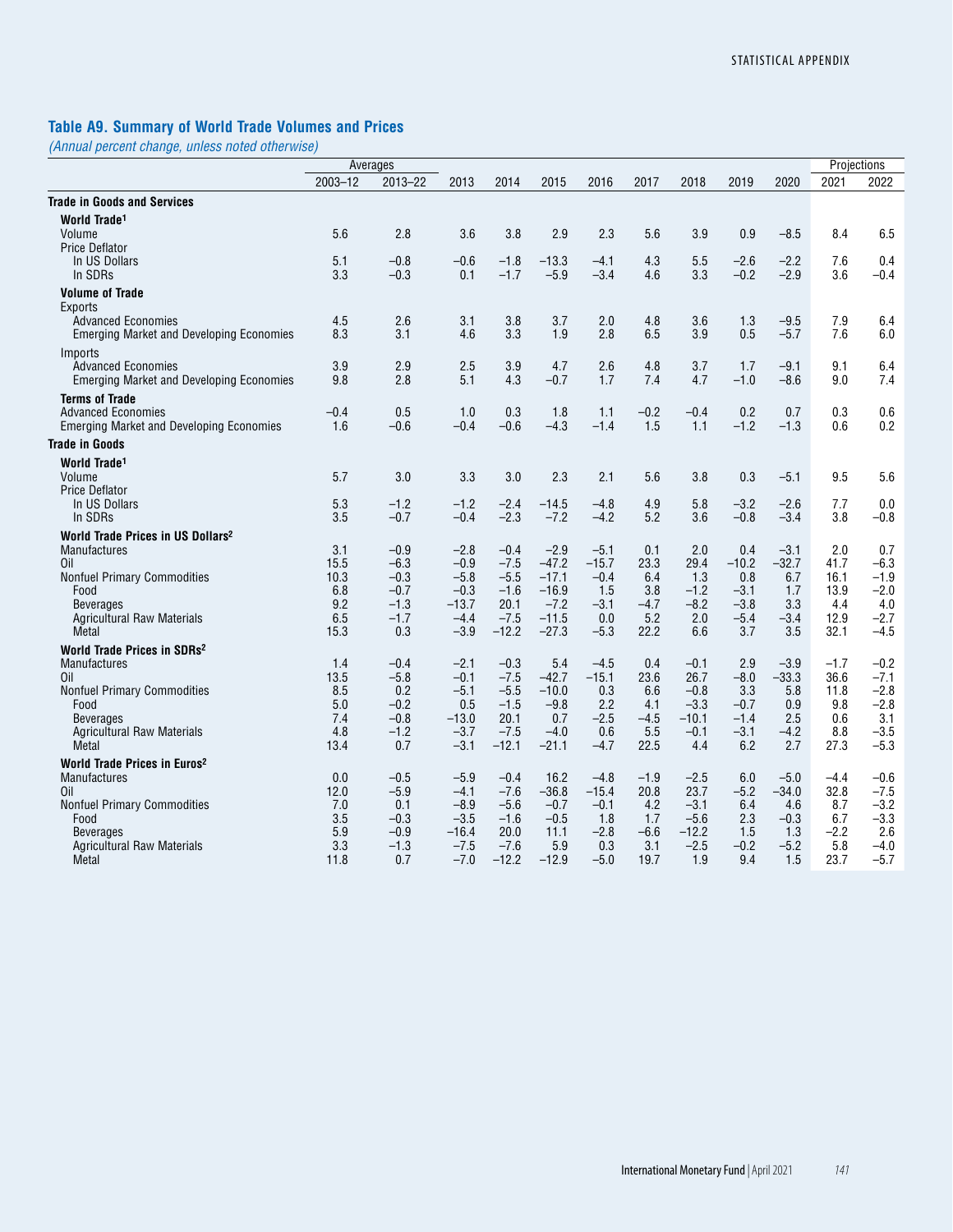#### **Table A9. Summary of World Trade Volumes and Prices** *(continued)*

*(Annual percent change, unless noted otherwise)*

|                                                                          | Averages     |                  |                  |                  |                   |                   |               |               |               |                   |               | Projections      |
|--------------------------------------------------------------------------|--------------|------------------|------------------|------------------|-------------------|-------------------|---------------|---------------|---------------|-------------------|---------------|------------------|
|                                                                          | $2003 - 12$  | $2013 - 22$      | 2013             | 2014             | 2015              | 2016              | 2017          | 2018          | 2019          | 2020              | 2021          | 2022             |
| <b>Trade in Goods</b>                                                    |              |                  |                  |                  |                   |                   |               |               |               |                   |               |                  |
| <b>Volume of Trade</b>                                                   |              |                  |                  |                  |                   |                   |               |               |               |                   |               |                  |
| Exports                                                                  |              |                  |                  |                  |                   |                   |               |               |               |                   |               |                  |
| <b>Advanced Economies</b>                                                | 4.5<br>8.1   | 2.7<br>3.1       | 2.6<br>4.5       | 3.1<br>2.7       | 3.1<br>1.4        | 1.6<br>2.7        | 4.8<br>6.5    | 3.1<br>3.9    | 0.8<br>$-0.3$ | $-6.3$<br>$-2.6$  | 9.4<br>7.6    | 5.6<br>5.1       |
| <b>Emerging Market and Developing Economies</b><br><b>Fuel Exporters</b> | 6.1          | 0.2              | 1.1              | $-0.8$           | 2.5               | 0.9               | 0.6           | $-0.5$        | $-3.8$        | $-5.3$            | 3.1           | 4.9              |
| <b>Nonfuel Exporters</b>                                                 | 8.7          | 3.7              | 5.6              | 3.7              | 1.1               | 3.1               | 7.6           | 4.7           | 0.4           | $-2.1$            | 8.2           | 5.1              |
| Imports                                                                  |              |                  |                  |                  |                   |                   |               |               |               |                   |               |                  |
| <b>Advanced Economies</b>                                                | 4.0          | 3.0              | 2.3              | 3.3              | 3.7               | 2.3               | 4.8           | 3.7           | 0.6           | $-5.9$            | 10.9          | 5.5              |
| <b>Emerging Market and Developing Economies</b>                          | 9.9          | 3.1              | 4.7              | 2.7              | $-0.4$            | 2.1<br>$-6.8$     | 7.2           | 4.9           | $-0.2$        | $-4.7$            | 9.3           | 6.5              |
| <b>Fuel Exporters</b><br><b>Nonfuel Exporters</b>                        | 10.5<br>9.8  | $-0.2$<br>3.6    | 5.8<br>4.6       | 4.2<br>2.5       | 0.1<br>$-0.5$     | 3.6               | $-1.0$<br>8.5 | $-3.4$<br>6.0 | 1.9<br>$-0.4$ | $-10.7$<br>$-4.0$ | 5.2<br>9.8    | 4.2<br>6.8       |
| <b>Price Deflators in SDRs</b>                                           |              |                  |                  |                  |                   |                   |               |               |               |                   |               |                  |
| Exports                                                                  |              |                  |                  |                  |                   |                   |               |               |               |                   |               |                  |
| <b>Advanced Economies</b>                                                | 2.4          | $-0.4$           | 0.4              | $-1.9$           | $-6.4$            | $-2.2$            | 4.3           | 2.8           | $-1.5$        | $-2.2$            | 3.6           | 0.0              |
| <b>Emerging Market and Developing Economies</b><br><b>Fuel Exporters</b> | 6.2<br>10.7  | $-1.1$<br>$-4.3$ | $-1.1$<br>$-1.7$ | $-3.1$<br>$-7.4$ | $-9.0$<br>$-30.2$ | $-7.1$<br>$-10.8$ | 7.0<br>15.9   | 5.0<br>15.0   | 0.2<br>$-4.0$ | $-4.8$<br>$-22.1$ | 5.0<br>18.6   | $-1.5$<br>$-4.1$ |
| <b>Nonfuel Exporters</b>                                                 | 5.0          | $-0.3$           | $-0.9$           | $-1.9$           | $-3.4$            | $-6.3$            | 5.4           | 3.1           | 1.0           | $-1.6$            | 3.2           | $-1.1$           |
| Imports                                                                  |              |                  |                  |                  |                   |                   |               |               |               |                   |               |                  |
| <b>Advanced Economies</b>                                                | 2.9          | $-0.9$           | $-0.6$           | $-2.0$           | $-8.1$            | $-3.5$            | 4.5           | 3.5           | $-1.5$        | $-3.2$            | 3.2           | $-0.7$           |
| <b>Emerging Market and Developing Economies</b>                          | 4.3<br>4.2   | $-0.7$<br>$-0.4$ | $-0.6$<br>$-1.5$ | $-2.7$<br>$-2.8$ | $-5.0$<br>$-2.4$  | $-5.5$<br>$-3.8$  | 5.8<br>3.5    | 3.7<br>1.5    | 0.5<br>2.7    | $-4.2$<br>$-2.2$  | 3.8<br>2.5    | $-1.7$           |
| <b>Fuel Exporters</b><br>Nonfuel Exporters                               | 4.3          | $-0.7$           | $-0.5$           | $-2.7$           | $-5.4$            | $-5.8$            | 6.2           | 4.0           | 0.2           | $-4.5$            | 4.0           | $-1.4$<br>$-1.7$ |
| <b>Terms of Trade</b>                                                    |              |                  |                  |                  |                   |                   |               |               |               |                   |               |                  |
| <b>Advanced Economies</b>                                                | $-0.5$       | 0.5              | 1.0              | 0.2              | 1.8               | 1.4               | $-0.2$        | $-0.7$        | 0.0           | 1.0               | 0.4           | 0.6              |
| <b>Emerging Market and Developing Economies</b>                          | 1.8          | $-0.4$           | $-0.5$           | $-0.4$           | $-4.3$            | $-1.6$            | 1.1           | 1.2           | $-0.3$        | $-0.5$            | 1.2           | 0.2              |
| <b>Regional Groups</b>                                                   |              |                  |                  |                  |                   |                   |               |               |               |                   |               |                  |
| Emerging and Developing Asia                                             | $-1.2$       | 0.9              | 1.1              | 2.5              | 8.5               | 0.2               | $-3.4$        | $-2.4$        | 1.1           | 4.8               | $-4.4$        | 1.6              |
| <b>Emerging and Developing Europe</b><br>Middle East and Central Asia    | 3.3<br>2.8   | $-1.1$<br>$-0.3$ | $-3.2$<br>$-1.1$ | $-0.7$<br>$-2.5$ | $-10.7$<br>$-8.7$ | $-5.8$<br>1.1     | 2.8<br>4.2    | 4.4<br>$-0.1$ | 0.3<br>0.0    | $-2.6$<br>0.0     | 6.4<br>5.1    | $-0.8$<br>$-0.6$ |
| Latin America and the Caribbean                                          | 4.6          | $-3.1$           | $-0.5$           | $-4.0$           | $-24.4$           | $-5.8$            | 10.0          | 11.1          | $-5.1$        | $-16.5$           | 13.6          | $-2.7$           |
| Sub-Saharan Africa                                                       | 4.6          | $-1.1$           | $-1.0$           | $-3.1$           | $-14.1$           | $-1.8$            | 8.4           | 3.8           | $-2.5$        | $-2.6$            | 5.4           | $-1.4$           |
| <b>Analytical Groups</b>                                                 |              |                  |                  |                  |                   |                   |               |               |               |                   |               |                  |
| <b>By Source of Export Earnings</b>                                      |              |                  |                  |                  |                   |                   |               |               |               |                   |               |                  |
| Fuel                                                                     | 6.2          | $-3.9$           | $-0.2$           | $-4.7$           | $-28.4$           | $-7.4$            | 12.0          | 13.3          | $-6.6$        | $-20.3$           | 15.7          | $-2.8$           |
| Nonfuel                                                                  | 0.6          | 0.4              | $-0.4$           | 0.9              | 2.1               | $-0.6$            | $-0.7$        | $-0.8$        | 0.8           | 3.0               | $-0.8$        | 0.7              |
| Memorandum<br><b>World Exports in Billions of US Dollars</b>             |              |                  |                  |                  |                   |                   |               |               |               |                   |               |                  |
| <b>Goods and Services</b>                                                | 16,452       | 23.669           | 23,373           | 23,798           | 21,130            | 20,747            | 22,864        | 25,048        | 24,612        | 22,062            | 25,636 27,421 |                  |
| Goods                                                                    | 13,055       | 18,292           | 18,556           | 18,637           | 16,199            | 15.739            | 17.442        | 19.105        | 18.562        | 17.191            | 20,175 21,309 |                  |
| Average Oil Price <sup>3</sup>                                           | 15.5         | $-6.3$           | $-0.9$           | $-7.5$           | $-47.2$           | $-15.7$           | 23.3          | 29.4          | $-10.2$       | $-32.7$           | 41.7          | -6.3             |
| In US Dollars a Barrel<br>Export Unit Value of Manufactures <sup>4</sup> | 70.22<br>3.1 | 63.11<br>$-0.9$  | 104.07<br>$-2.8$ | 96.25<br>$-0.4$  | 50.79<br>$-2.9$   | 42.84<br>$-5.1$   | 52.81<br>0.1  | 68.33<br>2.0  | 61.39<br>0.4  | 41.29<br>$-3.1$   | 58.52<br>2.0  | 54.83<br>0.7     |
|                                                                          |              |                  |                  |                  |                   |                   |               |               |               |                   |               |                  |

1Average of annual percent change for world exports and imports.

2As represented, respectively, by the export unit value index for manufactures of the advanced economies and accounting for 83 percent of the advanced economies' trade (export of goods) weights; the average of UK Brent, Dubai Fateh, and West Texas Intermediate crude oil prices; and the average of world market prices for nonfuel primary commodities weighted by their 2014–16 shares in world commodity imports.

3Percent change of average of UK Brent, Dubai Fateh, and West Texas Intermediate crude oil prices.

4Percent change for manufactures exported by the advanced economies.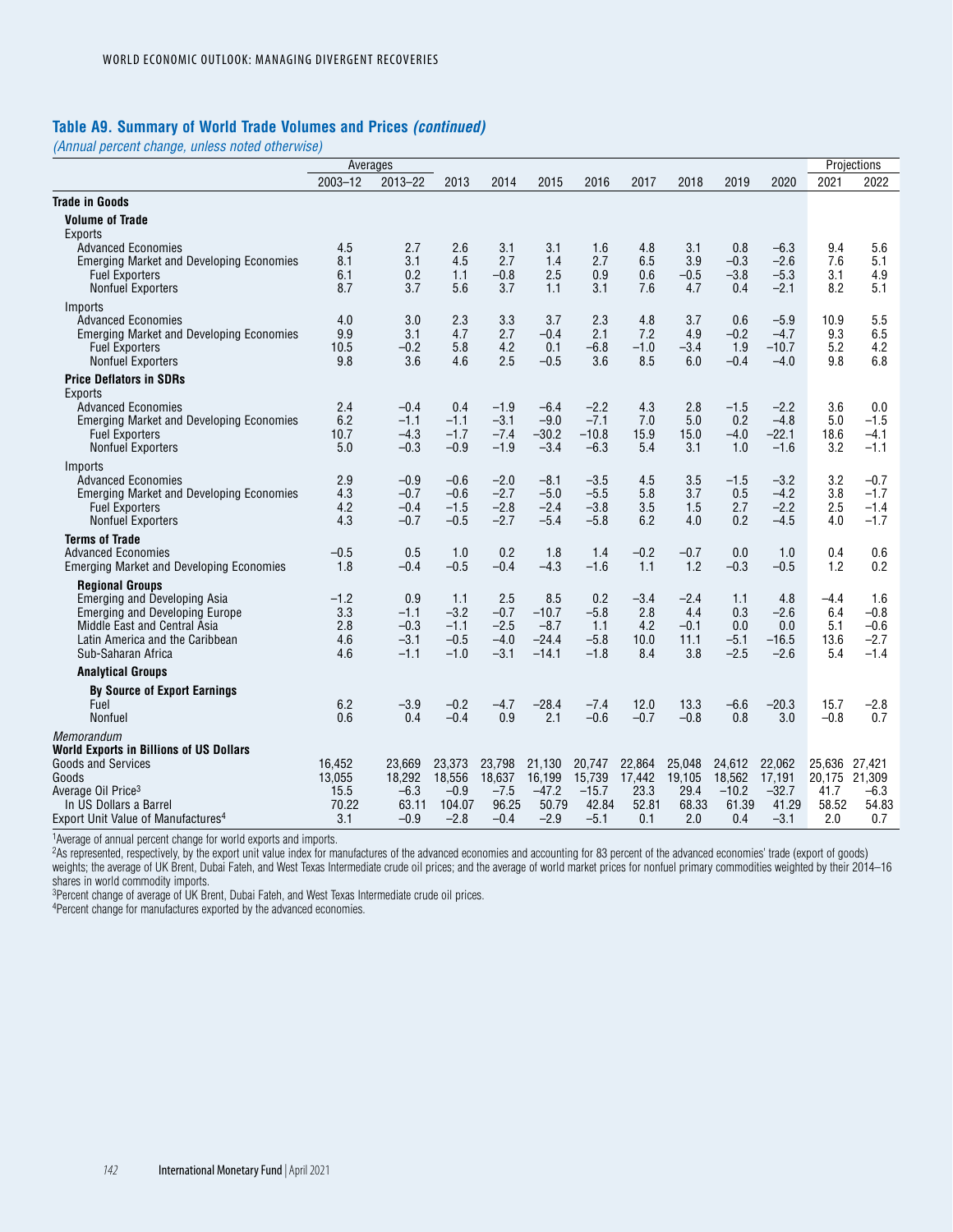# **Table A10. Summary of Current Account Balances**

|                                                       |          |          |          |          |          |          |          |          |          | Projections |          |
|-------------------------------------------------------|----------|----------|----------|----------|----------|----------|----------|----------|----------|-------------|----------|
|                                                       | 2013     | 2014     | 2015     | 2016     | 2017     | 2018     | 2019     | 2020     | 2021     | 2022        | 2026     |
| <b>Advanced Economies</b>                             | 241.9    | 240.2    | 285.7    | 375.3    | 480.2    | 389.5    | 342.1    | 175.8    | 124.3    | 262.6       | 521.1    |
| <b>United States</b>                                  | $-336.9$ | $-367.8$ | $-407.4$ | $-394.9$ | $-365.3$ | $-449.7$ | $-480.2$ | $-646.4$ | $-876.4$ | $-733.8$    | $-550.9$ |
| Euro Area                                             | 278.8    | 316.5    | 315.1    | 364.8    | 393.7    | 393.5    | 306.7    | 293.3    | 401.3    | 424.6       | 486.5    |
| Germany                                               | 244.8    | 280.3    | 288.8    | 295.1    | 286.7    | 292.4    | 274.1    | 269.6    | 327.0    | 321.0       | 356.4    |
| France                                                | $-14.3$  | $-27.3$  | $-9.0$   | $-12.0$  | $-19.9$  | $-15.6$  | $-18.1$  | $-60.7$  | $-61.7$  | $-55.2$     | $-30.0$  |
| Italy                                                 | 23.7     | 41.1     | 26.1     | 48.7     | 50.5     | 52.2     | 59.8     | 68.3     | 73.6     | 74.8        | 80.6     |
| Spain                                                 | 27.6     | 23.3     | 24.2     | 39.1     | 36.4     | 27.4     | 29.8     | 8.6      | 14.1     | 30.4        | 28.7     |
| Japan                                                 | 45.9     | 36.8     | 136.4    | 197.9    | 203.5    | 176.9    | 188.1    | 165.8    | 195.0    | 181.0       | 212.0    |
| <b>United Kingdom</b>                                 | $-136.2$ | $-149.6$ | $-147.4$ | $-146.9$ | $-100.4$ | $-105.3$ | $-87.6$  | $-106.5$ | $-121.5$ | $-133.5$    | $-142.3$ |
| Canada                                                | $-58.0$  | $-41.9$  | $-54.4$  | $-47.2$  | $-46.2$  | $-40.3$  | $-35.7$  | $-31.8$  | $-14.7$  | $-26.0$     | $-47.7$  |
| Other Advanced Economies <sup>1</sup>                 | 343.6    | 355.1    | 356.8    | 336.3    | 333.1    | 334.9    | 351.9    | 397.9    | 460.2    | 464.8       | 465.9    |
| <b>Emerging Market and Developing Economies</b>       | 161.2    | 168.7    | $-58.8$  | $-85.3$  | $-10.2$  | $-55.0$  | 52.2     | 196.2    | 206.4    | 101.3       | $-217.2$ |
| <b>Regional Groups</b>                                |          |          |          |          |          |          |          |          |          |             |          |
| <b>Emerging and Developing Asia</b>                   | 97.2     | 227.5    | 307.9    | 223.1    | 172.8    | $-49.9$  | 130.5    | 359.0    | 236.0    | 178.0       | $-0.5$   |
| <b>Emerging and Developing Europe</b>                 | $-59.0$  | $-10.8$  | 34.6     | $-8.0$   | $-19.1$  | 66.9     | 52.5     | 1.0      | 24.2     | 15.7        | $-14.3$  |
| Latin America and the Caribbean                       | $-172.6$ | $-186.1$ | $-171.9$ | $-100.9$ | $-87.8$  | $-131.3$ | $-88.8$  | 8.0      | $-0.5$   | $-22.0$     | $-87.3$  |
| Middle East and Central Asia                          | 333.7    | 200.5    | $-138.5$ | $-143.4$ | $-39.4$  | 103.7    | 21.0     | $-111.1$ | 12.9     | 2.2         | $-37.3$  |
| Sub-Saharan Africa                                    | $-38.0$  | $-62.3$  | $-90.8$  | $-56.0$  | $-36.8$  | $-44.4$  | $-63.0$  | $-60.7$  | $-66.2$  | $-72.6$     | $-77.8$  |
| <b>Analytical Groups</b>                              |          |          |          |          |          |          |          |          |          |             |          |
| <b>By Source of Export Earnings</b>                   |          |          |          |          |          |          |          |          |          |             |          |
| Fuel                                                  | 427.5    | 253.4    | $-141.5$ | $-99.1$  | 38.8     | 190.3    | 73.7     | $-93.2$  | 51.4     | 42.5        | 7.3      |
| Nonfuel                                               | $-266.3$ | $-84.7$  | 82.7     | 13.9     | $-49.1$  | $-245.3$ | $-21.6$  | 289.4    | 155.0    | 58.8        | $-224.6$ |
| Of Which, Primary Products                            | $-84.7$  | $-51.2$  | $-61.3$  | $-42.2$  | $-55.8$  | $-74.6$  | $-44.2$  | $-2.4$   | $-7.8$   | $-21.6$     | $-41.1$  |
| <b>By External Financing Source</b>                   |          |          |          |          |          |          |          |          |          |             |          |
| <b>Net Debtor Economies</b>                           | $-384.1$ | $-353.5$ | $-315.2$ | $-222.4$ | $-247.9$ | $-337.4$ | $-232.3$ | $-77.9$  | $-206.4$ | $-249.8$    | $-399.3$ |
| <b>Net Debtor Economies by</b>                        |          |          |          |          |          |          |          |          |          |             |          |
| <b>Debt-Servicing Experience</b>                      |          |          |          |          |          |          |          |          |          |             |          |
| Economies with Arrears and/or                         |          |          |          |          |          |          |          |          |          |             |          |
| Rescheduling during 2015-19                           | $-61.9$  | $-43.4$  | $-51.4$  | $-55.8$  | $-47.0$  | $-47.2$  | $-46.9$  | $-31.1$  | $-48.1$  | $-53.6$     | $-46.4$  |
|                                                       |          |          |          |          |          |          |          |          |          |             |          |
| Memorandum<br>World                                   | 403.1    | 408.9    | 226.9    | 290.1    | 469.9    | 334.5    | 394.2    | 371.9    | 330.7    | 363.9       | 303.9    |
|                                                       | 433.6    | 452.1    | 443.3    | 472.5    | 500.4    | 497.9    | 457.7    | 467.1    | 544.0    | 566.9       | 636.3    |
| <b>European Union</b><br>Middle East and North Africa | 326.5    | 190.2    | $-122.2$ | $-120.5$ | $-20.9$  | 119.5    | 40.8     | $-97.3$  | 23.4     | 15.6        | $-9.7$   |
| <b>Emerging Market and Middle-Income Economies</b>    | 200.4    | 209.5    | 14.3     | $-43.6$  | 25.8     | 2.8      | 114.4    | 269.0    | 276.6    | 183.6       | $-124.8$ |
| Low-Income Developing Countries                       | $-39.2$  | $-40.8$  | $-73.1$  | $-41.6$  | $-36.1$  | $-57.8$  | $-62.2$  | $-72.9$  | $-70.2$  | $-82.3$     | $-92.4$  |
|                                                       |          |          |          |          |          |          |          |          |          |             |          |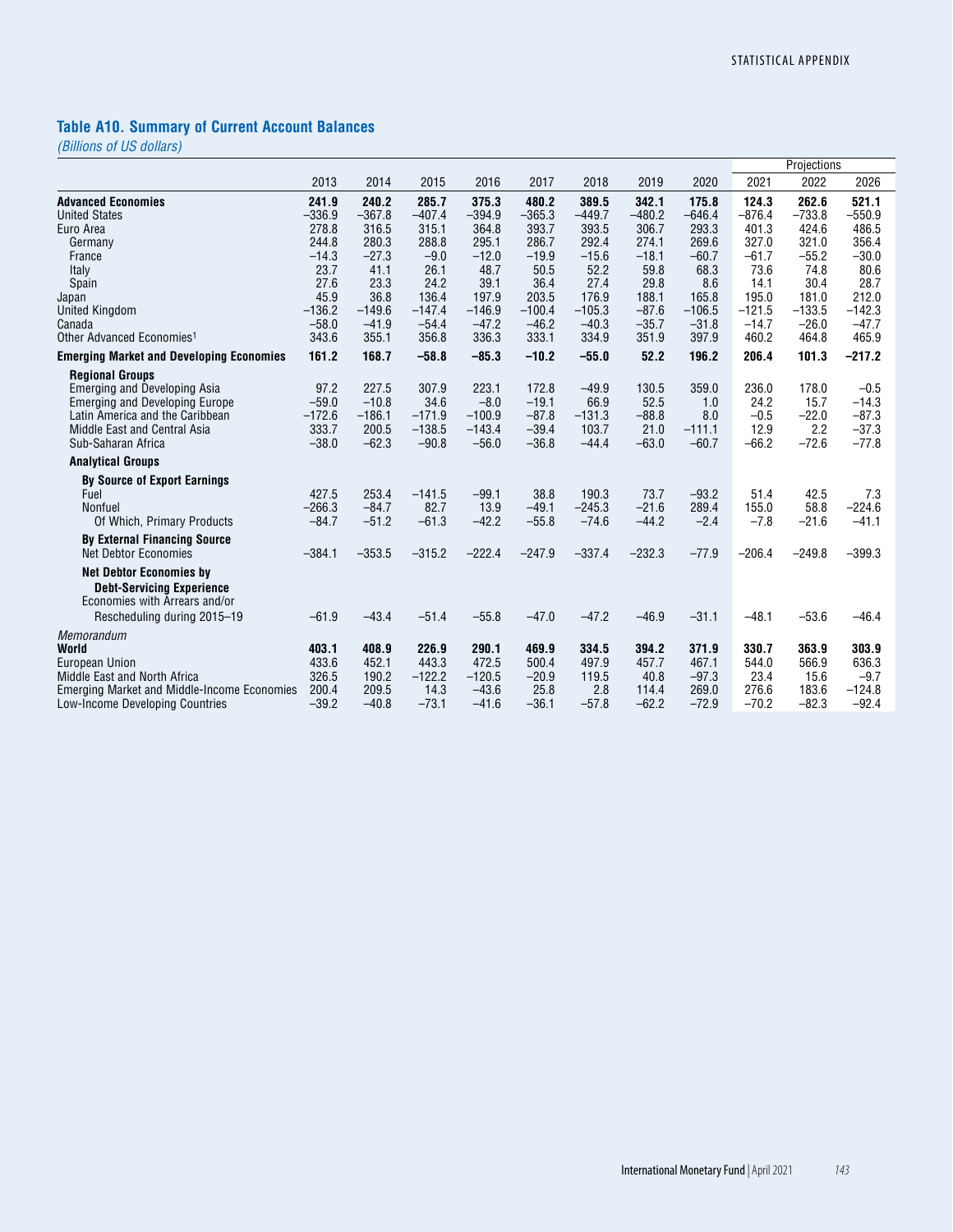# **Table A10. Summary of Current Account Balances** *(continued)*

*(Percent of GDP)*

|                                                    |        |        |        |        |        |        |        |        |        | Projections |        |
|----------------------------------------------------|--------|--------|--------|--------|--------|--------|--------|--------|--------|-------------|--------|
|                                                    | 2013   | 2014   | 2015   | 2016   | 2017   | 2018   | 2019   | 2020   | 2021   | 2022        | 2026   |
| <b>Advanced Economies</b>                          | 0.5    | 0.5    | 0.6    | 0.8    | 1.0    | 0.8    | 0.7    | 0.3    | 0.2    | 0.4         | 0.8    |
| <b>United States</b>                               | $-2.0$ | $-2.1$ | $-2.2$ | $-2.1$ | $-1.9$ | $-2.2$ | $-2.2$ | $-3.1$ | $-3.9$ | $-3.1$      | $-2.0$ |
| Euro Area                                          | 2.1    | 2.3    | 2.7    | 3.0    | 3.1    | 2.9    | 2.3    | 2.3    | 2.8    | 2.7         | 2.7    |
| Germany                                            | 6.6    | 7.2    | 8.6    | 8.5    | 7.8    | 7.4    | 7.1    | 7.1    | 7.6    | 7.0         | 6.8    |
| France                                             | $-0.5$ | $-1.0$ | $-0.4$ | $-0.5$ | $-0.8$ | $-0.6$ | $-0.7$ | $-2.3$ | $-2.1$ | $-1.8$      | $-0.8$ |
| Italy                                              | 1.1    | 1.9    | 1.4    | 2.6    | 2.6    | 2.5    | 3.0    | 3.6    | 3.5    | 3.4         | 3.3    |
| Spain                                              | 2.0    | 1.7    | 2.0    | 3.2    | 2.8    | 1.9    | 2.1    | 0.7    | 1.0    | 1.9         | 1.6    |
| Japan                                              | 0.9    | 0.8    | 3.1    | 4.0    | 4.1    | 3.5    | 3.7    | 3.3    | 3.6    | 3.2         | 3.2    |
| <b>United Kingdom</b>                              | $-4.9$ | $-4.9$ | $-5.0$ | $-5.4$ | $-3.8$ | $-3.7$ | $-3.1$ | $-3.9$ | $-3.9$ | $-4.0$      | $-3.5$ |
| Canada                                             | $-3.1$ | $-2.3$ | $-3.5$ | $-3.1$ | $-2.8$ | $-2.3$ | $-2.1$ | $-1.9$ | $-0.8$ | $-1.3$      | $-1.9$ |
| Other Advanced Economies <sup>1</sup>              | 5.0    | 5.0    | 5.5    | 5.1    | 4.7    | 4.5    | 4.8    | 5.5    | 5.6    | 5.4         | 4.5    |
| <b>Emerging Market and Developing Economies</b>    | 0.5    | 0.5    | $-0.2$ | $-0.3$ | 0.0    | $-0.2$ | 0.1    | 0.6    | 0.5    | 0.2         | $-0.4$ |
| <b>Regional Groups</b>                             |        |        |        |        |        |        |        |        |        |             |        |
| <b>Emerging and Developing Asia</b>                | 0.7    | 1.5    | 2.0    | 1.4    | 1.0    | $-0.3$ | 0.6    | 1.7    | 1.0    | 0.7         | 0.0    |
| <b>Emerging and Developing Europe</b>              | $-1.3$ | $-0.3$ | 1.0    | $-0.2$ | $-0.5$ | 1.7    | 1.3    | 0.0    | 0.6    | 0.4         | $-0.3$ |
| Latin America and the Caribbean                    | $-2.9$ | $-3.1$ | $-3.3$ | $-2.0$ | $-1.6$ | $-2.5$ | $-1.7$ | 0.2    | 0.0    | $-0.4$      | $-1.4$ |
| Middle East and Central Asia                       | 8.6    | 5.1    | $-3.9$ | $-4.2$ | $-1.1$ | 2.7    | 0.5    | $-3.0$ | 0.3    | 0.1         | $-0.7$ |
| Sub-Saharan Africa                                 | $-2.2$ | $-3.5$ | $-5.7$ | $-3.8$ | $-2.3$ | $-2.6$ | $-3.7$ | $-3.7$ | $-3.7$ | $-3.7$      | $-2.8$ |
| <b>Analytical Groups</b>                           |        |        |        |        |        |        |        |        |        |             |        |
| <b>By Source of Export Earnings</b>                |        |        |        |        |        |        |        |        |        |             |        |
| Fuel                                               | 10.6   | 6.2    | $-3.9$ | $-3.0$ | 1.1    | 5.2    | 2.0    | $-2.8$ | 1.4    | 1.1         | 0.1    |
| Nonfuel                                            | $-1.0$ | $-0.3$ | 0.3    | 0.1    | $-0.2$ | $-0.8$ | $-0.1$ | 0.9    | 0.5    | 0.2         | $-0.5$ |
| Of Which, Primary Products                         | $-4.3$ | $-2.7$ | $-3.2$ | $-2.3$ | $-2.8$ | $-3.8$ | $-2.4$ | $-0.1$ | $-0.4$ | $-1.1$      | $-1.7$ |
| <b>By External Financing Source</b>                |        |        |        |        |        |        |        |        |        |             |        |
| <b>Net Debtor Economies</b>                        | $-2.7$ | $-2.4$ | $-2.4$ | $-1.6$ | $-1.7$ | $-2.2$ | $-1.5$ | $-0.5$ | $-1.3$ | $-1.5$      | $-1.7$ |
| <b>Net Debtor Economies by</b>                     |        |        |        |        |        |        |        |        |        |             |        |
| <b>Debt-Servicing Experience</b>                   |        |        |        |        |        |        |        |        |        |             |        |
| Economies with Arrears and/or                      |        |        |        |        |        |        |        |        |        |             |        |
| Rescheduling during 2015-19                        | $-6.9$ | $-4.8$ | $-5.9$ | $-6.5$ | $-6.0$ | $-5.7$ | $-5.2$ | $-3.5$ | $-4.9$ | $-5.0$      | $-3.3$ |
| Memorandum                                         |        |        |        |        |        |        |        |        |        |             |        |
| World                                              | 0.5    | 0.5    | 0.3    | 0.4    | 0.6    | 0.4    | 0.5    | 0.4    | 0.4    | 0.4         | 0.2    |
| <b>European Union</b>                              | 2.8    | 2.9    | 3.3    | 3.4    | 3.4    | 3.1    | 2.9    | 3.1    | 3.2    | 3.1         | 3.0    |
| Middle East and North Africa                       | 10.3   | 5.9    | $-4.3$ | $-4.3$ | $-0.7$ | 3.8    | 1.2    | $-3.2$ | 0.7    | 0.4         | $-0.2$ |
| <b>Emerging Market and Middle-Income Economies</b> | 0.7    | 0.7    | 0.1    | $-0.2$ | 0.1    | 0.0    | 0.3    | 0.8    | 0.8    | 0.5         | $-0.3$ |
| Low-Income Developing Countries                    | $-2.1$ | $-2.0$ | $-3.8$ | $-2.2$ | $-1.8$ | $-2.7$ | $-2.8$ | $-3.2$ | $-2.8$ | $-3.0$      | $-2.4$ |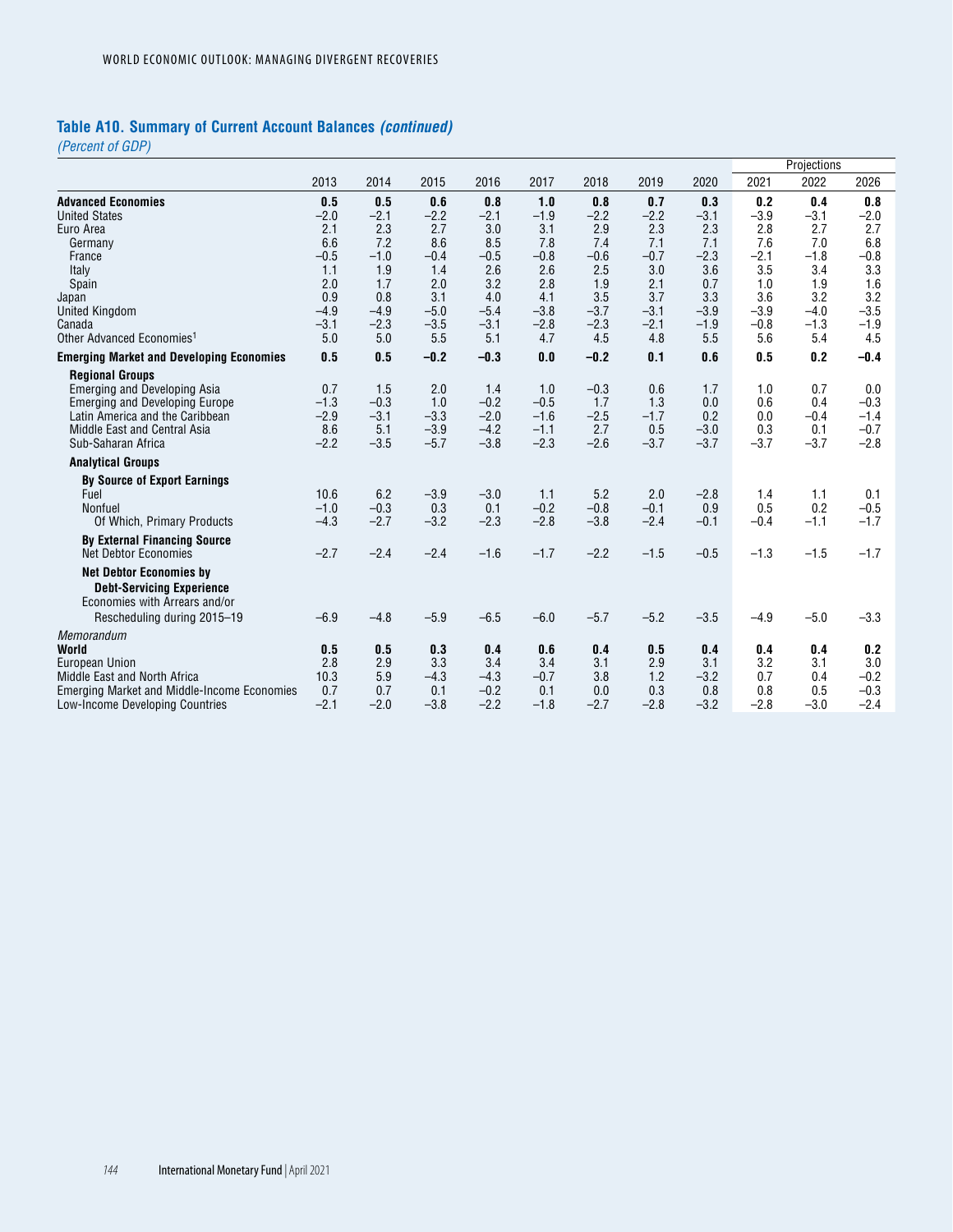#### **Table A10. Summary of Current Account Balances** *(continued)*

*(Percent of exports of goods and services)*

| 2013<br>2014<br>2015<br>2016<br>2017<br>2018<br>2019<br>2020<br>2021<br>2022                                                              | 2026                    |
|-------------------------------------------------------------------------------------------------------------------------------------------|-------------------------|
|                                                                                                                                           |                         |
| 1.7<br>2.8<br>2.5<br>2.2<br>1.5<br><b>Advanced Economies</b><br>1.6<br>2.1<br>3.3<br>1.3<br>0.8                                           | 2.5                     |
| <b>United States</b><br>$-14.6$<br>$-15.4$<br>$-17.9$<br>$-17.6$<br>$-15.3$<br>$-17.7$<br>$-19.0$<br>$-30.3$<br>$-35.8$<br>$-27.0$        | $-16.3$                 |
| 8.2<br>8.9<br>9.7<br>11.2<br>10.2<br>8.0<br>8.5<br>Euro Area<br>11.1<br>$\sim$ $\sim$ $\sim$                                              | $\cdot$ $\cdot$ $\cdot$ |
| 14.4<br>15.8<br>18.3<br>18.5<br>16.5<br>15.6<br>15.1<br>16.2<br>16.8<br>15.4<br>Germany                                                   | 14.6                    |
| $-1.7$<br>$-3.1$<br>$-1.2$<br>$-1.5$<br>$-2.4$<br>$-1.7$<br>$-2.0$<br>$-8.1$<br>$-7.2$<br>$-6.1$<br>France                                | $-2.7$                  |
| 3.9<br>6.5<br>8.8<br>8.4<br>8.0<br>9.5<br>12.3<br>11.2<br>4.8<br>10.2<br>Italy                                                            | 9.2                     |
| 6.2<br>5.1<br>7.9<br>2.2<br>3.0<br>5.7<br>6.0<br>9.4<br>5.5<br>6.1<br>Spain                                                               | 4.4                     |
| 5.5<br>4.3<br>23.2<br>21.0<br>17.4<br>24.4<br>19.0<br>20.8<br>20.4<br>17.8<br>Japan                                                       | 18.0                    |
| $-16.4$<br>$-17.3$<br>$-18.4$<br>$-19.2$<br>$-12.5$<br>$-11.9$<br>$-10.0$<br>$-15.3$<br>$-15.0$<br><b>United Kingdom</b><br>$-14.5$       | $-13.2$                 |
| $-7.3$<br>$-9.8$<br>$-7.2$<br>$-2.4$<br>$-3.9$<br>$-10.4$<br>$-11.0$<br>$-8.9$<br>$-6.4$<br>$-6.7$<br>Canada                              | $-6.2$                  |
| 8.2<br>9.2<br>7.7<br>Other Advanced Economies <sup>1</sup><br>8.5<br>9.6<br>8.4<br>8.4<br>10.2<br>10.4<br>10.0                            | 8.5                     |
| 1.8<br>2.1<br>$-0.6$<br>$-1.1$<br>$-0.2$<br>$-0.6$<br>0.6<br>2.4<br>2.1<br>1.0<br><b>Emerging Market and Developing Economies</b>         | $-1.7$                  |
| <b>Regional Groups</b>                                                                                                                    |                         |
| 2.5<br>4.2<br>2.9<br>8.2<br>4.8<br>3.4<br>5.7<br>8.1<br>6.1<br><b>Emerging and Developing Asia</b><br>$-1.1$                              | 0.0                     |
| $-0.7$<br>3.4<br>$-4.0$<br>2.9<br>$-0.7$<br>$-1.4$<br>4.4<br>0.1<br>1.5<br>0.9<br><b>Emerging and Developing Europe</b>                   | $-0.7$                  |
| $-15.9$<br>$-7.5$<br>$-10.3$<br>$-7.1$<br>0.0<br>Latin America and the Caribbean<br>$-13.6$<br>$-14.9$<br>$-9.6$<br>0.7<br>$-1.6$         | $-5.5$                  |
| $-3.1$<br>6.7<br>1.4<br>0.9<br>Middle East and Central Asia<br>18.8<br>12.8<br>$-10.3$<br>$-11.8$<br>$-10.0$<br>0.2                       | $-2.3$                  |
| $-13.6$<br>$-26.3$<br>$-17.6$<br>$-10.0$<br>$-10.6$<br>$-15.4$<br>$-16.7$<br>$-17.3$<br>Sub-Saharan Africa<br>$-7.9$<br>$-18.6$           | $-14.8$                 |
| <b>Analytical Groups</b>                                                                                                                  |                         |
| <b>By Source of Export Earnings</b>                                                                                                       |                         |
| 22.3<br>14.9<br>2.8<br>3.2<br>$-10.6$<br>$-8.3$<br>12.4<br>5.1<br>$-8.9$<br>3.9<br>Fuel                                                   | 0.4                     |
| $-3.8$<br>$-1.2$<br>0.2<br>$-0.7$<br>$-3.2$<br>1.9<br>Nonfuel<br>1.3<br>$-0.3$<br>4.0<br>0.7                                              | $-2.0$                  |
| $-17.6$<br>$-12.5$<br>$-15.7$<br>$-9.5$<br>$-1.5$<br>$-11.0$<br>$-15.3$<br>$-10.7$<br>$-0.6$<br>$-4.0$<br>Of Which, Primary Products      | $-6.2$                  |
| <b>By External Financing Source</b>                                                                                                       |                         |
| $-7.4$<br>$-9.3$<br>$-8.5$<br>$-8.6$<br>$-6.1$<br>$-6.0$<br>$-5.0$<br>$-1.9$<br>$-4.9$<br><b>Net Debtor Economies</b><br>$-4.4$           | $-6.1$                  |
| <b>Net Debtor Economies by</b>                                                                                                            |                         |
| <b>Debt-Servicing Experience</b>                                                                                                          |                         |
| Economies with Arrears and/or                                                                                                             |                         |
| $-17.3$<br>$-24.6$<br>$-29.0$<br>$-21.7$<br>$-18.8$<br>$-22.9$<br>$-18.1$<br>$-13.9$<br>$-19.9$<br>$-20.0$<br>Rescheduling during 2015-19 | $-12.3$                 |
|                                                                                                                                           |                         |
| Memorandum<br>1.7<br>1.8<br>2.0<br>1.3<br>1.3<br>World<br>1.1<br>1.6<br>1.7                                                               |                         |
| 1.4<br>1.3<br>6.2<br>6.3<br><b>European Union</b><br>6.9<br>7.2<br>7.0<br>6.3<br>5.9<br>6.6<br>6.6<br>6.4                                 | 0.9<br>5.9              |
| 20.9<br>13.8<br>$-11.0$<br>8.6<br>3.1<br>$-9.9$<br>1.9<br>1.2<br>Middle East and North Africa<br>$-10.1$<br>$-1.9$                        | $-0.7$                  |
| 2.4<br>2.7<br>0.3<br>1.3<br>3.6<br>3.1<br>2.0<br>0.3<br>$-0.6$<br>0.0<br>Emerging Market and Middle-Income Economies                      | $-1.1$                  |
| $-7.6$<br>$-7.7$<br>$-15.2$<br>$-8.6$<br>$-6.4$<br>$-9.1$<br>$-11.7$<br>$-9.1$<br>$-9.8$<br>$-10.6$<br>Low-Income Developing Countries    | $-8.8$                  |

1Excludes the Group of Seven (Canada, France, Germany, Italy, Japan, United Kingdom, United States) and euro area countries.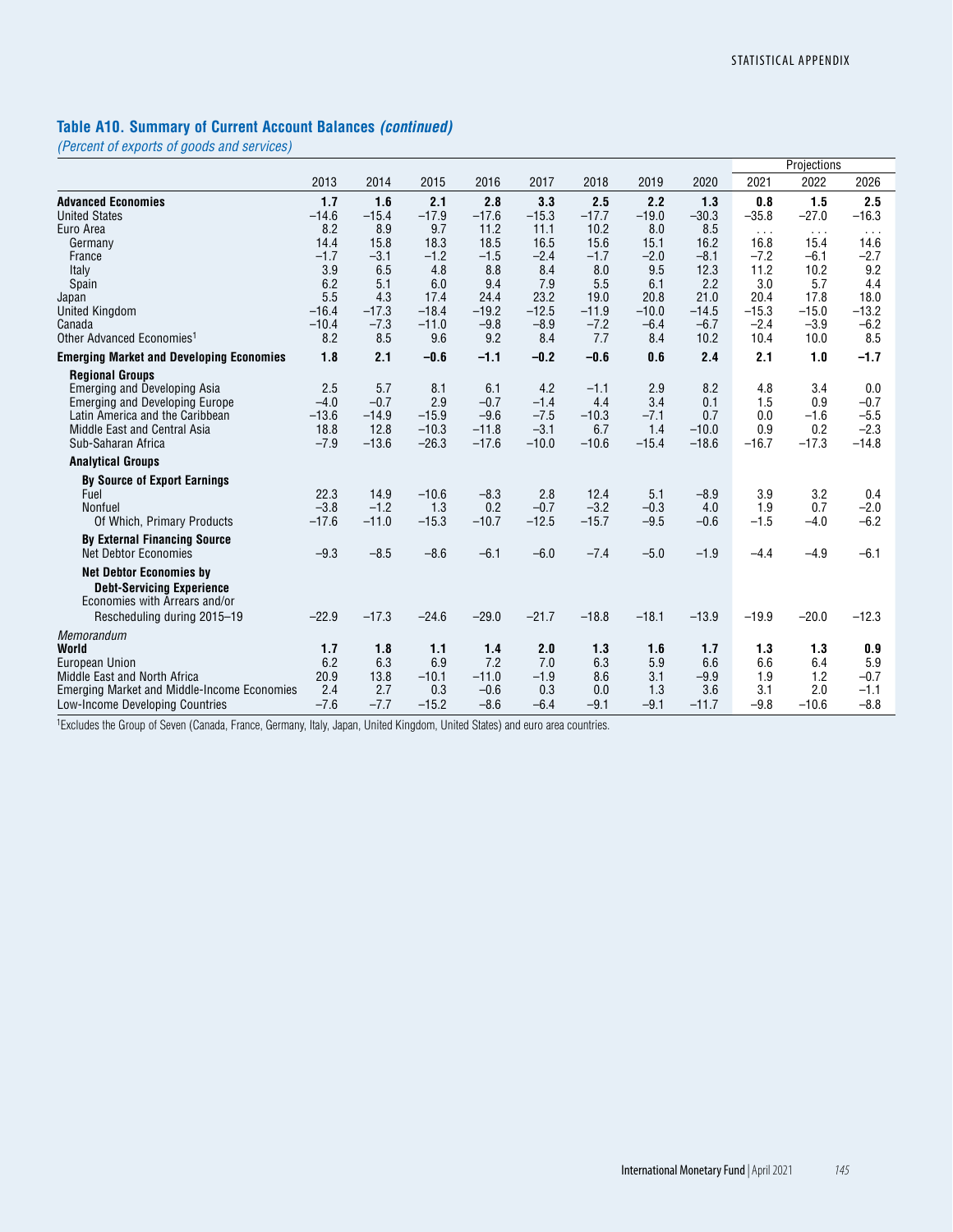#### **Table A11. Advanced Economies: Current Account Balance**

*(Percent of GDP)*

|                                                                         |               |                      |               |               |            |               |               |               |               | Projections   |               |
|-------------------------------------------------------------------------|---------------|----------------------|---------------|---------------|------------|---------------|---------------|---------------|---------------|---------------|---------------|
|                                                                         | 2013          | 2014                 | 2015          | 2016          | 2017       | 2018          | 2019          | 2020          | 2021          | 2022          | 2026          |
| <b>Advanced Economies</b>                                               | 0.5           | 0.5                  | 0.6           | 0.8           | 1.0        | 0.8           | 0.7           | 0.3           | 0.2           | 0.4           | 0.8           |
| <b>United States</b>                                                    | $-2.0$        | $-2.1$               | $-2.2$        | $-2.1$        | $-1.9$     | $-2.2$        | $-2.2$        | $-3.1$        | $-3.9$        | $-3.1$        | $-2.0$        |
| Euro Area <sup>1</sup>                                                  | 2.1           | 2.3                  | 2.7           | 3.0           | 3.1        | 2.9           | 2.3           | 2.3           | 2.8           | 2.7           | 2.7           |
| Germany                                                                 | 6.6           | 7.2                  | 8.6           | 8.5           | 7.8        | 7.4           | 7.1           | 7.1           | 7.6           | 7.0           | 6.8           |
| France                                                                  | $-0.5$        | $-1.0$               | $-0.4$        | $-0.5$        | $-0.8$     | $-0.6$        | $-0.7$        | $-2.3$        | $-2.1$        | $-1.8$        | $-0.8$        |
| Italy                                                                   | 1.1           | 1.9                  | 1.4           | 2.6           | 2.6        | 2.5           | 3.0           | 3.6           | 3.5           | 3.4           | 3.3           |
| Spain                                                                   | 2.0           | 1.7                  | 2.0           | 3.2           | 2.8        | 1.9           | 2.1           | 0.7           | 1.0           | 1.9           | 1.6           |
| The Netherlands                                                         | 9.8           | 8.2                  | 6.3           | 8.1           | 10.8       | 10.8          | 9.9           | 10.0          | 9.0           | 8.9           | 8.3           |
| Belgium                                                                 | 1.0           | 0.8                  | 1.4           | 0.6           | 0.7        | $-0.8$        | 0.3           | $-0.7$        | $-0.9$        | $-1.5$        | $-0.4$        |
| Austria                                                                 | 1.9           | 2.5                  | 1.7           | 2.7           | 1.4        | 1.3           | 2.8           | 2.3           | 2.4           | 2.5           | 2.2           |
| Ireland                                                                 | 1.6           | 1.1                  | 4.4           | $-4.2$        | 0.5        | 6.0           | $-11.4$       | 4.6           | 7.0           | 6.9           | 6.0           |
| Portugal                                                                | 1.6           | 0.2                  | 0.2           | 1.2           | 1.3        | 0.6           | 0.4           | $-1.2$        | $-0.6$        | 0.3           | 0.3           |
| Greece                                                                  | $-2.6$        | $-2.4$               | $-1.5$        | $-2.4$        | $-2.6$     | $-3.6$        | $-2.2$        | $-7.4$        | $-6.6$        | $-3.5$        | $-3.5$        |
| Finland                                                                 | $-1.8$        | $-1.3$               | $-0.9$        | $-2.0$        | $-0.8$     | $-1.9$        | $-0.2$        | 0.8           | 1.5           | 1.4           | 0.7           |
| Slovak Republic                                                         | 1.9           | 1.1                  | $-2.1$        | $-2.7$        | $-1.9$     | $-2.2$        | $-2.7$        | $-0.4$        | $-1.2$        | $-2.0$        | $-1.6$        |
| Lithuania                                                               | 0.8           | 3.2                  | $-2.8$        | $-0.8$        | 0.6        | 0.3           | 3.3           | 7.9           | 6.2           | 4.8           | $-0.6$        |
| Slovenia                                                                | 3.3           | 5.1                  | 3.8           | 4.8           | 6.2        | 5.8           | 5.6           | 7.3           | 6.9           | 6.6           | 4.9           |
| Luxembourg                                                              | 5.4           | 5.2                  | 5.1           | 4.9           | 4.9        | 4.8           | 4.6           | 4.4           | 4.9           | 4.9           | 4.6           |
| Latvia                                                                  | $-2.8$        | $-1.6$               | $-0.6$        | 1.6           | 1.3        | $-0.3$        | $-0.6$        | 3.0           | 0.5           | 0.2           | $-1.7$        |
| Estonia                                                                 | 0.3           | 0.7                  | 1.8           | 1.2           | 2.3        | 0.9           | 2.0           | $-1.0$        | 0.4           | $-0.5$        | $-0.3$        |
| Cyprus                                                                  | $-1.5$        | $-4.1$               | $-0.4$        | $-4.2$        | $-5.3$     | $-3.9$        | $-6.3$        | $-10.3$       | $-8.5$        | $-6.1$        | $-3.7$        |
| Malta                                                                   | 2.6           | 8.5                  | 2.7           | $-0.6$        | 4.8        | 5.6           | 4.6           | $-0.6$        | 0.2           | 1.2           | 3.5           |
| Japan                                                                   | 0.9           | 0.8                  | 3.1           | 4.0           | 4.1        | 3.5           | 3.7           | 3.3           | 3.6           | 3.2           | 3.2           |
| <b>United Kingdom</b>                                                   | $-4.9$        | $-4.9$               | $-5.0$        | $-5.4$        | $-3.8$     | $-3.7$        | $-3.1$        | $-3.9$        | $-3.9$        | $-4.0$        | $-3.5$        |
| Korea                                                                   | 5.6           | 5.6                  | 7.2           | 6.5           | 4.6        | 4.5           | 3.6           | 4.6           | 4.2           | 4.0           | 4.3           |
| Canada                                                                  | $-3.1$        | $-2.3$               | $-3.5$        | $-3.1$        | $-2.8$     | $-2.3$        | $-2.1$        | $-1.9$        | $-0.8$        | $-1.3$        | $-1.9$        |
| Australia                                                               | $-3.4$        | $-3.1$               | $-4.6$        | $-3.3$        | $-2.6$     | $-2.1$        | 0.7           | 2.5           | 2.4           | 1.0           | $-1.2$        |
| Taiwan Province of China                                                | 9.7           | 11.3                 | 13.6          | 13.1          | 14.1       | 11.6          | 10.6          | 14.1          | 14.5          | 14.4          | 12.7          |
| Switzerland                                                             | 11.4          | 8.1                  | 10.3          | 9.0           | 7.2        | 6.7           | 6.7           | 3.8           | 6.7           | 7.5           | 7.5           |
| Singapore                                                               | 15.7          | 18.0                 | 18.7          | 17.6          | 17.3       | 15.4          | 14.3          | 17.6          | 14.6          | 14.4          | 13.5          |
| Sweden                                                                  | 5.2           | 4.2                  | 3.3           | 2.4           | 3.0        | 2.6           | 5.1           | 5.2           | 5.0           | 4.7           | 3.5           |
| Hong Kong SAR                                                           | 1.5           | 1.4                  | 3.3           | 4.0           | 4.6        | 3.7           | 6.0           | 6.5           | 5.5           | 5.0           | 4.0           |
| <b>Czech Republic</b>                                                   | $-0.5$        | 0.2                  | 0.4           | 1.8           | 1.5        | 0.4           | $-0.3$        | 3.5           | 0.9           | 0.1           | 0.3           |
| <b>Israel</b>                                                           | 2.9           | 4.2                  | 5.4           | 3.5           | 2.9        | 2.7           | 3.1           | 4.9           | 4.1           | 3.8           | 2.9           |
| Norway                                                                  | 10.3          | 10.8                 | 8.0           | 4.5           | 4.6        | 8.0           | 2.5           | 2.5           | 5.4           | 4.8           | 3.0           |
| Denmark                                                                 | 7.8           | 8.9                  | 8.2           | 7.8           | 8.0        | 7.0           | 8.9           | 7.9           | 8.0           | 7.8           | 7.6           |
| New Zealand                                                             | $-3.2$        | $-3.1$               | $-2.9$        | $-2.2$        | $-3.0$     | $-4.2$        | $-3.3$        | $-0.8$        | $-2.1$        | $-2.1$        | $-2.8$        |
| <b>Puerto Rico</b>                                                      | $\sim$ $\sim$ | $\sim$ $\sim$        | $\sim$ $\sim$ | $\cdots$      | $\cdots$   | $\sim$ $\sim$ | $\cdots$      | $\cdots$      | $\sim$ $\sim$ | $\cdots$      | $\cdots$      |
| Macao SAR                                                               | 39.3          | 32.7                 | 23.3          | 26.5          | 30.8       | 33.1          | 33.6          | $-34.2$       | 7.3           | 29.5          | 29.7          |
| Iceland                                                                 | 6.3           | 4.4                  | 5.6           | 8.1           | 4.2        | 3.8           | 6.4           | 1.0           | 1.0           | 1.7           | 2.0           |
| San Marino                                                              | $\sim$ $\sim$ | $\sim$ $\sim$ $\sim$ | $\sim$ $\sim$ | $\ddotsc$     | $-0.1$     | $-1.9$        | 6.3           | 1.9           | 1.1           | 1.1           | 0.3           |
| Memorandum<br><b>Major Advanced Economies</b><br>Euro Area <sup>2</sup> | $-0.7$<br>2.9 | $-0.6$<br>3.0        | $-0.5$<br>3.4 | $-0.2$<br>3.6 | 0.0<br>3.6 | $-0.2$<br>3.5 | $-0.3$<br>3.0 | $-0.9$<br>3.1 | $-1.1$<br>3.3 | $-0.8$<br>3.3 | $-0.2$<br>3.3 |

<sup>1</sup>Data corrected for reporting discrepancies in intra-area transactions.

2Data calculated as the sum of the balances of individual euro area countries.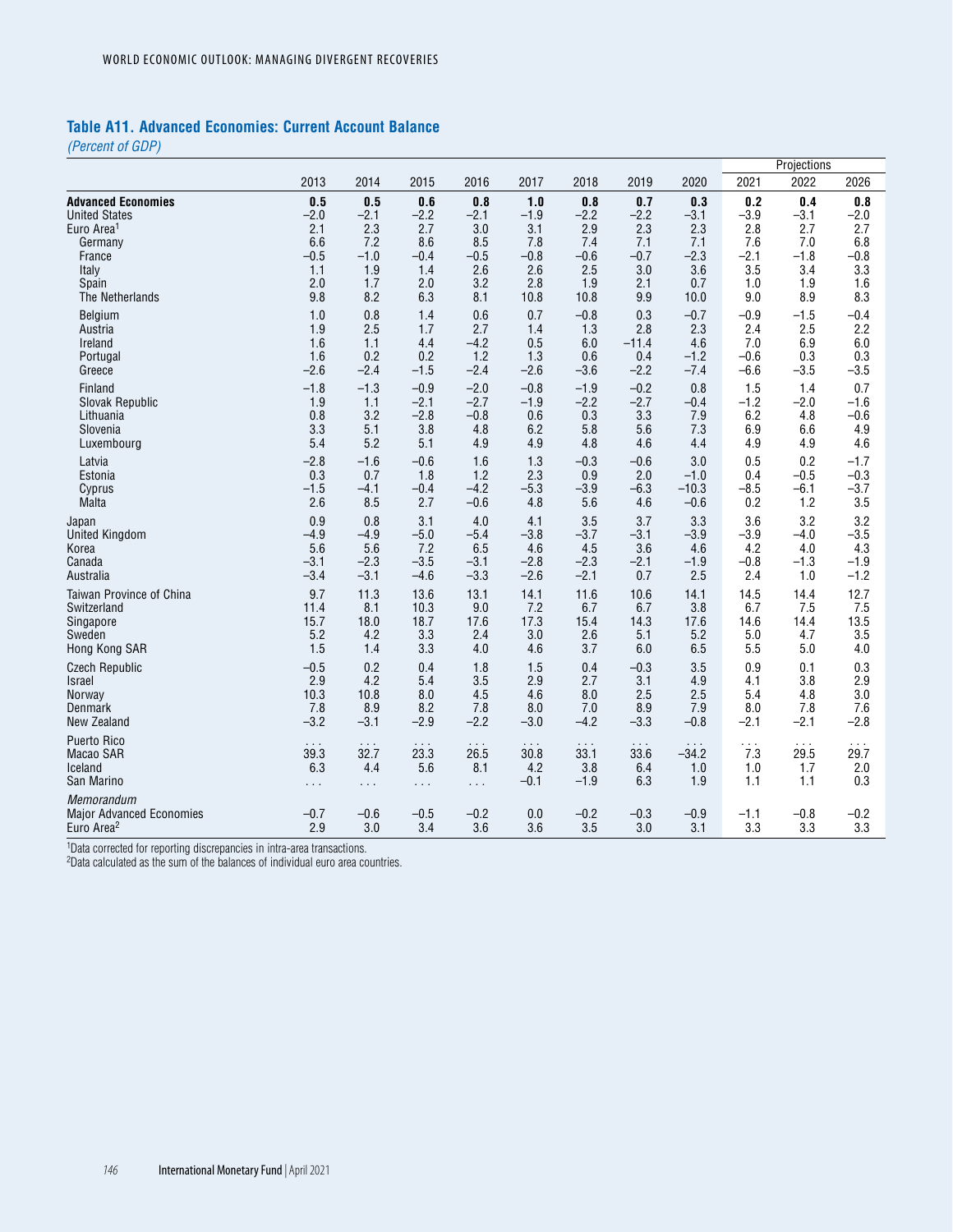# **Table A12. Emerging Market and Developing Economies: Current Account Balance**

*(Percent of GDP)*

|                                        |                      |         |         |         |         |         |         |         |                | Projections |         |
|----------------------------------------|----------------------|---------|---------|---------|---------|---------|---------|---------|----------------|-------------|---------|
|                                        | 2013                 | 2014    | 2015    | 2016    | 2017    | 2018    | 2019    | 2020    | 2021           | 2022        | 2026    |
| <b>Emerging and Developing Asia</b>    | 0.7                  | 1.5     | 2.0     | 1.4     | 1.0     | $-0.3$  | 0.6     | 1.7     | 1.0            | 0.7         | 0.0     |
| Bangladesh                             | 1.6                  | 0.8     | 1.8     | 1.9     | $-0.5$  | $-3.5$  | $-1.7$  | $-1.5$  | 0.4            | $-1.7$      | $-1.9$  |
| <b>Bhutan</b>                          | $-25.6$              | $-27.1$ | $-27.9$ | $-30.3$ | $-24.0$ | $-19.1$ | $-21.1$ | $-12.2$ | $-8.8$         | $-11.9$     | 2.3     |
| Brunei Darussalam                      | 20.9                 | 31.9    | 16.7    | 12.9    | 16.4    | 6.9     | 6.6     | 1.0     | 0.6            | 3.1         | 7.9     |
| Cambodia                               | $-8.5$               | $-8.6$  | $-8.7$  | $-8.5$  | $-7.9$  | $-12.2$ | $-15.8$ | $-12.5$ | $-18.0$        | $-14.6$     | $-6.3$  |
| China                                  | 1.5                  | 2.2     | 2.7     | 1.8     | 1.6     | 0.2     | 1.0     | 2.0     | 1.6            | 1.3         | 0.5     |
| Fiji                                   | $-8.9$               | $-5.8$  | $-3.5$  | $-3.6$  | $-6.7$  | $-8.4$  | $-12.7$ | $-16.8$ | $-11.7$        | $-7.4$      | $-4.9$  |
| India                                  | $-1.7$               | $-1.3$  | $-1.0$  | $-0.6$  | $-1.8$  | $-2.1$  | $-0.9$  | 1.0     | $-1.2$         | $-1.6$      | $-2.5$  |
| Indonesia                              | $-3.2$               | $-3.1$  | $-2.0$  | $-1.8$  | $-1.6$  | $-2.9$  | $-2.7$  | $-0.4$  | $-1.3$         | $-1.4$      | $-1.6$  |
| Kiribati                               | $-5.5$               | 31.1    | 32.8    | 10.8    | 37.6    | 38.1    | 43.9    | 6.8     | 10.7           | 11.2        | 12.1    |
| Lao P.D.R.                             | $-26.5$              | $-23.3$ | $-22.4$ | $-11.0$ | $-10.6$ | $-12.0$ | $-6.5$  | $-5.7$  | $-7.5$         | $-7.2$      | $-6.6$  |
| Malaysia                               | 3.4                  | 4.3     | 3.0     | 2.4     | 2.8     | 2.2     | 3.4     | 4.4     | 3.8            | 3.7         | 3.4     |
| <b>Maldives</b>                        | $-4.3$               | $-3.7$  | $-7.5$  | $-23.6$ | $-21.6$ | $-28.4$ | $-26.9$ | $-24.4$ | $-19.3$        | $-20.0$     | $-4.8$  |
| <b>Marshall Islands</b>                | $-6.7$               | 2.0     | 15.6    | 13.5    | 5.2     | 4.0     | $-25.4$ | 2.2     | 2.6            | 0.4         | $-2.7$  |
| Micronesia                             | $-9.9$               | 6.1     | 4.5     | 7.2     | 10.3    | 21.0    | 15.2    | 2.9     | 3.0            | 5.9         | $-2.6$  |
| Mongolia                               | $-37.6$              | $-15.8$ | $-8.1$  | $-6.3$  | $-10.1$ | $-16.8$ | $-15.4$ | -4.4    | $-11.8$        | $-13.8$     | $-7.4$  |
| <b>Myanmar</b>                         | $-1.2$               | $-4.5$  | $-3.5$  | $-4.2$  | $-6.8$  | $-4.7$  | $-2.8$  | $-3.5$  | $-2.6$         | $-2.2$      | $-2.4$  |
| Nauru                                  | 49.5                 | 25.2    | $-21.3$ | 2.0     | 12.7    | $-4.6$  | 10.6    | 4.2     | 10.5           | 2.1         | 0.6     |
| <b>Nepal</b>                           | 2.9                  | 4.0     | 4.4     | 5.5     | $-0.3$  | $-7.1$  | $-6.9$  | $-0.9$  | $-6.2$         | $-4.2$      | $-2.9$  |
| Palau                                  | $-14.1$              | $-17.8$ | $-8.5$  | $-13.4$ | $-18.7$ | $-15.2$ | $-26.6$ | $-32.6$ | $-37.0$        | $-33.7$     | $-27.9$ |
| Papua New Guinea                       | $-31.7$              | 13.7    | 24.5    | 28.4    | 28.4    | 24.4    | 20.1    | 13.9    | 21.7           | 21.8        | 17.8    |
| Philippines                            | 4.0                  | 3.6     | 2.4     | $-0.4$  | $-0.7$  | $-2.6$  | $-0.9$  | 3.2     | $-0.4$         | $-2.2$      | $-2.2$  |
| Samoa                                  | $-1.5$               | $-9.1$  | $-2.8$  | $-4.5$  | $-1.9$  | 0.9     | 3.0     | 1.2     | $-6.5$         | $-10.9$     | $-2.0$  |
| Solomon Islands                        | $-3.0$               | $-3.7$  | $-2.7$  | $-3.5$  | $-4.3$  | $-3.1$  | $-9.8$  | $-1.7$  | $-10.0$        | $-15.1$     | $-10.4$ |
| Sri Lanka                              | $-3.4$               | $-2.5$  | $-2.3$  | $-2.1$  | $-2.6$  | $-3.2$  | $-2.2$  | $-1.4$  | $-2.3$         | $-2.2$      | $-1.6$  |
| Thailand                               | $-2.1$               | 2.9     | 6.9     | 10.5    | 9.6     | 5.6     | 7.0     | 3.3     | 0.5            | 2.6         | 3.2     |
| Timor-Leste                            | 171.4                | 75.6    | 12.8    | $-33.0$ | $-17.7$ | $-12.3$ | 6.6     | $-15.3$ | $-30.8$        | $-47.6$     | $-41.0$ |
| Tonga                                  | $-9.6$               | $-6.3$  | $-10.1$ | $-6.5$  | $-6.4$  | $-6.3$  | $-0.9$  | $-3.8$  | $-18.6$        | $-16.5$     | $-14.9$ |
| Tuvalu                                 | $-14.5$              | $-6.0$  | $-33.3$ | 21.8    | $-29.2$ | 38.1    | $-43.6$ | 22.8    | $-9.0$         | $-22.7$     | $-8.4$  |
| Vanuatu                                | $-3.5$               | 6.5     | $-1.6$  | 0.8     | $-6.4$  | 9.4     | 13.1    | $-0.4$  | $-6.1$         | $-4.9$      | $-4.9$  |
| Vietnam                                | 3.6                  | 3.7     | $-0.9$  | 0.2     | $-0.6$  | 1.9     | 3.8     | 2.2     | 2.4            | 1.9         | 0.0     |
| <b>Emerging and Developing Europe</b>  | $-1.3$               | $-0.3$  | 1.0     | $-0.2$  | $-0.5$  | 1.7     | 1.3     | 0.0     | 0.6            | 0.4         | $-0.3$  |
| Albania                                | $-9.3$               | $-10.8$ | $-8.6$  | $-7.6$  | $-7.5$  | $-6.8$  | $-8.0$  | $-9.6$  | $-8.7$         | $-8.3$      | $-7.4$  |
| <b>Belarus</b>                         | $-10.0$              | $-6.6$  | $-3.3$  | $-3.4$  | $-1.7$  | 0.0     | $-2.0$  | 0.1     | $-0.3$         | $-1.7$      | $-1.8$  |
| Bosnia and Herzegovina                 | $-5.3$               | $-7.4$  | $-5.1$  | $-4.8$  | $-4.8$  | $-3.4$  | $-3.1$  | $-3.5$  | $-4.9$         | $-4.3$      | $-3.5$  |
| Bulgaria                               | 1.3                  | 1.2     | 0.1     | 3.2     | 3.5     | 1.0     | 3.0     | 0.1     | 1.4            | 1.2         | 0.8     |
| Croatia                                | -1.1                 | 0.3     | 3.3     | 2.1     | 3.4     | 1.8     | 2.8     | $-3.5$  | $-2.3$         | $-1.6$      | 0.7     |
| Hungary                                | 3.5                  | 1.2     | 2.3     | 4.5     | 2.0     | 0.3     | $-0.2$  | $-0.2$  | $-0.4$         | $-0.3$      | $-0.2$  |
| Kosovo                                 | $-3.4$               | $-6.9$  | $-8.6$  | $-7.9$  | $-5.4$  | $-7.6$  | $-5.5$  | $-7.5$  | $-6.4$         | $-6.1$      | $-5.0$  |
| Moldova                                | $-5.2$               | $-6.0$  | $-6.0$  | $-3.5$  | $-5.7$  | $-10.5$ | $-9.4$  | $-6.5$  | $-7.0$         | $-8.1$      | $-7.1$  |
| Montenegro                             | $-11.4$              | $-12.4$ | $-11.0$ | $-16.2$ | $-16.1$ | $-17.0$ | $-15.0$ | $-25.9$ | $-18.7$        | $-12.0$     | $-9.2$  |
| North Macedonia                        | $-1.6$               | $-0.5$  | $-2.0$  | $-2.9$  | $-1.0$  | $-0.1$  | $-3.3$  | $-3.5$  | $-3.2$         | $-2.8$      | $-1.9$  |
| Poland                                 | $-1.8$               | $-2.6$  | $-0.9$  | $-0.8$  | $-0.4$  | $-1.3$  | 0.5     | 3.5     | 2.0            | 1.3         | 0.1     |
| Romania                                | $-0.8$               | $-0.2$  | $-0.6$  | $-1.4$  | $-2.8$  | $-4.4$  | $-4.7$  | $-5.1$  | $-5.0$         | $-4.7$      | $-4.0$  |
| Russia                                 | 1.5                  | 2.8     | 5.0     | 1.9     | 2.0     | 7.0     | 3.8     | 2.2     | 3.9            | 3.3         | 2.1     |
| Serbia                                 | $-5.7$               | $-5.6$  | $-3.5$  | $-2.9$  | $-5.2$  | $-4.8$  | $-6.9$  | $-4.3$  | $-5.7$         | $-5.5$      | $-5.0$  |
| Turkey <sup>1</sup>                    | $-5.8$               | $-4.1$  | $-3.2$  | $-3.1$  | $-4.8$  | $-2.8$  | 0.9     | $-5.1$  | $-3.4$         | $-2.2$      | $-1.7$  |
| Ukraine <sup>1</sup>                   | $-9.2$               | $-3.9$  | 1.7     | $-1.5$  | $-2.2$  | $-3.3$  | $-2.7$  | 4.3     | $-2.5$         | $-3.6$      | $-3.8$  |
| <b>Latin America and the Caribbean</b> | $-2.9$               | $-3.1$  | $-3.3$  | $-2.0$  | $-1.6$  | $-2.5$  | $-1.7$  | 0.2     | $\mathbf{0.0}$ | $-0.4$      | $-1.4$  |
| Antigua and Barbuda                    | $\sim$ $\sim$ $\sim$ | 0.3     | 2.2     | $-2.4$  | $-7.8$  | $-14.5$ | $-6.8$  | $-12.7$ | $-25.0$        | $-15.1$     | $-6.5$  |
| Argentina                              | $-2.1$               | $-1.6$  | $-2.7$  | $-2.7$  | $-4.8$  | $-5.2$  | $-0.9$  | 1.0     | 2.3            | 1.3         | 0.4     |
| Aruba                                  | $-12.0$              | $-4.8$  | 3.9     | 4.6     | 1.0     | $-0.5$  | 2.5     | $-16.3$ | $-13.7$        | $-3.8$      | 1.3     |
| The Bahamas                            | $-14.3$              | $-19.7$ | $-13.8$ | $-8.9$  | $-12.6$ | $-8.6$  | 3.9     | $-17.6$ | $-22.5$        | $-16.8$     | $-7.1$  |
| Barbados                               | $-8.4$               | $-9.2$  | $-6.1$  | $-4.3$  | $-3.8$  | $-4.0$  | $-3.1$  | $-7.4$  | $-11.7$        | $-8.4$      | $-3.2$  |
| Belize                                 | $-4.6$               | $-8.2$  | $-10.1$ | $-9.2$  | $-8.6$  | $-8.0$  | $-9.2$  | $-8.0$  | $-7.7$         | $-7.4$      | $-7.2$  |
| <b>Bolivia</b>                         | 3.4                  | 1.7     | $-5.8$  | $-5.6$  | $-5.0$  | $-4.5$  | $-3.3$  | $-2.5$  | $-3.7$         | $-4.2$      | $-4.7$  |
| Brazil                                 | $-3.2$               | $-4.1$  | $-3.0$  | $-1.3$  | $-0.7$  | $-2.2$  | $-2.7$  | $-0.9$  | $-0.6$         | $-0.8$      | $-1.7$  |
| Chile                                  | $-4.8$               | $-2.0$  | $-2.4$  | $-2.0$  | $-2.3$  | $-3.9$  | $-3.7$  | 1.4     | 0.3            | $-0.6$      | $-0.9$  |
| Colombia                               | $-3.3$               | $-5.3$  | $-6.6$  | $-4.5$  | $-3.4$  | $-4.1$  | $-4.4$  | $-3.3$  | $-3.8$         | $-3.9$      | $-3.9$  |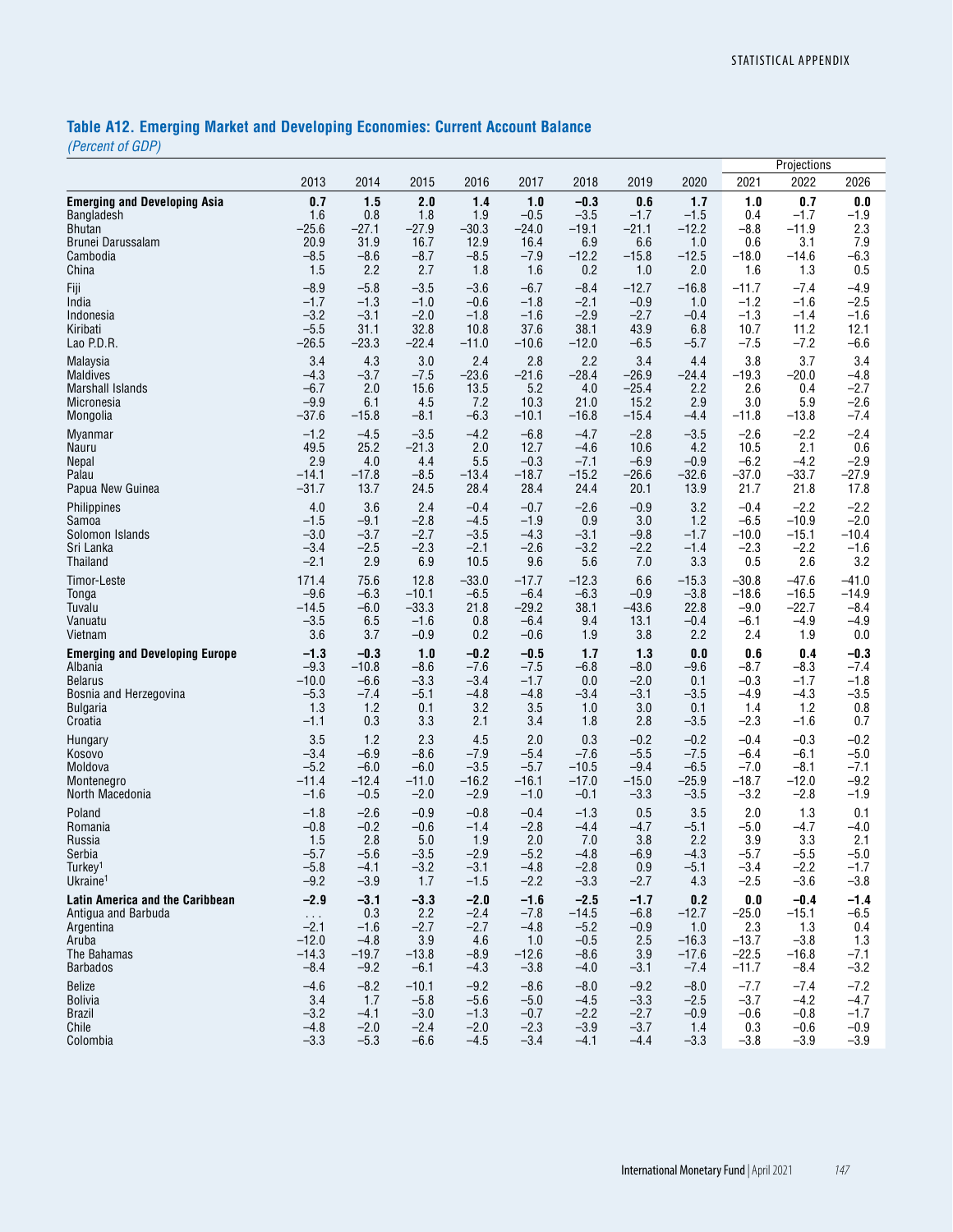# **Table A12. Emerging Market and Developing Economies: Current Account Balance** *(continued)*

*(Percent of GDP)*

|                                                              |                  |                  |                  |                  |                  |                  |                  |               |               | Projections      |                  |
|--------------------------------------------------------------|------------------|------------------|------------------|------------------|------------------|------------------|------------------|---------------|---------------|------------------|------------------|
|                                                              | 2013             | 2014             | 2015             | 2016             | 2017             | 2018             | 2019             | 2020          | 2021          | 2022             | 2026             |
| Latin America and the Caribbean<br>(continued)<br>Costa Rica | $-2.9$<br>$-4.8$ | $-3.1$<br>$-4.7$ | $-3.3$<br>$-3.4$ | $-2.0$<br>$-2.1$ | $-1.6$<br>$-3.6$ | $-2.5$<br>$-3.2$ | $-1.7$<br>$-2.3$ | 0.2<br>$-2.6$ | 0.0<br>$-3.2$ | $-0.4$<br>$-3.0$ | $-1.4$<br>$-2.7$ |
| Dominica                                                     | $\sim$ .         | $-5.4$           | $-4.7$           | $-7.7$           | $-8.9$           | $-44.9$          | $-26.7$          | $-18.8$       | $-28.0$       | $-18.5$          | $-9.7$           |
| Dominican Republic                                           | $-4.1$           | $-3.2$           | $-1.8$           | $-1.1$           | $-0.2$           | $-1.4$           | $-1.4$           | $-1.9$        | $-2.1$        | $-2.2$           | $-2.7$           |
| Ecuador                                                      | $-1.0$           | $-0.7$           | $-2.2$           | 1.1              | $-0.1$           | $-1.2$           | 0.0              | 0.5           | 1.9           | 2.0              | 1.4              |
| El Salvador                                                  | $-6.9$           | $-5.4$           | $-3.2$           | $-2.3$           | $-1.9$           | $-4.7$           | $-2.1$           | $-1.5$        | $-4.1$        | $-3.4$           | $-4.8$           |
| Grenada                                                      | $\sim 100$       | $-11.6$          | $-12.5$          | $-11.0$          | $-14.4$          | $-15.9$          | $-15.9$          | $-17.2$       | $-23.4$       | $-15.8$          | $-11.9$          |
| Guatemala                                                    | $-4.2$           | $-3.3$           | $-1.2$           | 1.0              | 1.1              | 0.8              | 2.4              | 5.0           | 2.3           | 1.7              | $-0.6$           |
| Guyana                                                       | $-9.9$           | $-6.7$           | $-3.4$           | 1.5              | $-4.9$           | $-29.2$          | $-34.2$          | $-13.5$       | $-11.2$       | $-3.7$           | 11.2             |
| Haiti                                                        | $-3.9$           | $-5.1$           | $-1.8$           | $-3.2$           | $-4.2$           | $-4.4$           | $-1.7$           | 5.5           | $-0.9$        | 0.0              | $-0.4$           |
| Honduras                                                     | $-9.5$           | $-6.9$           | $-4.7$           | $-3.1$           | $-1.2$           | $-5.8$           | $-1.4$           | 2.8           | $-2.2$        | $-2.4$           | $-3.6$           |
| Jamaica                                                      | $-9.5$           | $-8.0$           | $-3.0$           | $-0.3$           | $-2.7$           | $-1.6$           | $-2.0$           | $-0.8$        | $-4.1$        | $-3.5$           | $-2.7$           |
| Mexico                                                       | $-2.5$           | $-1.9$           | $-2.7$           | $-2.3$           | $-1.8$           | $-2.1$           | $-0.3$           | 2.5           | 1.8           | 1.0              | $-0.9$           |
| Nicaragua                                                    | $-12.6$          | $-8.0$           | $-9.9$           | $-8.5$           | $-7.2$           | $-1.9$           | 6.0              | 3.3           | 0.9           | $-0.6$           | $-4.2$           |
| Panama                                                       | $-9.0$           | $-13.4$          | $-9.0$           | $-7.8$           | $-5.9$           | $-7.6$           | $-5.0$           | $-0.6$        | $-3.9$        | $-3.7$           | $-2.5$           |
| Paraguay                                                     | 1.6              | $-0.1$           | $-0.4$           | 3.6              | 3.1              | 0.0              | $-0.6$           | 1.6           | 0.7           | 0.0              | 0.1              |
| Peru                                                         | $-5.1$           | $-4.5$           | $-5.0$           | $-2.6$           | $-1.3$           | $-1.7$           | $-1.5$           | 0.5           | $-0.4$        | $-0.7$           | $-1.8$           |
| St. Kitts and Nevis                                          | $\mathbf{1}$     | 0.1              | $-8.7$           | $-12.7$          | $-11.2$          | $-5.7$           | $-2.1$           | $-8.1$        | $-9.9$        | $-8.7$           | $-7.9$           |
| St. Lucia                                                    | $\sim 100$       | $-2.5$           | 0.0              | $-6.5$           | $-1.0$           | 2.2              | 4.8              | $-16.3$       | $-19.8$       | $-6.8$           | 1.7              |
| St. Vincent and the Grenadines                               | $\sim 10$        | -26.1            | $-15.3$          | $-13.9$          | $-11.6$          | $-12.0$          | $-9.6$           | $-13.7$       | $-15.9$       | $-12.9$          | $-8.9$           |
| Suriname                                                     | $-3.8$           | $-7.9$           | $-16.4$          | $-5.1$           | 2.2              | $-3.4$           | $-12.1$          | 11.4          | $-1.5$        | $-2.6$           | $-2.7$           |
| Trinidad and Tobago                                          | 20.4             | 15.0             | 8.2              | $-3.5$           | 6.3              | 6.8              | 4.4              | $-1.8$        | 5.6           | 5.9              | 4.4              |
| Uruguay                                                      | $-3.2$           | $-3.0$           | $-0.3$           | 0.7              | 0.0              | $-0.5$           | 1.4              | $-1.4$        | $-2.2$        | $-1.5$           | $-2.4$           |
| Venezuela                                                    | 1.8              | 2.4              | $-5.0$           | $-1.4$           | 6.1              | 8.8              | 8.4              | $-3.5$        | $-0.8$        | $-2.3$           | $\sim 100$       |
| <b>Middle East and Central Asia</b>                          | 8.6              | 5.1              | $-3.9$           | $-4.2$           | $-1.1$           | 2.7              | 0.5              | $-3.0$        | 0.3           | 0.1              | $-0.7$           |
| Afghanistan                                                  | 1.4              | 6.6              | 3.8              | 9.0              | 7.6              | 12.2             | 11.7             | 10.7          | 10.0          | 8.3              | 3.7              |
| Algeria                                                      | 0.4              | $-4.4$           | $-16.4$          | $-16.5$          | $-13.0$          | $-9.5$           | $-10.0$          | $-10.5$       | $-7.7$        | $-8.7$           | $-6.2$           |
| Armenia                                                      | $-7.3$           | $-7.8$           | $-2.7$           | $-1.0$           | $-1.5$           | $-6.9$           | $-7.2$           | $-4.6$        | $-6.7$        | $-6.6$           | $-5.8$           |
| Azerbaijan                                                   | 16.6             | 13.9             | $-0.4$           | $-3.6$           | 4.1              | 12.8             | 9.1              | $-0.9$        | 1.1           | 0.5              | 0.3              |
| <b>Bahrain</b>                                               | 7.4              | 4.6              | $-2.4$           | $-4.6$           | $-4.1$           | $-6.5$           | $-2.1$           | $-9.6$        | $-4.0$        | $-4.2$           | $-5.1$           |
| Djibouti                                                     | $-30.8$          | 23.9             | 29.2             | $-1.0$           | $-4.8$           | 14.2             | 13.0             | 2.9           | $-2.0$        | $-0.7$           | 2.8              |
| Egypt                                                        | $-2.2$           | $-0.9$           | $-3.7$           | $-6.0$           | $-6.1$           | $-2.4$           | $-3.6$           | $-3.1$        | $-4.0$        | $-4.0$           | $-2.5$           |
| Georgia                                                      | $-5.6$           | $-10.2$          | $-11.8$          | $-12.5$          | $-8.1$           | $-6.8$           | $-5.5$           | $-12.3$       | $-11.5$       | $-8.0$           | $-5.6$           |
| Iran                                                         | 5.8              | 2.8              | 0.4              | 3.2              | 3.3              | 5.9              | 0.6              | $-0.7$        | 1.2           | 1.2              | $1.2$            |
| Iraq                                                         | 1.1              | 2.6              | $-6.4$           | $-7.5$           | $-4.7$           | 4.5              | 0.5              | $-14.8$       | 0.0           | $-0.6$           | $-2.2$           |
| Jordan                                                       | $-10.2$          | $-7.1$           | $-9.0$           | $-9.7$           | $-10.6$          | $-6.9$           | $-2.1$           | $-8.1$        | $-8.3$        | $-4.0$           | $-2.6$           |
| Kazakhstan                                                   | 0.8              | 2.8              | $-3.3$           | $-5.9$           | $-3.1$           | $-0.1$           | $-4.0$           | $-3.6$        | $-1.0$        | $-1.5$           | $-2.8$           |
| Kuwait                                                       | 40.3             | 33.4             | 3.5              | $-4.6$           | 8.0              | 14.1             | 16.4             | 0.8           | 8.6           | 8.2              | 3.6              |
| Kyrgyz Republic                                              | $-13.9$          | $-17.0$          | $-15.9$          | $-11.6$          | $-6.2$           | $-12.1$          | $-9.9$           | $-8.2$        | $-8.2$        | $-7.0$           | $-3.3$           |
| Lebanon <sup>1</sup>                                         | $-28.0$          | $-28.8$          | $-19.9$          | $-23.5$          | $-26.3$          | $-28.2$          | $-26.5$          | $-14.3$       | $\sim$ $\sim$ | $\sim$ $\sim$    | $\epsilon$ .     |
| Libya <sup>1</sup>                                           | 0.0              | $-78.4$          | $-54.3$          | $-24.6$          | 8.0              | 1.8              | 2.3              | $-11.4$       | 3.9           | 0.2              | 3.0              |
| Mauritania                                                   | $-17.2$          | $-22.2$          | $-15.5$          | $-11.0$          | $-10.0$          | $-13.8$          | $-10.5$          | $-11.6$       | $-11.3$       | $-11.6$          | $-2.6$           |
| Morocco                                                      | $-7.6$           | $-5.9$           | $-2.1$           | $-4.1$           | $-3.4$           | $-5.3$           | $-4.1$           | $-2.2$        | $-3.8$        | $-4.0$           | $-3.7$           |
| Oman                                                         | 6.6              | 5.2              | $-15.9$          | $-19.1$          | $-15.6$          | $-5.4$           | $-5.4$           | $-10.0$       | $-6.4$        | $-2.7$           | $-1.8$           |
| Pakistan                                                     | $-1.1$           | $-1.3$           | $-1.0$           | $-1.8$           | $-4.0$           | $-6.1$           | $-4.9$           | $-1.1$        | $-1.5$        | $-1.8$           | $-2.9$           |
| Qatar                                                        | 30.4             | 24.0             | 8.5              | $-5.5$           | 4.0              | 9.1              | 2.4              | $-3.4$        | 7.1           | 7.9              | 5.8              |
| Saudi Arabia                                                 | 18.1             | 9.8              | $-8.7$           | $-3.7$           | 1.5              | 9.2              | 4.8              | $-2.1$        | 2.8           | 1.9              | $-1.3$           |
| Somalia                                                      | $-13.6$          | $-8.3$           | $-8.3$           | $-9.3$           | $-9.7$           | $-7.5$           | $-10.5$          | $-13.3$       | $-12.2$       | $-11.9$          | $-12.4$          |
| Sudan                                                        | $-11.0$          | $-5.8$           | $-8.5$           | $-6.5$           | $-9.6$           | $-13.0$          | $-15.6$          | $-17.5$       | $-11.2$       | $-13.5$          | $-8.5$           |
| Syria <sup>2</sup>                                           | $\sim$ $\sim$    | $\sim$ $\sim$    | $\sim$           | $\sim$ $\sim$    | $\sim$ .         | $\sim$ $\sim$    | $\sim$ $\sim$    | $\sim$ $\sim$ | $\sim$ $\sim$ | $\ldots$         | $\sim$ $\sim$    |
| Tajikistan                                                   | $-10.4$          | $-3.4$           | $-6.1$           | $-4.2$           | 2.2              | $-5.0$           | $-2.3$           | $-2.3$        | $-2.2$        | $-2.1$           | $-2.0$           |
| Tunisia                                                      | $-9.7$           | $-9.8$           | $-9.7$           | $-9.3$           | $-10.3$          | $-11.1$          | $-8.4$           | $-6.8$        | $-9.5$        | $-9.4$           | $-8.8$           |
| Turkmenistan                                                 | $-7.3$           | $-6.1$           | $-15.6$          | $-20.2$          | $-10.4$          | 5.5              | 1.3              | $-0.5$        | 0.8           | $-0.1$           | $-2.7$           |
| <b>United Arab Emirates</b>                                  | 18.8             | 13.5             | 4.9              | 3.7              | 7.1              | 9.6              | 8.4              | 3.1           | 7.1           | 6.3              | 6.8              |
| Uzbekistan                                                   | 2.4              | 3.3              | 1.3              | 0.4              | 2.5              | $-7.1$           | $-5.8$           | $-5.4$        | $-6.4$        | $-5.9$           | $-4.8$           |
| West Bank and Gaza                                           | $-14.8$          | $-13.6$          | $-13.9$          | $-13.9$          | $-13.2$          | $-13.2$          | $-10.4$          | $-9.0$        | $-10.5$       | $-10.8$          | $-10.2$          |
| Yemen                                                        | $-3.1$           | $-0.7$           | $-6.2$           | $-2.9$           | $-0.2$           | $-2.0$           | $-3.9$           | $-2.4$        | $-8.5$        | $-7.8$           | $-6.5$           |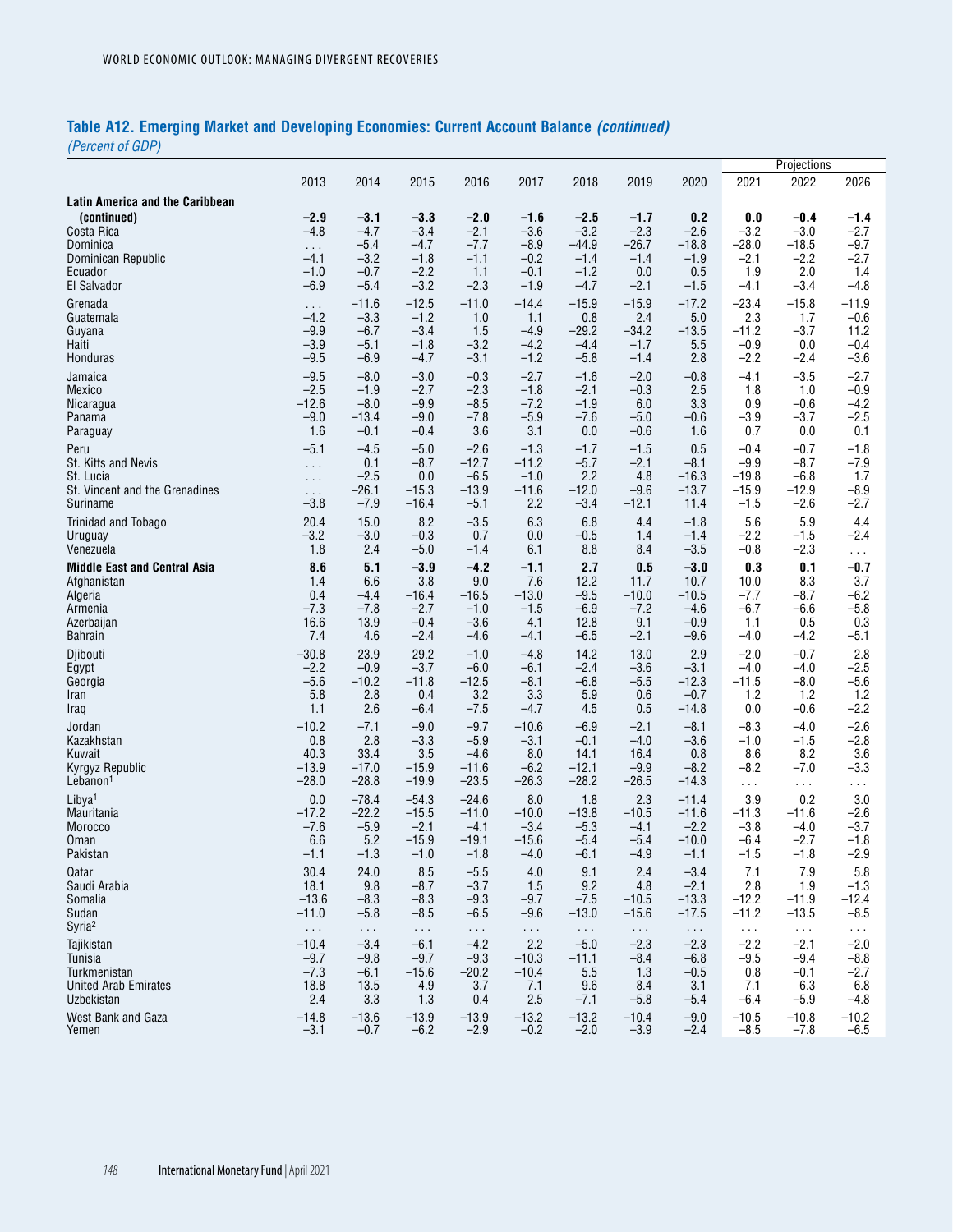# **Table A12. Emerging Market and Developing Economies: Current Account Balance** *(continued)*

*(Percent of GDP)*

|                                  |         |         |         |         |         |         |         |         |         | Projections |         |
|----------------------------------|---------|---------|---------|---------|---------|---------|---------|---------|---------|-------------|---------|
|                                  | 2013    | 2014    | 2015    | 2016    | 2017    | 2018    | 2019    | 2020    | 2021    | 2022        | 2026    |
| Sub-Saharan Africa               | $-2.2$  | $-3.5$  | $-5.7$  | $-3.8$  | $-2.3$  | $-2.6$  | $-3.7$  | $-3.7$  | $-3.7$  | $-3.7$      | $-2.8$  |
| Angola                           | 6.1     | $-2.6$  | $-8.8$  | $-4.8$  | $-0.5$  | 7.0     | 5.7     | $-0.6$  | 0.8     | 0.5         | $-0.5$  |
| <b>Benin</b>                     | $-5.4$  | $-6.7$  | $-6.0$  | $-3.0$  | $-4.2$  | $-4.6$  | $-4.0$  | $-4.7$  | $-4.5$  | $-3.8$      | $-3.9$  |
| <b>Botswana</b>                  | 8.9     | 15.4    | 7.8     | 7.7     | 5.3     | 0.6     | $-7.6$  | $-10.3$ | $-4.5$  | $-3.3$      | 0.3     |
| <b>Burkina Faso</b>              | $-10.0$ | $-7.2$  | $-7.6$  | $-6.1$  | $-5.0$  | $-4.1$  | $-3.3$  | $-3.7$  | $-4.5$  | $-4.8$      | $-5.9$  |
| Burundi                          | $-20.6$ | $-15.6$ | $-11.5$ | $-11.1$ | $-11.7$ | $-11.4$ | $-11.7$ | $-13.3$ | $-15.7$ | $-14.5$     | $-13.6$ |
| Cabo Verde                       | $-4.9$  | $-9.1$  | $-3.2$  | $-3.8$  | $-7.8$  | $-5.2$  | $-0.4$  | $-13.8$ | $-10.6$ | $-6.4$      | $-2.6$  |
| Cameroon                         | $-3.5$  | $-4.0$  | $-3.8$  | $-3.2$  | $-2.7$  | $-3.6$  | $-4.4$  | $-5.3$  | $-4.4$  | $-3.2$      | $-1.6$  |
| <b>Central African Republic</b>  | $-2.9$  | $-13.3$ | $-9.1$  | $-5.3$  | $-7.8$  | $-8.0$  | $-4.9$  | $-7.9$  | $-6.8$  | $-5.9$      | $-5.5$  |
| Chad                             | $-9.1$  | $-8.9$  | $-13.8$ | $-10.4$ | $-7.1$  | $-1.4$  | $-4.9$  | $-8.8$  | $-6.6$  | $-6.3$      | $-4.5$  |
| Comoros                          | $-4.0$  | $-3.8$  | $-0.3$  | $-4.3$  | $-2.1$  | $-2.3$  | $-4.3$  | $-0.4$  | $-3.5$  | $-3.0$      | $-4.1$  |
| Democratic Republic of the Congo | $-9.5$  | $-4.8$  | $-3.9$  | $-4.1$  | $-3.3$  | $-3.6$  | $-4.2$  | $-4.0$  | $-3.4$  | $-3.4$      | $-3.4$  |
| Republic of Congo                | 10.8    | 1.0     | $-39.0$ | $-48.7$ | $-3.3$  | 1.5     | 2.3     | $-3.8$  | $-0.2$  | $-2.1$      | $-1.4$  |
| Côte d'Ivoire                    | $-1.0$  | 1.0     | $-0.4$  | $-0.9$  | $-2.0$  | $-3.6$  | $-2.7$  | $-3.6$  | $-3.6$  | $-3.4$      | $-2.4$  |
| <b>Equatorial Guinea</b>         | $-2.4$  | $-4.3$  | $-16.4$ | $-13.0$ | $-5.8$  | $-5.4$  | $-6.3$  | $-8.4$  | $-3.6$  | $-4.4$      | $-18.0$ |
| Eritrea                          | 2.3     | 17.3    | 20.8    | 15.3    | 24.0    | 15.4    | 12.1    | 10.7    | 13.9    | 13.5        | 10.4    |
| Eswatini                         | 10.8    | 11.6    | 13.0    | 7.9     | 6.2     | 1.3     | 4.3     | 7.0     | 4.9     | 2.0         | 4.8     |
| Ethiopia                         | $-6.1$  | $-6.6$  | $-11.7$ | $-9.2$  | $-8.5$  | $-6.5$  | $-5.3$  | $-4.6$  | $-3.6$  | $-3.9$      | $-3.2$  |
| Gabon                            | 7.3     | 7.6     | $-5.6$  | $-10.4$ | $-7.1$  | $-3.3$  | $-1.8$  | $-5.1$  | $-0.3$  | $-0.2$      | 1.1     |
| The Gambia                       | $-6.7$  | $-7.3$  | $-9.9$  | $-9.2$  | $-7.4$  | $-9.5$  | $-5.3$  | $-5.5$  | $-12.0$ | $-12.6$     | $-7.7$  |
| Ghana                            | $-9.0$  | $-7.0$  | $-5.8$  | $-5.2$  | $-3.4$  | $-3.1$  | $-2.8$  | $-3.3$  | $-2.8$  | $-4.9$      | $-3.8$  |
| Guinea                           | $-12.5$ | $-12.9$ | $-12.9$ | $-31.9$ | $-6.7$  | $-20.3$ | $-13.7$ | $-12.1$ | $-13.2$ | $-12.4$     | $-10.3$ |
| Guinea-Bissau                    | $-4.3$  | 0.5     | 1.8     | 1.4     | 0.3     | $-3.6$  | $-8.6$  | $-10.1$ | $-6.5$  | $-5.4$      | $-3.6$  |
| Kenya                            | $-8.8$  | $-10.4$ | $-6.9$  | $-5.8$  | $-7.2$  | $-5.7$  | $-5.8$  | $-4.8$  | $-5.3$  | $-5.4$      | $-5.6$  |
| Lesotho                          | $-5.3$  | $-5.2$  | $-4.0$  | $-6.7$  | $-2.6$  | $-1.4$  | $-8.0$  | $-15.5$ | $-16.9$ | $-25.1$     | $-2.6$  |
| Liberia                          | $-29.7$ | $-49.4$ | $-35.2$ | $-26.6$ | $-28.9$ | $-22.3$ | $-19.6$ | $-18.1$ | $-19.2$ | $-20.7$     | $-20.6$ |
| Madagascar                       | $-6.5$  | $-0.3$  | $-1.6$  | 0.5     | $-0.4$  | 0.7     | $-2.2$  | $-6.5$  | $-5.0$  | $-4.4$      | $-3.6$  |
| Malawi                           | $-8.4$  | $-8.2$  | $-17.2$ | $-18.5$ | $-25.6$ | $-20.5$ | $-17.1$ | $-19.8$ | $-20.7$ | $-18.9$     | $-15.8$ |
| Mali                             | $-2.9$  | $-4.7$  | $-5.3$  | $-7.2$  | $-7.3$  | $-4.9$  | $-4.8$  | $-2.0$  | $-4.1$  | $-4.4$      | $-6.8$  |
| <b>Mauritius</b>                 | $-6.2$  | $-5.4$  | $-3.6$  | $-4.0$  | $-4.6$  | $-3.9$  | $-5.4$  | $-11.3$ | $-14.7$ | $-6.6$      | $-4.5$  |
| Mozambique                       | $-40.5$ | $-36.5$ | $-37.4$ | $-32.2$ | $-19.7$ | $-29.6$ | $-20.4$ | $-60.6$ | $-68.9$ | $-83.2$     | $-26.5$ |
| Namibia                          | $-4.2$  | $-11.1$ | $-12.8$ | $-16.0$ | $-4.2$  | $-3.3$  | $-1.7$  | $-0.6$  | $-3.4$  | $-2.9$      | $-0.2$  |
| Niger                            | $-11.3$ | $-12.1$ | $-15.3$ | $-11.4$ | $-11.4$ | $-12.6$ | $-12.3$ | $-13.3$ | $-17.0$ | $-10.7$     | $-6.3$  |
| Nigeria                          | 3.7     | 0.2     | $-3.1$  | 0.7     | 2.8     | 0.9     | $-3.8$  | $-3.7$  | $-2.2$  | $-1.8$      | $-0.8$  |
| Rwanda                           | $-7.5$  | $-11.3$ | $-12.6$ | $-15.2$ | $-9.5$  | $-10.4$ | $-12.4$ | $-12.2$ | $-12.5$ | $-11.4$     | $-7.6$  |
| São Tomé and Príncipe            | $-14.5$ | $-20.7$ | $-12.0$ | $-6.1$  | $-13.2$ | $-12.3$ | $-12.5$ | $-17.4$ | $-15.5$ | $-9.3$      | $-7.2$  |
| Senegal                          | $-8.3$  | $-7.0$  | $-5.7$  | $-4.2$  | $-7.3$  | $-8.8$  | $-7.8$  | $-11.0$ | $-12.8$ | $-11.7$     | $-4.5$  |
| Seychelles                       | $-11.9$ | $-23.1$ | $-18.6$ | $-20.6$ | $-20.1$ | $-18.4$ | $-17.0$ | $-29.1$ | $-36.9$ | $-34.9$     | $-20.9$ |
| Sierra Leone                     | $-14.9$ | $-9.3$  | $-24.1$ | $-9.4$  | $-21.8$ | $-18.6$ | $-22.2$ | $-15.0$ | $-14.1$ | $-14.9$     | $-11.3$ |
| South Africa                     | $-5.8$  | $-5.1$  | $-4.6$  | $-2.9$  | $-2.5$  | $-3.5$  | $-3.0$  | 2.2     | $-0.4$  | $-1.5$      | $-2.8$  |
| South Sudan                      | $-3.9$  | 4.6     | 8.6     | 15.8    | $-3.6$  | 1.5     | $-23.3$ | $-4.5$  | $-11.9$ | 0.2         | $-3.7$  |
| Tanzania                         | $-10.7$ | $-9.8$  | $-7.7$  | $-4.2$  | $-2.6$  | $-3.0$  | $-2.2$  | $-2.7$  | $-4.3$  | $-4.0$      | $-2.9$  |
| <b>Togo</b>                      | $-9.0$  | $-6.8$  | $-7.6$  | $-6.7$  | $-1.3$  | $-1.9$  | $-2.5$  | $-3.7$  | $-3.4$  | $-3.4$      | $-2.8$  |
| Uganda                           | $-5.7$  | $-6.5$  | $-6.1$  | $-2.8$  | $-4.8$  | $-5.7$  | $-5.7$  | $-9.1$  | $-8.4$  | $-5.7$      | $-7.7$  |
| Zambia                           | $-0.8$  | 2.1     | $-2.7$  | $-3.3$  | $-1.7$  | $-1.3$  | 0.6     | 1.5     | 6.5     | 5.6         | 0.9     |
| Zimbabwe <sup>1</sup>            | $-13.2$ | $-11.6$ | $-7.6$  | $-3.6$  | $-1.7$  | $-8.3$  | 4.4     | 4.7     | 4.4     | 1.7         | 0.6     |

1See country-specific notes for Lebanon, Libya, Turkey, Ukraine, and Zimbabwe in the "Country Notes" section of the Statistical Appendix.

2Data for Syria are excluded for 2011 onward owing to the uncertain political situation.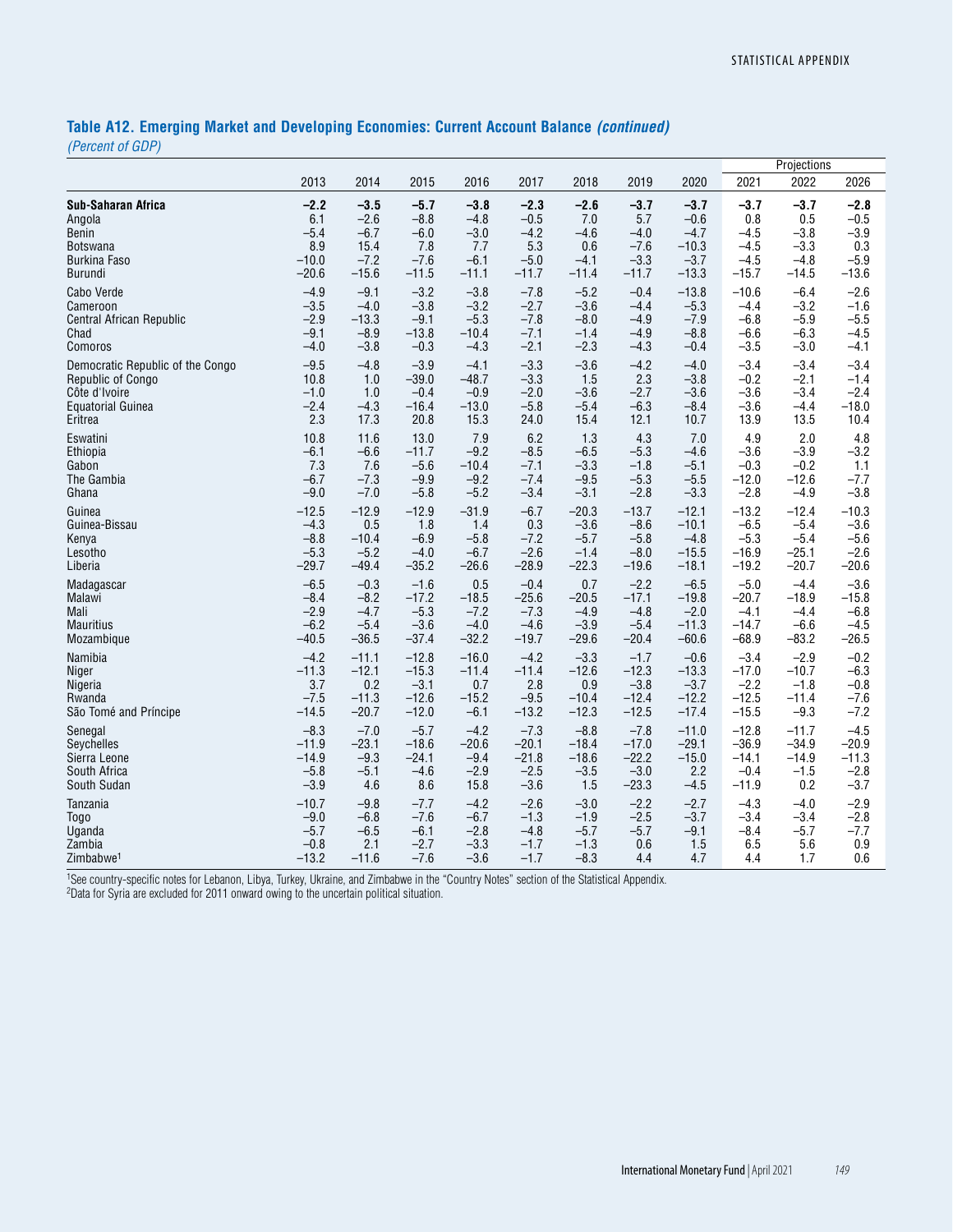#### **Table A13. Summary of Financial Account Balances**

|                                   |          |          |          |          |          |          |          |          | Projections   |                      |
|-----------------------------------|----------|----------|----------|----------|----------|----------|----------|----------|---------------|----------------------|
|                                   | 2013     | 2014     | 2015     | 2016     | 2017     | 2018     | 2019     | 2020     | 2021          | 2022                 |
| <b>Advanced Economies</b>         |          |          |          |          |          |          |          |          |               |                      |
| Financial Account Balance         | 249.5    | 300.3    | 345.2    | 423.6    | 462.0    | 325.0    | 319.8    | $-2.8$   | 136.3         | 286.4                |
| Direct Investment, Net            | 175.5    | 241.8    | 1.0      | $-319.0$ | 331.2    | $-128.2$ | $-75.9$  | 40.5     | 29.8          | 79.9                 |
| Portfolio Investment, Net         | $-553.8$ | 57.8     | 193.3    | 483.7    | 17.6     | 431.0    | 220.3    | 67.5     | $-209.9$      | $-107.0$             |
| Financial Derivatives, Net        | 74.8     | 2.0      | $-86.2$  | 34.6     | 20.8     | 54.1     | 30.3     | 79.8     | 42.4          | 38.6                 |
| Other Investment, Net             | 400.1    | $-141.3$ | 10.8     | 45.6     | $-152.0$ | $-159.5$ | 78.9     | $-494.0$ | 144.1         | 150.3                |
| <b>Change in Reserves</b>         | 153.2    | 140.0    | 226.6    | 178.5    | 244.5    | 127.6    | 66.2     | 303.5    | 129.9         | 124.6                |
| <b>United States</b>              |          |          |          |          |          |          |          |          |               |                      |
| <b>Financial Account Balance</b>  | $-400.1$ | $-297.1$ | $-333.1$ | $-363.6$ | $-334.1$ | $-419.7$ | $-395.5$ | $-766.1$ | $-877.8$      | $-735.3$             |
| Direct Investment, Net            | 104.7    | 135.7    | $-209.4$ | $-174.6$ | 38.4     | $-412.8$ | $-163.2$ | $-53.5$  | $-153.9$      | $-161.1$             |
| Portfolio Investment, Net         | $-30.7$  | $-114.9$ | $-53.5$  | $-195.0$ | $-221.4$ | 32.2     | $-133.4$ | $-296.5$ | $-341.3$      | $-162.4$             |
| <b>Financial Derivatives, Net</b> | 2.2      | $-54.3$  | $-27.0$  | 7.8      | 24.0     | $-20.4$  | $-38.3$  | $-13.2$  | $-11.9$       | $-12.6$              |
| Other Investment, Net             | $-473.2$ | $-259.9$ | $-37.0$  | $-4.0$   | $-173.4$ | $-23.7$  | $-65.3$  | $-409.4$ | $-370.7$      | $-399.1$             |
|                                   | $-3.1$   | $-3.6$   | $-6.3$   | 2.1      | $-1.7$   | 5.0      | 4.7      | 6.5      | 0.0           | 0.0                  |
| <b>Change in Reserves</b>         |          |          |          |          |          |          |          |          |               |                      |
| Euro Area                         |          |          |          |          |          |          |          |          |               |                      |
| <b>Financial Account Balance</b>  | 379.1    | 368.7    | 319.2    | 308.8    | 395.4    | 354.3    | 239.4    | 337.9    | $\sim$ $\sim$ | .                    |
| Direct Investment, Net            | 9.9      | 88.6     | 281.1    | 119.7    | 54.4     | 164.0    | $-80.6$  | $-137.2$ | $\sim 100$    | $\cdots$             |
| Portfolio Investment, Net         | $-65.8$  | 84.4     | 91.4     | 542.2    | 407.6    | 239.9    | $-52.5$  | 548.0    | $\sim 100$    | $\sim 100$           |
| <b>Financial Derivatives, Net</b> | 2.0      | 49.7     | 126.3    | 13.4     | 25.8     | 47.5     | $-3.1$   | 11.1     | $\cdots$      | $\sim 100$           |
| Other Investment, Net             | 424.8    | 141.4    | $-191.5$ | $-383.6$ | $-90.9$  | $-126.9$ | 372.1    | $-97.8$  | $\sim$ .      | $\sim$ $\sim$ $\sim$ |
| Change in Reserves                | 8.3      | 4.6      | 11.8     | 17.1     | $-1.4$   | 29.6     | 3.6      | 13.8     | $\cdots$      | $\sim 100$           |
| Germany                           |          |          |          |          |          |          |          |          |               |                      |
| <b>Financial Account Balance</b>  | 300.2    | 319.3    | 260.1    | 289.0    | 319.8    | 279.9    | 230.1    | 289.9    | 327.0         | 321.0                |
| Direct Investment, Net            | 26.8     | 87.3     | 68.5     | 48.0     | 43.7     | 5.2      | 62.3     | 29.3     | 36.2          | 49.4                 |
| Portfolio Investment, Net         | 210.0    | 179.9    | 210.5    | 220.0    | 231.9    | 185.7    | 106.6    | 48.9     | 138.6         | 111.0                |
| Financial Derivatives, Net        | 31.7     | 51.2     | 33.7     | 31.7     | 12.4     | 27.3     | 25.1     | 112.4    | 46.9          | 28.7                 |
| Other Investment, Net             | 30.6     | 4.3      | $-50.2$  | $-12.5$  | 33.3     | 61.2     | 36.7     | 99.5     | 105.3         | 131.8                |
|                                   | 1.1      | $-3.4$   | $-2.5$   | 1.9      | $-1.4$   | 0.5      | $-0.6$   | $-0.1$   | 0.0           | 0.0                  |
| <b>Change in Reserves</b>         |          |          |          |          |          |          |          |          |               |                      |
| <b>France</b>                     |          |          |          |          |          |          |          |          |               |                      |
| <b>Financial Account Balance</b>  | $-19.2$  | $-10.3$  | $-0.8$   | $-18.6$  | $-36.1$  | $-27.6$  | $-32.3$  | $-71.1$  | $-59.3$       | $-52.7$              |
| Direct Investment, Net            | $-13.9$  | 47.2     | 7.9      | 41.8     | 11.1     | 67.5     | 4.7      | 19.5     | 25.8          | 29.6                 |
| Portfolio Investment, Net         | $-79.3$  | $-23.8$  | 43.2     | 0.2      | 30.3     | 11.1     | $-104.1$ | $-35.1$  | $-27.5$       | $-23.7$              |
| Financial Derivatives, Net        | $-22.3$  | $-31.8$  | 14.5     | $-17.6$  | $-1.4$   | $-30.5$  | 4.1      | $-48.0$  | $-30.4$       | $-19.7$              |
| Other Investment, Net             | 98.2     | $-2.9$   | $-74.2$  | $-45.4$  | $-72.7$  | $-87.9$  | 59.8     | $-12.2$  | $-32.2$       | $-44.3$              |
| <b>Change in Reserves</b>         | $-1.9$   | 1.0      | 8.0      | 2.5      | $-3.4$   | 12.3     | 3.2      | 4.6      | 5.1           | 5.4                  |
| Italy                             |          |          |          |          |          |          |          |          |               |                      |
| <b>Financial Account Balance</b>  | 32.4     | 73.0     | 43.1     | 36.2     | 53.8     | 31.5     | 53.7     | 80.2     | 75.3          | 76.6                 |
| Direct Investment, Net            | 0.9      | 3.1      | 2.0      | $-12.3$  | 0.5      | $-4.9$   | 1.4      | 24.4     | $-6.3$        | $-6.6$               |
| Portfolio Investment, Net         | $-5.1$   | $-2.2$   | 105.7    | 154.8    | 95.0     | 142.0    | $-57.4$  | 130.9    | $-41.4$       | $-55.0$              |
| Financial Derivatives, Net        | 4.0      | $-1.9$   | 1.2      | $-3.6$   | $-8.2$   | $-3.2$   | 2.8      | $-3.5$   | $-1.6$        | $-0.5$               |
| Other Investment, Net             | 30.5     | 75.2     | $-66.5$  | $-101.4$ | $-36.5$  | $-105.5$ | 103.2    | $-76.2$  | 124.6         | 138.8                |
| <b>Change in Reserves</b>         | 2.0      | $-1.3$   | 0.6      | $-1.3$   | 3.0      | 3.1      | 3.6      | 4.6      | 0.0           | 0.0                  |
| <b>Spain</b>                      |          |          |          |          |          |          |          |          |               |                      |
| <b>Financial Account Balance</b>  | 41.2     | 22.8     | 31.8     | 39.2     | 40.0     | 39.3     | 27.9     | 13.0     | 37.1          | 53.6                 |
| Direct Investment, Net            | $-14.1$  | 14.2     | 33.4     | 12.4     | 14.1     | $-15.8$  | 11.2     | $-2.6$   | 4.4           | 4.4                  |
|                                   |          |          |          |          |          |          |          |          |               |                      |
| Portfolio Investment, Net         | $-85.0$  | $-8.8$   | 12.0     | 64.9     | 37.1     | 28.3     | $-56.8$  | 49.1     | 37.1          | 39.6                 |
| Financial Derivatives, Net        | 1.4      | 1.3      | 4.2      | 2.8      | 8.7      | $-0.9$   | $-9.3$   | 0.0      | 0.0           | 0.0                  |
| Other Investment, Net             | 138.0    | 10.9     | $-23.3$  | $-50.1$  | $-24.0$  | 25.1     | 82.0     | $-33.6$  | $-4.3$        | 9.6                  |
| Change in Reserves                | 0.9      | 5.2      | 5.5      | 9.1      | 4.1      | 2.6      | 0.8      | 0.0      | 0.0           | 0.0                  |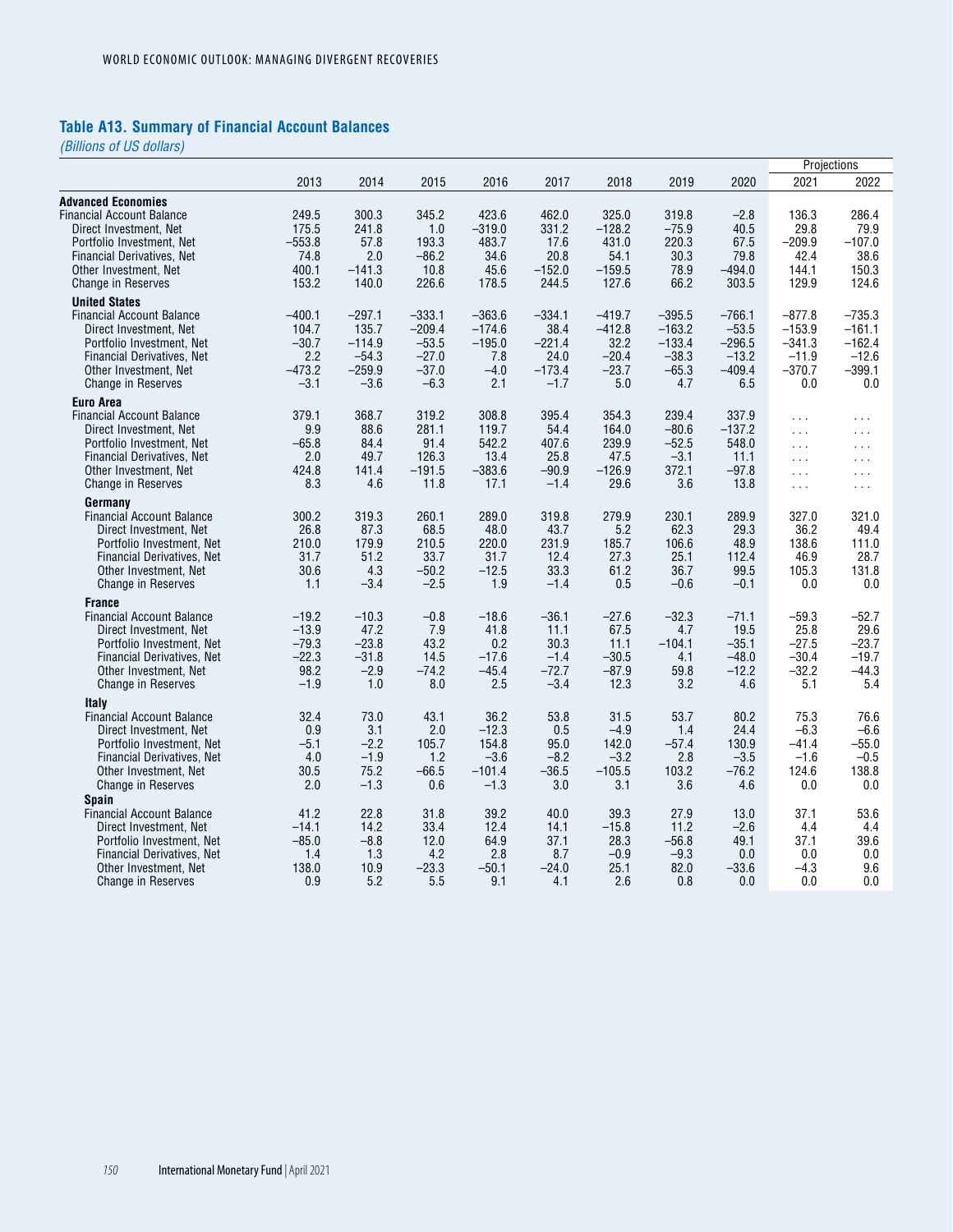# **Table A13. Summary of Financial Account Balances** *(continued)*

|                                                            |                      |                      |                      |                      |                      |                      |                      |                      |                   | Projections          |
|------------------------------------------------------------|----------------------|----------------------|----------------------|----------------------|----------------------|----------------------|----------------------|----------------------|-------------------|----------------------|
|                                                            | 2013                 | 2014                 | 2015                 | 2016                 | 2017                 | 2018                 | 2019                 | 2020                 | 2021              | 2022                 |
| Japan                                                      |                      |                      |                      |                      |                      |                      |                      |                      |                   |                      |
| <b>Financial Account Balance</b><br>Direct Investment, Net | $-4.3$<br>144.7      | 58.9<br>118.6        | 180.9<br>133.3       | 266.8<br>137.5       | 168.3<br>154.9       | 182.9<br>133.6       | 227.0<br>215.8       | 168.3<br>106.9       | 191.2<br>160.0    | 177.6<br>170.7       |
| Portfolio Investment, Net                                  | $-280.6$             | $-42.2$              | 131.5                | 276.5                | $-50.6$              | 92.2                 | 87.1                 | 36.1                 | $-4.5$            | $-27.3$              |
| <b>Financial Derivatives, Net</b>                          | 58.1                 | 34.0                 | 17.7                 | $-16.1$              | 30.4                 | 0.9                  | 3.3                  | 8.6                  | 8.6               | 8.6                  |
| Other Investment, Net                                      | 34.8                 | $-60.1$              | $-106.7$             | $-125.4$             | 10.0                 | $-67.9$              | $-104.7$             | 5.8                  | 15.6              | 14.0                 |
| <b>Change in Reserves</b>                                  | 38.7                 | 8.5                  | 5.1                  | $-5.7$               | 23.6                 | 24.0                 | 25.5                 | 10.9                 | 11.5              | 11.5                 |
| <b>United Kingdom</b>                                      |                      |                      |                      |                      |                      |                      |                      |                      |                   |                      |
| <b>Financial Account Balance</b>                           | $-127.4$             | $-141.6$             | $-158.2$             | $-163.3$             | $-87.5$              | $-113.5$             | $-105.8$             | $-109.0$             | $-124.4$          | $-136.0$             |
| Direct Investment, Net                                     | $-11.2$              | $-176.1$             | $-106.0$             | $-297.4$             | 46.1                 | $-23.9$              | $-51.6$              | $-43.4$              | 31.2              | 26.7                 |
| Portfolio Investment, Net                                  | $-284.6$             | 15.9                 | $-230.1$             | $-203.8$             | $-126.2$             | $-359.8$             | 42.1                 | $-54.2$              | $-169.5$          | $-181.2$             |
| <b>Financial Derivatives, Net</b><br>Other Investment, Net | 63.4<br>97.2         | 31.2<br>$-24.4$      | $-128.6$<br>274.3    | 29.3<br>299.8        | 13.3<br>$-29.4$      | 11.2<br>234.2        | 11.3<br>$-106.6$     | 13.6<br>$-27.7$      | 5.5<br>$-3.2$     | 5.9<br>0.3           |
| Change in Reserves                                         | 7.8                  | 11.7                 | 32.2                 | 8.8                  | 8.8                  | 24.8                 | $-1.1$               | 2.7                  | 11.6              | 12.4                 |
| Canada                                                     |                      |                      |                      |                      |                      |                      |                      |                      |                   |                      |
| <b>Financial Account Balance</b>                           | $-57.2$              | $-43.1$              | $-51.8$              | $-45.4$              | $-44.2$              | $-35.0$              | $-38.6$              | $-32.1$              | $-11.3$           | $-16.3$              |
| Direct Investment, Net                                     | $-12.0$              | 1.3                  | 23.6                 | 33.5                 | 53.4                 | 19.2                 | 31.1                 | 24.8                 | 28.7              | 42.8                 |
| Portfolio Investment, Net                                  | $-34.8$              | $-32.8$              | $-36.2$              | $-103.6$             | $-74.9$              | 3.5                  | $-2.4$               | $-64.9$              | $-0.9$            | $-14.7$              |
| <b>Financial Derivatives, Net</b>                          | $\sim 10$            | $\sim 100$           | $\sim 10$            | $\sim$ $\sim$        | $\sim 100$           | $\sim$ $\sim$        | $\cdots$             | $\sim$ $\sim$        | $\sim 100$        | $\sim$               |
| Other Investment, Net<br><b>Change in Reserves</b>         | $-15.2$<br>4.7       | $-16.9$<br>5.3       | $-47.8$<br>8.6       | 19.1<br>5.6          | $-23.5$<br>0.8       | $-56.1$<br>$-1.5$    | $-65.9$<br>$-1.3$    | 8.7<br>$-0.7$        | $-39.1$<br>0.0    | $-44.4$<br>0.0       |
| Other Advanced Economies <sup>1</sup>                      |                      |                      |                      |                      |                      |                      |                      |                      |                   |                      |
| <b>Financial Account Balance</b>                           | 376.0                | 297.2                | 297.6                | 322.5                | 302.8                | 334.2                | 318.7                | 352.6                | 463.3             | 468.9                |
| Direct Investment, Net                                     | 31.2                 | $-6.1$               | $-102.5$             | $-80.8$              | $-163.0$             | 16.0                 | $-71.5$              | $-4.1$               | $-39.4$           | $-3.4$               |
| Portfolio Investment, Net                                  | 139.6                | 175.9                | 337.2                | 242.9                | 151.4                | 363.1                | 308.1                | 262.1                | 237.8             | 258.5                |
| <b>Financial Derivatives, Net</b>                          | $-33.5$              | $-22.3$              | $-11.9$              | 3.4                  | $-5.5$               | 32.2                 | 22.9                 | 3.5                  | 17.6              | 17.0                 |
| Other Investment, Net                                      | 137.7                | 38.2                 | $-101.0$             | 6.8                  | 106.9                | $-126.7$             | 28.5                 | $-174.1$             | 154.1             | 109.2                |
| <b>Change in Reserves</b>                                  | 101.3                | 111.5                | 176.0                | 150.2                | 213.1                | 49.5                 | 30.7                 | 265.3                | 93.2              | 87.7                 |
| <b>Emerging Market and Developing</b>                      |                      |                      |                      |                      |                      |                      |                      |                      |                   |                      |
| <b>Economies</b>                                           |                      |                      |                      |                      |                      |                      |                      |                      |                   |                      |
| <b>Financial Account Balance</b><br>Direct Investment, Net | $-26.7$<br>$-484.0$  | 13.5<br>$-428.5$     | $-306.0$<br>$-346.4$ | $-406.5$<br>$-258.7$ | $-245.8$<br>$-312.3$ | $-225.5$<br>$-374.9$ | $-158.3$<br>$-359.5$ | 145.6<br>$-342.5$    | 266.9<br>$-402.4$ | 146.6<br>$-440.8$    |
| Portfolio Investment, Net                                  | $-148.3$             | $-88.4$              | 129.5                | $-54.9$              | $-206.4$             | $-95.4$              | $-67.6$              | $-28.0$              | $-110.0$          | $-157.5$             |
| Financial Derivatives, Net                                 | $\sim$ $\sim$ $\sim$ | $\sim$ $\sim$ $\sim$ | $\sim$ $\sim$ $\sim$ | $\sim 10$            | $\sim 100$           | $\sim 100$           | $\sim$ $\sim$ $\sim$ | $\sim$ $\sim$ $\sim$ | $\sim 100$        | $\sim$ $\sim$ $\sim$ |
| Other Investment, Net                                      | 62.8                 | 405.5                | 469.3                | 383.1                | 102.3                | 121.3                | 94.6                 | 418.5                | 214.5             | 217.6                |
| <b>Change in Reserves</b>                                  | 542.3                | 112.4                | $-565.0$             | $-469.4$             | 166.4                | 119.4                | 171.1                | 85.4                 | 546.4             | 503.5                |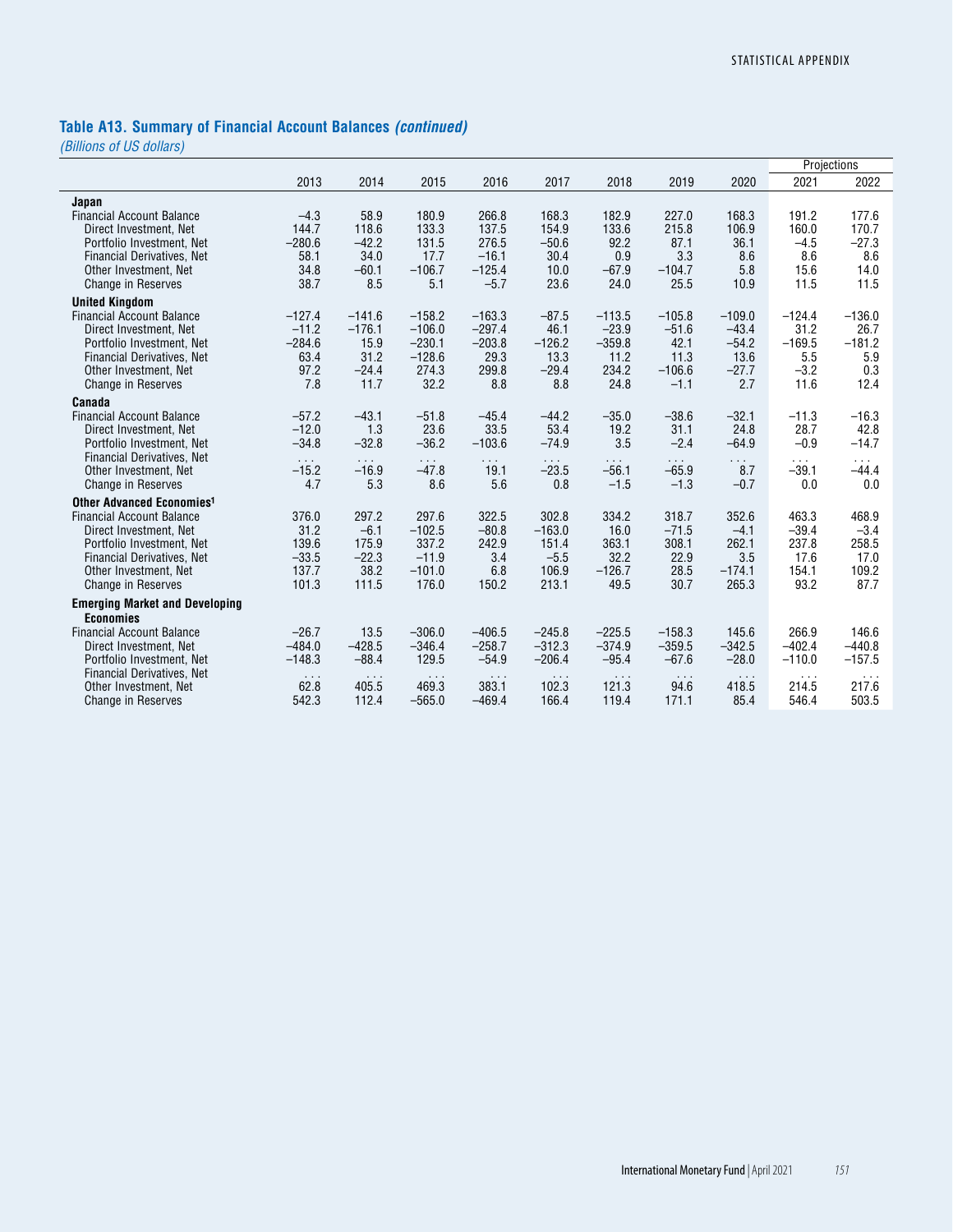# **Table A13. Summary of Financial Account Balances** *(continued)*

|                                                            |                      |                      |                     |                     |                     |                     |                     |                     | Projections          |                      |
|------------------------------------------------------------|----------------------|----------------------|---------------------|---------------------|---------------------|---------------------|---------------------|---------------------|----------------------|----------------------|
|                                                            | 2013                 | 2014                 | 2015                | 2016                | 2017                | 2018                | 2019                | 2020                | 2021                 | 2022                 |
| <b>Regional Groups</b>                                     |                      |                      |                     |                     |                     |                     |                     |                     |                      |                      |
| <b>Emerging and Developing Asia</b>                        |                      |                      |                     |                     |                     |                     |                     |                     |                      |                      |
| <b>Financial Account Balance</b>                           | 27.8                 | 153.5                | 69.9                | $-28.1$             | $-55.9$             | $-259.1$            | $-81.6$             | 261.8               | 237.4                | 177.4                |
| Direct Investment, Net<br>Portfolio Investment, Net        | $-271.2$<br>$-64.6$  | $-201.6$<br>$-125.2$ | $-139.6$<br>81.6    | $-26.2$<br>31.1     | $-108.5$<br>$-70.1$ | $-169.7$<br>$-99.6$ | $-152.3$<br>$-74.2$ | $-183.2$<br>$-66.1$ | $-202.3$<br>$-114.5$ | $-209.3$<br>$-153.8$ |
| Financial Derivatives, Net                                 | $-2.1$               | 0.8                  | 0.6                 | $-4.6$              | 2.2                 | 4.6                 | $-2.5$              | 12.1                | 11.7                 | 11.7                 |
| Other Investment, Net                                      | $-83.3$              | 281.5                | 458.3               | 353.0               | $-79.9$             | $-18.4$             | 47.3                | 318.7               | 97.6                 | 121.7                |
| <b>Change in Reserves</b>                                  | 445.5                | 196.4                | $-331.5$            | $-382.4$            | 200.1               | 24.9                | 100.2               | 180.4               | 445.6                | 407.7                |
| <b>Emerging and Developing Europe</b>                      |                      |                      |                     |                     |                     |                     |                     |                     |                      |                      |
| <b>Financial Account Balance</b>                           | $-66.6$              | $-29.1$              | 65.5                | 3.9                 | $-19.2$             | 99.3                | 63.4                | 16.4                | 50.1                 | 43.3                 |
| Direct Investment. Net<br>Portfolio Investment, Net        | $-15.4$<br>$-38.0$   | 0.5<br>23.2          | $-22.0$<br>55.0     | $-45.4$<br>$-7.6$   | $-28.8$<br>$-34.6$  | $-25.9$<br>13.1     | $-46.9$<br>$-3.5$   | $-23.9$<br>23.6     | $-41.0$<br>$-11.8$   | $-51.4$<br>$-8.9$    |
| <b>Financial Derivatives. Net</b>                          | $-0.9$               | 5.8                  | 5.0                 | 0.4                 | $-2.5$              | $-2.9$              | 1.5                 | $-4.6$              | 0.2                  | 5.4                  |
| Other Investment, Net                                      | $-4.6$               | 64.0                 | 35.5                | 21.0                | 30.7                | 67.3                | 18.9                | 26.5                | 49.5                 | 46.9                 |
| <b>Change in Reserves</b>                                  | $-7.6$               | $-122.7$             | $-7.9$              | 35.6                | 16.2                | 47.6                | 93.4                | $-4.4$              | 53.2                 | 51.3                 |
| <b>Latin America and the Caribbean</b>                     |                      |                      |                     |                     |                     |                     |                     |                     |                      |                      |
| <b>Financial Account Balance</b>                           | $-197.4$             | $-192.7$             | $-191.3$            | $-103.9$            | $-101.7$            | $-149.7$            | $-106.7$            | 1.7                 | 1.1                  | $-19.9$              |
| Direct Investment, Net<br>Portfolio Investment, Net        | $-151.4$<br>$-100.0$ | $-136.3$<br>$-107.9$ | $-136.1$<br>$-46.8$ | $-124.8$<br>$-49.2$ | $-121.3$<br>$-38.0$ | $-148.8$<br>$-12.8$ | $-114.3$<br>2.9     | $-92.4$<br>$-1.4$   | $-104.4$<br>3.6      | $-115.7$<br>5.6      |
| Financial Derivatives, Net                                 | 1.8                  | 6.8                  | 1.4                 | $-2.9$              | 3.9                 | 4.0                 | 4.9                 | 5.9                 | 8.0                  | 8.3                  |
| Other Investment, Net                                      | 39.7                 | 5.0                  | 18.8                | 51.9                | 36.2                | $-5.8$              | 32.3                | 78.5                | 65.1                 | 59.2                 |
| <b>Change in Reserves</b>                                  | 12.5                 | 39.8                 | $-28.6$             | 21.0                | 17.1                | 13.7                | $-32.3$             | 11.1                | 28.9                 | 22.6                 |
| <b>Middle East and Central Asia</b>                        |                      |                      |                     |                     |                     |                     |                     |                     |                      |                      |
| <b>Financial Account Balance</b>                           | 263.7<br>$-22.7$     | 159.9<br>$-42.7$     | $-184.2$<br>$-10.7$ | $-217.7$<br>$-29.2$ | $-32.5$<br>$-16.4$  | 110.3<br>$-8.6$     | 19.0<br>$-18.8$     | $-96.4$<br>$-21.7$  | 29.2<br>$-25.7$      | 7.0                  |
| Direct Investment. Net<br>Portfolio Investment, Net        | 75.3                 | 130.4                | 61.6                | $-11.9$             | $-41.4$             | 5.4                 | 25.7                | 6.0                 | 16.4                 | $-30.0$<br>7.3       |
| Financial Derivatives, Net                                 | $\sim 100$           | $\sim 100$           | $\sim 100$          | $\sim 10^{-1}$      | $\sim 100$          | $\sim$ $\sim$       | $\sim$ $\sim$       | $\sim$ $\sim$       | $\cdots$             | $\sim$               |
| Other Investment, Net                                      | 121.7                | 65.9                 | $-52.5$             | $-41.9$             | 106.2               | 83.7                | 10.2                | 4.2                 | 20.4                 | 7.5                  |
| <b>Change in Reserves</b>                                  | 89.5                 | 6.9                  | $-182.4$            | $-134.3$            | $-80.6$             | 30.0                | 2.5                 | $-84.7$             | 18.3                 | 22.5                 |
| Sub-Saharan Africa                                         |                      |                      |                     |                     |                     |                     |                     |                     |                      |                      |
| <b>Financial Account Balance</b><br>Direct Investment, Net | $-54.2$<br>$-23.4$   | $-78.2$<br>$-48.3$   | $-65.9$<br>$-38.0$  | $-60.7$<br>$-33.1$  | $-36.5$<br>$-37.3$  | $-26.2$<br>$-21.8$  | $-52.5$<br>$-27.1$  | $-37.9$<br>$-21.4$  | $-50.9$<br>$-28.9$   | $-61.2$<br>$-34.4$   |
| Portfolio Investment, Net                                  | $-21.1$              | $-9.0$               | $-21.9$             | $-17.4$             | $-22.2$             | $-1.5$              | $-18.4$             | 9.9                 | $-3.7$               | $-7.7$               |
| Financial Derivatives, Net                                 | $-0.8$               | $-1.5$               | $-0.4$              | 0.9                 | 0.3                 | $-0.5$              | 0.2                 | 0.2                 | 0.2                  | 0.3                  |
| Other Investment, Net                                      | $-10.7$              | $-10.9$              | 9.2                 | $-0.8$              | 9.2                 | $-5.4$              | $-14.1$             | $-9.5$              | $-18.1$              | $-17.6$              |
| <b>Change in Reserves</b>                                  | 2.4                  | $-7.9$               | $-14.6$             | $-9.3$              | 13.6                | 3.2                 | 7.3                 | $-17.0$             | 0.5                  | $-0.7$               |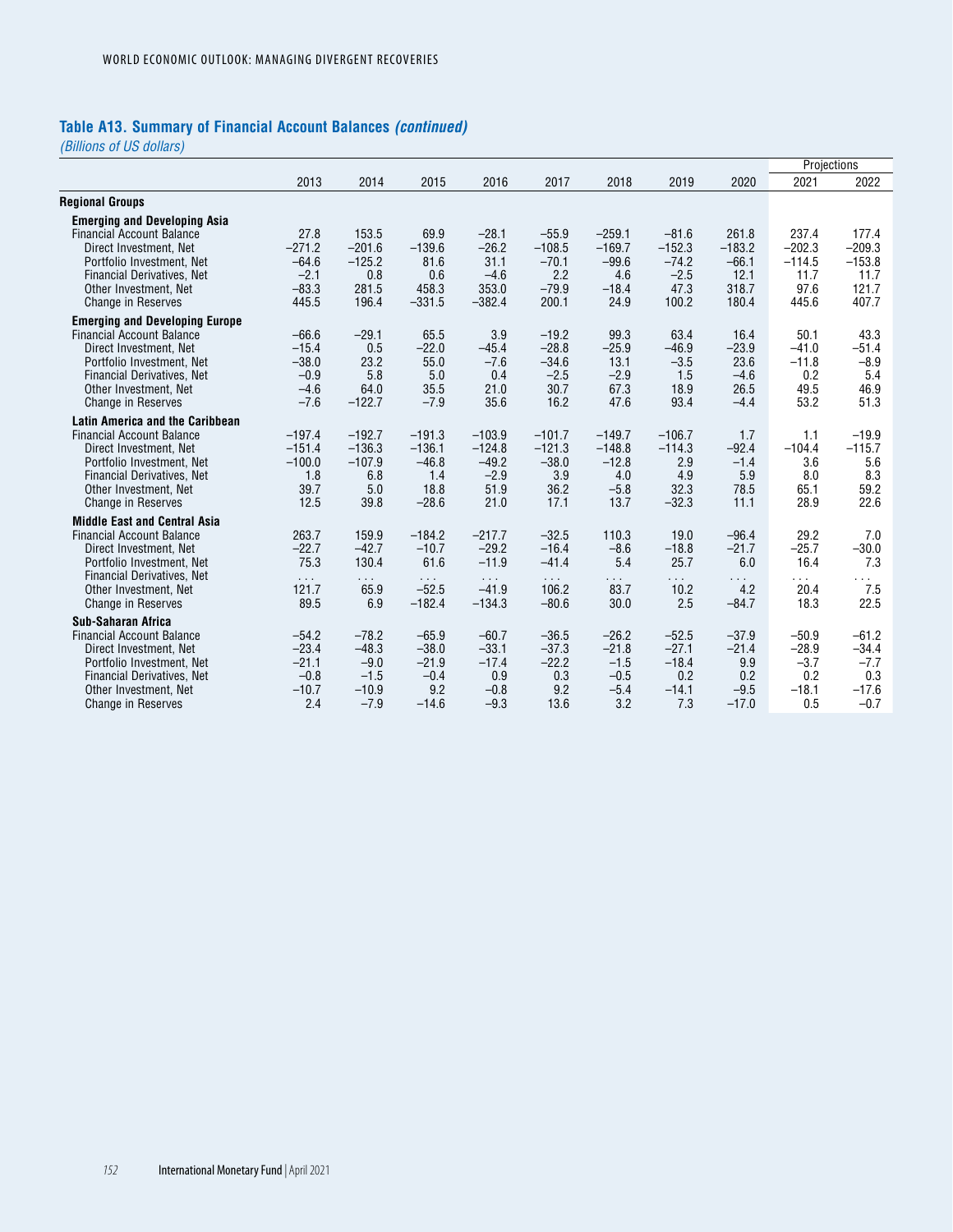#### **Table A13. Summary of Financial Account Balances** *(continued)*

*(Billions of US dollars)*

| 2013<br>2016<br>2020<br>2014<br>2015<br>2017<br>2018<br>2019<br>2021<br>2022<br><b>By Source of Export Earnings</b><br><b>Fuel</b><br>308.8<br>187.5<br>71.5<br>55.2<br><b>Financial Account Balance</b><br>$-179.5$<br>$-177.9$<br>29.6<br>194.6<br>$-73.2$<br>44.9<br>$-28.5$<br>$-9.7$<br>$-17.5$<br>10.2<br>$-9.5$<br>$-14.6$<br>Direct Investment. Net<br>$-2.5$<br>14.2<br>$-4.5$<br>$-16.2$<br>76.6<br>67.6<br>$-9.7$<br>9.3<br>30.9<br>18.2<br>138.0<br>$-34.0$<br>19.8<br>Portfolio Investment, Net<br>$-5.6$<br><b>Financial Derivatives, Net</b><br>$\sim 10$<br>$\sim$ $\sim$<br>$\sim$ $\sim$<br>$\sim$ $\sim$<br>$\sim$ $\sim$ $\sim$<br>$\cdots$<br>$\sim 100$<br>$\cdots$<br>$\cdots$<br>$\sim$ $\sim$<br>$-17.9$<br>3.7<br>34.3<br>30.7<br>30.9<br>156.8<br>95.5<br>130.9<br>128.4<br>44.4<br>Other Investment, Net<br>$-219.6$<br><b>Change in Reserves</b><br>77.8<br>$-17.1$<br>$-154.4$<br>$-77.5$<br>42.4<br>11.9<br>$-92.7$<br>7.9<br>11.7<br><b>Nonfuel</b><br><b>Financial Account Balance</b><br>$-335.5$<br>$-174.1$<br>$-126.5$<br>$-228.5$<br>$-275.4$<br>$-420.1$<br>$-229.8$<br>218.8<br>211.7<br>101.7<br>$-400.0$<br>$-322.5$<br>$-389.1$<br>$-355.0$<br>$-333.0$<br>$-387.8$<br>$-424.6$<br>$-481.6$<br>$-336.6$<br>$-241.2$<br>Direct Investment, Net<br>$-226.4$<br>62.0<br>$-45.2$<br>$-172.3$<br>$-104.7$<br>$-87.4$<br>$-22.5$<br>$-140.8$<br>$-175.7$<br>Portfolio Investment. Net<br>$-225.0$<br>13.5<br>25.6<br><b>Financial Derivatives, Net</b><br>$-2.0$<br>11.9<br>6.7<br>$-6.2$<br>3.9<br>5.2<br>4.1<br>20.1<br>487.1<br>379.4<br>$-28.5$<br>$-7.1$<br>384.2<br>183.8<br>186.8<br>Other Investment, Net<br>$-94.0$<br>310.1<br>50.2<br>$-315.1$<br>243.9<br>77.0<br>178.2<br>129.6<br>$-345.4$<br>159.2<br>538.6<br>491.8<br><b>Change in Reserves</b><br>464.5<br><b>By External Financing Source</b><br><b>Net Debtor Economies</b><br>$-287.7$<br>$-230.0$<br>$-205.4$<br>$-411.5$<br>$-352.0$<br>$-268.2$<br>$-322.0$<br>$-240.4$<br>$-44.2$<br>$-146.2$<br><b>Financial Account Balance</b><br>$-274.3$<br>$-287.4$<br>$-285.7$<br>$-269.7$<br>$-311.3$<br>$-285.4$<br>$-228.0$<br>$-273.9$<br>$-306.6$<br>$-268.4$<br>Direct Investment, Net<br>$-187.5$<br>$-24.2$<br>$-54.8$<br>$-115.0$<br>$-11.7$<br>$-30.1$<br>$-23.1$<br>$-68.2$<br>$-82.0$<br>$-176.6$<br>Portfolio Investment, Net<br><b>Financial Derivatives, Net</b><br>$\sim$ $\sim$<br>$\sim 10$<br>$\sim 100$<br>$\sim$<br>$\sim 100$<br>$\sim 100$<br>$\cdots$<br>$\sim 100$<br>$\cdots$<br>$\sim 10^{-1}$<br>40.6<br>4.8<br>$-9.6$<br>27.5<br>45.7<br>Other Investment, Net<br>$-40.8$<br>$-4.8$<br>29.4<br>$-40.7$<br>33.0<br>94.1<br>182.2<br><b>Change in Reserves</b><br>73.2<br>105.6<br>$-14.3$<br>108.0<br>11.8<br>118.0<br>160.0<br>129.7<br><b>Net Debtor Economies by</b><br><b>Debt-Servicing Experience</b><br><b>Economies with Arrears</b><br>and/or Rescheduling<br>during 2015-19<br><b>Financial Account Balance</b><br>$-45.5$<br>$-35.3$<br>$-43.9$<br>$-22.4$<br>$-30.9$<br>$-49.7$<br>$-55.4$<br>$-34.8$<br>$-59.2$<br>$-41.6$<br>$-25.7$<br>$-23.3$<br>$-25.2$<br>$-26.3$<br>$-25.6$<br>$-27.4$<br>$-27.2$<br>$-18.7$<br>$-22.7$<br>$-29.0$<br>Direct Investment, Net<br>$-11.8$<br>$-4.4$<br>1.2<br>$-8.6$<br>$-29.4$<br>$-12.8$<br>$-11.1$<br>5.2<br>$-11.1$<br>$-12.4$<br>Portfolio Investment, Net<br>Financial Derivatives, Net<br>$\sim 10$<br>$\sim 100$<br>$\sim$ $\sim$<br>$\cdots$<br>$\sim$ $\sim$<br>$\sim 100$<br>$\sim 10$<br>$\sim 100$<br>$\sim$ $\sim$<br>$\sim 100$<br>$-21.1$<br>$-28.5$<br>9.7<br>4.5<br>$-12.6$<br>Other Investment, Net<br>$-17.6$<br>$-0.4$<br>$-2.0$<br>1.2<br>$-5.2$<br>$-6.5$<br>$-0.1$<br>4.5<br>4.1<br>7.2<br>$-6.3$<br>$-12.9$<br>8.6<br>4.8<br><b>Change in Reserves</b><br>$-0.1$<br>World<br>222.9<br>313.8<br>39.2<br>17.1<br>216.2<br>99.5<br>161.5<br>142.9<br>403.2<br>433.0 |                                  |  |  |  |  | Projections |  |
|-----------------------------------------------------------------------------------------------------------------------------------------------------------------------------------------------------------------------------------------------------------------------------------------------------------------------------------------------------------------------------------------------------------------------------------------------------------------------------------------------------------------------------------------------------------------------------------------------------------------------------------------------------------------------------------------------------------------------------------------------------------------------------------------------------------------------------------------------------------------------------------------------------------------------------------------------------------------------------------------------------------------------------------------------------------------------------------------------------------------------------------------------------------------------------------------------------------------------------------------------------------------------------------------------------------------------------------------------------------------------------------------------------------------------------------------------------------------------------------------------------------------------------------------------------------------------------------------------------------------------------------------------------------------------------------------------------------------------------------------------------------------------------------------------------------------------------------------------------------------------------------------------------------------------------------------------------------------------------------------------------------------------------------------------------------------------------------------------------------------------------------------------------------------------------------------------------------------------------------------------------------------------------------------------------------------------------------------------------------------------------------------------------------------------------------------------------------------------------------------------------------------------------------------------------------------------------------------------------------------------------------------------------------------------------------------------------------------------------------------------------------------------------------------------------------------------------------------------------------------------------------------------------------------------------------------------------------------------------------------------------------------------------------------------------------------------------------------------------------------------------------------------------------------------------------------------------------------------------------------------------------------------------------------------------------------------------------------------------------------------------------------------------------------------------------------------------------------------------------------------------------------------------------------------------------------------------------------------------------------------------------------------------------------------------------------------------------------------------------------------------------------------------------------------------------------------------------------------------------------------------|----------------------------------|--|--|--|--|-------------|--|
|                                                                                                                                                                                                                                                                                                                                                                                                                                                                                                                                                                                                                                                                                                                                                                                                                                                                                                                                                                                                                                                                                                                                                                                                                                                                                                                                                                                                                                                                                                                                                                                                                                                                                                                                                                                                                                                                                                                                                                                                                                                                                                                                                                                                                                                                                                                                                                                                                                                                                                                                                                                                                                                                                                                                                                                                                                                                                                                                                                                                                                                                                                                                                                                                                                                                                                                                                                                                                                                                                                                                                                                                                                                                                                                                                                                                                                                                             |                                  |  |  |  |  |             |  |
|                                                                                                                                                                                                                                                                                                                                                                                                                                                                                                                                                                                                                                                                                                                                                                                                                                                                                                                                                                                                                                                                                                                                                                                                                                                                                                                                                                                                                                                                                                                                                                                                                                                                                                                                                                                                                                                                                                                                                                                                                                                                                                                                                                                                                                                                                                                                                                                                                                                                                                                                                                                                                                                                                                                                                                                                                                                                                                                                                                                                                                                                                                                                                                                                                                                                                                                                                                                                                                                                                                                                                                                                                                                                                                                                                                                                                                                                             | <b>Analytical Groups</b>         |  |  |  |  |             |  |
|                                                                                                                                                                                                                                                                                                                                                                                                                                                                                                                                                                                                                                                                                                                                                                                                                                                                                                                                                                                                                                                                                                                                                                                                                                                                                                                                                                                                                                                                                                                                                                                                                                                                                                                                                                                                                                                                                                                                                                                                                                                                                                                                                                                                                                                                                                                                                                                                                                                                                                                                                                                                                                                                                                                                                                                                                                                                                                                                                                                                                                                                                                                                                                                                                                                                                                                                                                                                                                                                                                                                                                                                                                                                                                                                                                                                                                                                             |                                  |  |  |  |  |             |  |
|                                                                                                                                                                                                                                                                                                                                                                                                                                                                                                                                                                                                                                                                                                                                                                                                                                                                                                                                                                                                                                                                                                                                                                                                                                                                                                                                                                                                                                                                                                                                                                                                                                                                                                                                                                                                                                                                                                                                                                                                                                                                                                                                                                                                                                                                                                                                                                                                                                                                                                                                                                                                                                                                                                                                                                                                                                                                                                                                                                                                                                                                                                                                                                                                                                                                                                                                                                                                                                                                                                                                                                                                                                                                                                                                                                                                                                                                             |                                  |  |  |  |  |             |  |
|                                                                                                                                                                                                                                                                                                                                                                                                                                                                                                                                                                                                                                                                                                                                                                                                                                                                                                                                                                                                                                                                                                                                                                                                                                                                                                                                                                                                                                                                                                                                                                                                                                                                                                                                                                                                                                                                                                                                                                                                                                                                                                                                                                                                                                                                                                                                                                                                                                                                                                                                                                                                                                                                                                                                                                                                                                                                                                                                                                                                                                                                                                                                                                                                                                                                                                                                                                                                                                                                                                                                                                                                                                                                                                                                                                                                                                                                             |                                  |  |  |  |  |             |  |
|                                                                                                                                                                                                                                                                                                                                                                                                                                                                                                                                                                                                                                                                                                                                                                                                                                                                                                                                                                                                                                                                                                                                                                                                                                                                                                                                                                                                                                                                                                                                                                                                                                                                                                                                                                                                                                                                                                                                                                                                                                                                                                                                                                                                                                                                                                                                                                                                                                                                                                                                                                                                                                                                                                                                                                                                                                                                                                                                                                                                                                                                                                                                                                                                                                                                                                                                                                                                                                                                                                                                                                                                                                                                                                                                                                                                                                                                             |                                  |  |  |  |  |             |  |
|                                                                                                                                                                                                                                                                                                                                                                                                                                                                                                                                                                                                                                                                                                                                                                                                                                                                                                                                                                                                                                                                                                                                                                                                                                                                                                                                                                                                                                                                                                                                                                                                                                                                                                                                                                                                                                                                                                                                                                                                                                                                                                                                                                                                                                                                                                                                                                                                                                                                                                                                                                                                                                                                                                                                                                                                                                                                                                                                                                                                                                                                                                                                                                                                                                                                                                                                                                                                                                                                                                                                                                                                                                                                                                                                                                                                                                                                             |                                  |  |  |  |  |             |  |
|                                                                                                                                                                                                                                                                                                                                                                                                                                                                                                                                                                                                                                                                                                                                                                                                                                                                                                                                                                                                                                                                                                                                                                                                                                                                                                                                                                                                                                                                                                                                                                                                                                                                                                                                                                                                                                                                                                                                                                                                                                                                                                                                                                                                                                                                                                                                                                                                                                                                                                                                                                                                                                                                                                                                                                                                                                                                                                                                                                                                                                                                                                                                                                                                                                                                                                                                                                                                                                                                                                                                                                                                                                                                                                                                                                                                                                                                             |                                  |  |  |  |  |             |  |
|                                                                                                                                                                                                                                                                                                                                                                                                                                                                                                                                                                                                                                                                                                                                                                                                                                                                                                                                                                                                                                                                                                                                                                                                                                                                                                                                                                                                                                                                                                                                                                                                                                                                                                                                                                                                                                                                                                                                                                                                                                                                                                                                                                                                                                                                                                                                                                                                                                                                                                                                                                                                                                                                                                                                                                                                                                                                                                                                                                                                                                                                                                                                                                                                                                                                                                                                                                                                                                                                                                                                                                                                                                                                                                                                                                                                                                                                             |                                  |  |  |  |  |             |  |
|                                                                                                                                                                                                                                                                                                                                                                                                                                                                                                                                                                                                                                                                                                                                                                                                                                                                                                                                                                                                                                                                                                                                                                                                                                                                                                                                                                                                                                                                                                                                                                                                                                                                                                                                                                                                                                                                                                                                                                                                                                                                                                                                                                                                                                                                                                                                                                                                                                                                                                                                                                                                                                                                                                                                                                                                                                                                                                                                                                                                                                                                                                                                                                                                                                                                                                                                                                                                                                                                                                                                                                                                                                                                                                                                                                                                                                                                             |                                  |  |  |  |  |             |  |
|                                                                                                                                                                                                                                                                                                                                                                                                                                                                                                                                                                                                                                                                                                                                                                                                                                                                                                                                                                                                                                                                                                                                                                                                                                                                                                                                                                                                                                                                                                                                                                                                                                                                                                                                                                                                                                                                                                                                                                                                                                                                                                                                                                                                                                                                                                                                                                                                                                                                                                                                                                                                                                                                                                                                                                                                                                                                                                                                                                                                                                                                                                                                                                                                                                                                                                                                                                                                                                                                                                                                                                                                                                                                                                                                                                                                                                                                             |                                  |  |  |  |  |             |  |
|                                                                                                                                                                                                                                                                                                                                                                                                                                                                                                                                                                                                                                                                                                                                                                                                                                                                                                                                                                                                                                                                                                                                                                                                                                                                                                                                                                                                                                                                                                                                                                                                                                                                                                                                                                                                                                                                                                                                                                                                                                                                                                                                                                                                                                                                                                                                                                                                                                                                                                                                                                                                                                                                                                                                                                                                                                                                                                                                                                                                                                                                                                                                                                                                                                                                                                                                                                                                                                                                                                                                                                                                                                                                                                                                                                                                                                                                             |                                  |  |  |  |  |             |  |
|                                                                                                                                                                                                                                                                                                                                                                                                                                                                                                                                                                                                                                                                                                                                                                                                                                                                                                                                                                                                                                                                                                                                                                                                                                                                                                                                                                                                                                                                                                                                                                                                                                                                                                                                                                                                                                                                                                                                                                                                                                                                                                                                                                                                                                                                                                                                                                                                                                                                                                                                                                                                                                                                                                                                                                                                                                                                                                                                                                                                                                                                                                                                                                                                                                                                                                                                                                                                                                                                                                                                                                                                                                                                                                                                                                                                                                                                             |                                  |  |  |  |  |             |  |
|                                                                                                                                                                                                                                                                                                                                                                                                                                                                                                                                                                                                                                                                                                                                                                                                                                                                                                                                                                                                                                                                                                                                                                                                                                                                                                                                                                                                                                                                                                                                                                                                                                                                                                                                                                                                                                                                                                                                                                                                                                                                                                                                                                                                                                                                                                                                                                                                                                                                                                                                                                                                                                                                                                                                                                                                                                                                                                                                                                                                                                                                                                                                                                                                                                                                                                                                                                                                                                                                                                                                                                                                                                                                                                                                                                                                                                                                             |                                  |  |  |  |  |             |  |
|                                                                                                                                                                                                                                                                                                                                                                                                                                                                                                                                                                                                                                                                                                                                                                                                                                                                                                                                                                                                                                                                                                                                                                                                                                                                                                                                                                                                                                                                                                                                                                                                                                                                                                                                                                                                                                                                                                                                                                                                                                                                                                                                                                                                                                                                                                                                                                                                                                                                                                                                                                                                                                                                                                                                                                                                                                                                                                                                                                                                                                                                                                                                                                                                                                                                                                                                                                                                                                                                                                                                                                                                                                                                                                                                                                                                                                                                             |                                  |  |  |  |  |             |  |
|                                                                                                                                                                                                                                                                                                                                                                                                                                                                                                                                                                                                                                                                                                                                                                                                                                                                                                                                                                                                                                                                                                                                                                                                                                                                                                                                                                                                                                                                                                                                                                                                                                                                                                                                                                                                                                                                                                                                                                                                                                                                                                                                                                                                                                                                                                                                                                                                                                                                                                                                                                                                                                                                                                                                                                                                                                                                                                                                                                                                                                                                                                                                                                                                                                                                                                                                                                                                                                                                                                                                                                                                                                                                                                                                                                                                                                                                             |                                  |  |  |  |  |             |  |
|                                                                                                                                                                                                                                                                                                                                                                                                                                                                                                                                                                                                                                                                                                                                                                                                                                                                                                                                                                                                                                                                                                                                                                                                                                                                                                                                                                                                                                                                                                                                                                                                                                                                                                                                                                                                                                                                                                                                                                                                                                                                                                                                                                                                                                                                                                                                                                                                                                                                                                                                                                                                                                                                                                                                                                                                                                                                                                                                                                                                                                                                                                                                                                                                                                                                                                                                                                                                                                                                                                                                                                                                                                                                                                                                                                                                                                                                             |                                  |  |  |  |  |             |  |
|                                                                                                                                                                                                                                                                                                                                                                                                                                                                                                                                                                                                                                                                                                                                                                                                                                                                                                                                                                                                                                                                                                                                                                                                                                                                                                                                                                                                                                                                                                                                                                                                                                                                                                                                                                                                                                                                                                                                                                                                                                                                                                                                                                                                                                                                                                                                                                                                                                                                                                                                                                                                                                                                                                                                                                                                                                                                                                                                                                                                                                                                                                                                                                                                                                                                                                                                                                                                                                                                                                                                                                                                                                                                                                                                                                                                                                                                             |                                  |  |  |  |  |             |  |
|                                                                                                                                                                                                                                                                                                                                                                                                                                                                                                                                                                                                                                                                                                                                                                                                                                                                                                                                                                                                                                                                                                                                                                                                                                                                                                                                                                                                                                                                                                                                                                                                                                                                                                                                                                                                                                                                                                                                                                                                                                                                                                                                                                                                                                                                                                                                                                                                                                                                                                                                                                                                                                                                                                                                                                                                                                                                                                                                                                                                                                                                                                                                                                                                                                                                                                                                                                                                                                                                                                                                                                                                                                                                                                                                                                                                                                                                             |                                  |  |  |  |  |             |  |
|                                                                                                                                                                                                                                                                                                                                                                                                                                                                                                                                                                                                                                                                                                                                                                                                                                                                                                                                                                                                                                                                                                                                                                                                                                                                                                                                                                                                                                                                                                                                                                                                                                                                                                                                                                                                                                                                                                                                                                                                                                                                                                                                                                                                                                                                                                                                                                                                                                                                                                                                                                                                                                                                                                                                                                                                                                                                                                                                                                                                                                                                                                                                                                                                                                                                                                                                                                                                                                                                                                                                                                                                                                                                                                                                                                                                                                                                             |                                  |  |  |  |  |             |  |
|                                                                                                                                                                                                                                                                                                                                                                                                                                                                                                                                                                                                                                                                                                                                                                                                                                                                                                                                                                                                                                                                                                                                                                                                                                                                                                                                                                                                                                                                                                                                                                                                                                                                                                                                                                                                                                                                                                                                                                                                                                                                                                                                                                                                                                                                                                                                                                                                                                                                                                                                                                                                                                                                                                                                                                                                                                                                                                                                                                                                                                                                                                                                                                                                                                                                                                                                                                                                                                                                                                                                                                                                                                                                                                                                                                                                                                                                             |                                  |  |  |  |  |             |  |
|                                                                                                                                                                                                                                                                                                                                                                                                                                                                                                                                                                                                                                                                                                                                                                                                                                                                                                                                                                                                                                                                                                                                                                                                                                                                                                                                                                                                                                                                                                                                                                                                                                                                                                                                                                                                                                                                                                                                                                                                                                                                                                                                                                                                                                                                                                                                                                                                                                                                                                                                                                                                                                                                                                                                                                                                                                                                                                                                                                                                                                                                                                                                                                                                                                                                                                                                                                                                                                                                                                                                                                                                                                                                                                                                                                                                                                                                             |                                  |  |  |  |  |             |  |
|                                                                                                                                                                                                                                                                                                                                                                                                                                                                                                                                                                                                                                                                                                                                                                                                                                                                                                                                                                                                                                                                                                                                                                                                                                                                                                                                                                                                                                                                                                                                                                                                                                                                                                                                                                                                                                                                                                                                                                                                                                                                                                                                                                                                                                                                                                                                                                                                                                                                                                                                                                                                                                                                                                                                                                                                                                                                                                                                                                                                                                                                                                                                                                                                                                                                                                                                                                                                                                                                                                                                                                                                                                                                                                                                                                                                                                                                             |                                  |  |  |  |  |             |  |
|                                                                                                                                                                                                                                                                                                                                                                                                                                                                                                                                                                                                                                                                                                                                                                                                                                                                                                                                                                                                                                                                                                                                                                                                                                                                                                                                                                                                                                                                                                                                                                                                                                                                                                                                                                                                                                                                                                                                                                                                                                                                                                                                                                                                                                                                                                                                                                                                                                                                                                                                                                                                                                                                                                                                                                                                                                                                                                                                                                                                                                                                                                                                                                                                                                                                                                                                                                                                                                                                                                                                                                                                                                                                                                                                                                                                                                                                             |                                  |  |  |  |  |             |  |
|                                                                                                                                                                                                                                                                                                                                                                                                                                                                                                                                                                                                                                                                                                                                                                                                                                                                                                                                                                                                                                                                                                                                                                                                                                                                                                                                                                                                                                                                                                                                                                                                                                                                                                                                                                                                                                                                                                                                                                                                                                                                                                                                                                                                                                                                                                                                                                                                                                                                                                                                                                                                                                                                                                                                                                                                                                                                                                                                                                                                                                                                                                                                                                                                                                                                                                                                                                                                                                                                                                                                                                                                                                                                                                                                                                                                                                                                             |                                  |  |  |  |  |             |  |
|                                                                                                                                                                                                                                                                                                                                                                                                                                                                                                                                                                                                                                                                                                                                                                                                                                                                                                                                                                                                                                                                                                                                                                                                                                                                                                                                                                                                                                                                                                                                                                                                                                                                                                                                                                                                                                                                                                                                                                                                                                                                                                                                                                                                                                                                                                                                                                                                                                                                                                                                                                                                                                                                                                                                                                                                                                                                                                                                                                                                                                                                                                                                                                                                                                                                                                                                                                                                                                                                                                                                                                                                                                                                                                                                                                                                                                                                             |                                  |  |  |  |  |             |  |
|                                                                                                                                                                                                                                                                                                                                                                                                                                                                                                                                                                                                                                                                                                                                                                                                                                                                                                                                                                                                                                                                                                                                                                                                                                                                                                                                                                                                                                                                                                                                                                                                                                                                                                                                                                                                                                                                                                                                                                                                                                                                                                                                                                                                                                                                                                                                                                                                                                                                                                                                                                                                                                                                                                                                                                                                                                                                                                                                                                                                                                                                                                                                                                                                                                                                                                                                                                                                                                                                                                                                                                                                                                                                                                                                                                                                                                                                             |                                  |  |  |  |  |             |  |
|                                                                                                                                                                                                                                                                                                                                                                                                                                                                                                                                                                                                                                                                                                                                                                                                                                                                                                                                                                                                                                                                                                                                                                                                                                                                                                                                                                                                                                                                                                                                                                                                                                                                                                                                                                                                                                                                                                                                                                                                                                                                                                                                                                                                                                                                                                                                                                                                                                                                                                                                                                                                                                                                                                                                                                                                                                                                                                                                                                                                                                                                                                                                                                                                                                                                                                                                                                                                                                                                                                                                                                                                                                                                                                                                                                                                                                                                             |                                  |  |  |  |  |             |  |
|                                                                                                                                                                                                                                                                                                                                                                                                                                                                                                                                                                                                                                                                                                                                                                                                                                                                                                                                                                                                                                                                                                                                                                                                                                                                                                                                                                                                                                                                                                                                                                                                                                                                                                                                                                                                                                                                                                                                                                                                                                                                                                                                                                                                                                                                                                                                                                                                                                                                                                                                                                                                                                                                                                                                                                                                                                                                                                                                                                                                                                                                                                                                                                                                                                                                                                                                                                                                                                                                                                                                                                                                                                                                                                                                                                                                                                                                             |                                  |  |  |  |  |             |  |
|                                                                                                                                                                                                                                                                                                                                                                                                                                                                                                                                                                                                                                                                                                                                                                                                                                                                                                                                                                                                                                                                                                                                                                                                                                                                                                                                                                                                                                                                                                                                                                                                                                                                                                                                                                                                                                                                                                                                                                                                                                                                                                                                                                                                                                                                                                                                                                                                                                                                                                                                                                                                                                                                                                                                                                                                                                                                                                                                                                                                                                                                                                                                                                                                                                                                                                                                                                                                                                                                                                                                                                                                                                                                                                                                                                                                                                                                             |                                  |  |  |  |  |             |  |
|                                                                                                                                                                                                                                                                                                                                                                                                                                                                                                                                                                                                                                                                                                                                                                                                                                                                                                                                                                                                                                                                                                                                                                                                                                                                                                                                                                                                                                                                                                                                                                                                                                                                                                                                                                                                                                                                                                                                                                                                                                                                                                                                                                                                                                                                                                                                                                                                                                                                                                                                                                                                                                                                                                                                                                                                                                                                                                                                                                                                                                                                                                                                                                                                                                                                                                                                                                                                                                                                                                                                                                                                                                                                                                                                                                                                                                                                             |                                  |  |  |  |  |             |  |
|                                                                                                                                                                                                                                                                                                                                                                                                                                                                                                                                                                                                                                                                                                                                                                                                                                                                                                                                                                                                                                                                                                                                                                                                                                                                                                                                                                                                                                                                                                                                                                                                                                                                                                                                                                                                                                                                                                                                                                                                                                                                                                                                                                                                                                                                                                                                                                                                                                                                                                                                                                                                                                                                                                                                                                                                                                                                                                                                                                                                                                                                                                                                                                                                                                                                                                                                                                                                                                                                                                                                                                                                                                                                                                                                                                                                                                                                             |                                  |  |  |  |  |             |  |
|                                                                                                                                                                                                                                                                                                                                                                                                                                                                                                                                                                                                                                                                                                                                                                                                                                                                                                                                                                                                                                                                                                                                                                                                                                                                                                                                                                                                                                                                                                                                                                                                                                                                                                                                                                                                                                                                                                                                                                                                                                                                                                                                                                                                                                                                                                                                                                                                                                                                                                                                                                                                                                                                                                                                                                                                                                                                                                                                                                                                                                                                                                                                                                                                                                                                                                                                                                                                                                                                                                                                                                                                                                                                                                                                                                                                                                                                             | Memorandum                       |  |  |  |  |             |  |
|                                                                                                                                                                                                                                                                                                                                                                                                                                                                                                                                                                                                                                                                                                                                                                                                                                                                                                                                                                                                                                                                                                                                                                                                                                                                                                                                                                                                                                                                                                                                                                                                                                                                                                                                                                                                                                                                                                                                                                                                                                                                                                                                                                                                                                                                                                                                                                                                                                                                                                                                                                                                                                                                                                                                                                                                                                                                                                                                                                                                                                                                                                                                                                                                                                                                                                                                                                                                                                                                                                                                                                                                                                                                                                                                                                                                                                                                             | <b>Financial Account Balance</b> |  |  |  |  |             |  |

Note: The estimates in this table are based on individual countries' national accounts and balance of payments statistics. Country group composites are calculated as the sum of the US dollar values for the relevant individual countries. Some group aggregates for the financial derivatives are not shown because of incomplete data. Projections for the euro area are not available because of data constraints.

1Excludes the Group of Seven (Canada, France, Germany, Italy, Japan, United Kingdom, United States) and euro area countries.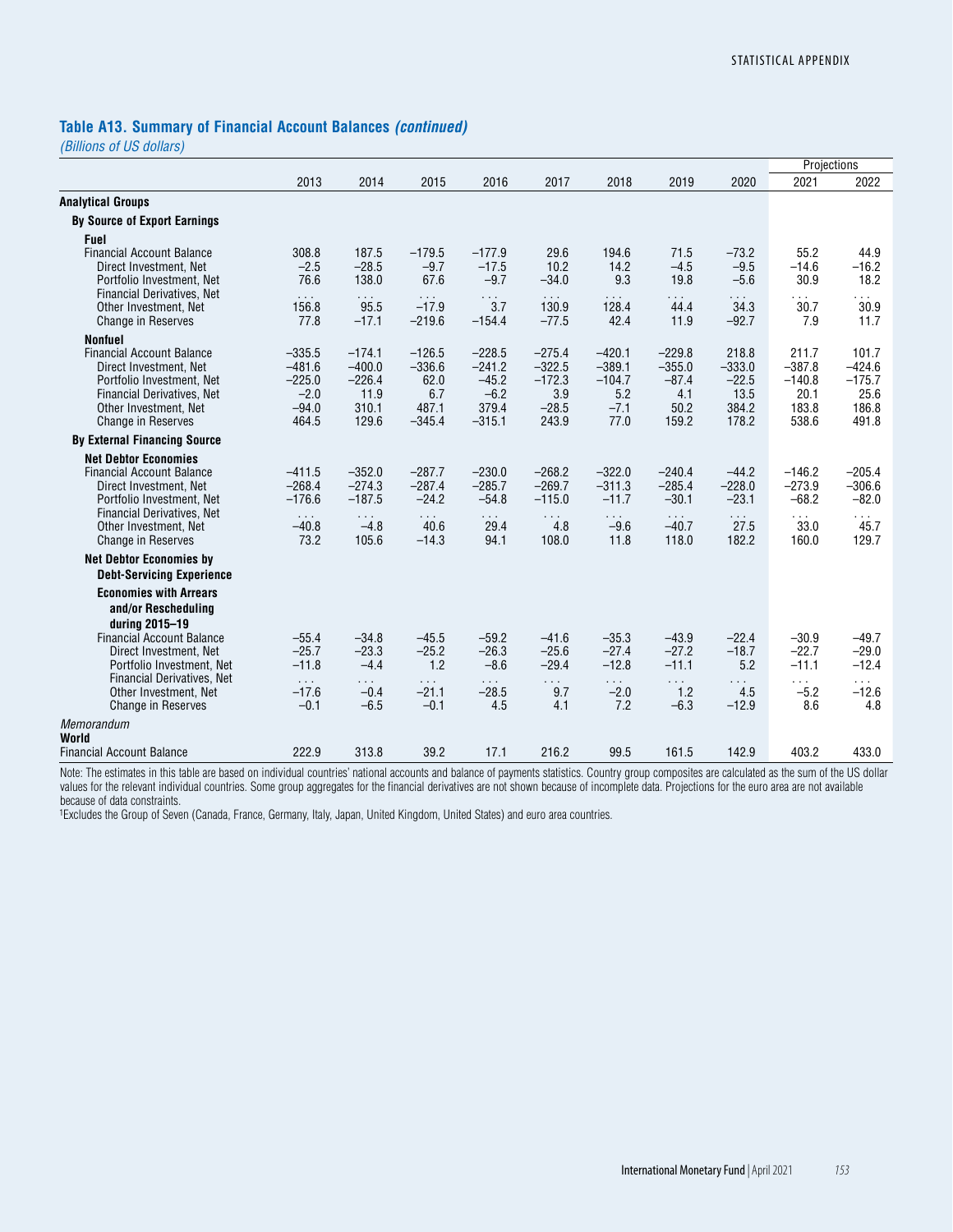# **Table A14. Summary of Net Lending and Borrowing**

*(Percent of GDP)*

|                                                             |                  |                  |                  |                  |                  |                  |                  |                  |                  | Projections          |                  |  |
|-------------------------------------------------------------|------------------|------------------|------------------|------------------|------------------|------------------|------------------|------------------|------------------|----------------------|------------------|--|
|                                                             | Averages         |                  |                  |                  |                  |                  |                  |                  |                  |                      | Average          |  |
|                                                             | $2003 - 12$      | $2007 - 14$      | 2015             | 2016             | 2017             | 2018             | 2019             | 2020             | 2021             | 2022                 | 2023-26          |  |
| <b>Advanced Economies</b>                                   |                  |                  |                  |                  |                  |                  |                  |                  |                  |                      |                  |  |
| Net Lending and Borrowing                                   | $-0.6$           | $-0.2$           | 0.6              | 0.8              | 1.0              | 0.7              | 0.6              | 0.3              | 0.2              | 0.5                  | 0.7              |  |
| <b>Current Account Balance</b>                              | $-0.6$           | $-0.2$           | 0.6              | 0.8              | 1.0              | 0.8              | 0.7              | 0.3              | 0.2              | 0.4                  | 0.7              |  |
| Savings                                                     | 21.8             | 21.6             | 22.9             | 22.6             | 23.2             | 23.1             | 22.9             | 22.3             | 22.6             | 22.8                 | 23.1             |  |
| Investment<br>Capital Account Balance                       | 22.3<br>0.0      | 21.7<br>0.0      | 21.8<br>0.0      | 21.6<br>0.0      | 22.0<br>0.0      | 22.3<br>$-0.1$   | 22.3<br>$-0.1$   | 22.0<br>0.0      | 22.4<br>0.0      | 22.4<br>0.0          | 22.5<br>0.0      |  |
|                                                             |                  |                  |                  |                  |                  |                  |                  |                  |                  |                      |                  |  |
| <b>United States</b>                                        |                  |                  |                  |                  |                  |                  |                  |                  |                  |                      |                  |  |
| Net Lending and Borrowing<br><b>Current Account Balance</b> | $-4.3$<br>$-4.2$ | $-3.2$<br>$-3.1$ | $-2.3$<br>$-2.2$ | $-2.1$<br>$-2.1$ | $-1.8$<br>$-1.9$ | $-2.2$<br>$-2.2$ | $-2.3$<br>$-2.2$ | $-3.1$<br>$-3.1$ | $-3.9$<br>$-3.9$ | $-3.1$<br>$-3.1$     | $-2.2$<br>$-2.2$ |  |
| Savings                                                     | 17.0             | 17.1             | 20.1             | 18.7             | 19.2             | 19.1             | 18.6             | 17.8             | 17.5             | 18.1                 | 18.9             |  |
| Investment                                                  | 21.1             | 20.1             | 21.2             | 20.4             | 20.5             | 21.0             | 21.0             | 21.0             | 21.6             | 21.4                 | 21.3             |  |
| <b>Capital Account Balance</b>                              | 0.0              | 0.0              | 0.0              | 0.0              | 0.1              | 0.0              | 0.0              | 0.0              | 0.0              | 0.0                  | 0.0              |  |
| <b>Euro Area</b>                                            |                  |                  |                  |                  |                  |                  |                  |                  |                  |                      |                  |  |
| Net Lending and Borrowing                                   | 0.0              | 0.4              | 2.9              | 3.1              | 2.9              | 2.6              | 2.1              | 2.3              | $\sim$ $\sim$    | $\sim$ $\sim$ $\sim$ | $\sim$ $\sim$    |  |
| <b>Current Account Balance</b>                              | $-0.1$           | 0.3              | 2.7              | 3.0              | 3.1              | 2.9              | 2.3              | 2.3              | 2.8              | 2.7                  | 2.8              |  |
| Savings                                                     | 22.7             | 22.6             | 23.8             | 24.3             | 24.9             | 25.2             | 25.3             | 24.4             | 24.9             | 25.2                 | 25.7             |  |
| Investment<br><b>Capital Account Balance</b>                | 22.0<br>0.1      | 21.3<br>0.1      | 20.4<br>0.2      | 20.7<br>0.0      | 21.3             | 21.8<br>$-0.3$   | 22.3<br>$-0.2$   | 21.4             | 21.7             | 22.0                 | 22.5             |  |
|                                                             |                  |                  |                  |                  | $-0.2$           |                  |                  | 0.0              | $\cdots$         | $\sim 100$           | $\cdots$         |  |
| Germany                                                     |                  |                  |                  |                  |                  |                  |                  |                  |                  |                      |                  |  |
| Net Lending and Borrowing<br><b>Current Account Balance</b> | 5.4<br>5.4       | 6.4<br>6.4       | 8.6<br>8.6       | 8.6<br>8.5       | 7.7<br>7.8       | 7.4<br>7.4       | 7.1<br>7.1       | 7.0<br>7.1       | 7.6<br>7.6       | 7.0<br>7.0           | 6.9<br>6.9       |  |
| Savings                                                     | 25.7             | 26.8             | 28.3             | 28.5             | 28.6             | 29.0             | 28.5             | 27.4             | 29.1             | 28.7                 | 29.1             |  |
| Investment                                                  | 20.3             | 20.4             | 19.7             | 20.0             | 20.8             | 21.6             | 21.4             | 20.4             | 21.5             | 21.7                 | 22.2             |  |
| Capital Account Balance                                     | 0.0              | 0.0              | 0.0              | 0.1              | $-0.1$           | 0.0              | 0.0              | $-0.1$           | 0.0              | 0.0                  | 0.0              |  |
| <b>France</b>                                               |                  |                  |                  |                  |                  |                  |                  |                  |                  |                      |                  |  |
| Net Lending and Borrowing                                   | $-0.2$           | $-0.7$           | $-0.4$           | $-0.4$           | $-0.8$           | $-0.5$           | $-0.6$           | $-2.2$           | $-2.0$           | $-1.7$               | $-0.9$           |  |
| <b>Current Account Balance</b>                              | $-0.2$           | $-0.7$           | $-0.4$           | $-0.5$           | $-0.8$           | $-0.6$           | $-0.7$           | $-2.3$           | $-2.1$           | $-1.8$               | $-1.0$           |  |
| Savings                                                     | 22.4             | 22.1             | 22.3             | 22.1             | 22.7             | 23.3             | 23.5             | 21.4             | 22.7             | 22.9                 | 23.3             |  |
| Investment                                                  | 22.6             | 22.8             | 22.7             | 22.6             | 23.4             | 23.9             | 24.2             | 23.7             | 24.8             | 24.6                 | 24.3             |  |
| Capital Account Balance                                     | 0.0              | 0.0              | 0.0              | 0.1              | 0.0              | 0.1              | 0.1              | 0.1              | 0.1              | 0.1                  | 0.1              |  |
| Italy                                                       |                  |                  |                  |                  |                  |                  |                  |                  |                  |                      |                  |  |
| Net Lending and Borrowing<br><b>Current Account Balance</b> | $-1.5$<br>$-1.6$ | $-1.1$<br>$-1.2$ | 1.8<br>1.4       | 2.4<br>2.6       | 2.6<br>2.6       | 2.5<br>2.5       | 2.9<br>3.0       | 3.5<br>3.6       | 3.6<br>3.5       | 3.4<br>3.4           | 3.4<br>3.3       |  |
| Savings                                                     | 19.2             | 18.4             | 18.5             | 20.2             | 20.6             | 21.0             | 21.0             | 21.1             | 21.4             | 22.1                 | 22.6             |  |
| Investment                                                  | 20.8             | 19.5             | 17.1             | 17.6             | 18.1             | 18.5             | 18.0             | 17.5             | 17.9             | 18.7                 | 19.4             |  |
| Capital Account Balance                                     | 0.1              | 0.1              | 0.4              | $-0.2$           | 0.1              | 0.0              | $-0.1$           | $-0.1$           | 0.1              | 0.1                  | 0.1              |  |
| <b>Spain</b>                                                |                  |                  |                  |                  |                  |                  |                  |                  |                  |                      |                  |  |
| Net Lending and Borrowing                                   | $-4.9$           | $-2.7$           | 2.7              | 3.4              | 3.0              | 2.4              | 2.5              | 1.0              | 2.5              | 3.4                  | 2.5              |  |
| <b>Current Account Balance</b>                              | $-5.4$           | $-3.1$           | 2.0              | 3.2              | 2.8              | 1.9              | 2.1              | 0.7              | 1.0              | 1.9                  | 1.7              |  |
| Savings                                                     | 20.5             | 19.2             | 21.0             | 21.9             | 22.2             | 22.4             | 22.9             | 20.9             | 21.3             | 23.1                 | 23.2             |  |
| Investment                                                  | 25.9             | 22.3<br>0.4      | 19.0             | 18.8<br>0.2      | 19.4             | 20.5             | 20.8             | 20.2             | 20.3             | 21.2                 | 21.5             |  |
| Capital Account Balance                                     | 0.5              |                  | 0.6              |                  | 0.2              | 0.5              | 0.3              | 0.3              | 1.6              | 1.5                  | 0.8              |  |
| Japan                                                       |                  |                  |                  |                  |                  |                  |                  |                  |                  |                      |                  |  |
| Net Lending and Borrowing<br><b>Current Account Balance</b> | 3.0<br>3.1       | 2.3<br>2.3       | 3.0<br>3.1       | 3.8<br>$4.0\,$   | 4.1<br>4.1       | 3.5<br>3.5       | 3.6<br>3.7       | 3.3<br>3.3       | 3.6<br>3.6       | 3.1<br>3.2           | 3.2<br>3.3       |  |
| Savings                                                     | 27.9             | 26.6             | 28.2             | 28.8             | 29.3             | 29.1             | 29.4             | 28.8             | 29.0             | 28.1                 | 27.8             |  |
| Investment                                                  | 24.8             | 24.2             | 25.2             | 24.8             | 25.2             | 25.6             | 25.8             | 25.5             | 25.4             | 24.9                 | 24.5             |  |
| Capital Account Balance                                     | $-0.1$           | $-0.1$           | $-0.1$           | $-0.1$           | $-0.1$           | 0.0              | $-0.1$           | 0.0              | $-0.1$           | $-0.1$               | $-0.1$           |  |
| <b>United Kinadom</b>                                       |                  |                  |                  |                  |                  |                  |                  |                  |                  |                      |                  |  |
| Net Lending and Borrowing                                   | $-2.8$           | $-3.6$           | $-5.1$           | $-5.5$           | $-3.8$           | $-3.8$           | $-3.1$           | $-4.0$           | $-4.0$           | $-4.1$               | $-3.7$           |  |
| <b>Current Account Balance</b>                              | $-2.8$           | $-3.6$           | $-5.0$           | $-5.4$           | $-3.8$           | $-3.7$           | $-3.1$           | $-3.9$           | $-3.9$           | $-4.0$               | -3.6             |  |
| Savings                                                     | 14.1             | 12.9             | 12.7             | 12.4             | 14.4             | 14.1             | 15.2             | 13.1             | 13.5             | 14.1                 | 14.4             |  |
| Investment                                                  | 16.9             | 16.5             | 17.7             | 17.8             | 18.2             | 17.8             | 18.3             | 17.0             | 17.4             | 18.1                 | 18.0             |  |
| Capital Account Balance                                     | 0.0              | 0.0              | $-0.1$           | $-0.1$           | $-0.1$           | $-0.2$           | 0.0              | $-0.1$           | $-0.1$           | $-0.1$               | $-0.1$           |  |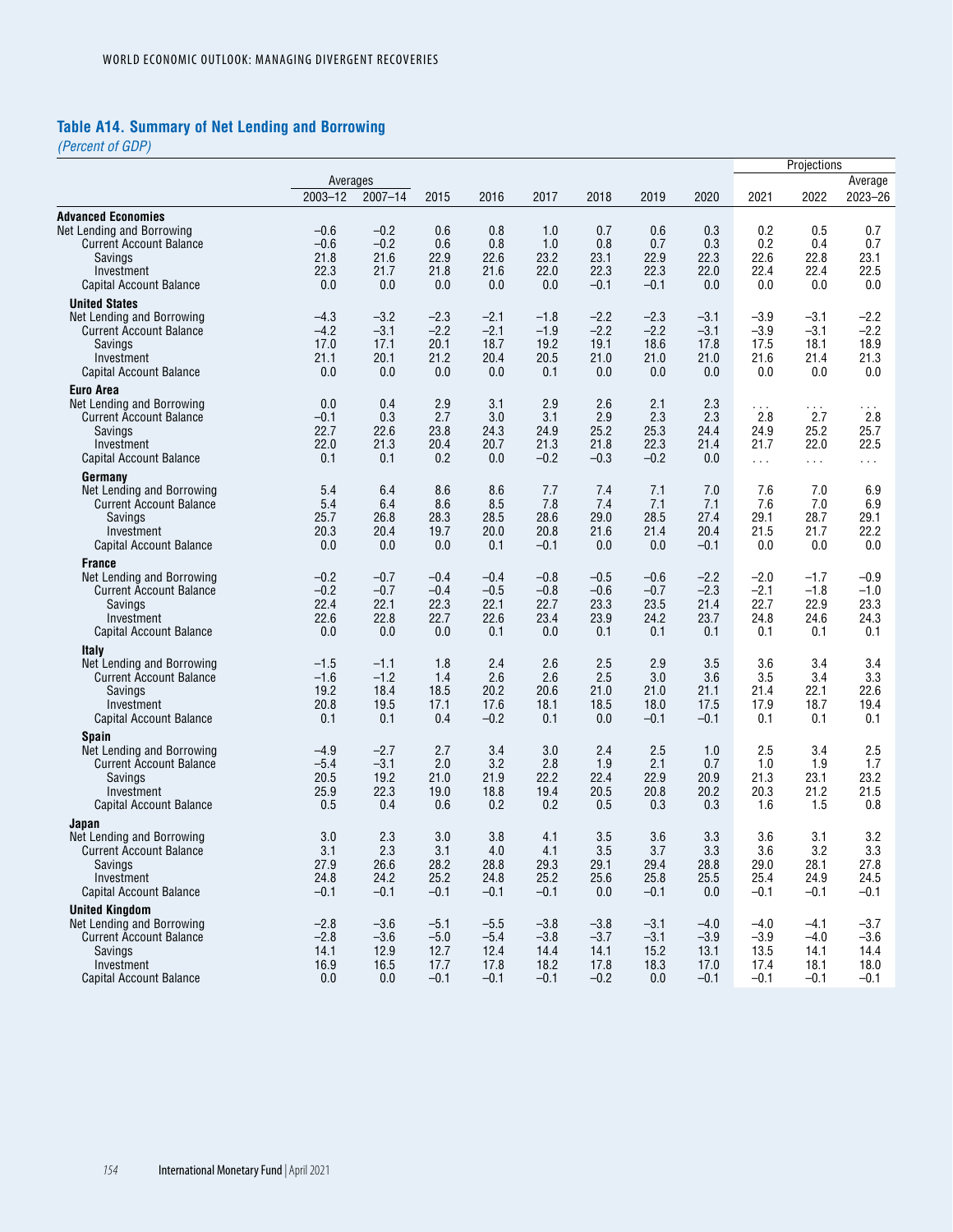# **Table A14. Summary of Net Lending and Borrowing** *(continued)*

*(Percent of GDP)*

|                                                                                                                                                                 |                                         |                                         |                                         |                                         |                                         |                                         |                                         |                                         |                                         | Projections                             |                                         |
|-----------------------------------------------------------------------------------------------------------------------------------------------------------------|-----------------------------------------|-----------------------------------------|-----------------------------------------|-----------------------------------------|-----------------------------------------|-----------------------------------------|-----------------------------------------|-----------------------------------------|-----------------------------------------|-----------------------------------------|-----------------------------------------|
|                                                                                                                                                                 | Averages                                |                                         |                                         |                                         |                                         |                                         |                                         |                                         |                                         |                                         | Average                                 |
|                                                                                                                                                                 | $2003 - 12$                             | $2007 - 14$                             | 2015                                    | 2016                                    | 2017                                    | 2018                                    | 2019                                    | 2020                                    | 2021                                    | 2022                                    | 2023-26                                 |
| Canada                                                                                                                                                          |                                         |                                         |                                         |                                         |                                         |                                         |                                         |                                         |                                         |                                         |                                         |
| Net Lending and Borrowing<br><b>Current Account Balance</b><br>Savings                                                                                          | $-0.5$<br>$-0.5$<br>22.6                | $-2.1$<br>$-2.2$<br>21.9                | $-3.5$<br>$-3.5$<br>20.3                | $-3.1$<br>$-3.1$<br>19.7                | $-2.8$<br>$-2.8$<br>20.7                | $-2.3$<br>$-2.3$<br>20.9                | $-2.1$<br>$-2.1$<br>20.9                | $-1.9$<br>$-1.9$<br>20.2                | $-0.8$<br>$-0.8$<br>22.8                | $-1.3$<br>$-1.3$<br>22.9                | $-1.8$<br>$-1.8$<br>22.9                |
| Investment<br>Capital Account Balance                                                                                                                           | 23.1<br>0.0                             | 24.0<br>0.0                             | 23.8<br>0.0                             | 22.8<br>0.0                             | 23.6<br>0.0                             | 23.2<br>0.0                             | 23.0<br>0.0                             | 22.1<br>0.0                             | 23.6<br>0.0                             | 24.2<br>0.0                             | 24.7<br>0.0                             |
| Other Advanced Economies <sup>1</sup><br>Net Lending and Borrowing<br><b>Current Account Balance</b><br>Savings<br>Investment                                   | 4.0<br>4.0<br>30.4<br>26.1              | 4.1<br>4.2<br>30.5<br>26.1              | 5.1<br>5.5<br>31.0<br>25.2              | 5.1<br>5.1<br>30.4<br>25.2              | 4.7<br>4.7<br>30.7<br>25.7              | 4.7<br>4.5<br>30.3<br>25.8              | 4.8<br>4.8<br>30.1<br>25.2              | 5.5<br>5.5<br>31.3<br>25.4              | 5.6<br>5.6<br>31.6<br>25.5              | 5.4<br>5.4<br>31.2<br>25.4              | 4.8<br>4.8<br>30.8<br>25.6              |
| <b>Capital Account Balance</b>                                                                                                                                  | 0.0                                     | $-0.1$                                  | $-0.4$                                  | 0.0                                     | 0.1                                     | 0.2                                     | 0.0                                     | 0.0                                     | 0.0                                     | 0.0                                     | 0.1                                     |
| <b>Emerging Market and Developing</b><br><b>Economies</b>                                                                                                       |                                         |                                         |                                         |                                         |                                         |                                         |                                         |                                         |                                         |                                         |                                         |
| Net Lending and Borrowing<br><b>Current Account Balance</b><br>Savings<br>Investment                                                                            | 2.6<br>2.5<br>31.6<br>29.4              | 1.7<br>1.6<br>32.7<br>31.4              | 0.0<br>$-0.2$<br>31.6<br>32.3           | $-0.2$<br>$-0.3$<br>31.2<br>31.6        | 0.0<br>0.0<br>31.7<br>32.0              | $-0.1$<br>$-0.2$<br>32.5<br>32.9        | 0.2<br>0.1<br>32.5<br>32.6              | 0.7<br>0.6<br>33.2<br>32.9              | 0.7<br>0.5<br>33.6<br>33.2              | 0.4<br>0.2<br>33.3<br>33.4              | $-0.1$<br>$-0.2$<br>32.8<br>33.3        |
| <b>Capital Account Balance</b>                                                                                                                                  | 0.2                                     | 0.1                                     | 0.1                                     | 0.1                                     | 0.1                                     | 0.1                                     | 0.1                                     | 0.1                                     | 0.1                                     | 0.1                                     | 0.1                                     |
| <b>Regional Groups</b>                                                                                                                                          |                                         |                                         |                                         |                                         |                                         |                                         |                                         |                                         |                                         |                                         |                                         |
| <b>Emerging and Developing Asia</b>                                                                                                                             |                                         |                                         |                                         |                                         |                                         |                                         |                                         |                                         |                                         |                                         |                                         |
| Net Lending and Borrowing<br><b>Current Account Balance</b><br>Savings<br>Investment                                                                            | 3.5<br>3.4<br>41.3<br>38.2              | 2.8<br>2.7<br>43.1<br>40.4              | 2.0<br>2.0<br>41.1<br>39.2              | 1.4<br>1.4<br>39.9<br>38.5              | 1.0<br>1.0<br>40.0<br>39.1              | $-0.3$<br>$-0.3$<br>39.8<br>40.1        | 0.6<br>0.6<br>39.6<br>39.0              | 1.7<br>1.7<br>40.7<br>39.0              | 1.0<br>1.0<br>40.4<br>39.5              | 0.7<br>0.7<br>40.1<br>39.5              | 0.3<br>0.3<br>39.0<br>39.0              |
| <b>Capital Account Balance</b>                                                                                                                                  | 0.1                                     | 0.1                                     | 0.0                                     | 0.0                                     | 0.0                                     | 0.0                                     | 0.0                                     | 0.0                                     | 0.0                                     | 0.0                                     | 0.0                                     |
| <b>Emerging and Developing Europe</b><br>Net Lending and Borrowing<br><b>Current Account Balance</b><br>Savings<br>Investment<br><b>Capital Account Balance</b> | $-0.3$<br>$-0.4$<br>23.1<br>23.3<br>0.1 | $-0.9$<br>$-1.0$<br>23.1<br>24.0<br>0.2 | 1.7<br>1.0<br>24.7<br>23.6<br>0.7       | 0.1<br>$-0.2$<br>23.5<br>23.7<br>0.3    | $-0.2$<br>$-0.5$<br>24.1<br>24.5<br>0.3 | 2.2<br>1.7<br>25.5<br>23.5<br>0.5       | 1.8<br>1.3<br>24.2<br>22.7<br>0.5       | 0.7<br>0.0<br>23.6<br>23.5<br>0.7       | 1.2<br>0.6<br>24.0<br>23.4<br>0.6       | 1.0<br>0.4<br>23.8<br>23.4<br>0.7       | 0.4<br>0.0<br>24.0<br>23.9<br>0.5       |
| <b>Latin America and the Caribbean</b>                                                                                                                          |                                         |                                         |                                         |                                         |                                         |                                         |                                         |                                         |                                         |                                         |                                         |
| Net Lending and Borrowing<br><b>Current Account Balance</b><br>Savings<br>Investment<br>Capital Account Balance                                                 | $-0.2$<br>$-0.3$<br>20.9<br>21.2<br>0.1 | $-1.6$<br>$-1.7$<br>20.2<br>22.0<br>0.1 | $-3.2$<br>$-3.3$<br>16.4<br>21.0<br>0.0 | $-2.0$<br>$-2.0$<br>16.6<br>18.3<br>0.0 | $-1.6$<br>$-1.6$<br>16.3<br>18.2<br>0.0 | $-2.4$<br>$-2.5$<br>16.9<br>19.4<br>0.0 | $-1.7$<br>$-1.7$<br>17.2<br>18.9<br>0.0 | 0.2<br>0.2<br>17.4<br>17.6<br>0.0       | 0.0<br>0.0<br>18.3<br>18.4<br>0.0       | $-0.4$<br>$-0.4$<br>18.3<br>18.9<br>0.0 | $-1.1$<br>$-1.1$<br>18.2<br>19.5<br>0.0 |
| <b>Middle East and Central Asia</b>                                                                                                                             |                                         |                                         |                                         |                                         |                                         |                                         |                                         |                                         |                                         |                                         |                                         |
| Net Lending and Borrowing<br><b>Current Account Balance</b><br>Savings<br>Investment<br>Capital Account Balance                                                 | 8.9<br>9.1<br>36.0<br>28.5<br>0.2       | 8.2<br>8.3<br>36.0<br>29.5<br>0.1       | $-3.6$<br>$-3.9$<br>24.8<br>30.1<br>0.1 | $-3.9$<br>$-4.2$<br>24.2<br>29.5<br>0.1 | $-1.1$<br>$-1.1$<br>26.9<br>29.8<br>0.0 | 2.8<br>2.7<br>29.4<br>28.4<br>0.0       | 0.6<br>0.5<br>29.0<br>30.6<br>0.0       | $-2.9$<br>$-3.0$<br>24.8<br>30.3<br>0.1 | 0.4<br>0.3<br>28.0<br>28.7<br>0.1       | 0.2<br>0.1<br>27.4<br>28.4<br>0.1       | $-0.4$<br>$-0.5$<br>26.6<br>28.2<br>0.1 |
| <b>Sub-Saharan Africa</b><br>Net Lending and Borrowing<br><b>Current Account Balance</b><br>Savings<br>Investment<br>Capital Account Balance                    | 1.7<br>0.4<br>21.5<br>21.3<br>1.3       | $-0.4$<br>$-1.2$<br>20.9<br>22.3<br>0.8 | $-5.3$<br>$-5.7$<br>17.6<br>23.0<br>0.4 | $-3.4$<br>$-3.8$<br>18.5<br>21.8<br>0.4 | $-1.9$<br>$-2.3$<br>18.9<br>21.2<br>0.4 | $-2.2$<br>$-2.6$<br>19.4<br>21.9<br>0.4 | $-3.3$<br>$-3.7$<br>19.8<br>23.6<br>0.4 | $-3.3$<br>$-3.7$<br>18.4<br>22.1<br>0.5 | $-3.2$<br>$-3.7$<br>18.6<br>22.2<br>0.5 | $-3.2$<br>$-3.7$<br>19.2<br>22.9<br>0.5 | $-2.7$<br>$-3.1$<br>20.6<br>23.6<br>0.4 |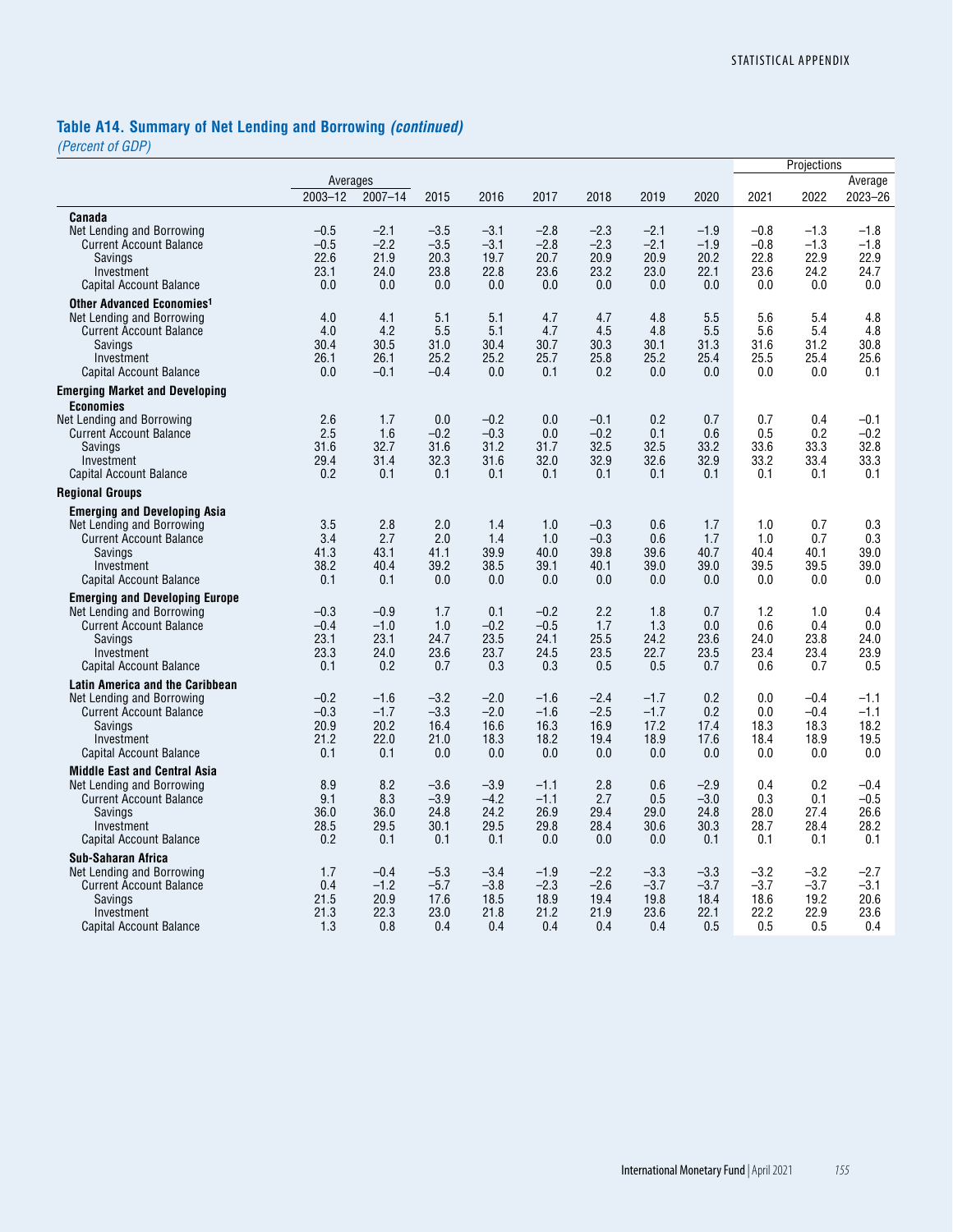#### **Table A14. Summary of Net Lending and Borrowing** *(continued)*

*(Percent of GDP)*

|                                           |             |             |             |             |                |                |                |             |             | Projections |                |
|-------------------------------------------|-------------|-------------|-------------|-------------|----------------|----------------|----------------|-------------|-------------|-------------|----------------|
|                                           | Averages    |             |             |             |                |                |                |             |             |             | Average        |
|                                           | $2003 - 12$ | $2007 - 14$ | 2015        | 2016        | 2017           | 2018           | 2019           | 2020        | 2021        | 2022        | 2023-26        |
| <b>Analytical Groups</b>                  |             |             |             |             |                |                |                |             |             |             |                |
| <b>By Source of Export Earnings</b>       |             |             |             |             |                |                |                |             |             |             |                |
| Fuel                                      |             |             |             |             |                |                |                |             |             |             |                |
| Net Lending and Borrowing                 | 11.8        | 10.2        | $-3.8$      | $-2.9$      | 1.1            | 5.2            | 2.0            | $-2.7$      | 1.4         | 1.1         | 0.4            |
| <b>Current Account Balance</b>            | 12.0        | 10.4        | $-3.9$      | $-3.0$      | 1.1            | 5.2            | 2.0            | $-2.8$      | 1.4         | 1.1         | 0.3            |
| <b>Savings</b>                            | 38.6        | 37.7        | 24.3        | 24.9        | 27.8           | 31.9           | 31.4           | 26.6        | 30.2        | 29.5        | 28.3           |
| Investment                                | 28.0        | 29.2        | 31.5        | 28.1<br>0.0 | 28.9           | 28.5<br>0.0    | 31.7           | 32.6        | 30.0        | 29.8        | 29.3           |
| <b>Capital Account Balance</b>            | 0.2         | 0.1         | $-0.1$      |             | 0.0            |                | 0.0            | 0.0         | 0.0         | 0.0         | 0.0            |
| <b>Nonfuel</b>                            |             |             |             |             |                |                |                |             |             |             |                |
| Net Lending and Borrowing                 | 1.1         | 0.3         | 0.5         | 0.1         | $-0.1$         | $-0.7$         | 0.0            | 1.1         | 0.6         | 0.3         | $-0.1$         |
| <b>Current Account Balance</b><br>Savings | 0.9<br>30.5 | 0.2<br>31.9 | 0.3<br>32.6 | 0.1<br>32.0 | $-0.2$<br>32.1 | $-0.8$<br>32.6 | $-0.1$<br>32.6 | 0.9<br>33.9 | 0.5<br>33.9 | 0.2<br>33.7 | $-0.2$<br>33.3 |
| Investment                                | 29.7        | 31.7        | 32.4        | 32.0        | 32.3           | 33.4           | 32.7           | 32.9        | 33.6        | 33.7        | 33.7           |
| <b>Capital Account Balance</b>            | 0.2         | 0.1         | 0.2         | 0.1         | 0.1            | 0.1            | 0.1            | 0.1         | 0.1         | 0.1         | 0.1            |
| <b>By External Financing Source</b>       |             |             |             |             |                |                |                |             |             |             |                |
| <b>Net Debtor Economies</b>               |             |             |             |             |                |                |                |             |             |             |                |
| Net Lending and Borrowing                 | $-1.1$      | $-2.0$      | $-2.0$      | $-1.5$      | $-1.5$         | $-2.0$         | $-1.3$         | $-0.3$      | $-1.0$      | $-1.2$      | $-1.4$         |
| <b>Current Account Balance</b>            | $-1.4$      | $-2.3$      | $-2.4$      | $-1.6$      | $-1.7$         | $-2.2$         | $-1.5$         | $-0.5$      | $-1.3$      | $-1.5$      | $-1.6$         |
| <b>Savings</b>                            | 23.6        | 23.6        | 22.4        | 22.4        | 22.6           | 22.8           | 22.8           | 22.7        | 22.7        | 22.9        | 23.5           |
| Investment                                | 25.1        | 25.8        | 24.8        | 24.1        | 24.4           | 25.0           | 24.4           | 23.3        | 24.1        | 24.4        | 25.1           |
| <b>Capital Account Balance</b>            | 0.3         | 0.3         | 0.3         | 0.2         | 0.2            | 0.2            | 0.2            | 0.2         | 0.3         | 0.3         | 0.2            |
| <b>Net Debtor Economies by</b>            |             |             |             |             |                |                |                |             |             |             |                |
| <b>Debt-Servicing Experience</b>          |             |             |             |             |                |                |                |             |             |             |                |
| <b>Economies with Arrears and/or</b>      |             |             |             |             |                |                |                |             |             |             |                |
| Rescheduling during 2015-19               |             |             |             |             |                |                |                |             |             |             |                |
| Net Lending and Borrowing                 | $-1.9$      | $-3.9$      | $-5.4$      | $-6.2$      | $-5.5$         | $-5.3$         | $-5.0$         | $-3.1$      | $-4.6$      | $-4.7$      | $-3.3$         |
| <b>Current Account Balance</b>            | $-2.8$      | $-4.7$      | $-5.9$      | $-6.5$      | $-6.0$         | $-5.7$         | $-5.2$         | $-3.5$      | $-4.9$      | $-5.0$      | $-3.6$         |
| Savings                                   | 19.4        | 17.3        | 12.6        | 12.1        | 13.3           | 14.2           | 13.5           | 11.5        | 12.4        | 12.7        | 15.0           |
| Investment<br>Capital Account Balance     | 22.4<br>0.9 | 22.1<br>0.8 | 19.0<br>0.5 | 19.3<br>0.3 | 19.8<br>0.5    | 20.1<br>0.4    | 19.2<br>0.3    | 15.4<br>0.3 | 18.0<br>0.3 | 18.4<br>0.3 | 18.9<br>0.3    |
|                                           |             |             |             |             |                |                |                |             |             |             |                |
| Memorandum<br>World                       |             |             |             |             |                |                |                |             |             |             |                |
| Net Lending and Borrowing                 | 0.3         | 0.4         | 0.3         | 0.4         | 0.6            | 0.4            | 0.4            | 0.5         | 0.4         | 0.4         | 0.4            |
| <b>Current Account Balance</b>            | 0.2         | 0.4         | 0.3         | 0.4         | 0.6            | 0.4            | 0.5            | 0.4         | 0.4         | 0.4         | 0.3            |
| Savings                                   | 24.7        | 25.5        | 26.4        | 25.9        | 26.5           | 26.8           | 26.8           | 26.7        | 27.0        | 27.1        | 27.3           |
| Investment                                | 24.5        | 25.1        | 25.9        | 25.4        | 25.9           | 26.5           | 26.4           | 26.3        | 26.7        | 26.8        | 27.1           |
| <b>Capital Account Balance</b>            | 0.1         | 0.0         | 0.0         | 0.0         | 0.0            | 0.0            | 0.0            | 0.0         | 0.1         | 0.1         | 0.0            |

Note: The estimates in this table are based on individual countries' national accounts and balance of payments statistics. Country group composites are calculated as the sum of the US dollar values for the relevant individual countries. This differs from the calculations in the April 2005 and earlier issues of the *World Economic Outlook*, in which the composites were weighted by GDP valued at purchasing power parities as a share of total world GDP. The estimates of gross national savings and investment (or gross capital formation) are from individual countries' national accounts statistics. The estimates of the current account balance, the capital account balance, and the financial account balance (or net lending/net borrowing) are from the balance of payments statistics. The link between domestic transactions and transactions with the rest of the world can be expressed as accounting identities. Savings (S) minus investment (I) is equal to the current account balance (CAB) (S – I = CAB). Also, net lending/net borrowing (NLB) is the sum of the current account balance and the capital account balance (KAB) (NLB = CAB + KAB). In practice, these identities do not hold exactly; imbalances result from imperfections in source data and compilation as well as from asymmetries in group composition due to data availability. 1Excludes the Group of Seven (Canada, France, Germany, Italy, Japan, United Kingdom, United States) and euro area countries.